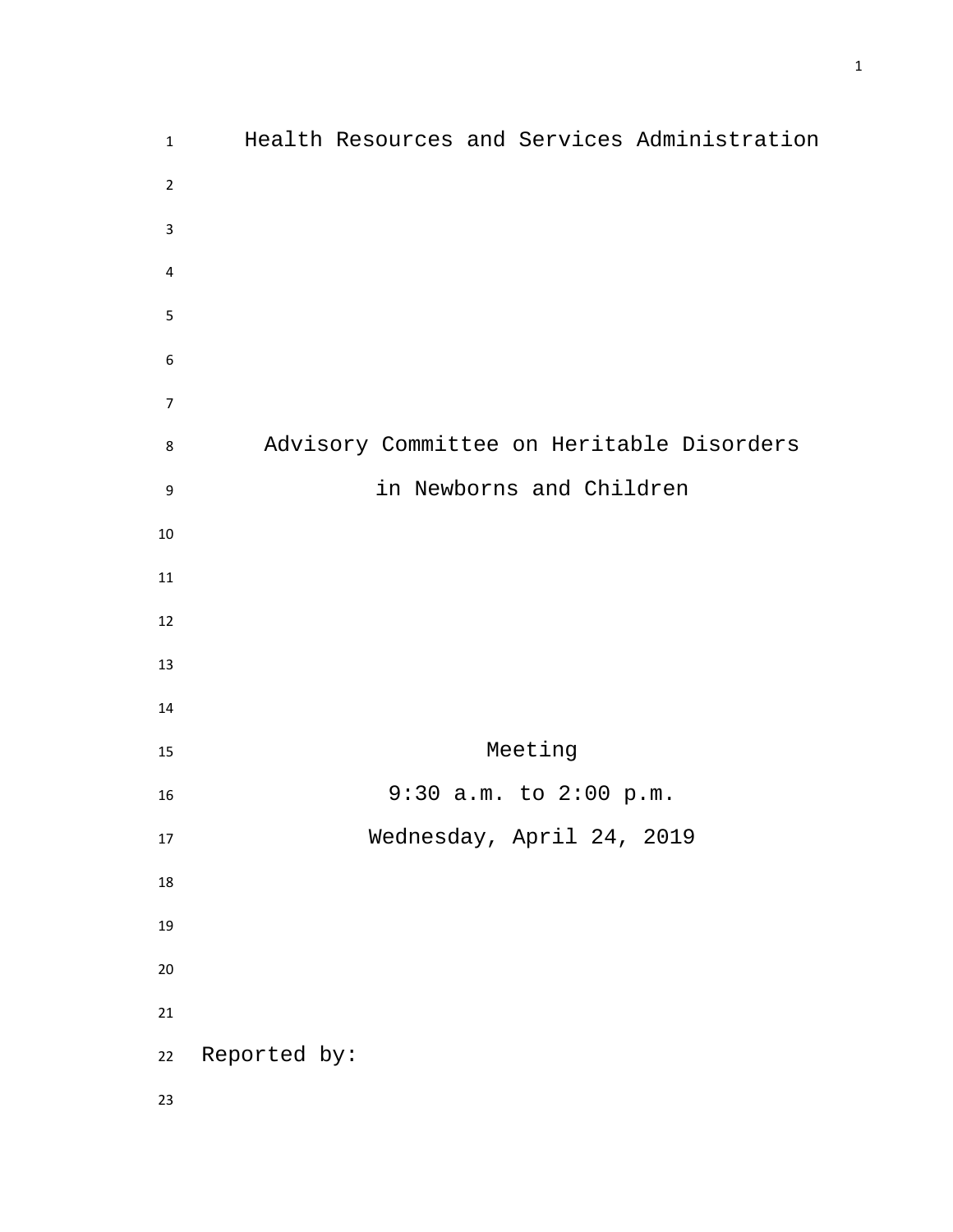- **Committee Members**
- **Joseph A. Bocchini, Jr., MD** (Chairperson)
- Professor and Chairman
- Department of Pediatrics
- Louisiana State University
- 
- **Mei Baker, MD**
- Professor of Pediatrics
- University of Wisconsin School of Medicine and
- Public Health
- Co-Director, Newborn Screening Laboratory
- Wisconsin State Laboratory of Hygiene
- 
- **Susan A. Berry, MD**
- Professor and Director
- Division of Genetics and Metabolism
- Departments of Pediatrics and Genetics,
- Cell Biology & Development
- University of Minnesota
- 
- **Jeffrey P. Brosco, M.D., Ph.D.**
- Professor of Clinical Pediatrics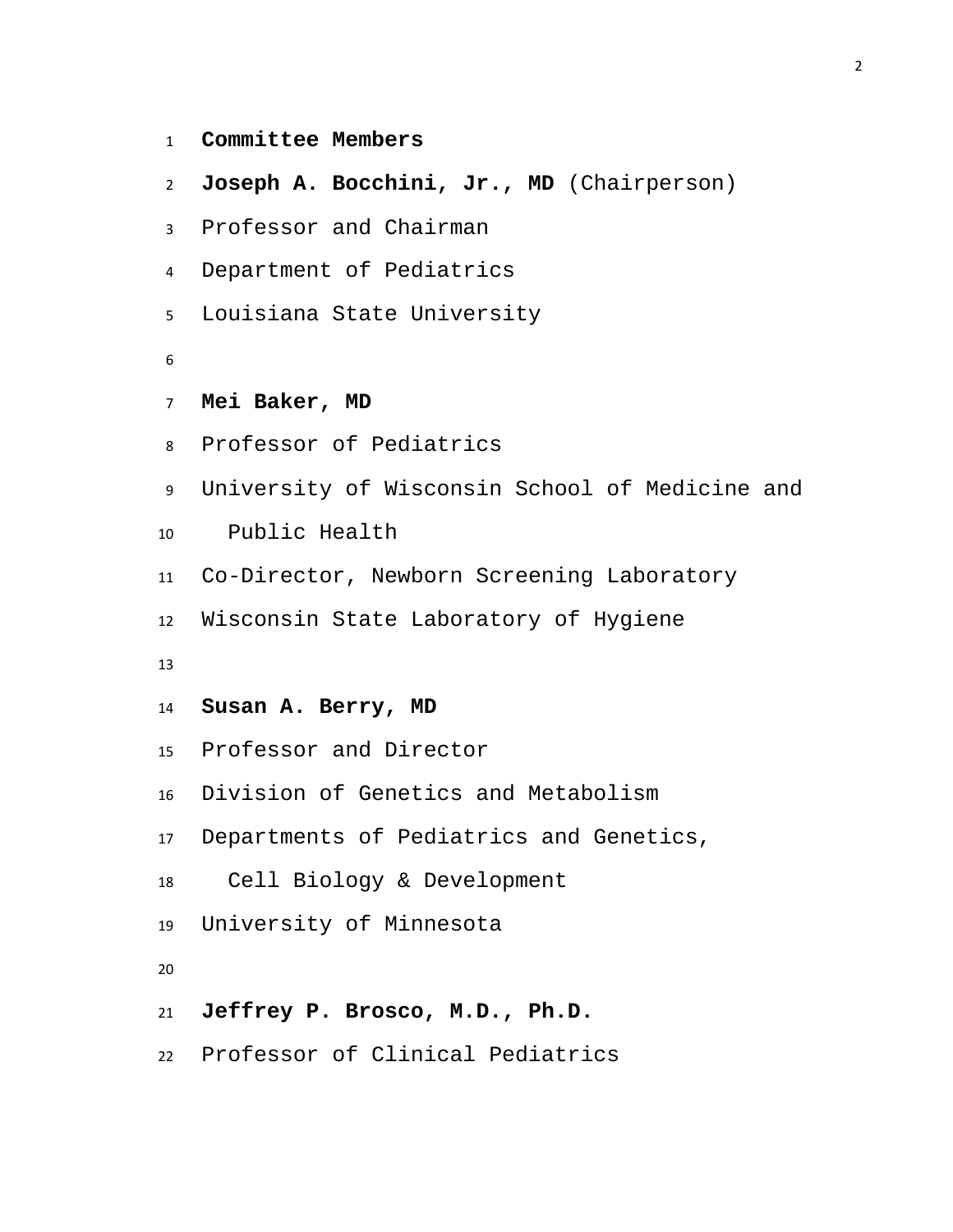University of Miami School of Medicine Department of Pediatrics Deputy Secretary, Children's Medical Services Florida State Department of Health **Kyle Brothers, MD, PhD** Endowed Chair of Pediatric Clinical and Translational Research Associate Professor of Pediatrics **Jane M. DeLuca, PhD, RN** Associate Professor Clemson University School of Nursing **Cynthia M. Powell, M.D.** Professor of Pediatrics and Genetics Director, Medical Genetics Residency Program Pediatric Genetics and Metabolism The University of North Carolina at Chapel Hill **Annamarie Saarinen** Co-founder, CEO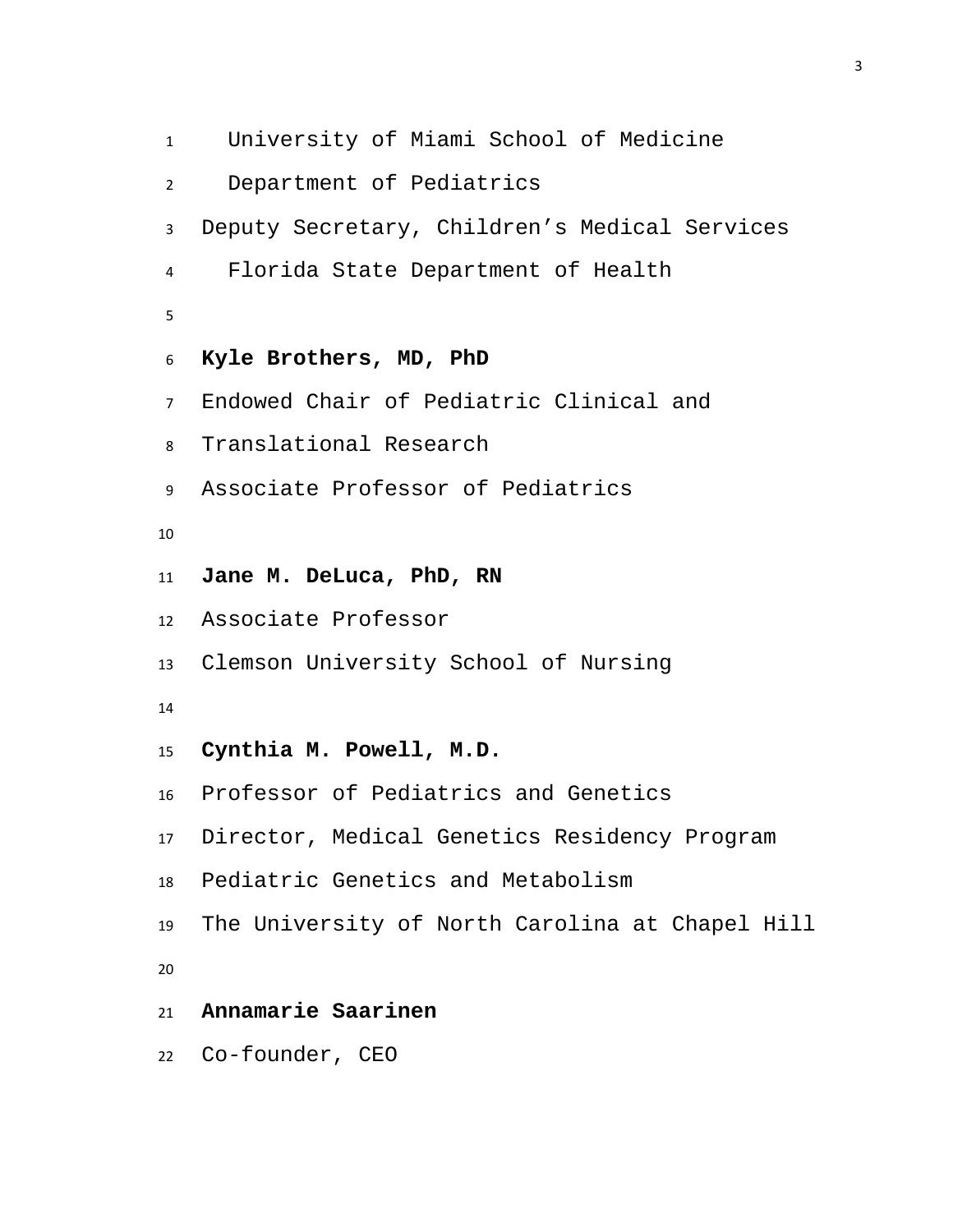```
1 Newborn Foundation
```

```
2
```

```
3 Scott M. Shone, PhD, HCLD(ABB)
4 Senior Research Public Health Analyst
5 Center for Newborn Screening, Ethics, and 
6 Disability Studies
7 RTI International
8
9 Beth Tarini, MD, MS, FAAP
10 Associate Director, Center for Translational 
11 Science 
12 Children's National Health System
13
14
15 EX-OFFICIO MEMBERS
16 Agency for Healthcare Research & Quality
17 Kamila B. Mistry, PhD, MPH 
18 Senior Advisor
19 Child Health and Quality Improvement
20
21 Centers for Disease Control & Prevention
22 Carla Cuthbert, PhD
```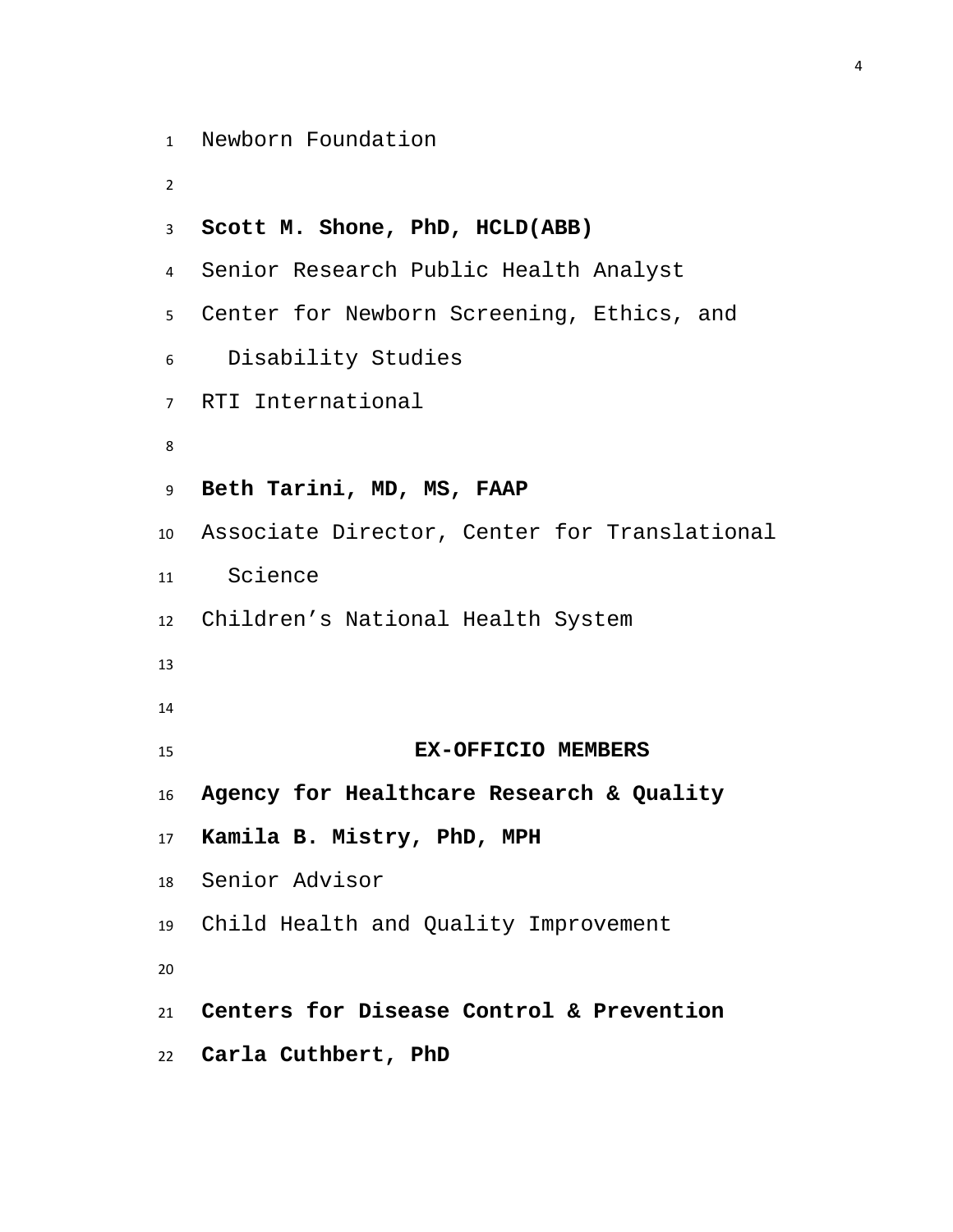- Chief, Newborn Screening and Molecular
- Biology Branch
- Division of Laboratory Sciences
- National Center for Environmental Health
- 
- **Food and Drug Administration**
- **Kellie B. Kelm, PhD**
- Deputy Director
- Division of Chemistry and Toxicology Devices
- Office of In Vitro Diagnostics and Radiological
- Health
- 
- **Health Resources & Services Administration**
- **Michael Warren, MD, MPH, FAAP**
- Associate Administrator,
- Maternal and Child Health Bureau
- 
- **National Institutes of Health**
- **Diana W. Bianchi, MD**
- Director
- Eunice Kennedy Shriver National Institute
- of Child Health and Human Development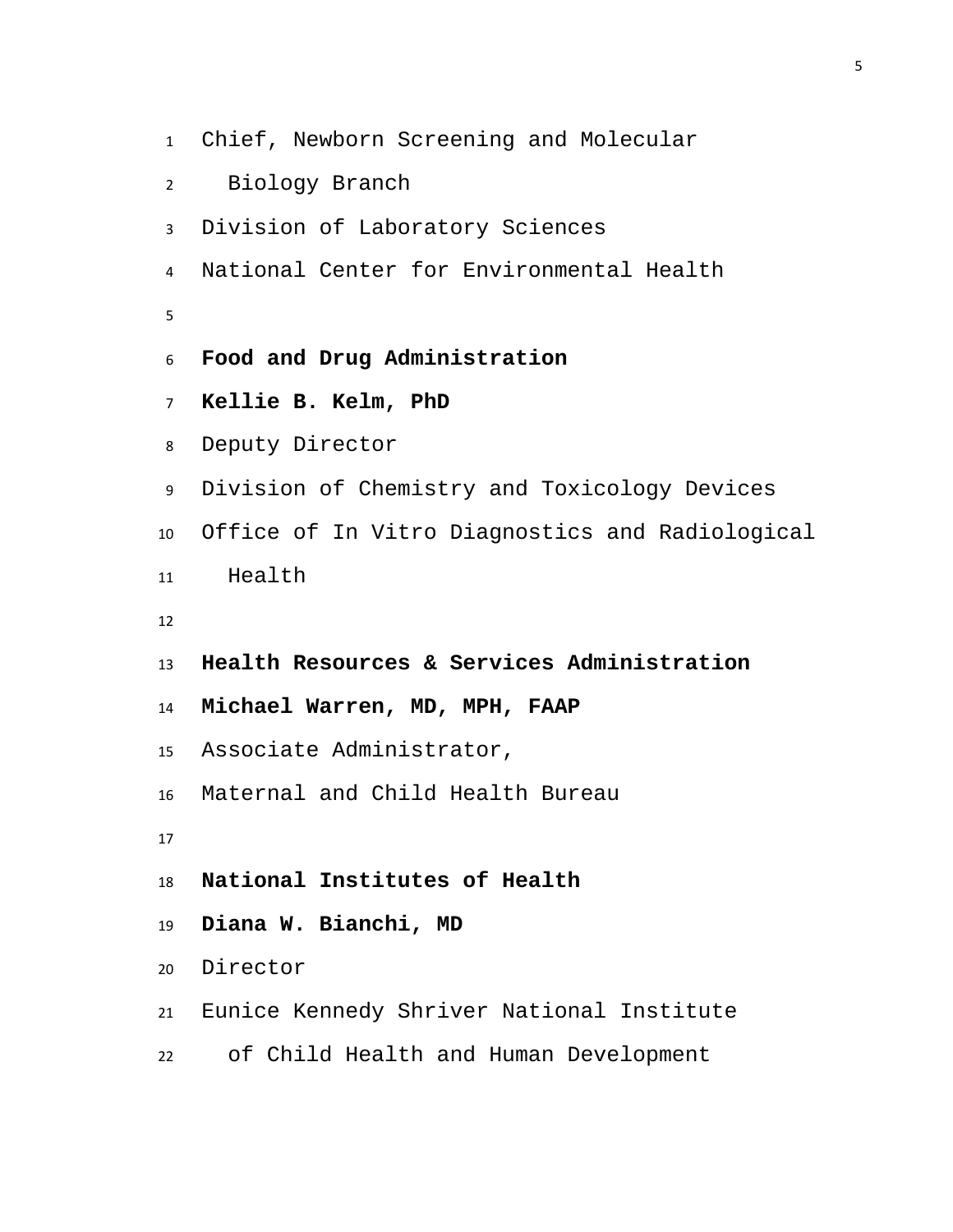| $\overline{2}$ | DESIGNATED FEDERAL OFFICIAL                  |  |  |  |  |
|----------------|----------------------------------------------|--|--|--|--|
| 3              | Catharine Riley, PhD, MPH                    |  |  |  |  |
| 4              | Health Resources and Services Administration |  |  |  |  |
| 5              | Genetic Services Branch                      |  |  |  |  |
| 6              | Maternal and Child Health Bureau             |  |  |  |  |
| 7              |                                              |  |  |  |  |
| 8              | ORGANIZATIONAL REPRESENTATIVES               |  |  |  |  |
| 9              | American Academy of Family Physicians        |  |  |  |  |
| 10             | Robert Ostrander, MD                         |  |  |  |  |
| 11             | Valley View Family Practice                  |  |  |  |  |
| 12             |                                              |  |  |  |  |
| 13             | American Academy of Pediatrics               |  |  |  |  |
| 14             | Debra Freedenberg, MD, PhD                   |  |  |  |  |
| 15             | Medical Director, Newborn Screening and      |  |  |  |  |
| 16             | Genetics                                     |  |  |  |  |
| 17             | Community Health Improvement                 |  |  |  |  |
| 18             | Texas Department of State Health Services    |  |  |  |  |
| 19             |                                              |  |  |  |  |
| 20             | American College of Medical Genetics         |  |  |  |  |
|                | 21 Michael S. Watson, PhD, FACMG             |  |  |  |  |
|                | 22 Executive Director                        |  |  |  |  |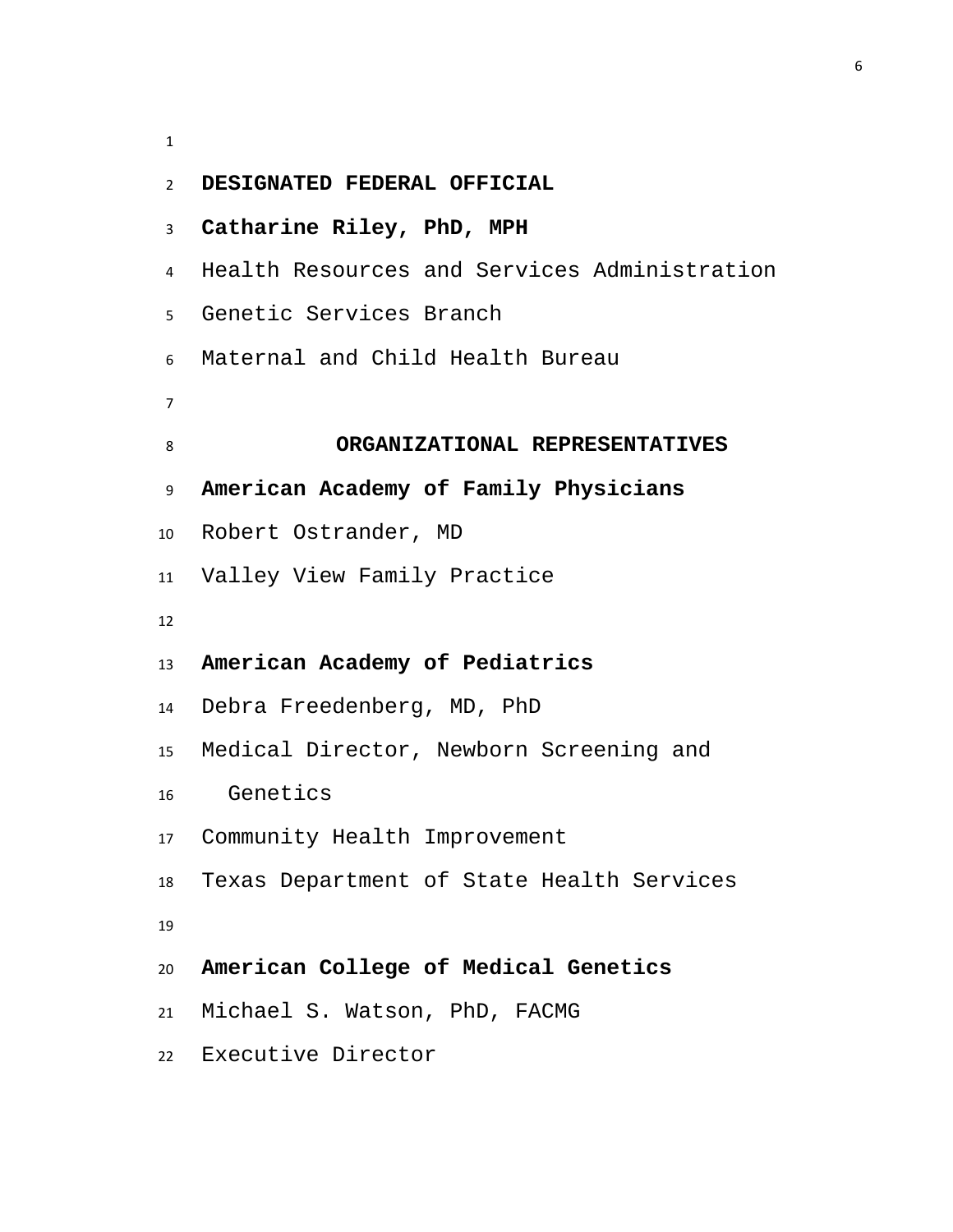| $\mathbf{2}$    | American College of Obstetricians & Gynecologists |
|-----------------|---------------------------------------------------|
| $\mathbf{3}$    | Britton Rink, MD, MS                              |
| $\overline{4}$  | Mount Carmel Health Systems                       |
| 5               |                                                   |
| 6               | Association of Maternal & Child Health Programs   |
| 7 <sup>7</sup>  | Jed L. Miller, MD, MPH                            |
| 8               | Director, Office for Genetics and People with     |
| 9               | Special Health Care Needs                         |
| 10 <sup>°</sup> | Maryland Department of Health                     |
| 11              | Prevention & Health Promotion Administration      |
| 12              |                                                   |
| 13              | Association of Public Health Laboratories         |
| 14              | Susan M. Tanksley, PhD                            |
| 15              | Manager, Laboratory Operations Unit Texas         |
| 16              | Department of State Health Services               |
| 17              |                                                   |
| 18              | Association of State & Territorial Health         |
| 19              | Officials                                         |
| 20              | Christopher Kus, MD, MPH                          |
| 21              | Associate Medical Director                        |
| 22              | Division of Family Health                         |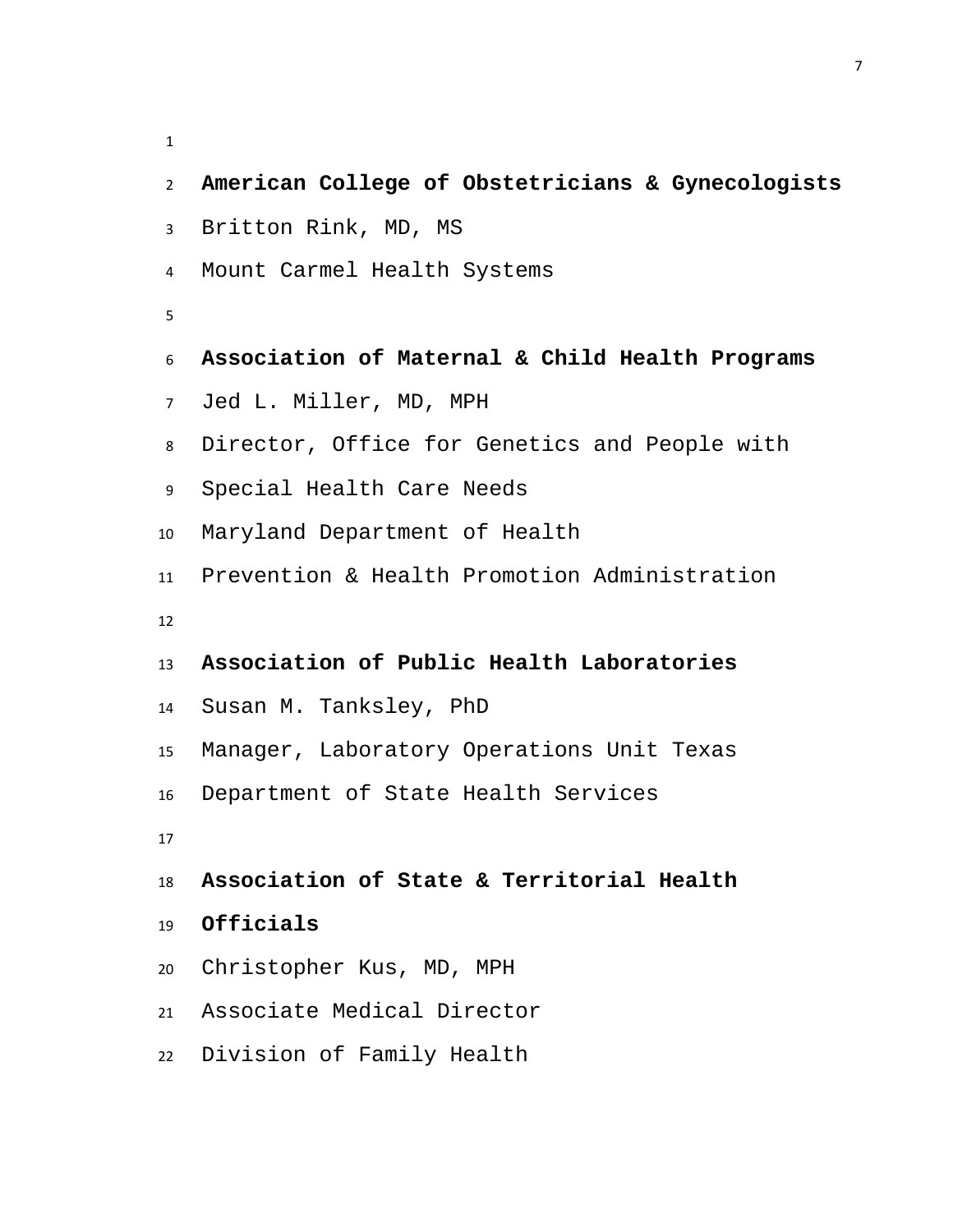New York State Department of Health

- **Department of Defense**
- TBD
- 
- **Genetic Alliance**
- Natasha F. Bonhomme
- Vice President of Strategic Development Genetic
- Alliance
- 
- **March of Dimes**
- Siobhan Dolan, MD, MPH
- Professor and Vice Chair for Research Department
- of Obstetrics & Gynecology and Women's Health
- Albert Einstein College of Medicine and Montefiore
- Medical Center
- 

```
18 National Society of Genetic Counselors
```
- Cate Walsh Vockley, MS, LCGC
- Senior Genetic Counselor
- Division of Medical Genetics
- UPMC Children's Hospital of Pittsburgh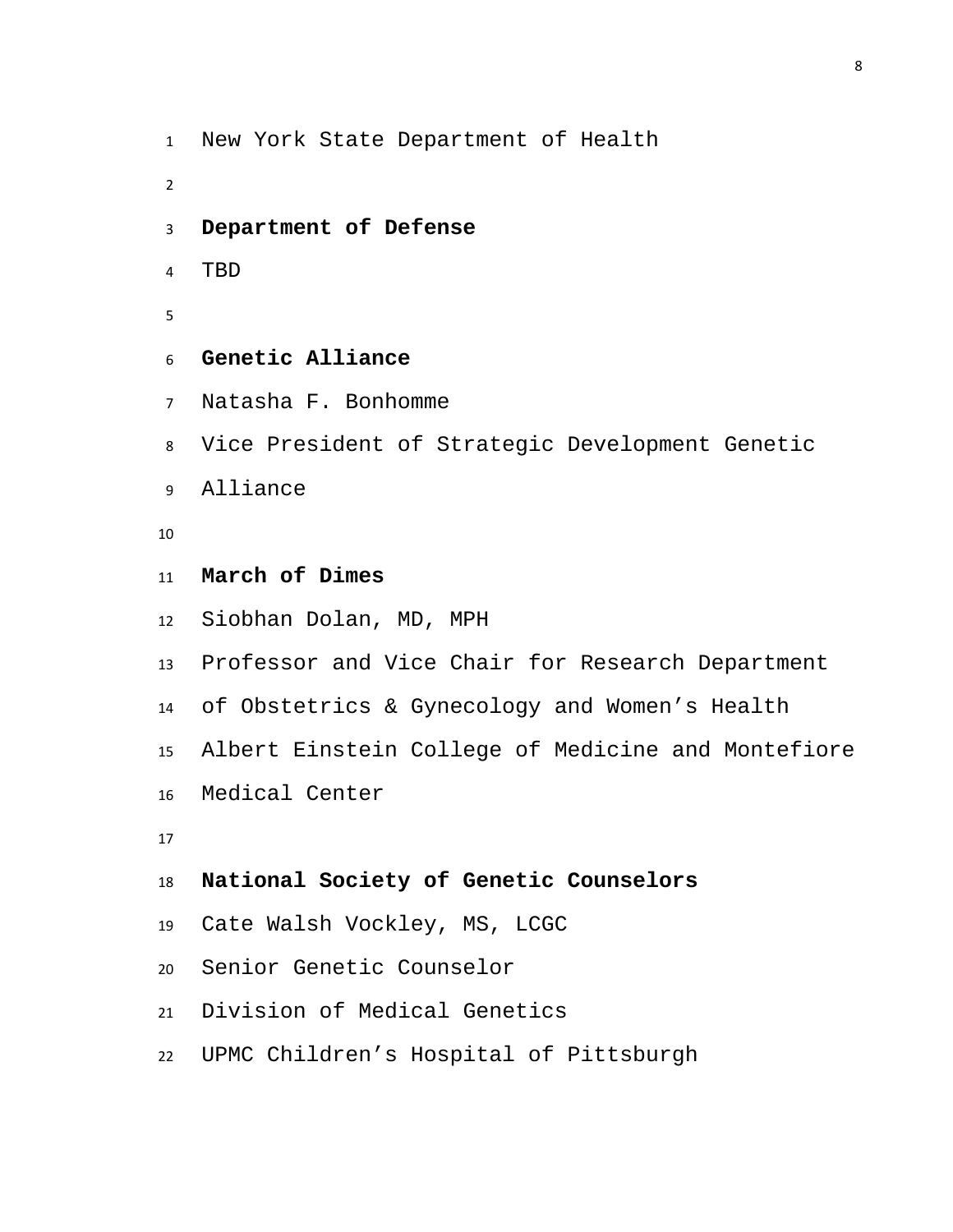**Society for Inherited Metabolic Disorders** Shawn E. McCandless, MD Section Head, Genetics and Metabolism Children's Hospital Colorado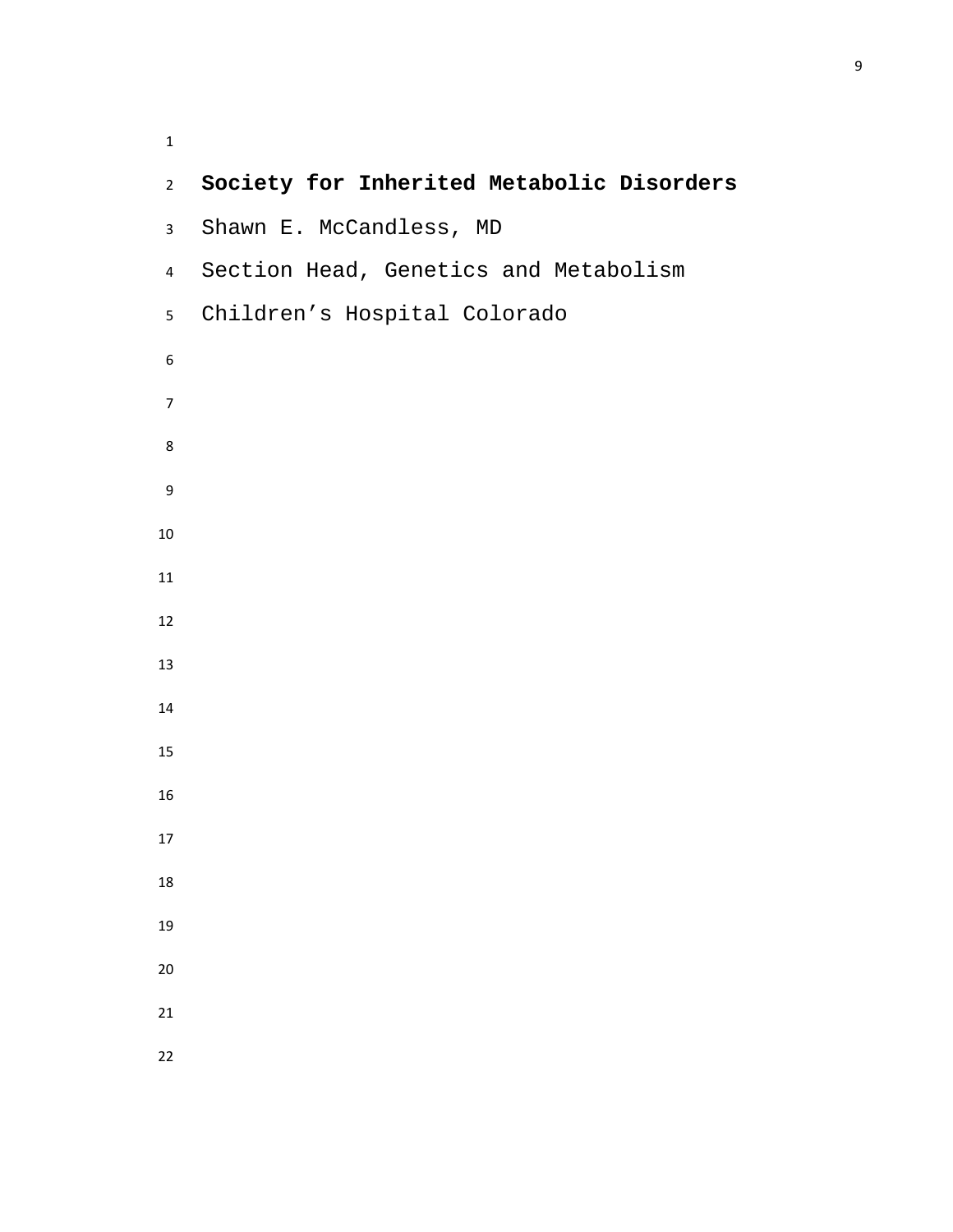| $\mathbf{1}$   | CONTENTS                                       |             |  |  |
|----------------|------------------------------------------------|-------------|--|--|
| $\overline{2}$ |                                                | <b>PAGE</b> |  |  |
| 3              | Welcome, Roll Call                             |             |  |  |
| 4              | Newborn Screening Pilot Studies                | 15          |  |  |
| 5              | Ad-Hoc Workgroup - Interpreting NBS Results    | 61          |  |  |
| 6              | Cystic Fibrosis Registry                       |             |  |  |
| $7^{\circ}$    | Primary Immune Deficiency Treatment            |             |  |  |
| 8              | Consortium (PIDTC): Severe Combined            |             |  |  |
| 9              | Immunodeficiencies (SCID) Data Collection      | 102         |  |  |
| 10             | Lunch                                          | 117         |  |  |
| 11             | Afternoon Welcome, Roll Call                   | 117         |  |  |
| 12             | Public Comment                                 | 120         |  |  |
| 13             | Followup and Treatment Workgroup Update        | 139         |  |  |
| 14             | Education and Training Workgroup Update<br>149 |             |  |  |
| 15             | Laboratory Standards and Procedures            |             |  |  |
| 16             | Workgroup Update                               | 154         |  |  |
| 17             | RUSP Condition Nomination and Evidence         |             |  |  |
| 18             | Review Process: Followup Discussion            | 168         |  |  |
| 19             | On the Horizon                                 | 175         |  |  |
| 20             | New Business / Passing of the Gavel            | 193         |  |  |
| 21             | Adjourn                                        | 195         |  |  |
| 22             |                                                |             |  |  |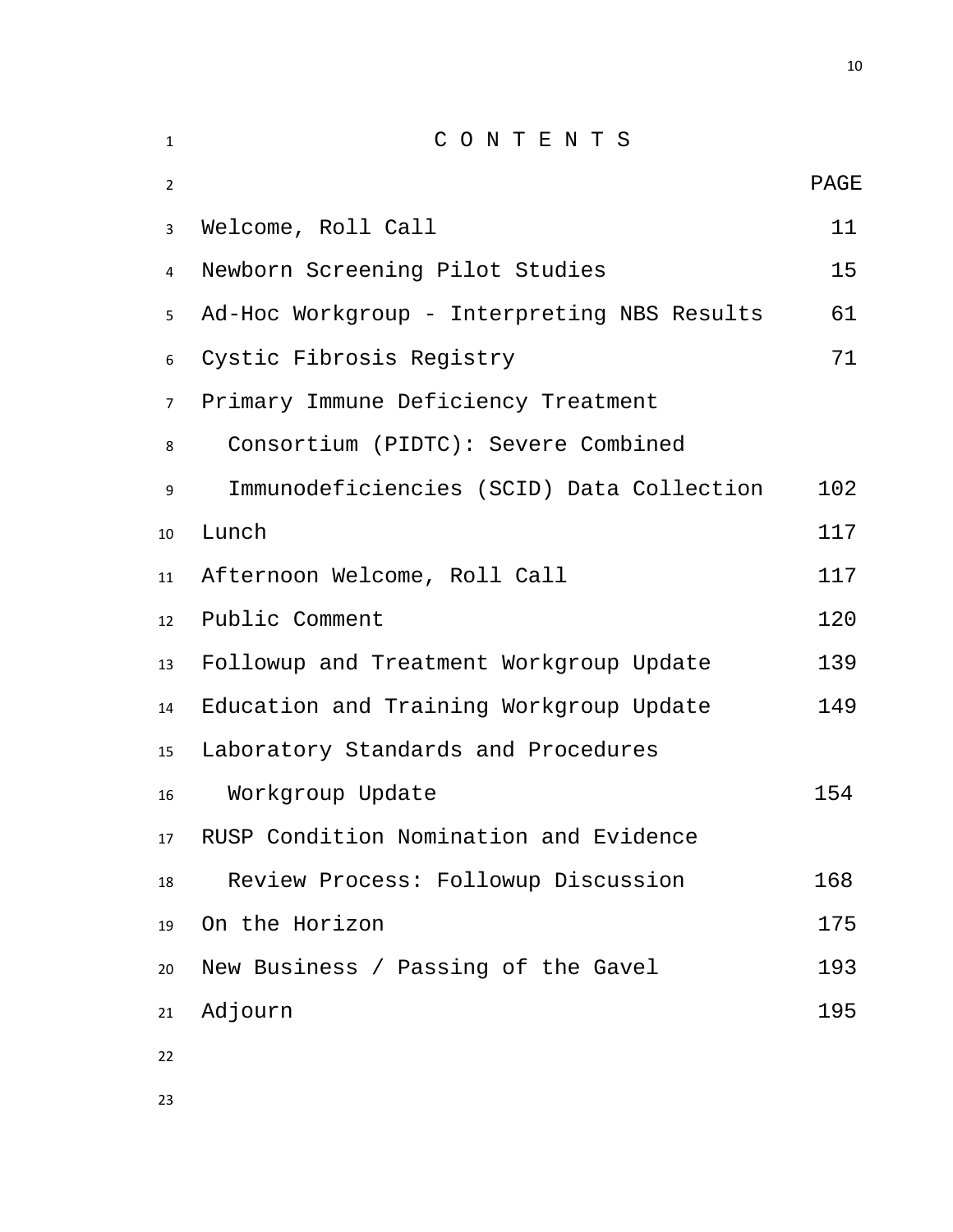<span id="page-10-0"></span>

| $\mathbf{1}$    | PROCEDINGS                                         |
|-----------------|----------------------------------------------------|
| $\overline{2}$  | CHAIRMAN BOCCHINI: We are ready to                 |
| $\mathbf{3}$    | begin today's meeting. All right. Welcome to day   |
| 4               | two of the Advisory Committee meeting. I want to   |
| 5 <sub>1</sub>  | thank you all for your support yesterday and hope  |
|                 | 6 everybody had a good evening, and we're ready to |
|                 | 7 start today's agenda.                            |
| 8               | So, first we'll being with the roll                |
| 9               | call. Today, for committee members, Kamila Mistry  |
| 10 <sup>1</sup> | is by webcast. Kamila, are you on? Okay, we'll     |
| 11              | come back. Mei Baker.                              |
| 12              | DR. MEI BAKER: Here.                               |
| 13              | DR. JOSEPH BOCCHINI: Susan Berry.                  |
| 14              | DR. SUSAN BERRY: Here.                             |
| 15              | DR. JOSEPH BOCCHINI: I'm here. Jeff                |
| 16              | Brosco is unable to attend today. Kyle Brothers.   |
| 17              | Dr. KYLE BROTHERS: Here.                           |
| 18              | DR. JOSEPH BOCCHINI: Jane DeLuca.                  |
| 19              | DR. JANE DELUCA: Here.                             |
| 20              | DR. JOSEPH BOCCHINI: Carla Cuthbert.               |
| 21              | DR. CARLA CUTHBERT: I'm here.                      |
|                 |                                                    |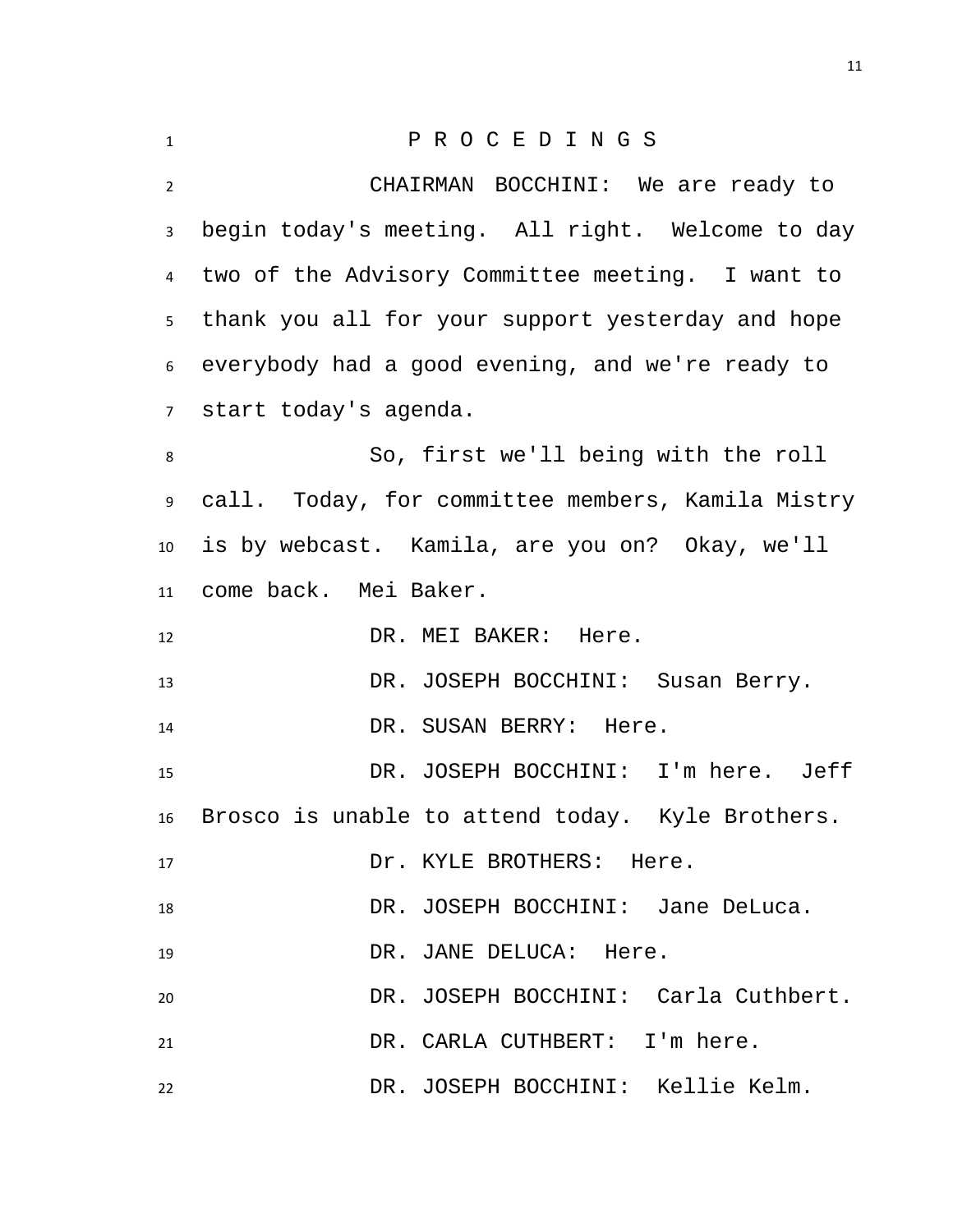1 DR. KELLIE KELM: Here. DR. JOSEPH BOCCHINI: Joan Scott. MS. JOAN SCOTT: Here. DR. JOSEPH BOCCHINI: Cindy Powell. DR. CYNTHIA POWELL: Here. DR. JOSEPH BOCCHINI: Melissa Parisi. DR. MELISSA PARISI: Here. DR. JOSEPH BOCCHINI: Annamarie Saarinen. 10 MS. ANNAMARIE SAARINEN: Here. 11 DR. JOSEPH BOCCHINI: Scott Shone. 12 DR. SCOTT SHONE: Here. DR. JOSEPH BOCCHINI: Beth Tarini. 14 DR. BETH TARINI: Here. DR. JOSEPH BOCCHINI: And our DFO, Catharine Riley. 17 DR. CATHARINE RILEY: Here. DR. JOSEPH BOCCHINI: For our organizational representatives, Robert Ostrander. DR. ROBERT OSTRANDER: Here. DR. JOSEPH BOCCHINI: Debra Freedenberg.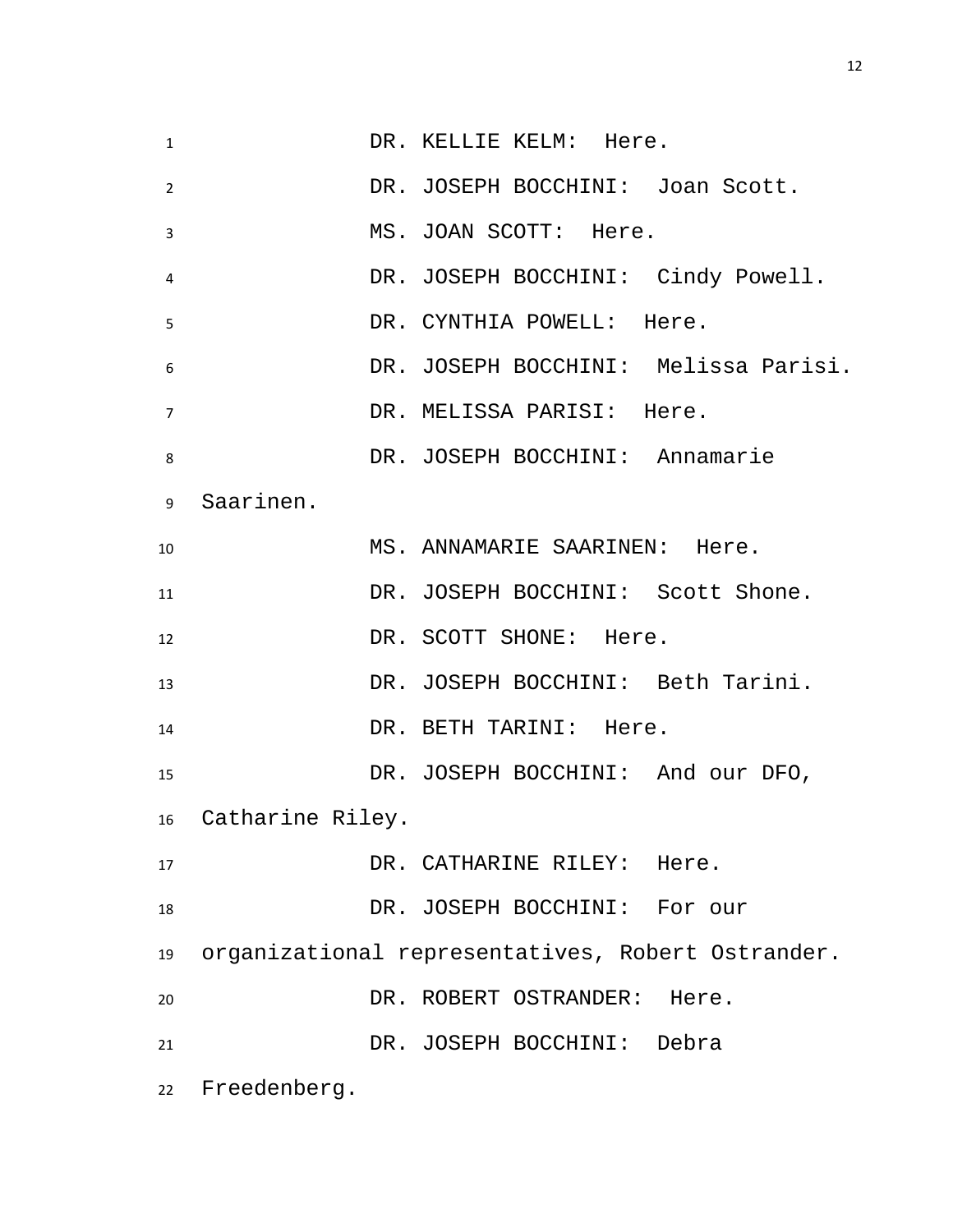| $\mathbf{1}$ |              | DR. DEBRA FREEDENBERG: Here.         |
|--------------|--------------|--------------------------------------|
| 2            |              | DR. JOSEPH BOCCHINI: Michael Watson. |
| 3            |              | DR. MICHAEL WATSON: Here.            |
| 4            |              | DR. JOSEPH BOCCHINI: Britton --      |
|              |              | 5 Britton Rink -- Rink by webcast.   |
| 6            |              | DR. BRITTON RINK: Here.              |
| 7            |              | DR. JOSEPH BOCCHINI: Jed Miller.     |
| 8            |              | DR. JED MILLER: Here.                |
| -9           |              | DR. JOSEPH BOCCHINI: Susan Tanksley. |
| 10           |              | DR. SUSAN TANKSLEY: Here.            |
| 11           |              | DR. JOSEPH BOCCHINI: Chris Kus by    |
|              | 12 webcast.  |                                      |
| 13           |              | DR. CHRISTOPHER KUS: Here.           |
| 14           |              | DR. JOSEPH BOCCHINI: Natasha         |
|              | 15 Bonhomme. |                                      |
| 16           |              | MS. NATASHA BONHOMME: Here.          |
| 17           |              | DR. JOSEPH BOCCHINI: Siobhan Dolan.  |
| 18           |              | DR. SIOBHAN DOLAN: Here.             |
| 19           |              | DR. JOSEPH BOCCHINI: Cate Walsh      |
| 20           | Vockley.     |                                      |
| 21           |              | MS. CATE WALSH VOCKLEY: Here.        |
| 22           |              | DR. JOSEPH BOCCHINI: And Shawn       |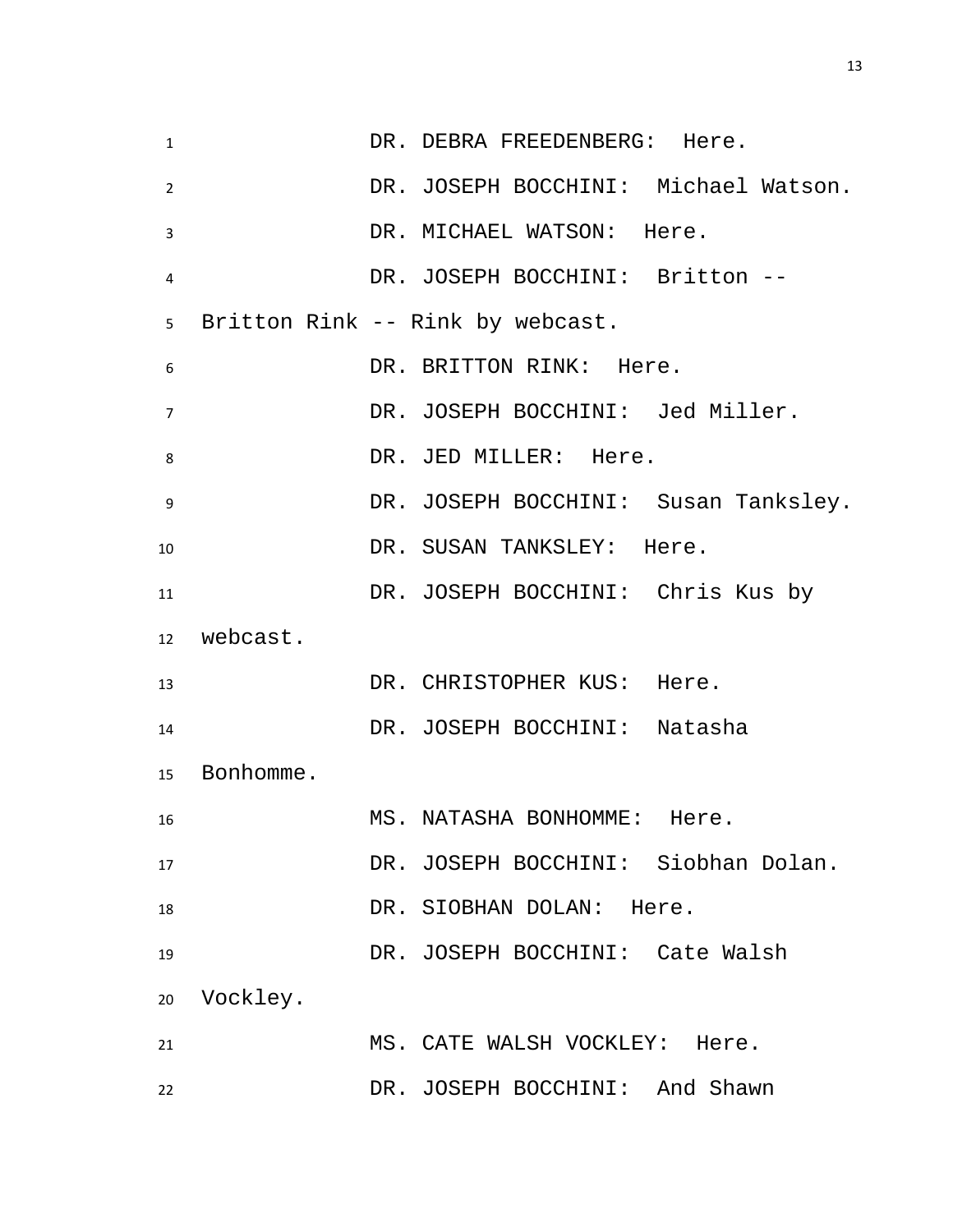McCandless. And, go back to Kamila Mistry. All right. Thank you.

 So, first on the agenda is a presentation on Newborn Screening Pilot Studies. Dr. Michael Watson will make this presentation. He is Executive Director of the American College of Medical Genetics and Genomics and Organizational Representative to the committee. Pilot studies are a critical component of the evidence review for conditions nominated for the RUSP. In 2016, the Newborn Screening Pilot Study Workgroup of the Advisory Committee presented a report to the committee, and the committee adopted those recommendations for the minimum pilot study data required to move a nominated condition into Evidence Review Process and has used those criteria ever since.

 Dr. Watson and a team of experts have now been working on a comprehensive review of the necessary components of pilot studies for newborn screening, and he will share this work with the committee today. So, Michael, thank you.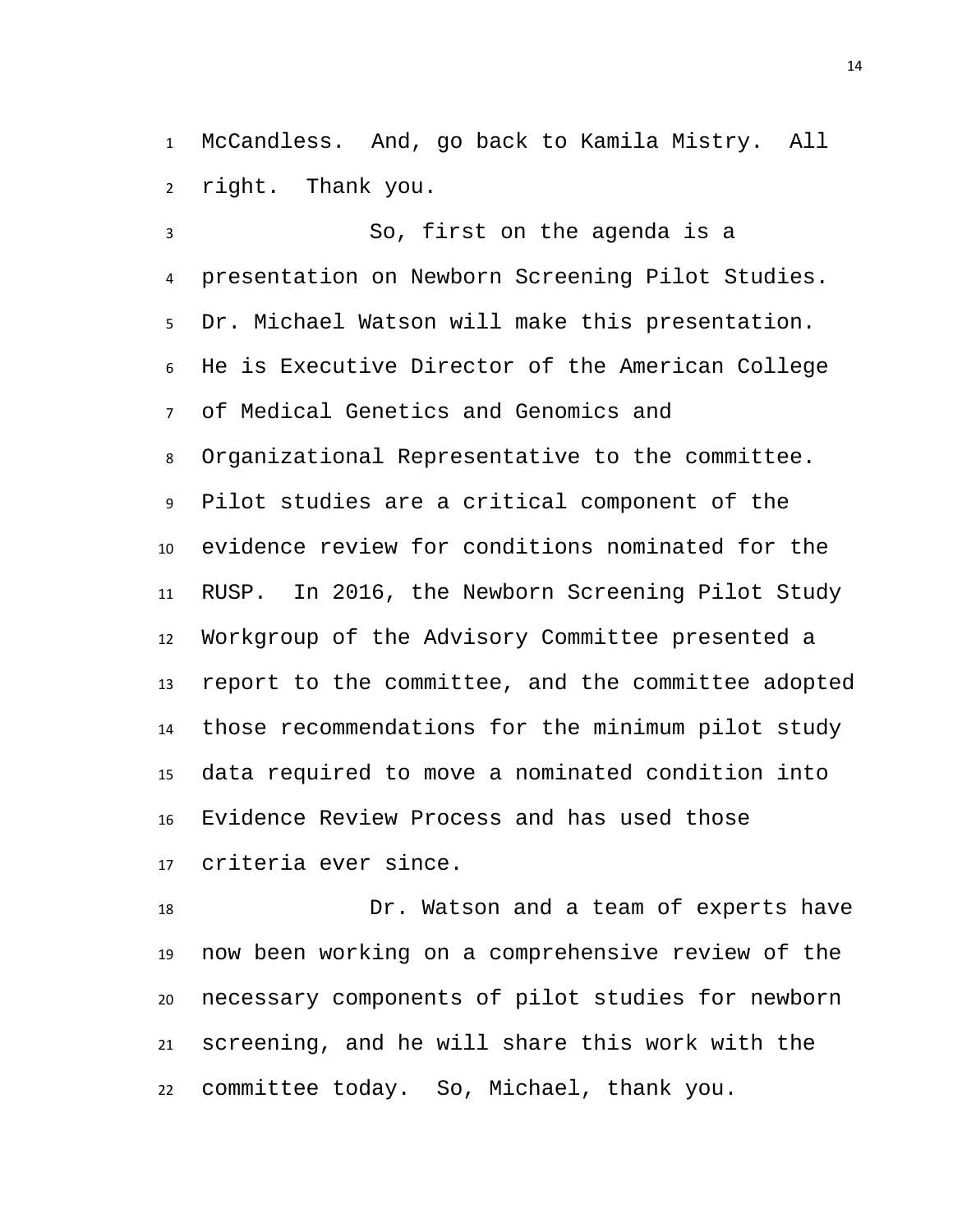## <span id="page-14-0"></span>NEWBORN SCREENING PILOT STUDIES

 DR. MICHAEL WATSON: All right. Well, thank you. This is almost an anti-climatic day for you, isn't it? Had the party yesterday, and now Cindy better watch out for what's coming. I'm appreciative of all the regrouping that the committee is doing. I think it's a -- it is a good time given all the changes that are going on, and we'll talk a little bit about some of those changes that are happening.

 So, even though I am the Executive Director of ACMG, this is largely an NBSTRN perspective. We've been working on these pilot studies -- a number of pilot studies for quite a while now and have learned a fair bit from our experiences with these. It fits into the NBSTRN mission and, in fact, we work a lot on conditions that are -- we've had issues with the common rule about what their status is when we talk on the pilots, whether it's an implementation pilot or a pilot to really understand and develop the kind of data this committee needs to make its decisions.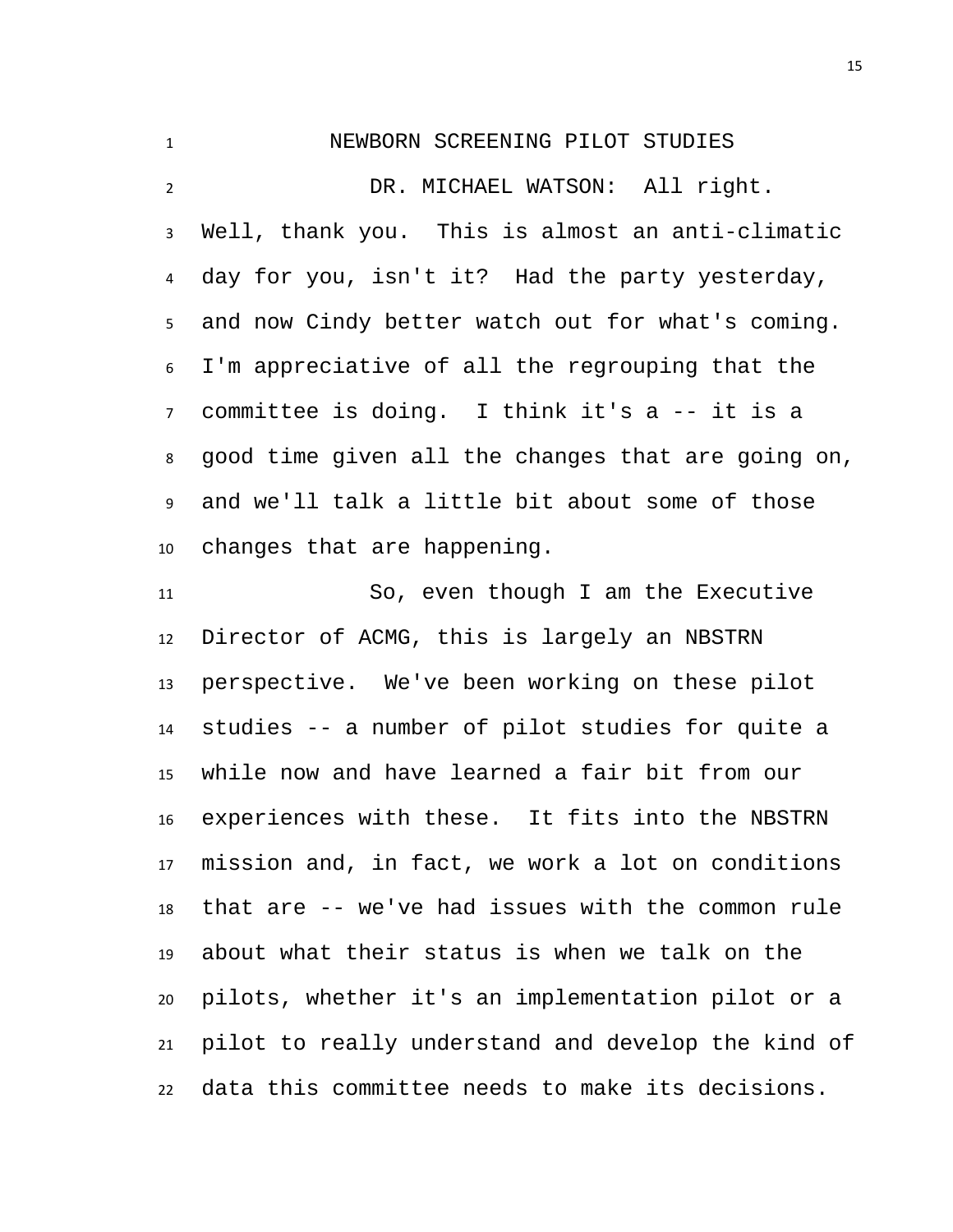But it does fit. We deal with new technologies, new conditions, new treatments and management approaches. In this area of pilot studies, we do obtain un-biased -- I think the important thing is to obtain un-biased information, and newborn screening really is the first place where we get a real taste of what something looks like in a general population setting instead of the biased perspective that we bring into these pilot studies that are based on the people that present for health care typically more severe than what the condition really is.

 So, this pilot piece that gets you at the un-biased population is really critical, and we're in the business of validating new tests and treatments in asymptomatic newborns, and that requires operating in this general population setting.

 So, right -- we've done a number of pilots already, and we've learned something interesting and different probably from all of them. The SCID pilot is done. It's actually one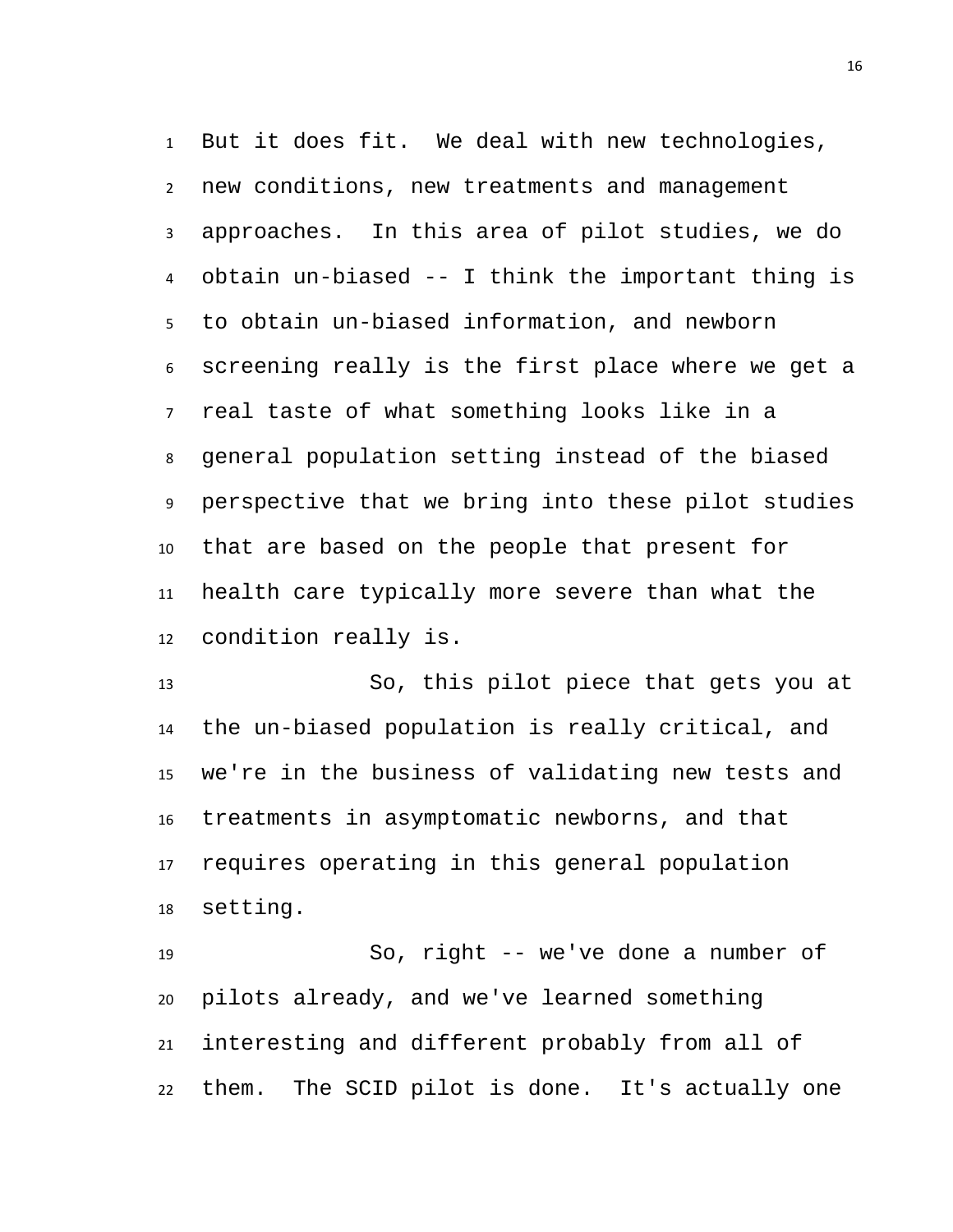where I think when we started the pilot, I think there were 25 genes known to be associated with SCID. Now, we're in the neighborhood of 50. You know, statistically it was an interesting problem because even though now we're at an incidence of about 1 in 45 to 50,000, I think we were near 800,000 babies by the time the first true positive came out of the pilot. So, it tells you how hard it is to really get a handle on how big a pilot has to be to get to an end point of being able to measure whether it's a successful pilot or not.

 Pompe disease brought much more adult-onset of a higher incidence than we thought, largely because of adult-onset forms or non- penetrant forms that we had not appreciated. Mucopolysaccharidosis Type 1, X-ALD -- carriers start to fall out into the system. SMA and Duchenne muscular dystrophy -- now we're starting to get into subgroups of a disease either because we're only looking for the exon 7 deletions in the SMAs or in Duchenne because the treatments that are coming are highly targeted at narrow subgroups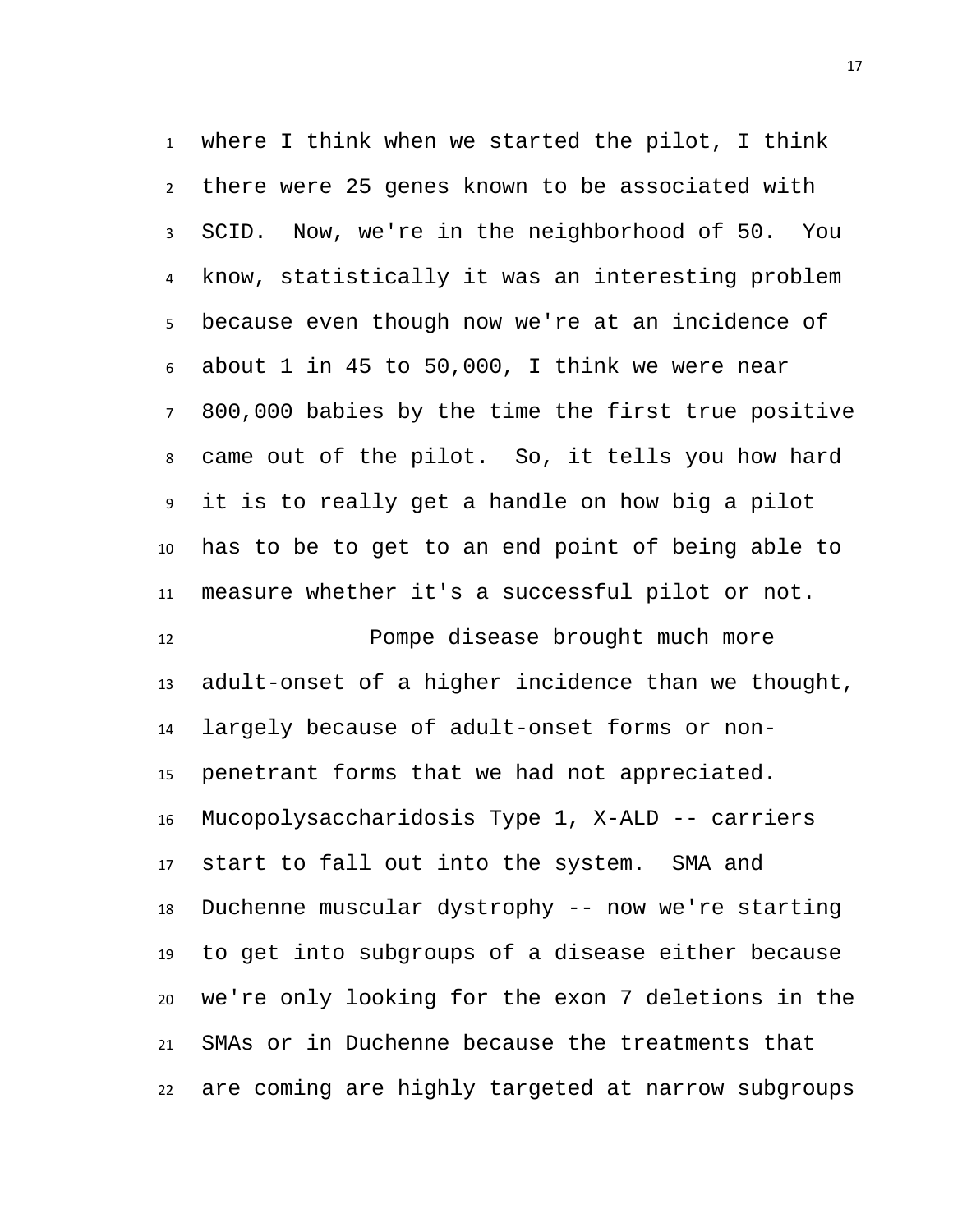of a disease population, and it begins to make you ponder what it is you're screening for.

 Because if you think about a newborn screening pilot, our goal is really to -- to look at the process. We screen for something, identify those at risk, go into the diagnostic setting to figure out what they are, treat them, check the outcome, and it's that outcome that determines whether or not it justifies that being in newborn screening for the long term. So, my narrow definition of what the target is is that thing on which we understand the outcome, that is the basis of the pilot, that ultimately helps you decide whether or not its appropriate for newborn screening or not.

 So, as I mentioned, this is not an ACMG talk, this is an NBSTRN talk. Several members of our Steering Committees, Sue Berry, Piero Rinaldo, Amy Brower, Bob Currier, and myself drafted a manuscript that includes most of what I'm going to talk about today. It's still working its way through the Steering Committees of NBSTRN,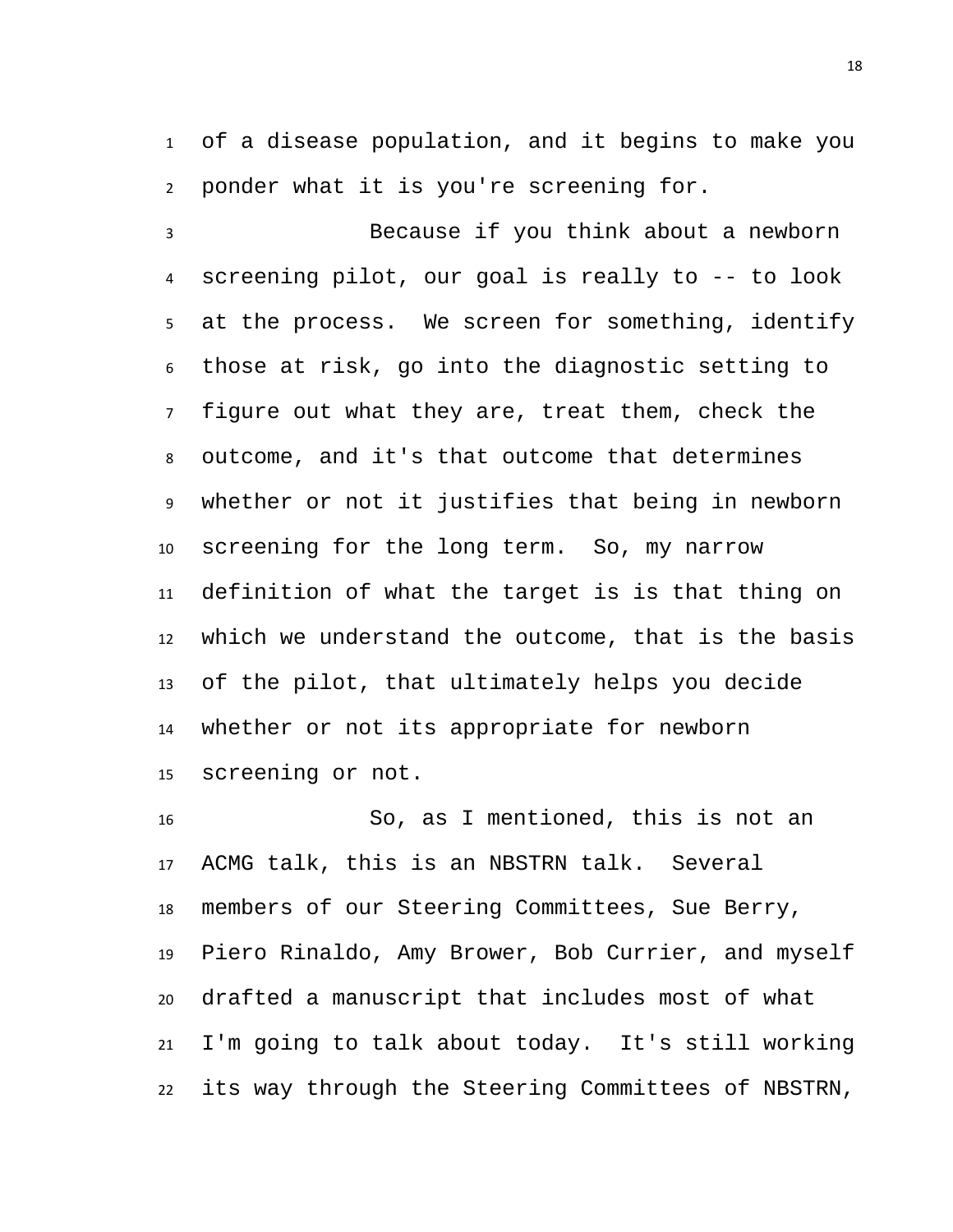which is where the authorship for the broader paper will lie. And, as I said, our problem really is understanding the measures of progress. How do we understand? There are certain things that tell you how your -- your pilot study is developing, how confident you are that whatever it is you're seeing is likely to take place in the real world. So, we've been thinking a lot about what are those kinds of measures, and there's clearly two kinds. There's those that tell you what your progress is in being confident about the results of your pilot, and there's another group that are sort of the things you get at the end, that you may end up setting some parameters around, you know, if at the end of all this you find out that you've got a positive predictive value of 1 percent, maybe that's not the best thing for newborn screening. But, as you'll see, some of those endpoints take very large numbers to get to, and how you get to those endpoints and continue to capture data and monitor things -- like we heard about homocystinuria yesterday is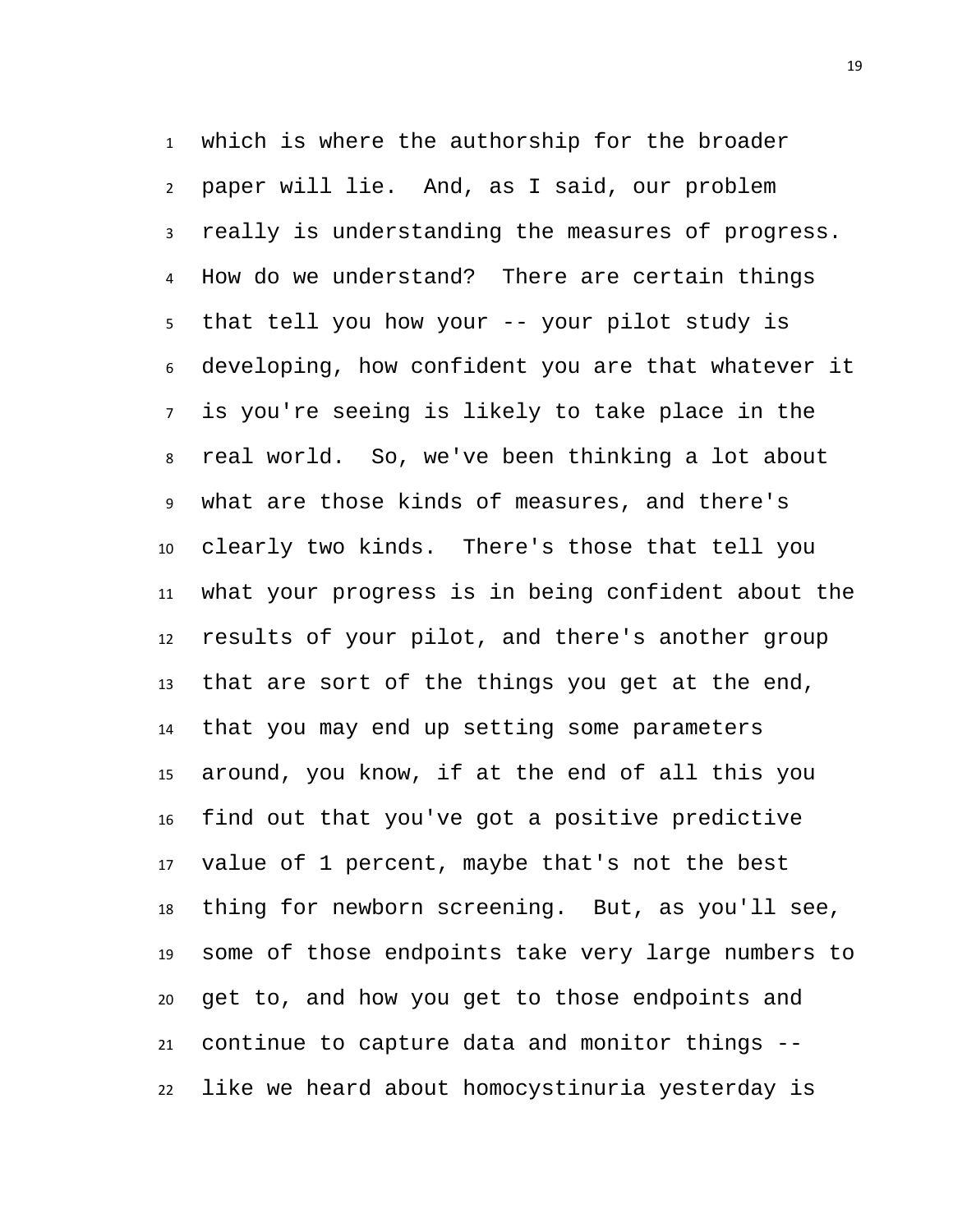going to be increasingly important.

 So, we're going to talk a little bit about what's coming, what's changing, and what we've thought of as being the classical newborn screening model, and what are we going to need to deal with some of those challenges. I'm going to spare you hard-core statistics and just try to boil it down to make some examples about the size of populations that might be needed to really feel comfortable or confident in what a pilot is telling us.

12 And then we've already talked some yesterday about some of the capacity needs. Clearly, the newborn screening programs have capacity for workforce -- with workforce problems. People are turning over. It seemed to have contributed to some of the long turnaround time for things to be brought online in some states. So, both that and the medical genetics workforce, we'll talk a bit about.

 So, from the NBSTRN side, where we're looking at these new treatments and whether or not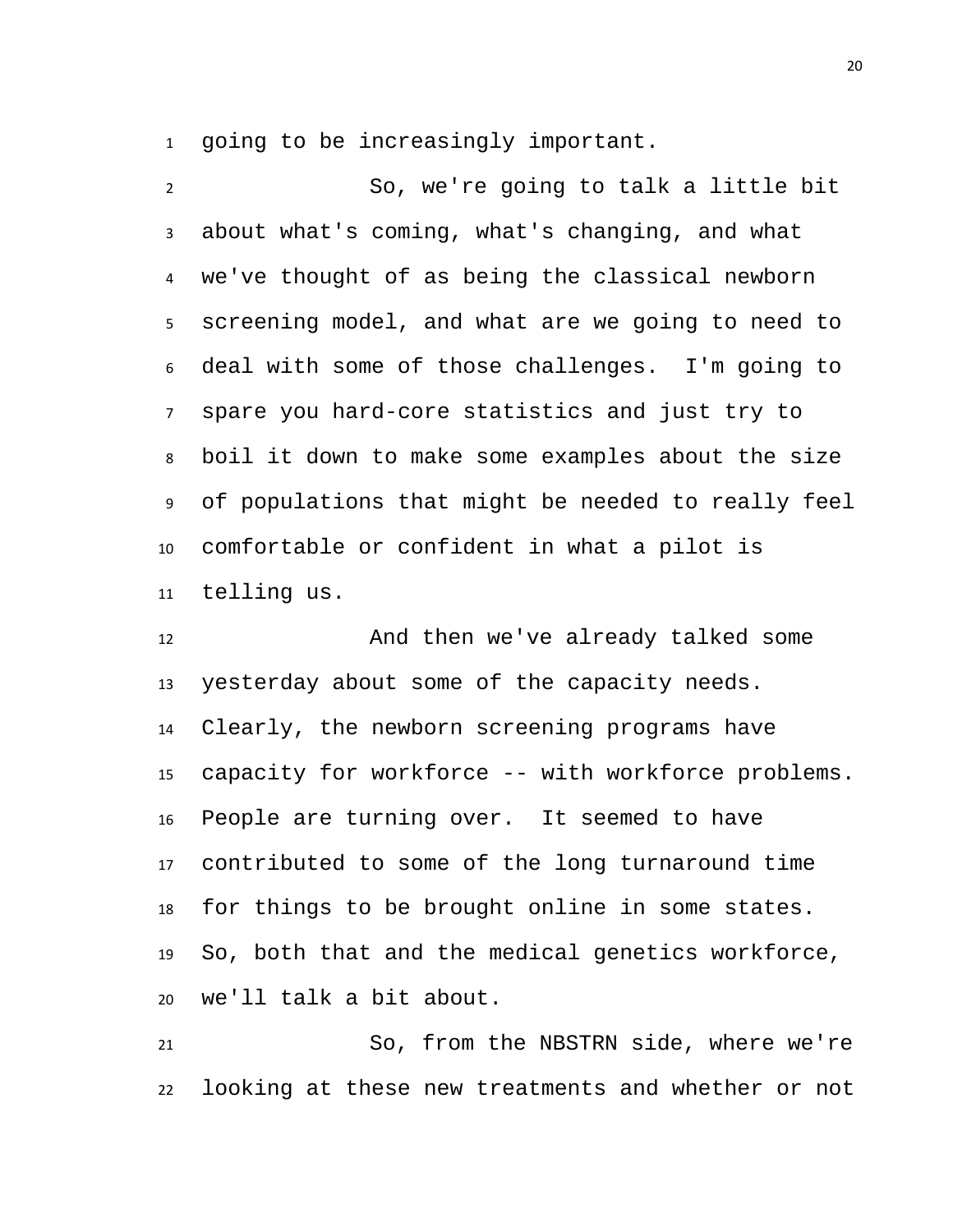they're effective or not, the pipeline is really getting full of things that we had not expected to be in the pipeline. There's already a number of conditions that are candidates for newborn screening that are ready for pilot studies. If you think about how we currently fund the pilot studies, I think NICHD has been funding a pilot a year roughly, and the Advisory Committee is sufficiently resourced to do a review per year, maybe overlapping at the end of a year with a new one, and that's -- neither of those are going to be aligned well with what's coming. So, I think we do have to look at the overall model, and we certainly talked to those developing the Newborn Screening Saves Lives Act Reauthorization about what the longer-term needs look like they're going to be.

 Interestingly, well, I'll come back to the kinds of conditions that are awaiting pilots. Funding is limited. The targets are changing. If you look at the pharmaceutical pipeline, there a, I mean, we're moving into a --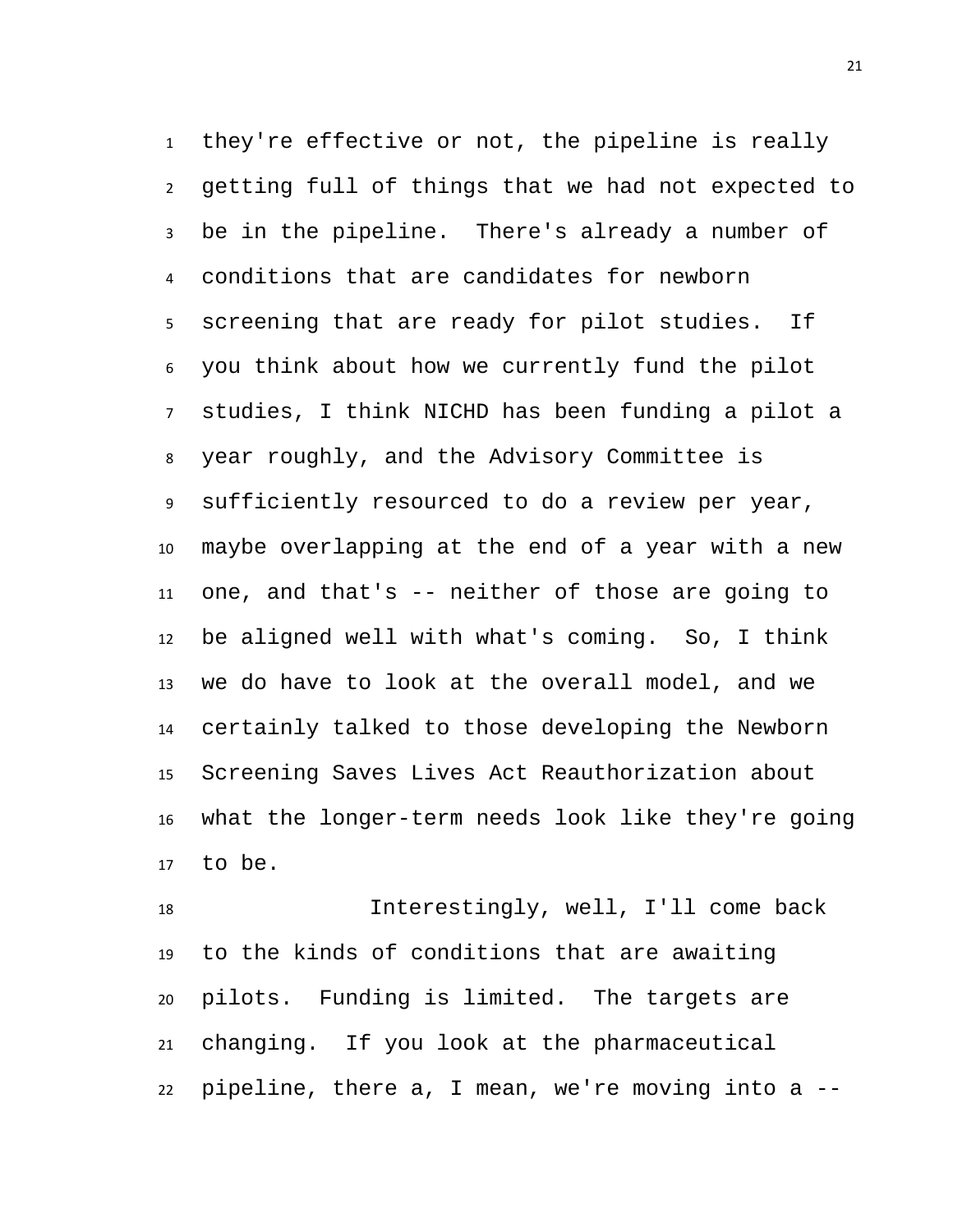an era of molecularly targeted drugs, which really are the ones on which we're going to understand that outcome in patients -- a subgroup of patients with a particular disease from. We have lots and lots of off-target things hitting the workforces right now, and we haven't figured out who -- how to distribute things -- all of these late-onset forms. Is that the problem of the public health system or is it the healthcare system where the providers should be monitoring the risks that that group of patients has, even if they're not candidates immediately for the treatment. We don't know exactly when to start the treatment, perhaps. But, you know, I think it's something we're going to have to think about to take some of the pressure off the medical genetics' workforce and off the newborn screening programs is to figure out who's responsible for what.

 Rare diseases are the fundamental problem we're dealing with. You know, it's -- it's not genetic disease so much as it is just rare things. When you move rare -- try to deal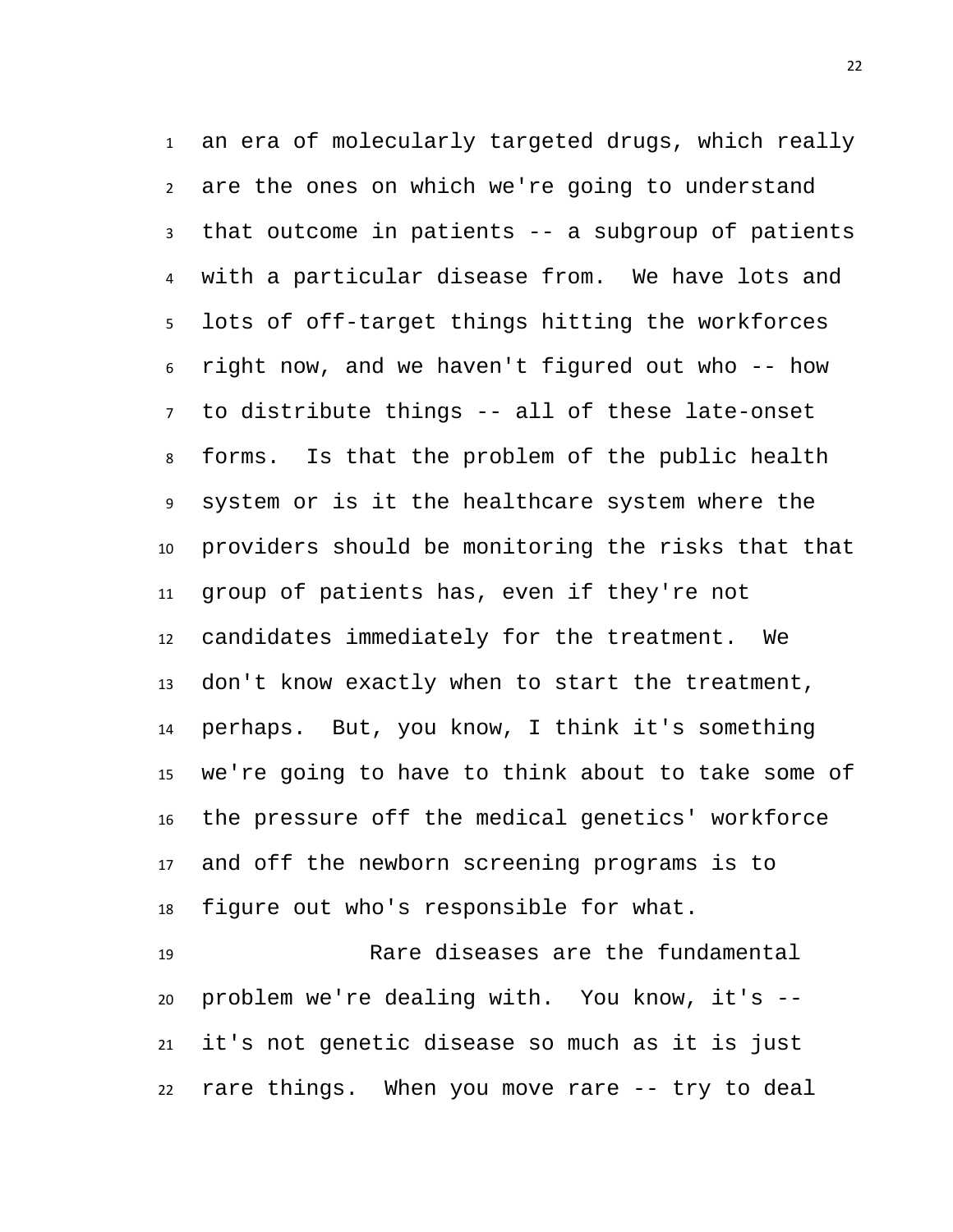with rare things at the population level, you have a significant problem of building a statistical assessment. So really, I think we have to define what are those measures of whether or not something is likely to -- to behave or perform in the real world the way it did in the pilots. You actually have a very different set of problems of measuring that performance and getting strong statistics and yet accommodating the fact that rare diseases are hard to meet certain -- they need some latitude in meeting certain requirements.

 So, conditions ready for followup pilot studies already, proximal urea cycles. There's a lot of conditions actually which are already -- where the data is already available from tandem mass spectrometry. The amino acid run -- not all assays are actually refined at the low end, but there's a number of conditions with low levels of amino acids that are candidates for newborn screening, and it doesn't fit our model of funding the pilot study itself as an analytical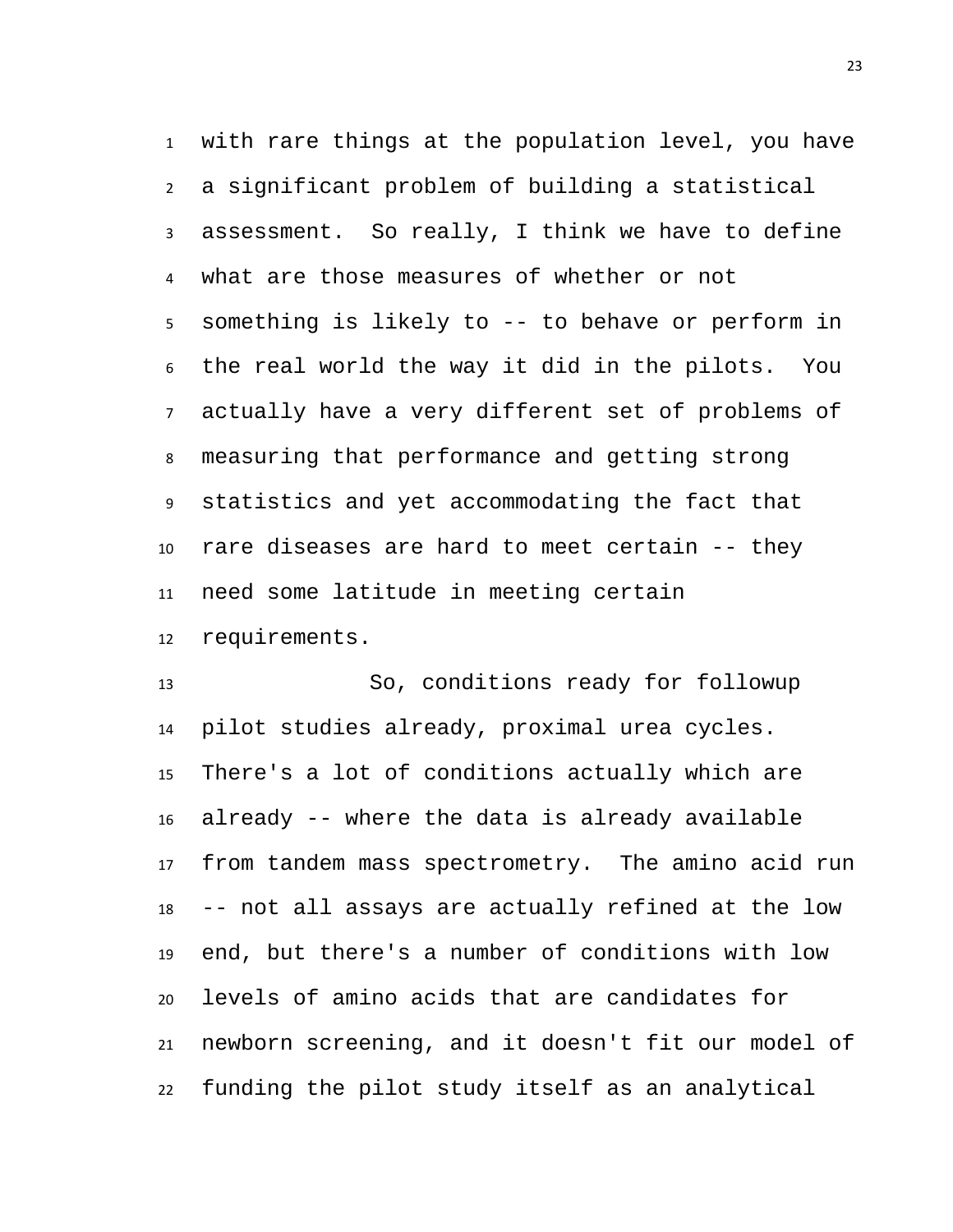pilot, because really what we need for these is the long-term followup data because the data is already available in many of the runs of a tandem mass spec that are picking up this analytes already. So, we have proximal urea cycle disorders. We have remethylation disorders that are already candidates. We're running a survey right now among ACMG members and SIMD members asking them to rate a whole of probably 30 to 35 conditions for where they think we are in understanding the condition, what do we think of a particular set of biomarkers as being candidates for newborn screening types of analytes, and then -- excuse me -- and then what are these, you know, what is the treatment side of this going to look like.

 So, we have a series of conditions with low valines, leucines, isoleucines and other groups that have low serines and glycines, all of which are available to us in the screens we currently run if we open them up and see everything in a profile format that is being --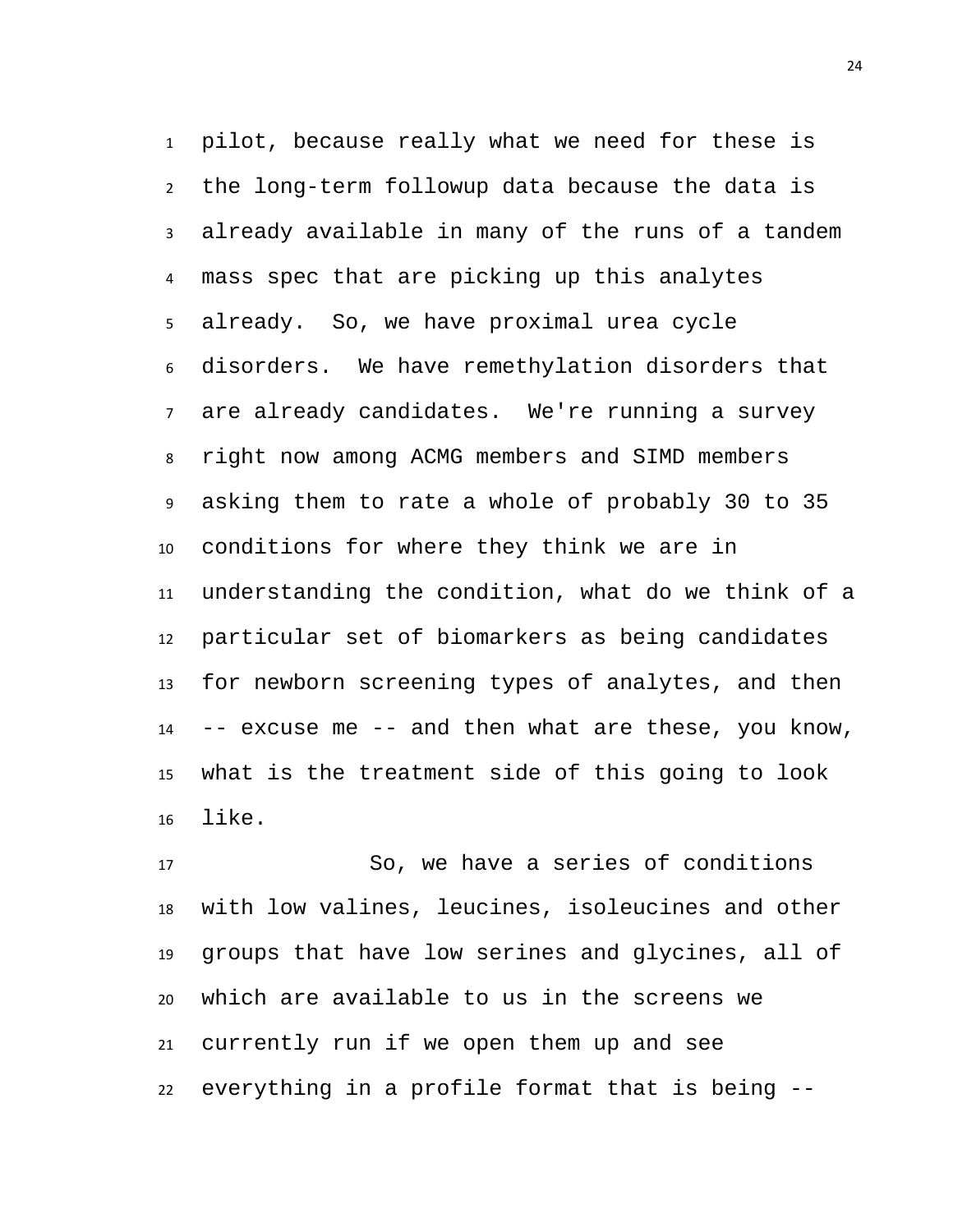that can be analyzed from some of these runs.

 Lots of LSDs have treatments coming and are going to be candidates for pilot studies if they're not already.

 We get approached at NBSTRN by a lot of different groups interested in something that they're working on being part of newborn screening. Interestingly, there's sort of a convergence between actionability and the genome and things that people think should be part of newborn screening because they're medically actionable to the benefit of the individual. Many of these are molecularly targeted things, and I think it's an important paradigm shift to think about, you know, there's infectious diseases -- I was always surprised that Joe, with his background, didn't take on the infectious diseases because we certainly didn't when we did the Uniform Panel for Newborn Screening. But those are molecularly targeted types of analyses. And then we have this -- all these molecular phenotypes that we're targeting in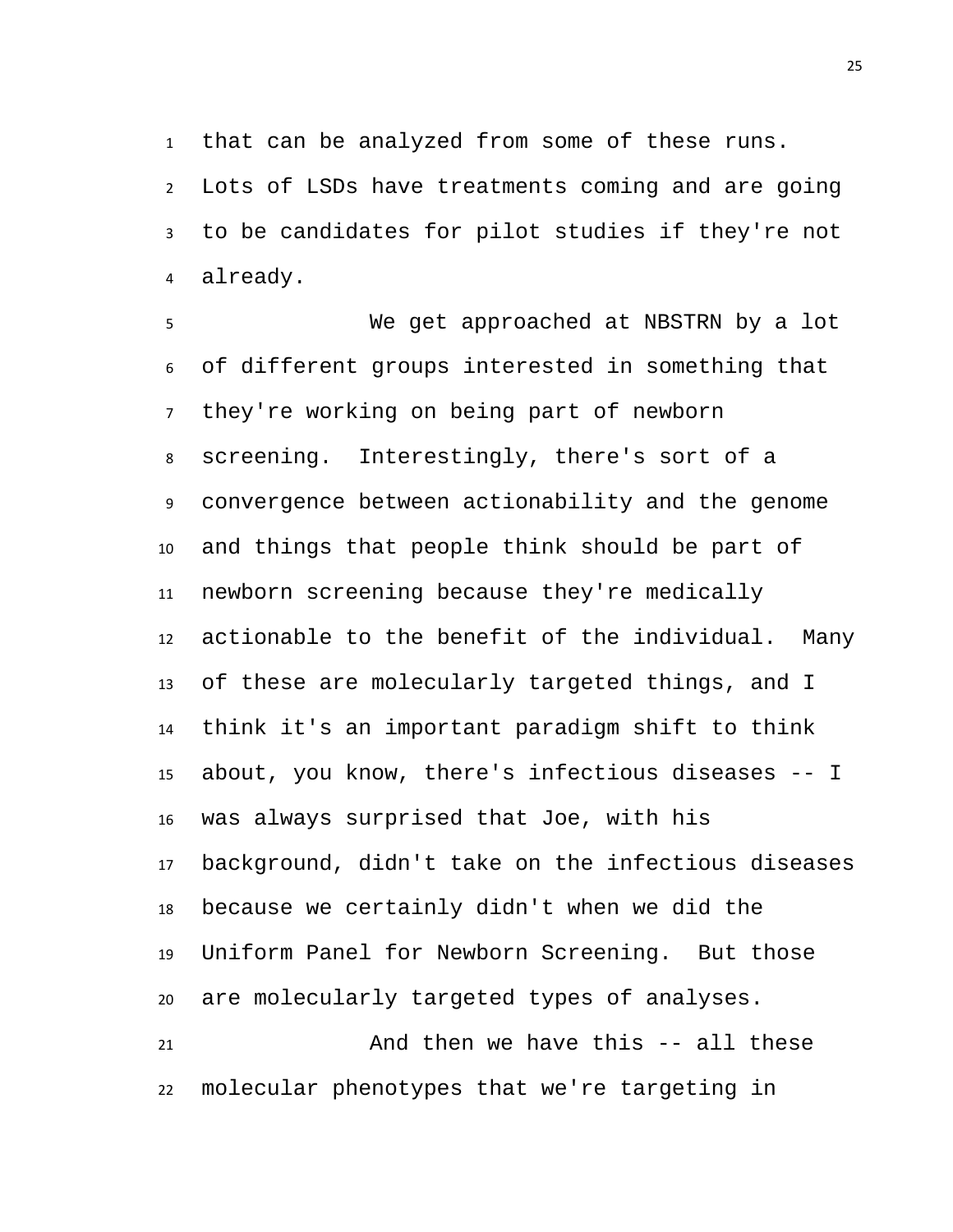pilots. You know, in the newborn screening world of molecular diagnostics, things with a yes/no answer where we've curated the variation of the gene and know whether it's pathogenic or not are things that are easier to move into newborn screening than is the concept of having to -- to interpret sequence variation. It takes a very different skill set and is going to be an interesting workforce issue that we'll have to sort out and figure out where do things take place in the system.

12 12 I think Sue Berry mentioned the iceberg problem, which is that we only know that little bit about these conditions before we get to the population level. The severe and the early- onset forms are really what we're targeting. Lots of subtypes we've mentioned and now, even scarier -- not scarier -- but even more -- makes you really ponder where this is going, the first reports of identifying people with molecular abnormalities at an individual level and creating a treatment for them has begun to be reported.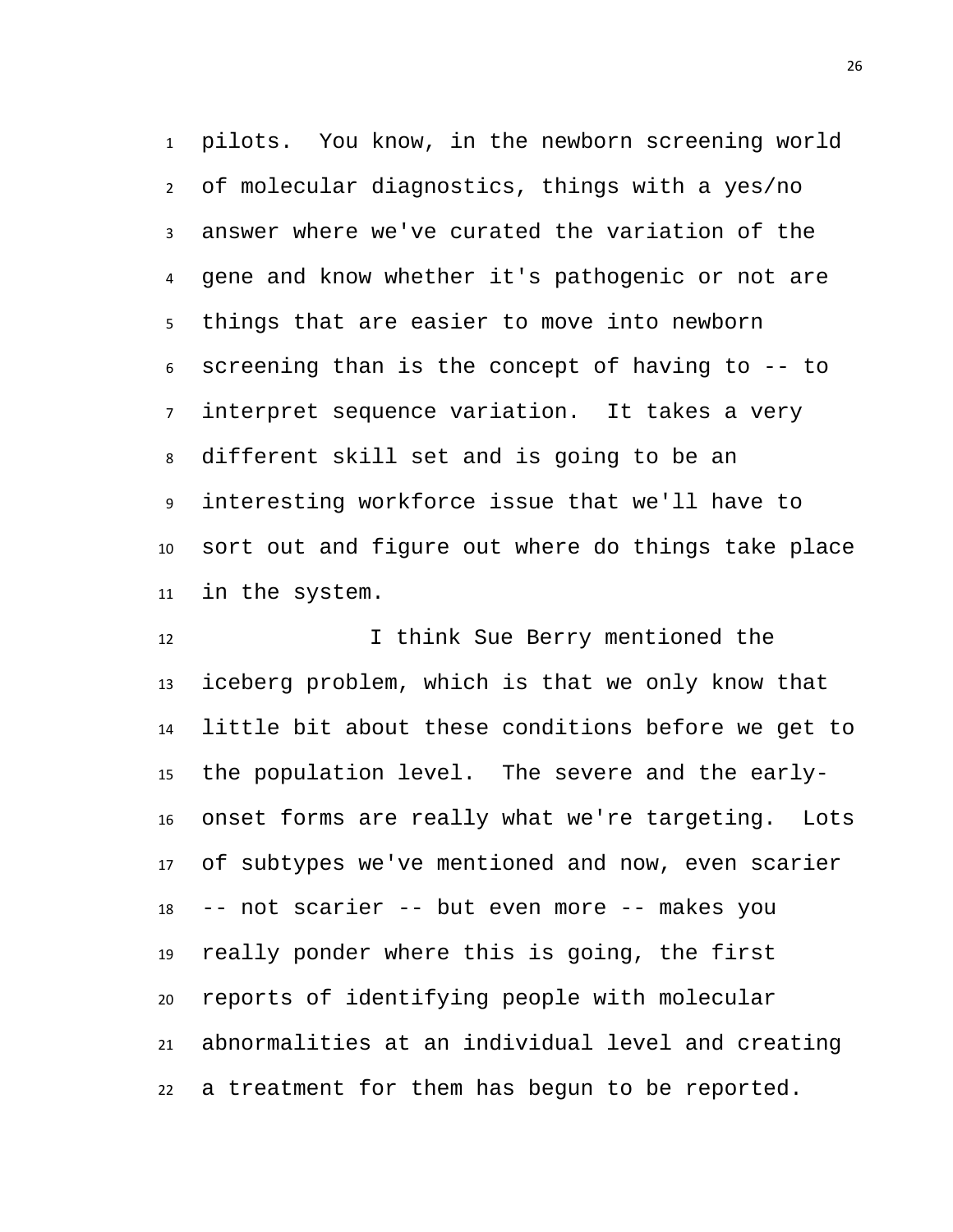So, it's outside of a disease context. It's really at the molecular level that these designer kinds of treatments are coming.

 So, when you think about the kinds of treatments, we already have things like chaperones -- chaperone treatments for biochemical disease. They're dependent upon having a protein there that's abnormal and can be conformed to function more normally. So, we already have some drugs where we're targeting a subset of the patients -- those that have a protein. There's a lot of -- and some of these you see in Duchenne coming now, the ability to do RNA-directed exon skipping to get through a new stop codon that didn't allow the protein to become full linked. Now, you can read- through it and get a much more normalized protein. Read-throughs are out there. Pre-mRNA splicing types of modifiers are coming pretty quickly. RNA interference is another whole set of therapeutics that are coming down the pike. I can't talk about any of these long because we're going to run out of time if I do. And then substrate reduction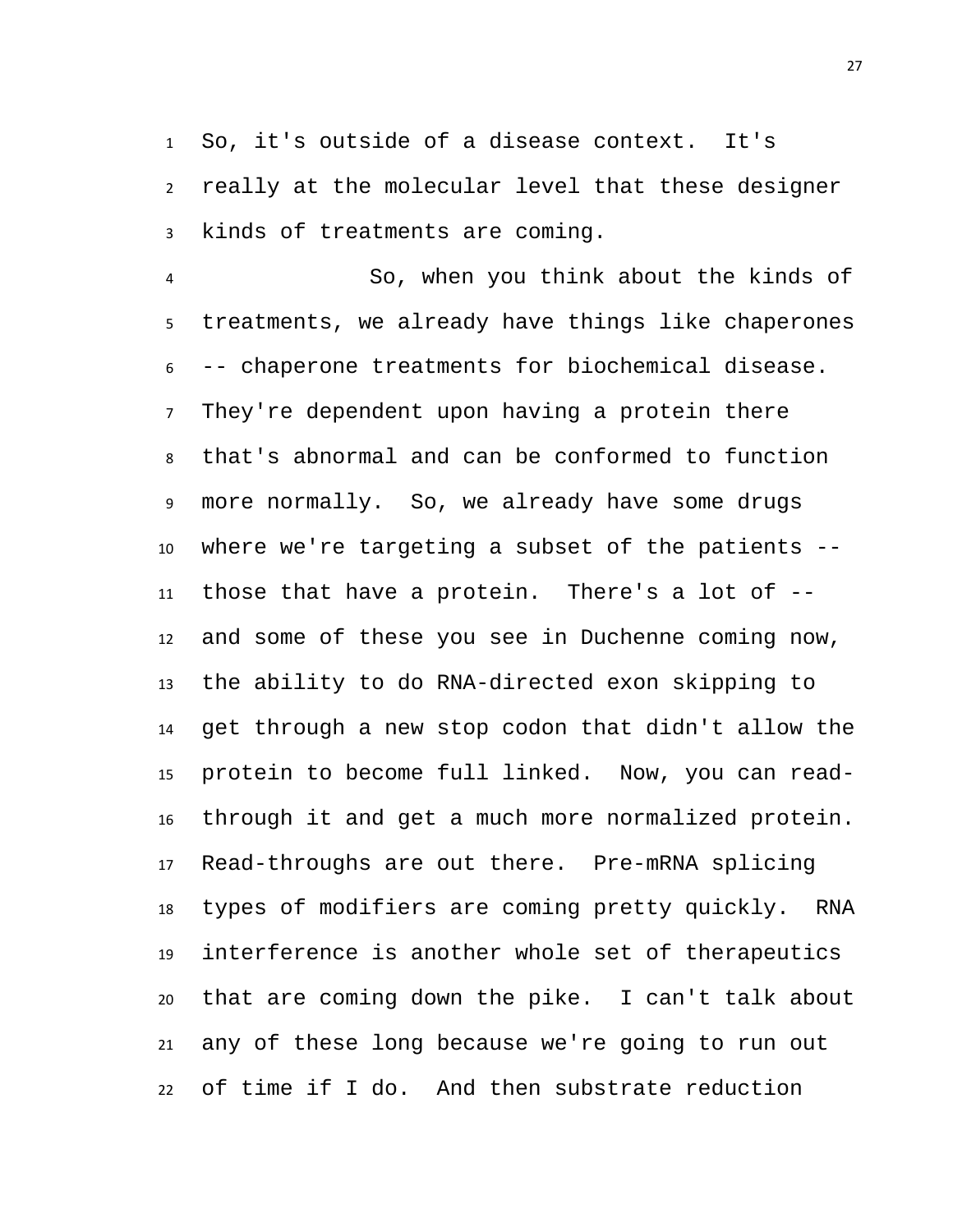therapies are coming pretty quickly as well.

 So, as the targets change, we see this now -- we're doing a parent project for -- muscular dystrophy is funding a project to do a pilot for Duchenne muscular dystrophy in the state of New York. If you think about what is the target of that -- if you think about this is a condition that's maybe 1 in 5,000 -- the treatment is really an exon 51 skip or read-through to get a more normalized protein in individuals with that specific abnormality -- it's about 15 to 20 percent of the muscular dystrophy patients. It's very important for NBSTRN because if we're trying to figure out how we're measuring success, now we took something that was 1 in 5,000, and now we have 15 to 20 percent getting treated. So, the size of our pilot now has gone up significantly to be able to get enough patients who get that particular treatment to measure whether they got the outcome that we wanted to justify the decisions you have to make ultimately of including something in newborn screening or not.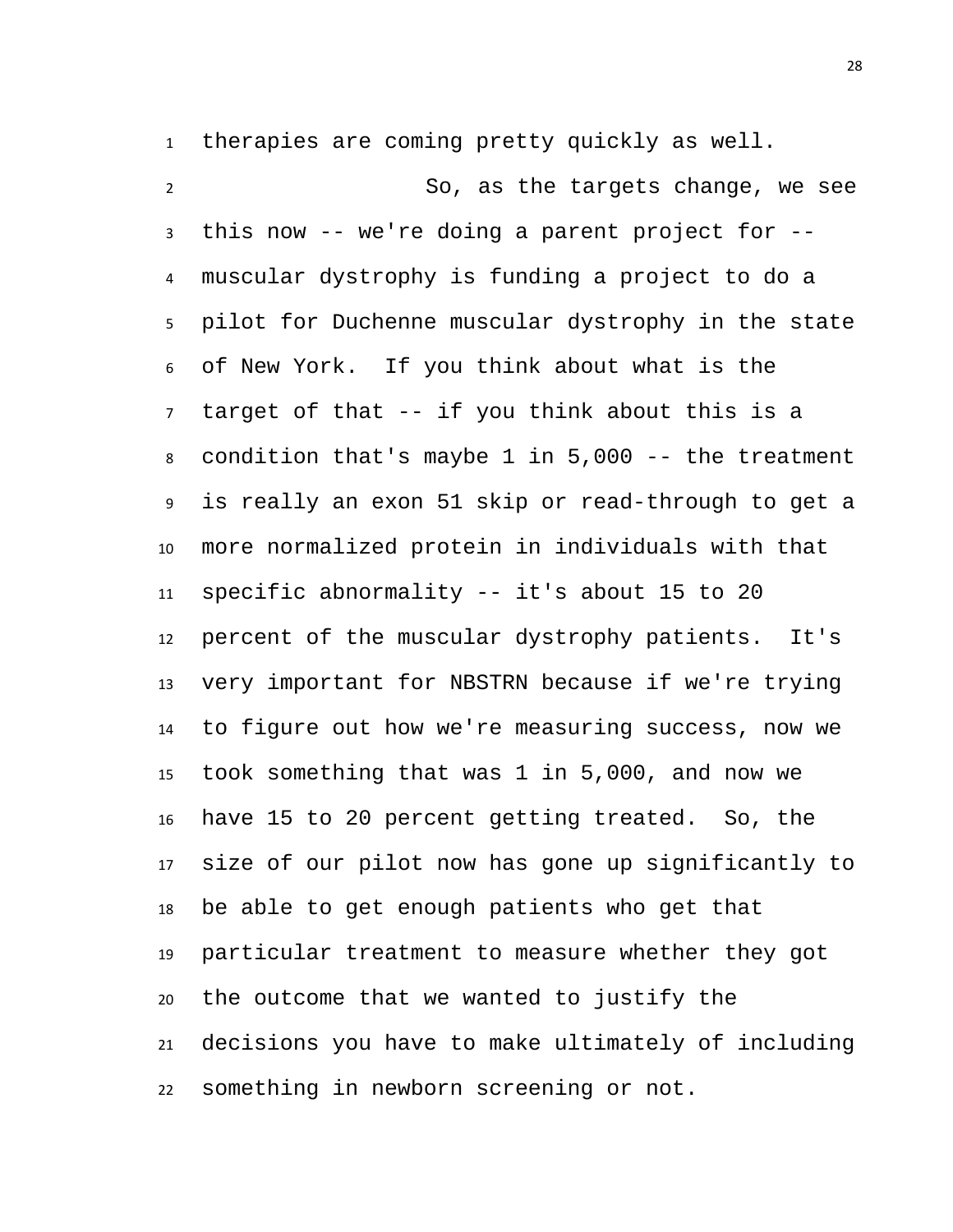Gene therapies are coming pretty fast. There's a ton of them in the pipeline. But just in the last several weeks, two of the SMA babies getting gene therapy have died -- maybe not specifically related to the treatment. It's always hard in a disease as severe as that to distinguish what was caused by the disease itself and what might be a treatment related loss. So, it's very complex and very hard in rare diseases to sort through these things. But, you know, our sense is that the primary targets are going to be those things for which we have that outcome data and everything else is going to be a more secondary or incidental-type of finding that the clinical world will have to deal with.

 So, we have significant challenges with rare diseases. As I said, I think that underpins many of the problems we're having to sort through in thinking about how do we measure where we are in a pilot study. You know, incidence of disease, we find out, is very different. There are -- I don't know of a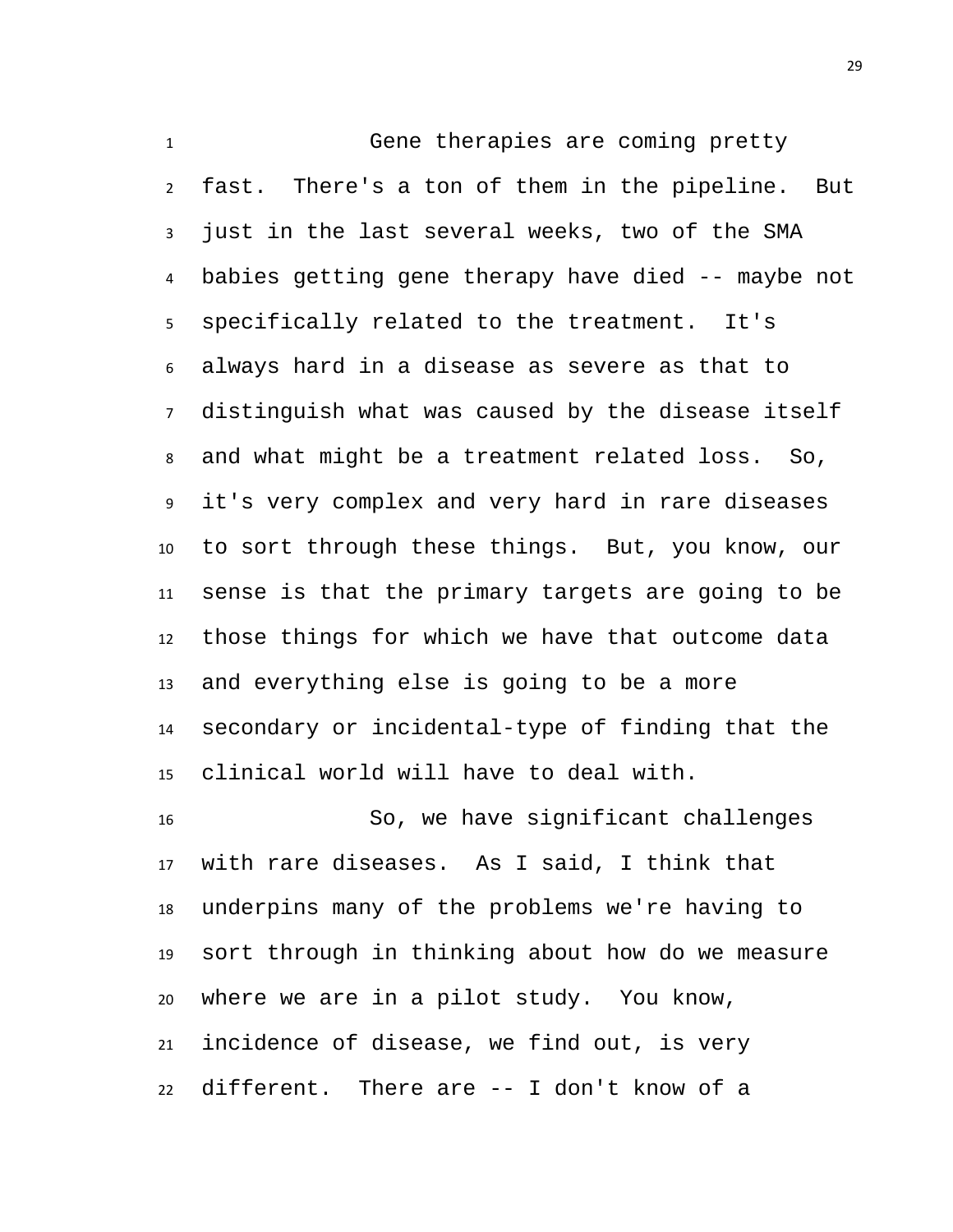condition that was in the Uniform Panel back in 2005 when we recommended that panel that turned out to be what we thought it was at the time. Many of them are far more common than we thought once we got to the general population. You know, we're finding that there's a lot of variability in the time of treatment and disease onset that's going to require longer-term data collection. Those are not just one-time collection during a pilot study. And, in fact, if the longer-term goal is to be able to monitor whether a condition continues to perform or not, then, you know, we're going to have to have ongoing centralized data collection.

 How do we monitor these things over time is really going to be the question. And in rare diseases, the system has certainly found ways to accommodate rare diseases. If you think about the Orphan Drug Act, it recognized that, you know, these drugs would never become available to the patient population if some allowances in FDA and legislation developed a way to give a bit less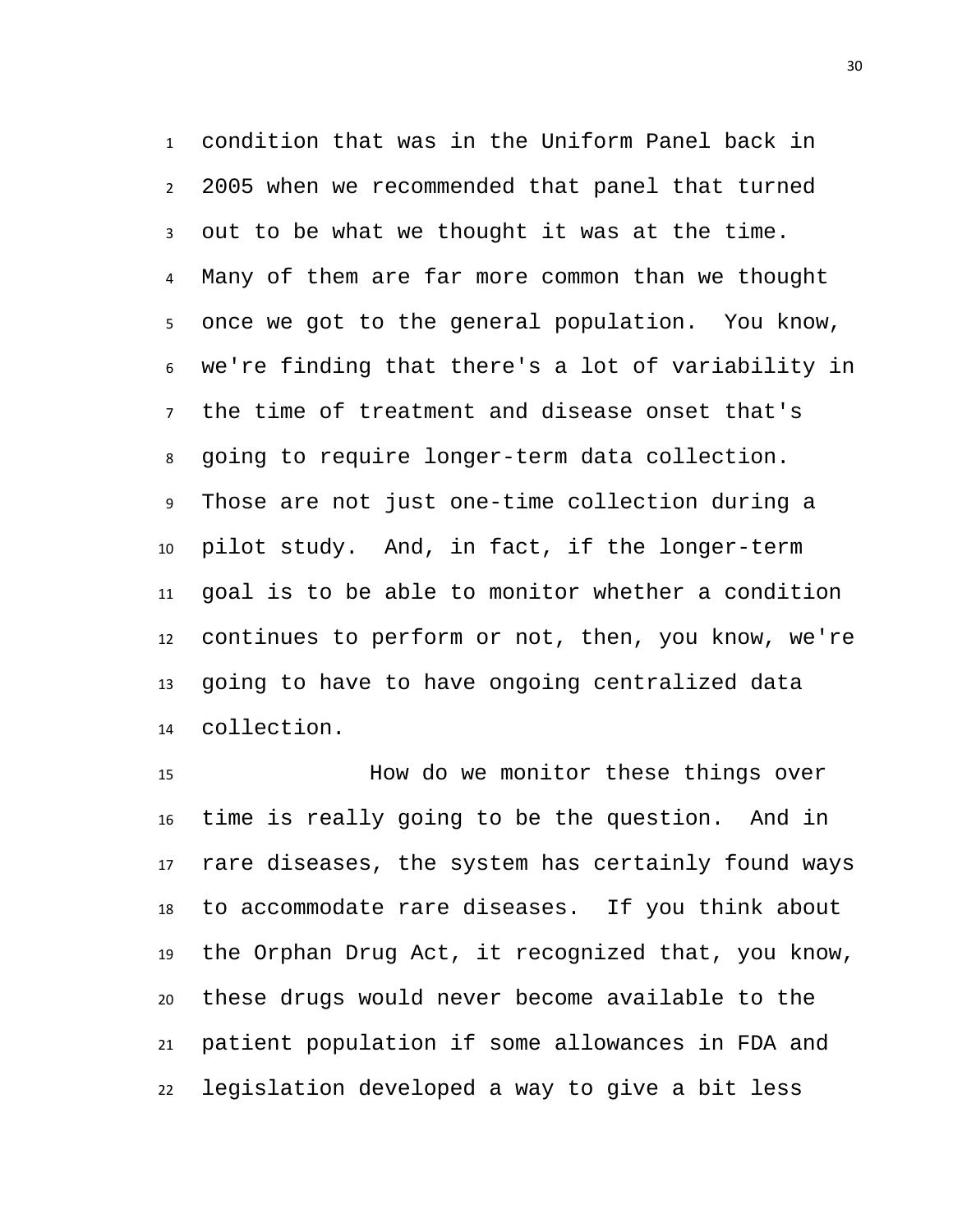robust statistical requirements for these rare things but imposed a post-market surveillance period where you have to collect data into centralized databases typically done by the manufacturers and pharmaceutical companies who get that sort of allowance statistically. But now they have to collect data to make sure things are actually continuing to perform the way that they were thought to based on a fairly limited population.

 And then, I think we're going to have to sort out curation of the genetic variation. One of the worst things we watch at NBSTRN is when a condition goes into newborn screening and we find out that variants of uncertain significance are just flowing out of the diagnostic labs, and we can certainly clean that up. And the ClinGen Project is probably prioritizing newborn screening genes in order to get them curated so that when these conditions go into more formal screening and out of pilots that we actually have a much cleaner view of what the clinical information in the geno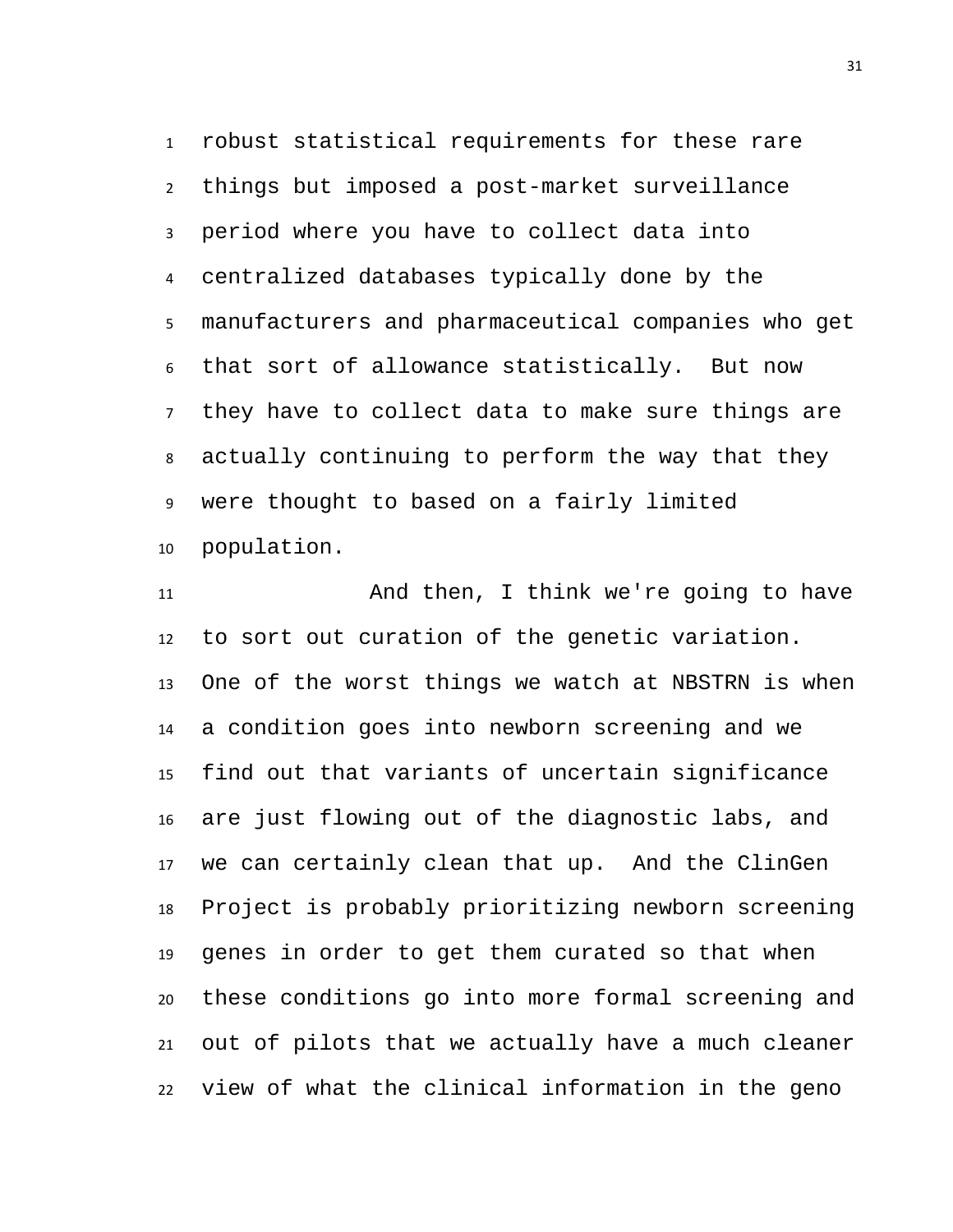means when we're diagnosing.

 So, I'm going to run though quickly just a couple of slides and give you a perspective on the magnitude of the problem at the population level. So, as I said, I think our goal is really to understand how likely is it that the data we're collecting in the pilot study is to perform when it gets out into routine practice. And so, what are going to be the measures of these things? You know, positive predictive value, I think, is going to be important, but that's an endpoint, and it requires a lot bigger numbers that many of the other parameters do. And we have to do all this measurement and define how we're evaluating things, but then recognize that we do have to build in some accommodations because of the rarity of many of the conditions and subgroups.

 So, I'm going to show you a couple of examples. You know, our measures of what we think are those that tell us whether something is going to perform in reality as it did in a pilot are really the confidence intervals around the lower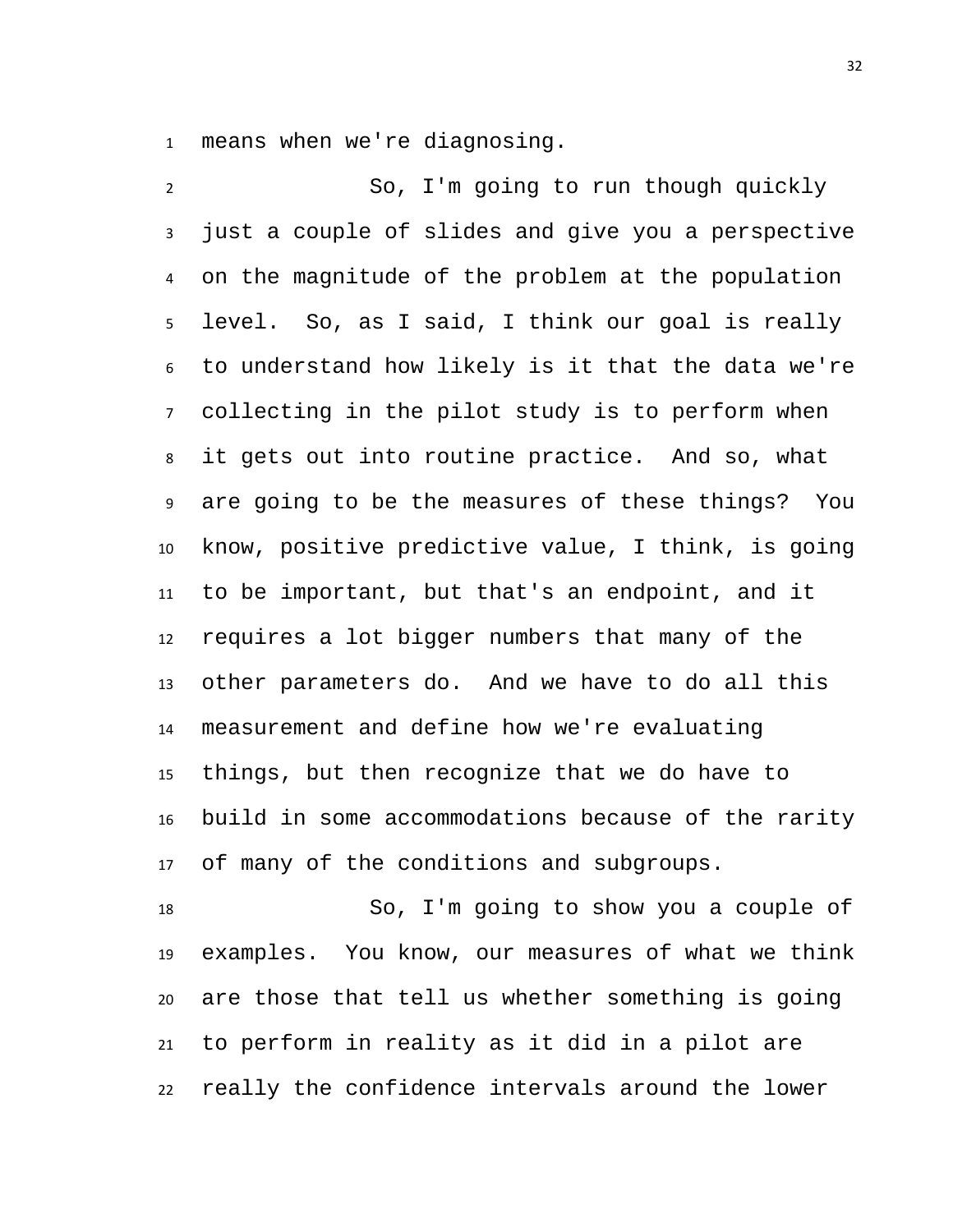and upper confidence intervals. You know,

 typically we're looking for about a 10 percent spread in confidence intervals in order to -- to feel more comfortable that it's going to pan out in the real world. And coefficient of variation is another measure of the spread of data or the standard deviation around an average, and again it's about a 10 percent -- excuse me, I am dry. So, I'm not saying that these are going to be the measures that we're going to apply but just to have sort of a starting point to look at the numbers, we'll say 10 percent CV or 10 percent confidence interval differences are the measure of whether something is going to pan out in the real world.

 So, false positives. It turns out that you can accept the false positive rate with relatively low numbers. Now, all of these slides are going to have the same backdrop to them. We're talking in incidence of something that's 1 in 10,000. We're detecting every single person that has it. We have a positive predictive value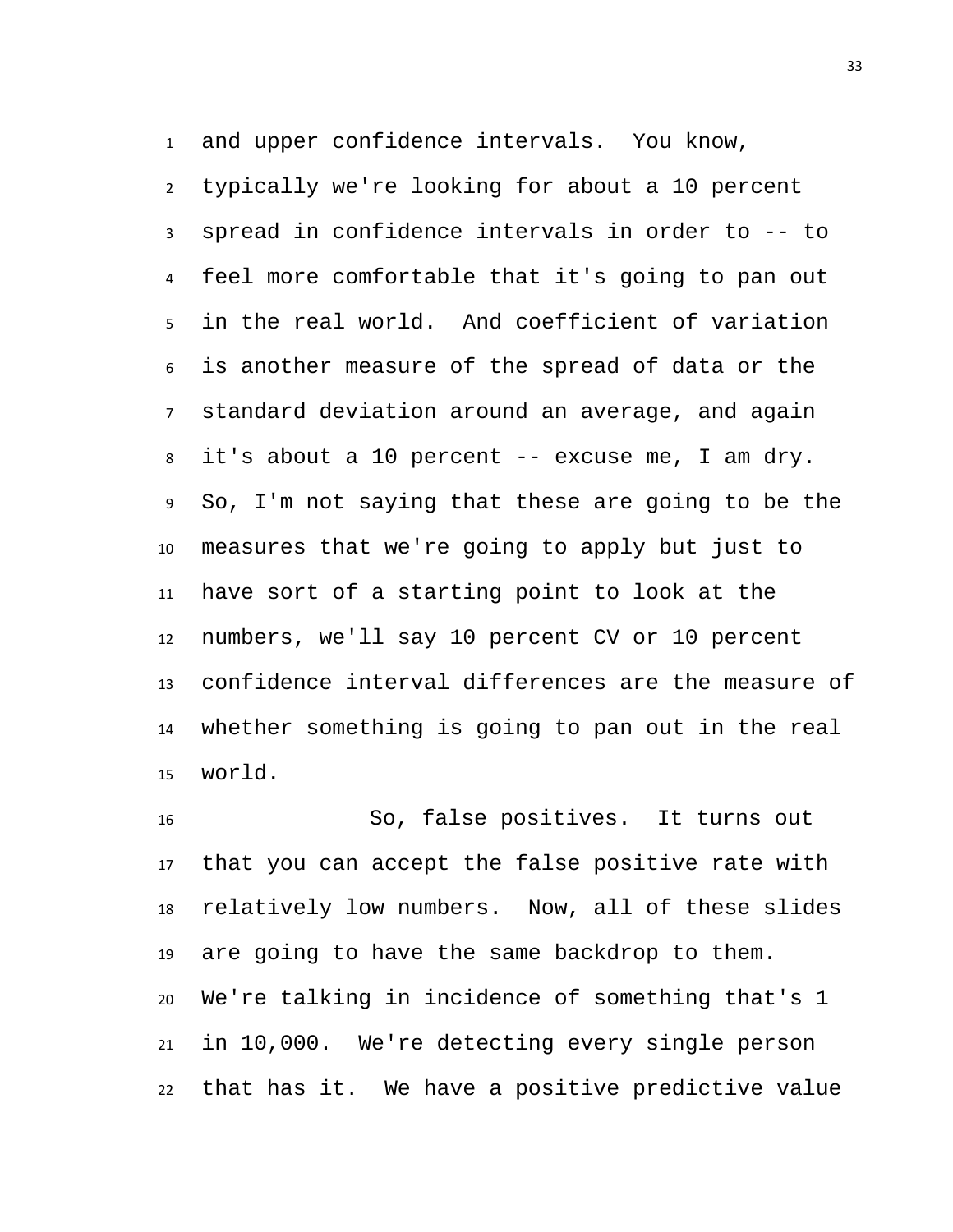of 20 percent, so 1 in every 5 will turn out to be actual patients. And a false positive rate of 0.05 percent, which is a pretty decent performance for a newborn screening test. So, you can see that you get down to a coefficient of variation of 10 percent around 200,000. You don't even get near that -- well, these are pretty tight confidence intervals already. So, you can see that we're understanding at the level of a confidence interval pretty early what the false positive rates are looking like.

 When you think about the detection rates, population sizes are very much tied to that. You can see that if we're doing 100,000 in the population, confidence intervals are pretty broad still. Once we get up to 600,000 in the population, we've got that 5 percent spread in the confidence intervals. So, just to get a sense of how big some of these pilots are when you're looking for rare things in a general population. It turns out, for positive predictive value, it needs very large numbers just to get to things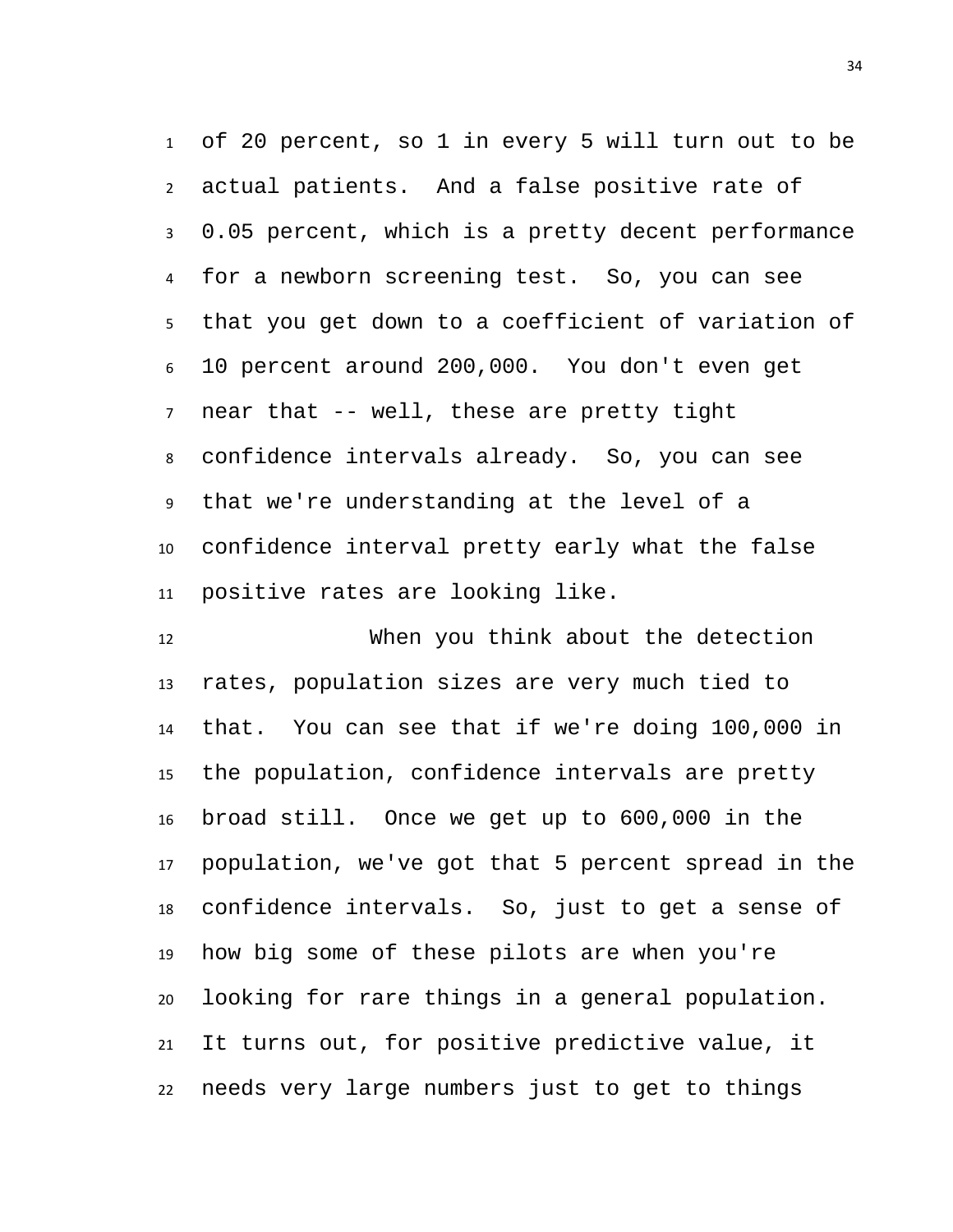that are in that 10 percent confidence interval, 10 percent coefficient of variation range, 350,000, and this is for something that's 1 in 10,000. You get to some of the things we're doing now, which are 1 in 20 and 50 and 100,000, and these things explode.

 So, now, you know, if you think about it from that -- that decreasing incidence of conditions and see what happens to the positive predictive value, it really gets killed as things get rarer and rarer, because that's a critical component of the calculation of positive predictive value as the incidence of the condition. And I think you're probably going to have to think about whether you draw lines or prespecify that something -- you need to be around perhaps 20 percent positive predictive value to take it into the general population. If you start getting much beyond 1 in 10, 1 in 5, then you're going to be alarming an awful lot of people to find that 1, and a lot of things will go into that decision. But it's going to be a difficult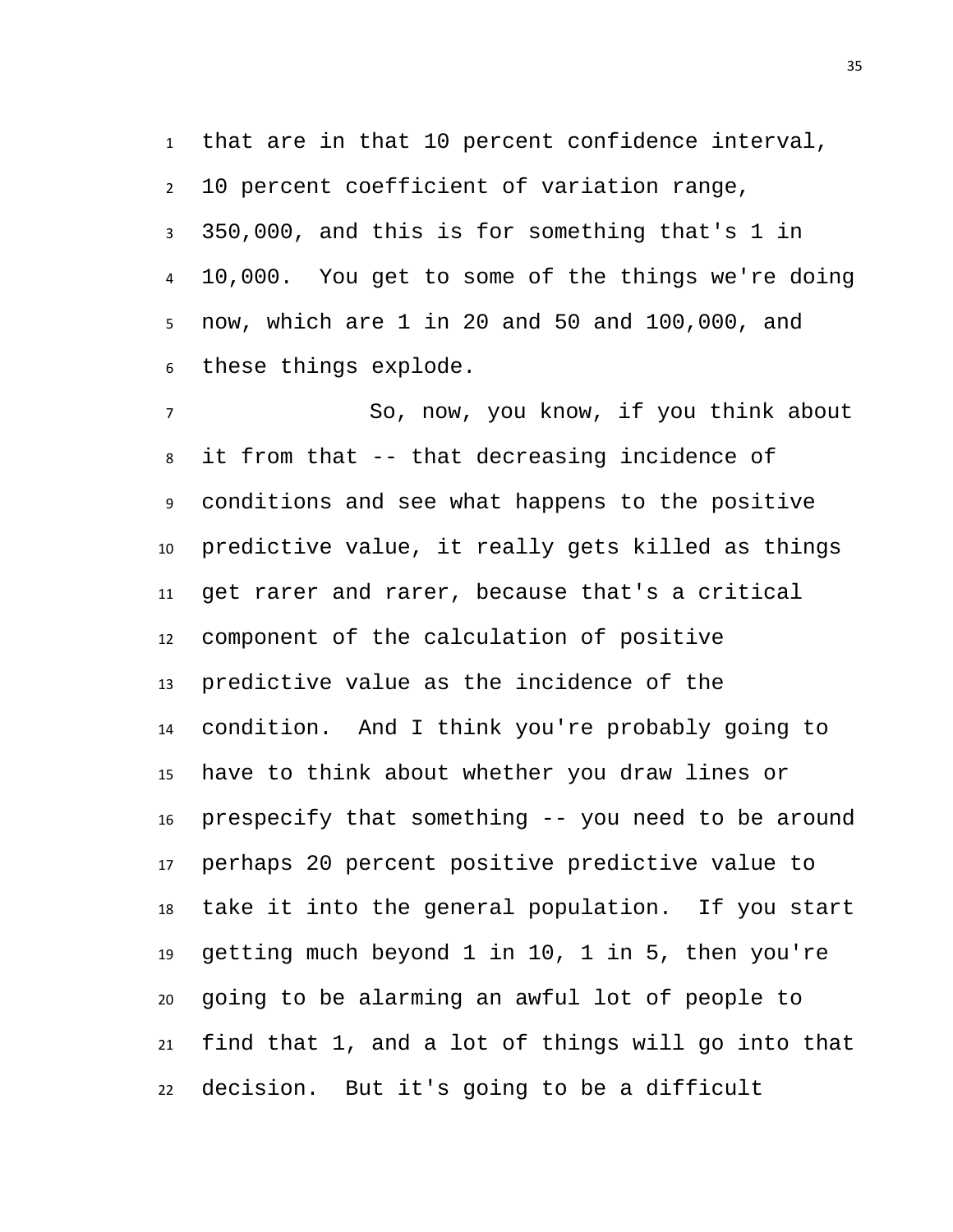problem.

 Now, the false positive rate actually can manage that problem if you stay around a positive predictive value of 20 percent. Then you can see that the false positive rate -- in order to maintain a positive predictive value of 20 percent, the false positive rates have to really start dropping precipitously to maintain that performance. So, I think -- thinking a lot about that, the mechanism by which we control false positives is going to be critically important and, you know, we've certainly seen things like the CLIR tools as a mechanism of trying to develop ratios and other things that get us a higher likelihood that if somebody is truly affected out of a newborn screen, there are second-tier biochemical tests that can be very informative. In many cases, we use that right now already in -- in CF, where, you know, many go from IRT to IRT to avoid all the carriers that come out of a DNA component of a second-tier test. So, second-tier biochemical tests can perform very well and, I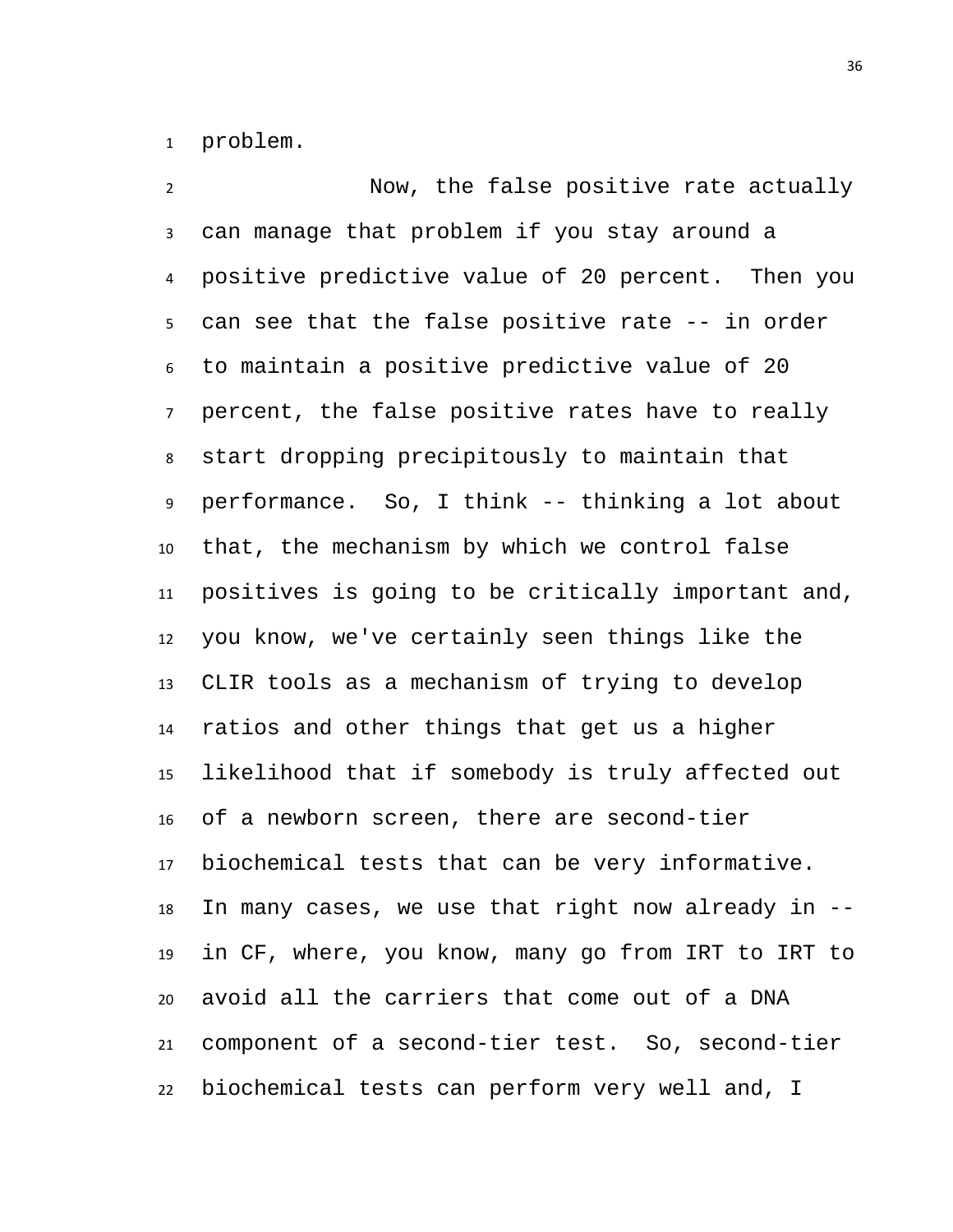think, are something we're going to have to pay close attention to as to whether then can both manage some of the workforce problems of off- target things getting put out into the diagnostic setting and give us a higher positive predictive value for those individuals screening positively. As I said, workforces are seriously misaligned right now. We had a -- we were fortunate in that Congresswoman Herrera Beutler put into the Labor HHS 2019 Appropriations a Medical Genetics Workforce Study because it's already being recognized that for what's coming in non-invasive prenatal screening and newborn screening that we don't have the workforce that's going to be able to deal with this, and newborn screening programs have the same problem with their staffing as more new technologies come in, more work on the clinical end of interpreting is coming into their programs, and that whole area of complexity is showing that the analytical parameters are becoming very different than the clinical parameters. You know, we can do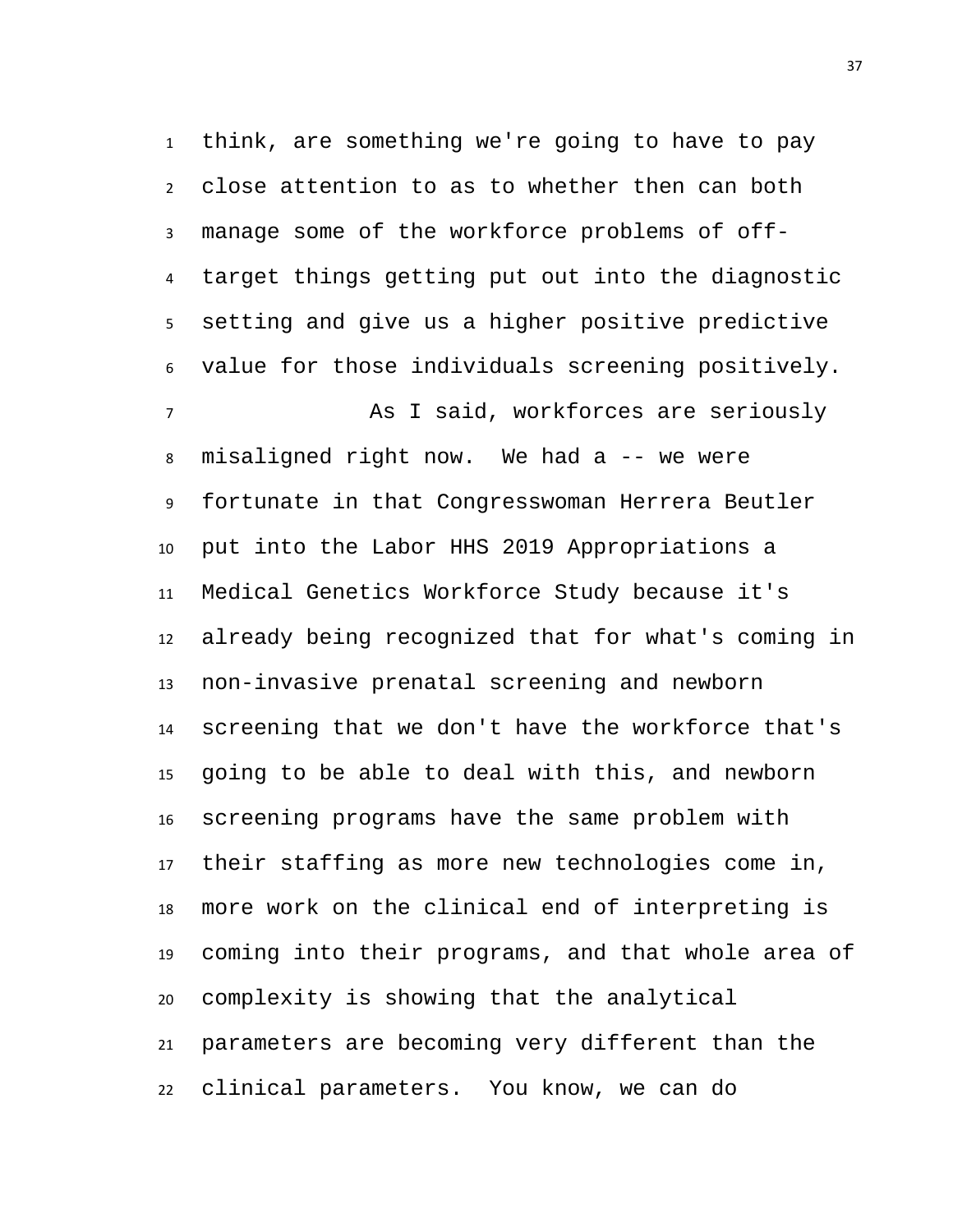analytical validation regardless of whether you're a late-onset, non-penetrant, early-onset, it's finding the target. Once you get to the clinical validation side, now you've got a subset of the group in whom you're measuring outcome, and you have quite variable diseases so that, you know, it's very difficult to go from one patient or two patients with a particular condition that could be very different than, you know, other patients with the same condition.

 So, how are we going to deal with this -- this increasing capacity demand? There's a lot of conditions already ready for pilot studies, a lot of new treatments in the pipeline that change the way we think about what the targets of screening are going to be. So, I've already mentioned, you know, thinking about some of the off-target results, whose problems are they? If we want to open up capacity in the newborn screening laboratories, then they're going to have to rely upon the clinical world, and that's difficult given the tenuous nature of our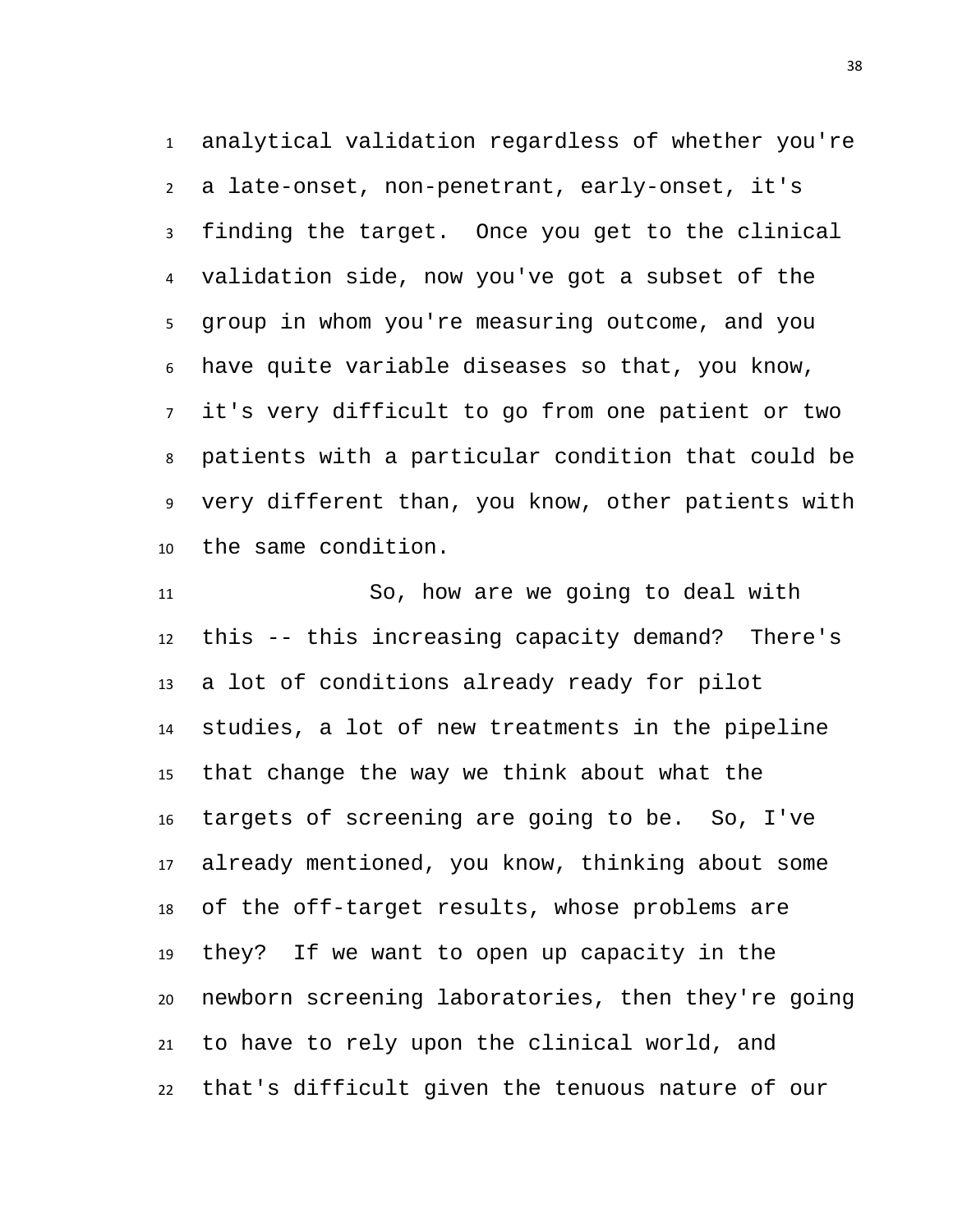electronic health record systems in the country, because that's really where you want to be able to maintain things like carrier status that could be used much later in life. You know, so we have to make sure that our workforces are going to be aligned with this coming demand. We need to think about a system in which the very limited data that's available for screening for these can be developed in a controlled and organized way, and because they're rare, I think that does mean the centralized data systems or at least highly compatible data within different data collection systems. And then, think about the alternative financing models, because this is a much broader range of stakeholders. A lot of these same problems are happening across genomics. They happen in the world of getting things into developing countries, and how do you resource that? And public private partnerships have been developing worldwide to deal with some of these really rapidly moving areas of science where your, you know, your capacity to take on what is in this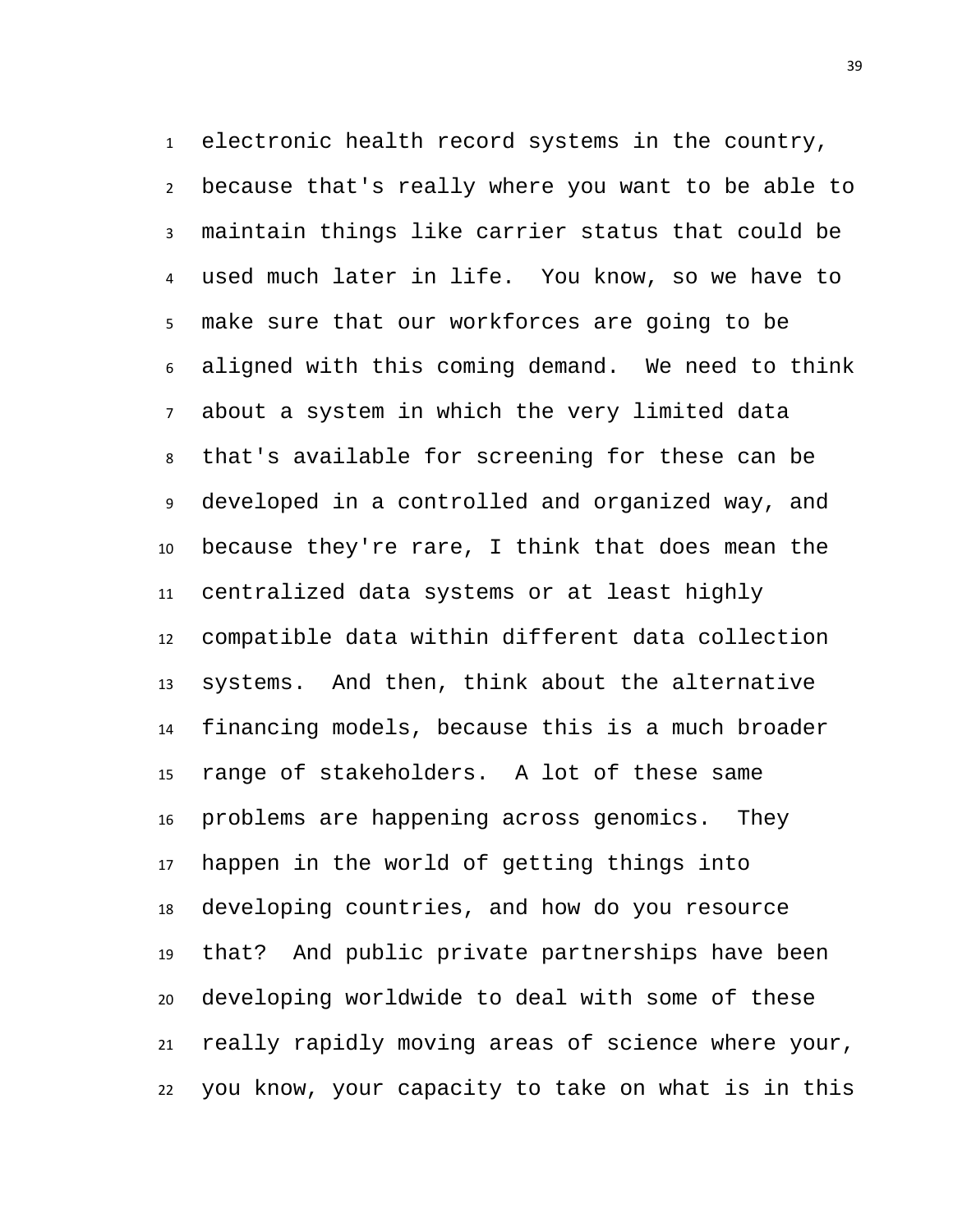pipeline is very limited, and there are lots of interest groups beyond just the government and thinking about some of those models is going to be increasingly important.

 You know, we're going to have to figure out the regulatory side. There are model systems for ensuring that rare disease treatments are developed and made available, incentives to the pharmaceutical industry to develop those rare disease drugs. We have a different problem on the diagnostic side, but there's no reason that the same problem, which is rare things on a diagnostic side instead of a treatment side, need some latitude in the system for being able to move forward or else, you know, we have it for the drug side. If we can't identify the patients who are going to benefit from having access to that drug before they're clinically affected, then we're going to really limit the value of those drugs over the longer term. And the Orphan Drug Act has accommodated that, and I think there could be models. FDA already has a mechanism of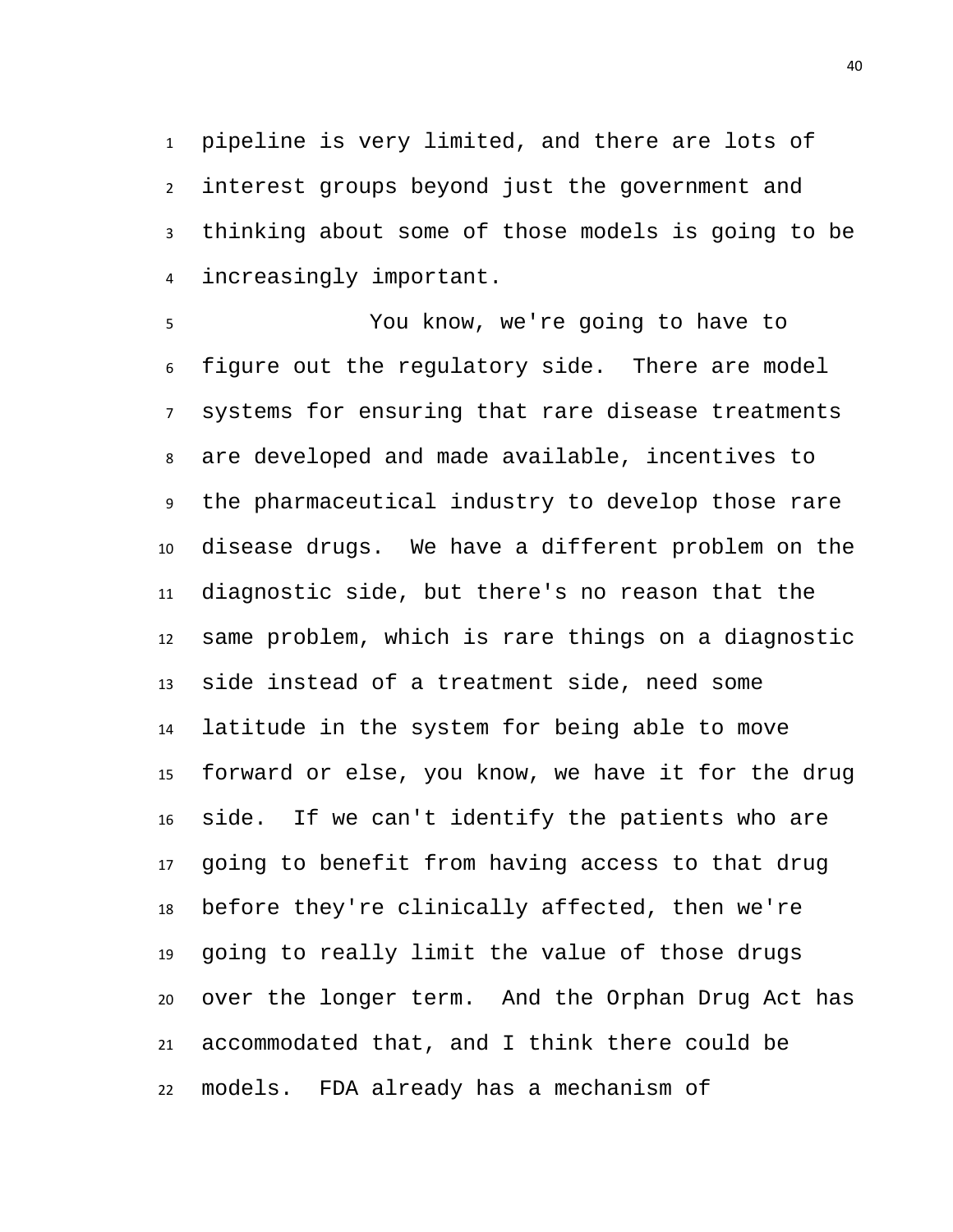provisional approval that allows for certain things to be met before it goes to full approval. So, there are systems in place already by which some of these things can be addressed.

 We'll have to look at reimbursement systems. You know, typically if you think about coverage with evidence development that is a CMS model, or how do you sort of incentivize people to make their data available to understand what the answers to a particular problem are, you know, coverage with evidence development does that. But it happens on a much tighter scale, typically, than our problem is going to accommodate. But the first problem is, what don't you get paid for today that would be an incentive? So, cycasin, for instance, for Krabbe -- providers can get paid for cycasin testing because it's done in asymptomatic individuals to determine whether or not they're likely to be preclinical or in the early stages of clinical presentation.

 So, thinking about how do we fit together some of these various models we have of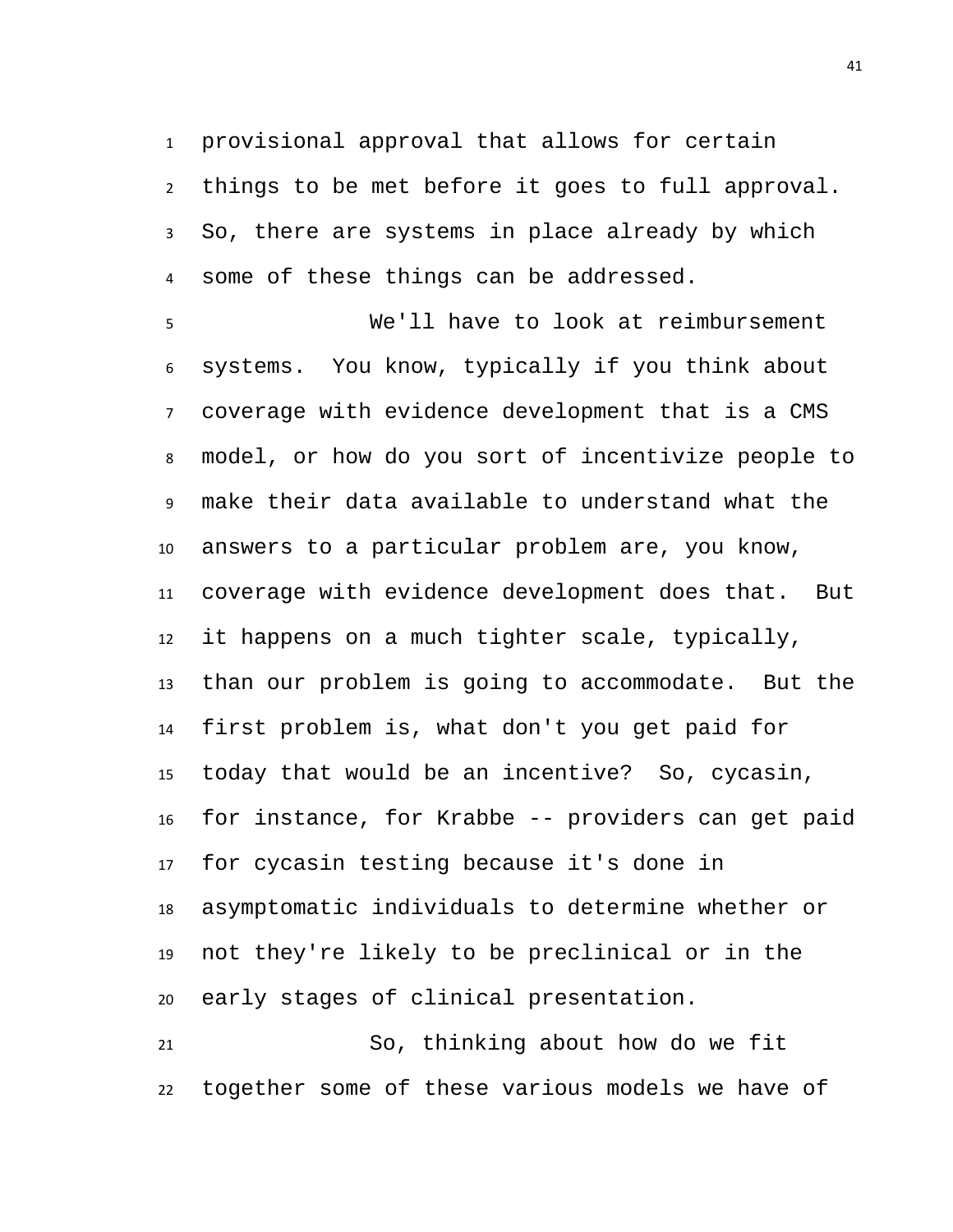coverage with evidence development, sort of provisional approval, and then a much broader range of stakeholders to enhance capacity, and certainly to minimize duplication of effort of things that might take place in newborn screening programs as compared to the diagnostic clinical world.

 So, public funding is limited. I mentioned how much is available now for this committee's review work and for -- to support pilot studies. You know, we're going to really need the centralized data sharing until we have really robust EHRs that do something more than just the business side of medicine. Interesting, public private partnership models, you know, I've mentioned some of the risk sharing, which is a number of pharmaceutical companies contributed funds to PPMD to support a pilot study in New York. It may be a pilot study that fails, but it's a risk-sharing model. They were willing to invest in it to see whether or not that said we should be screening for this group of patients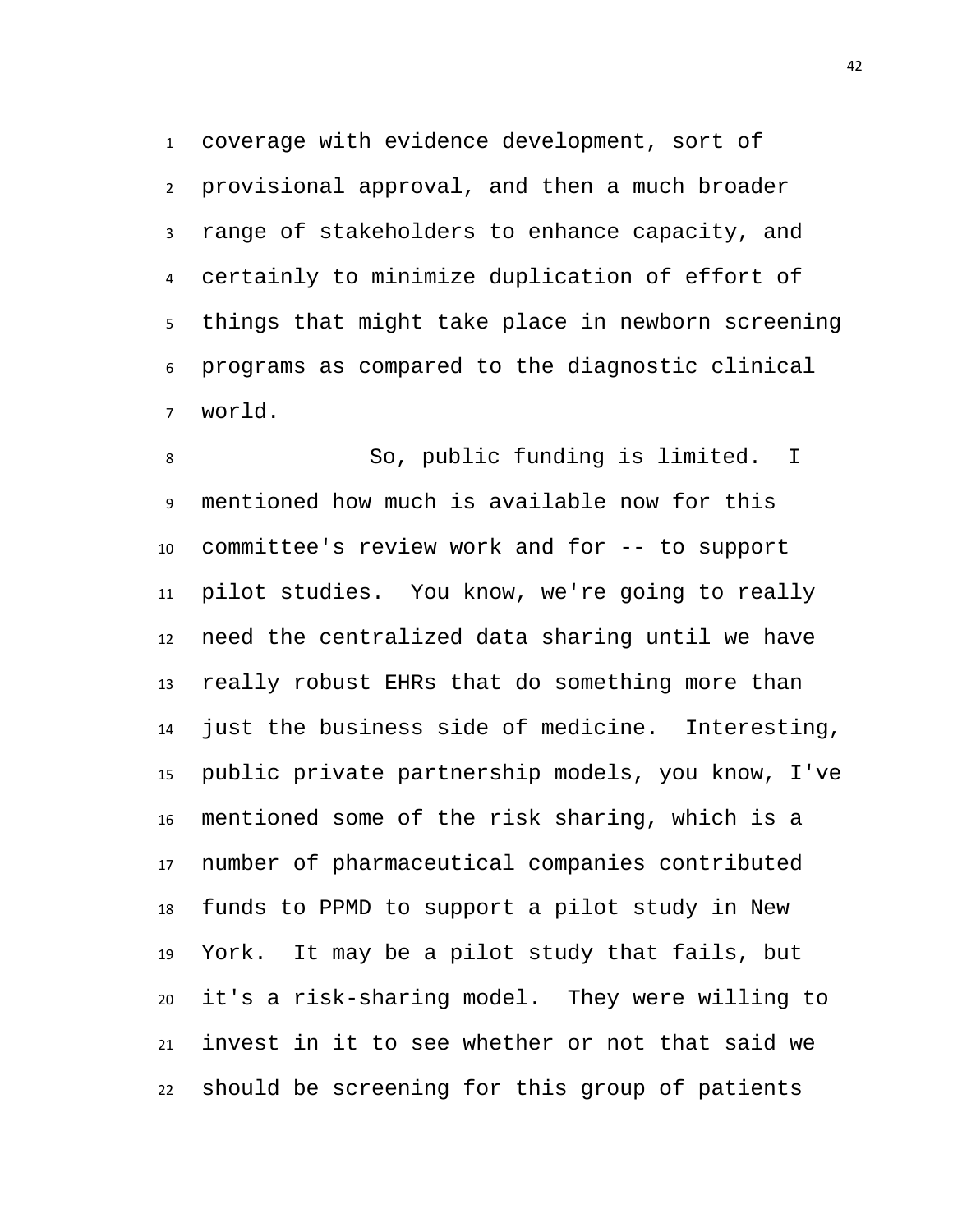with Duchenne muscular dystrophy. We have patient-drive data sharing. That works up to a point, and it's what we often think about in developing registries. But, there's very different incentives for clinically affected people to share data than there are for asymptomatic people. They are pretty unmanageable folks on the asymptomatic side. They don't have the same incentives to bring all their data into these systems, and they're the hard group for us to begin sorting out.

 You have managed-entry agreements in Europe. There are ways by which they're making decisions about oncology drugs and what should be -- how it should be priced, how it should be reimbursed and fit into their systems.

 So, if nothing else, there's a lot of problems coming. I think you've already started talking about what are the -- the targets of newborn screening, you know, and that's going to be one of the first ones, because I think it translates all the way back into the pilot studies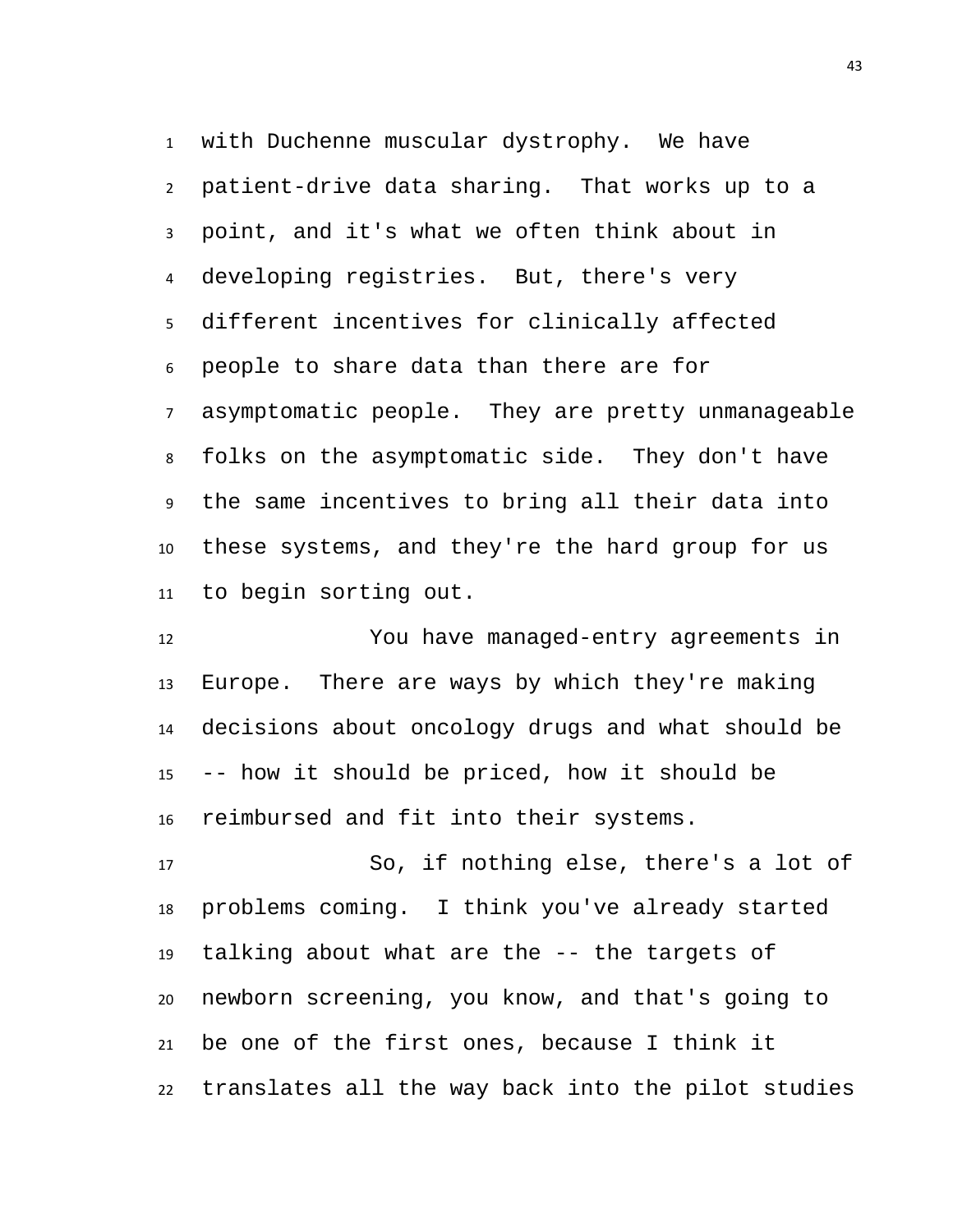we run, because we have to be able to measure where we are in the course of a pilot to getting us the answers we want, and that's a challenge for Cindy now, I guess. All right. Thank you. DR. JOSEPH BOCCHINI: Michael, thank you very much. And thank you for the understatement of the day that problems are coming. All right. This presentation is open for discussion, questions, and comments. Let's open it to the committee first.

 DR. MELISSA PARISI: Melissa Parisi, NICHD. So, Mike, thank you for that presentation. I thought it might be helpful for this committee and group to know a little bit more about the work of ClinGen in particular with regard to the Inborn Errors Working Group, the Expert Curation Panel, and the fact that the determinations for molecular variants that are identified now have FDA determination and weight to them such that they can be used by newborn screening programs when molecular testing is a part of their screening algorithms.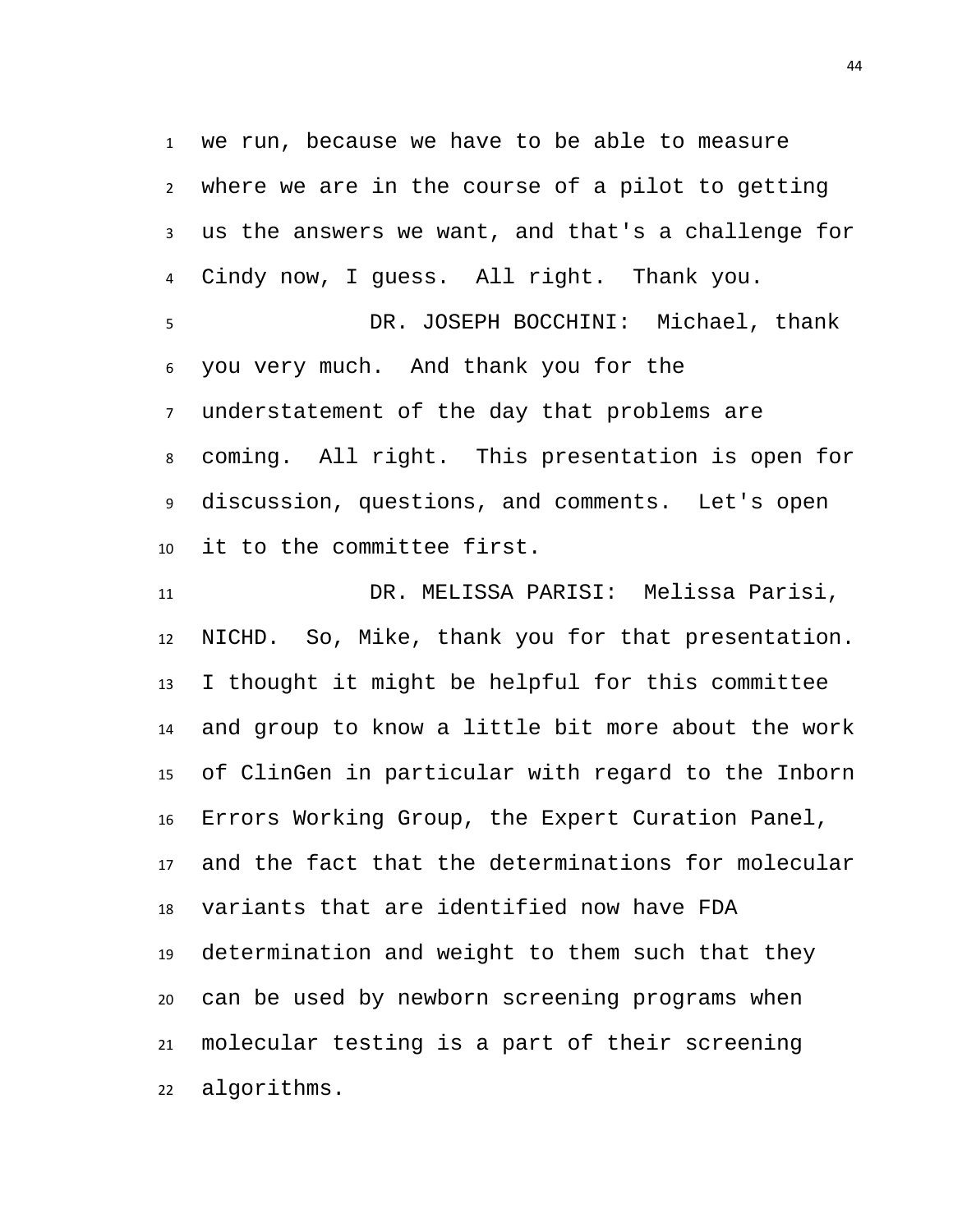DR. MICHAEL WATSON: Yep. So, I -- I'm one of the co-PIs in the ClinGen -- the Clinical Genetics Genomics Resource Initiative, which is all about clinically curating the magnitude of gene relations to disease and determining the pathogenicity of variants within the genes that are parts of tests. You know, it's an interesting problem, and from a newborn screening perspective, I think the mendelian disorders, you know, where you know that gene and it's pretty well validated have been pretty straightforward. Our problems come in the phenotype-driven kinds of screens like T-REx assays where now we have 50 genes. There have been publications over the last probably six months showing that what we thought here genes that should be screened are sometimes awful -- have very weak associations with diseases. For hypertrophic cardiomyopathy, there were like 35 genes being tested in labs all over the country. After curation, it turned out 8 were strongly associated with hypertrophic cardiomyopathy, 3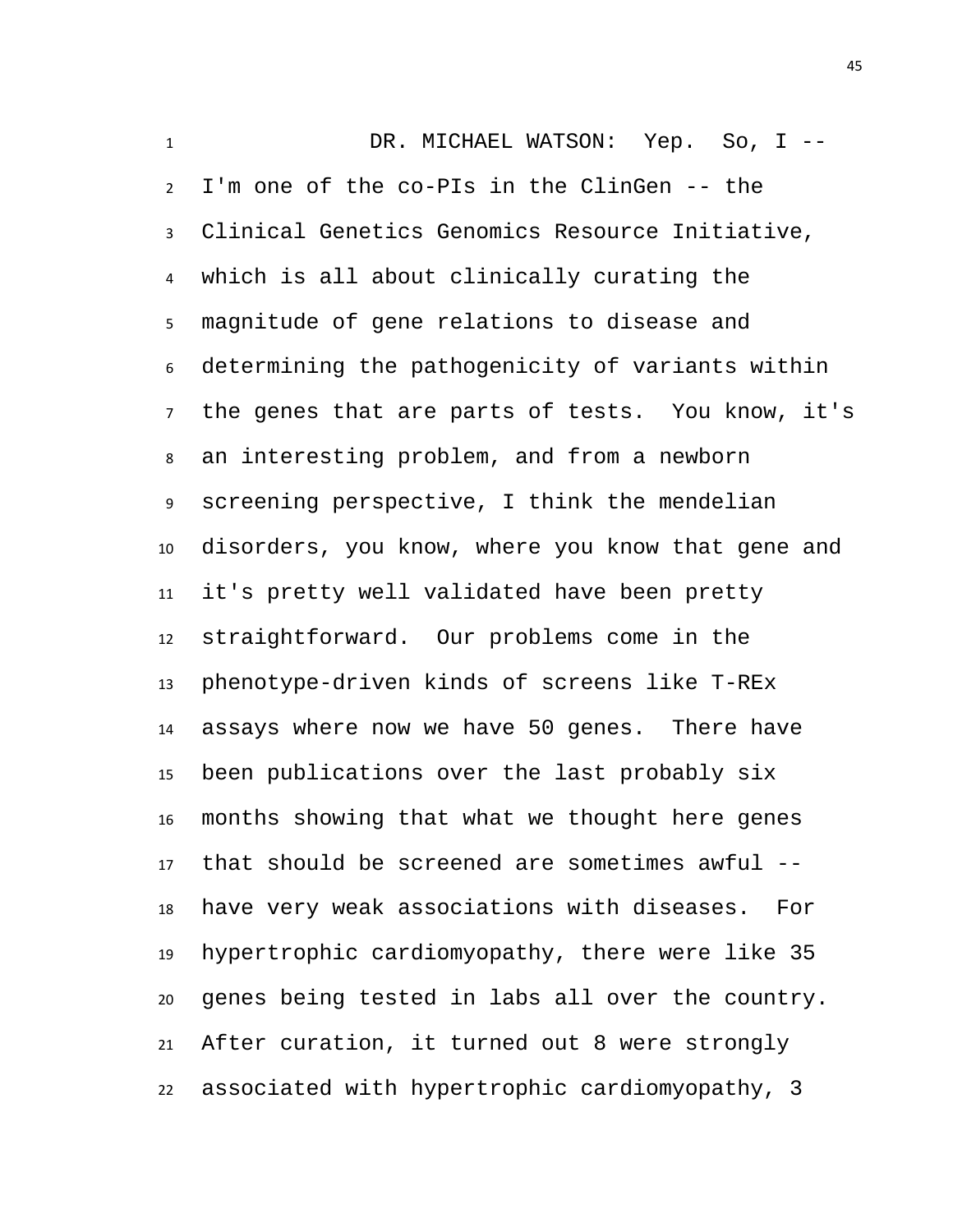more moderately well associated, and whole bunch went away. Same thing with Brugada syndrome, where a whole bunch -- it was like 22 genes being tested in most laboratories for people at risk for Brugada or who presented with Brugada syndrome. One gene turned out to be strongly associated. All the others were sort of things that had biological plausibility or other fairly weak associations with the disease itself. So, I think our office -- Meredith Weaver in my office -- coordinates the metabolic disease workgroups, and we are prioritizing all the newborn screening genes associated with metabolic diseases in order to hopefully clean up that first stage of diagnostic followup that takes place after the screening takes place. But I do think that getting that curation -- and we're working with partners. We're talking to groups that have interest in specific diseases and genes to see whether or not they're interested in getting involved in curating those and getting them cleaned up before they get out into practice.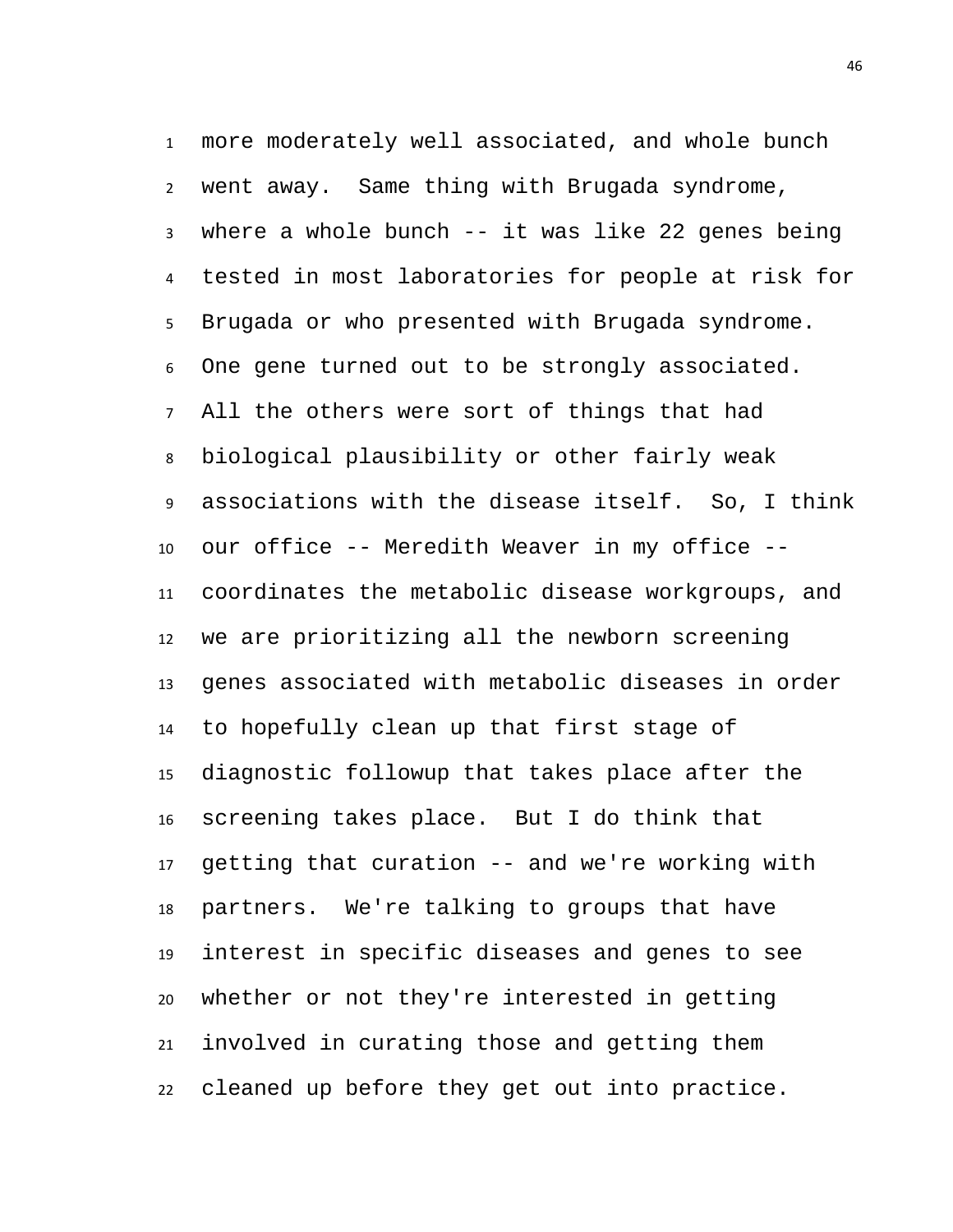DR. MELISSA PARISI: And can you say something about the FDA determination in January? DR. MICHAEL WATSON: Yeah. So, that is -- that's actually -- for rare diseases, that's really an enormous value that FDA will recognize the ClinGen-curated parts of the ClinVar database that NIH maintains as being the clinical validity of how you're going to call out a variant as being benign, uncertain, or pathogenic. You know, I think that's partly why we have laboratory developed tests in the United States was there was never a way for a pharmaceutical company or for a devices company to develop a test for a rare thing and ever get a return on its investment for that when it's tested in so few people when it's a really rare condition, and that led labs to develop laboratory developed tests, because there was no return on investment for the industry side that would have developed those tests and sold them as kits to laboratories. So, it's a problem, you know, that is really because of the rarity. Genomics may change that. We'll have to wait and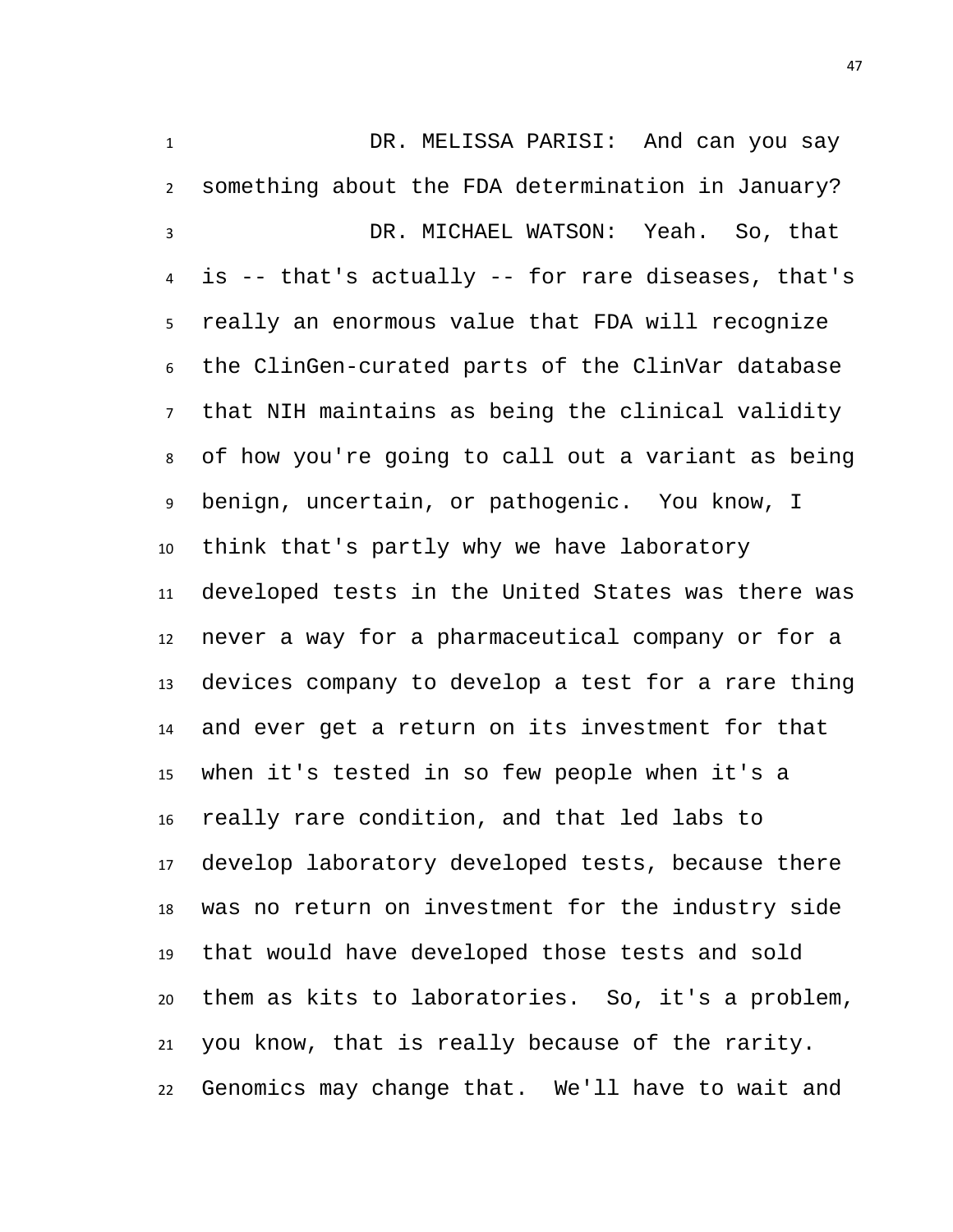see. But, yeah, I think having FDA having recognized that certainly makes it easy for every lab in the country now to say -- to meet the requirements for what are you going to do with the results that come out of your machine, because it basically says, this is the clinical validity database, and I'm going to call it as that database defines that particular variant. So it - - it really lowers that bar on that clinical trial expense that comes for finding rare things in the population and allowing labs to have the kind of data they need to have more accurate diagnostic reports and -- and even in the screening environment when those become the second-tier tests.

 DR. JOSEPH BOCCHINI: Kellie. DR. KELLIE KELM: Kellie Kelm. And I just wanted to clarify that the recognition only supports the use of that database for FDA pre- market submission. So, how other people want to take that recognition and use it, that's up to them. But FDA's recognition was for its use in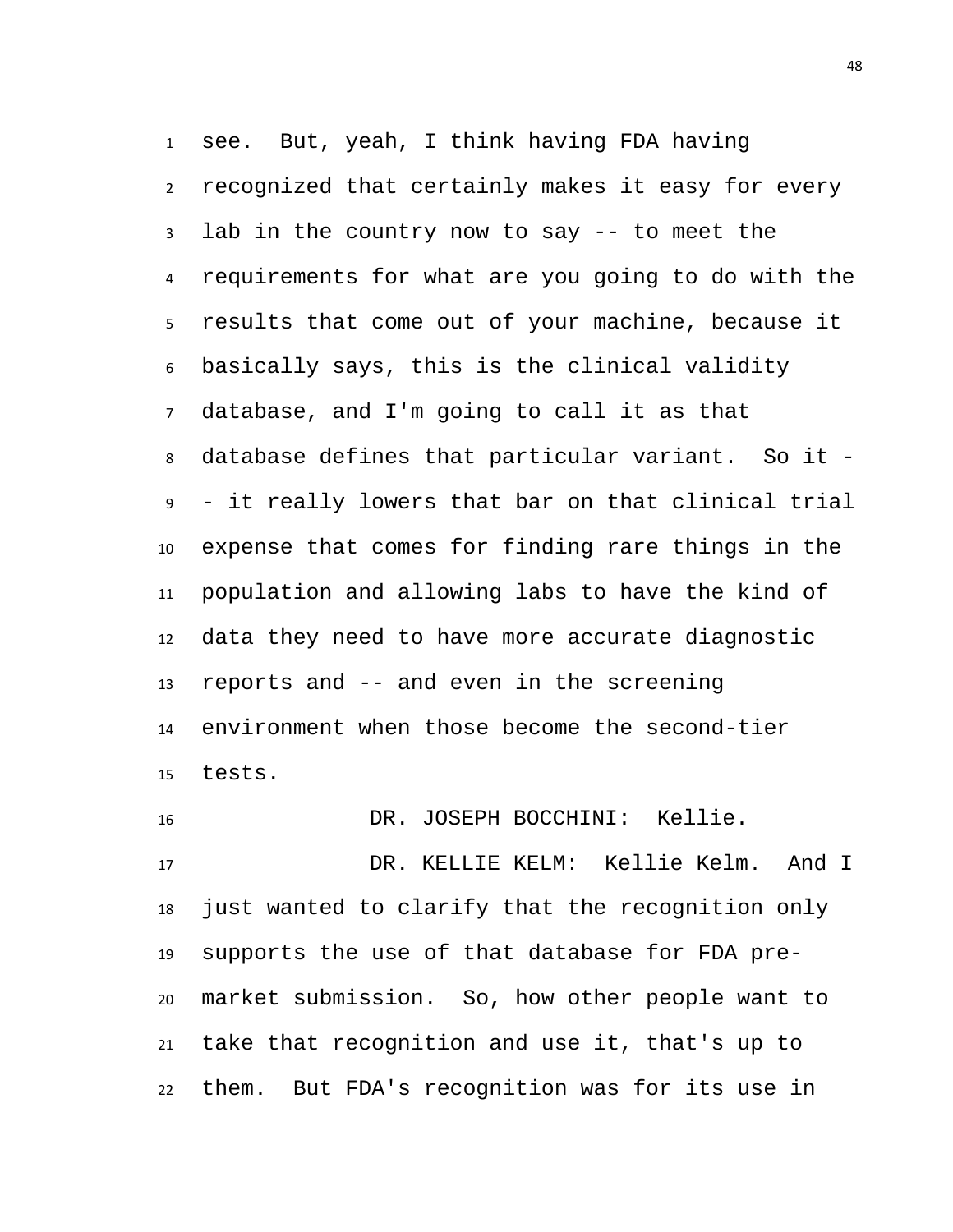FDA submissions -- excuse me -- only.

 And I did want to comment about your -- you talked about there being some other process like orphan drugs for tests, and we actually do have a humanitarian device exemption program for high-risk things where the numbers -- and I forget, they changed under legislation years ago - - it was under -- it was like 8,000 people per year. So, the process, though, you have to show safety and probable benefit, which is lower bar, but the problem is that you can only recoup the money that would be for R&D. You're not allowed to actually profit. So, I mean, that's how Congress set it up. It's not something that, you know, I think a lot of people dislike the fact that you can't -- that there's limits on the program.

 MR. MICHAEL WATSON: Yeah. DR. KELLIE KELM: But, you know, that is what it is, and screening -- the difference there is the fact that you're testing so many kids that, you know, you obviously need to -- it's not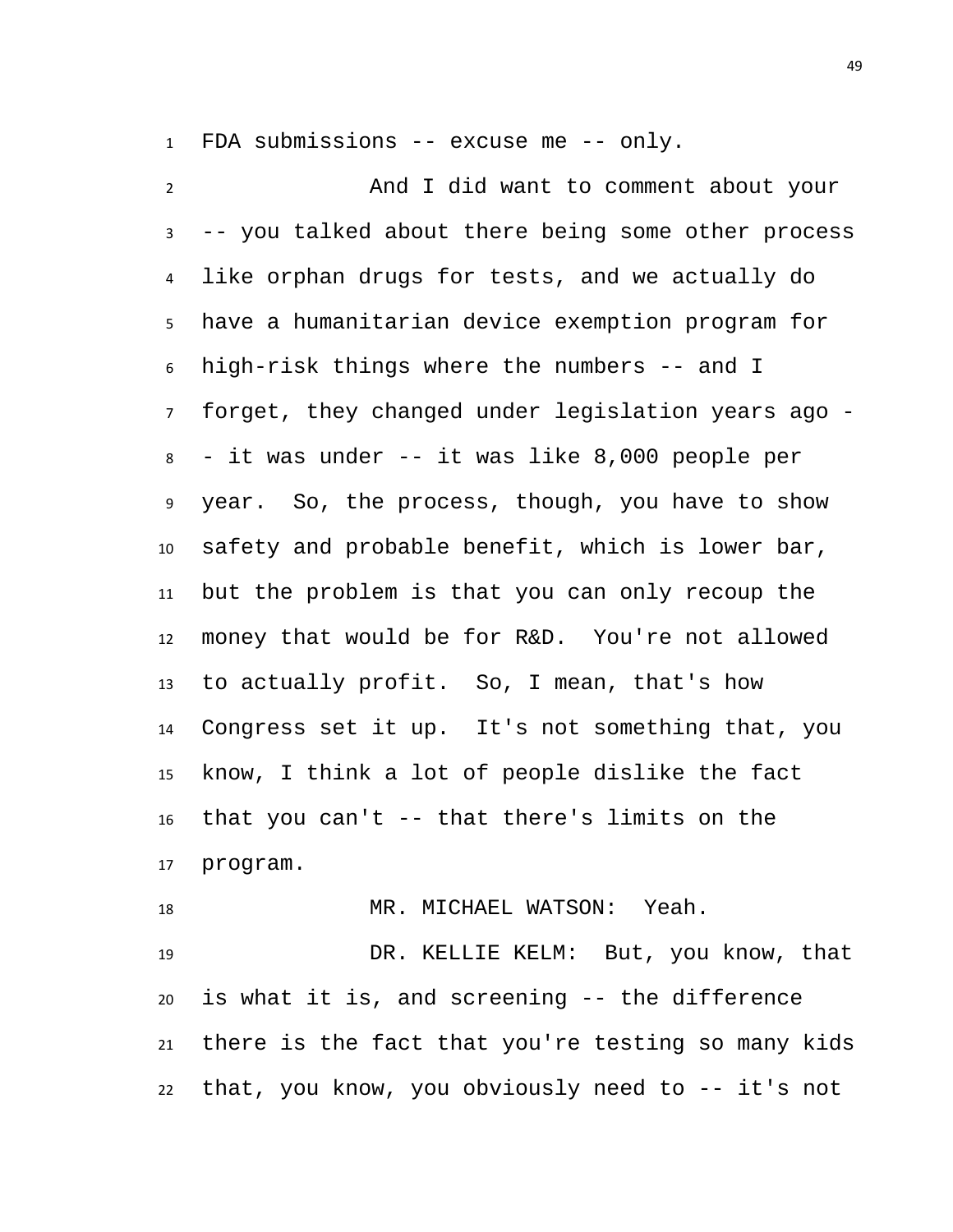only being used on a small number of kids. But, you know, most of the studies that we see for those submissions are the kinds of exact studies that I know the states are already doing, and in many cases are, you know, small retrospective studies. And so, you know, something to keep in mind.

 MR. MICHAEL WATSON: Yeah. No, I do keep it in mind because I, you know, it's in Congress' hands right now with the VALID Act that is being drafted -- the discussion drafts a VALID route now, which is essentially going to make LTDs and in-vitro clinical tests and bring the labs in as manufacturers essentially under some level of regulatory oversight. We'll see how it goes. It's had difficulties in the past getting through. But right now, they seem to be better aligned than they have in the past about how we're going to try to get control of the laboratory side of some of this.

 DR. JOSEPH BOCCHINI: Carla. DR. CARLA CUTHBERT: All right.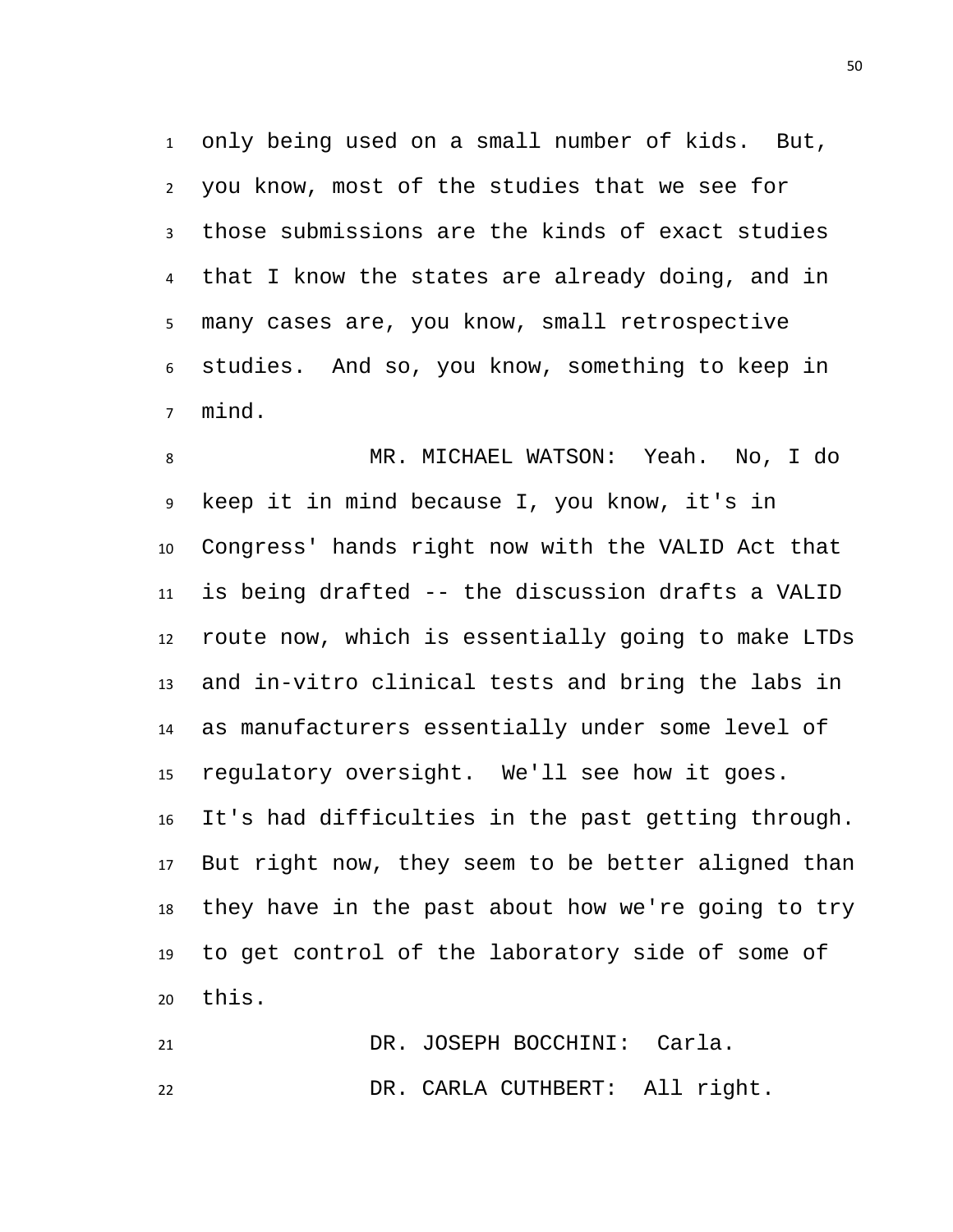Thank you for that talk. I have a quick question. I think I understand that a multiplex pilot study would be, but what's a virtual pilot?

 DR. MICHAEL WATSON: A virtual pilot -- so that basically says that we already have a bunch of, I mean, a lot of this data is already available. It's a matter, you know, if a lab ran a full tandem aspect profile of the aminos, then they know which people had low leucine -- isoleucine or low valines or low cerein. Now, what we need is the clinical data about those individuals and, you know, that's a difficult problem in the public health world that doesn't always want to be sort of aligned with the perception of doing research. And, you know, clearly, we are -- we're going to -- it's a model that's been used sort of peripherally in the past where we go out and find providers who are taking care of certain types of patients. We then ask those patients -- and this has happened in many of the early-stage pilots -- once you identify those people, find their blood spot, you can now ask the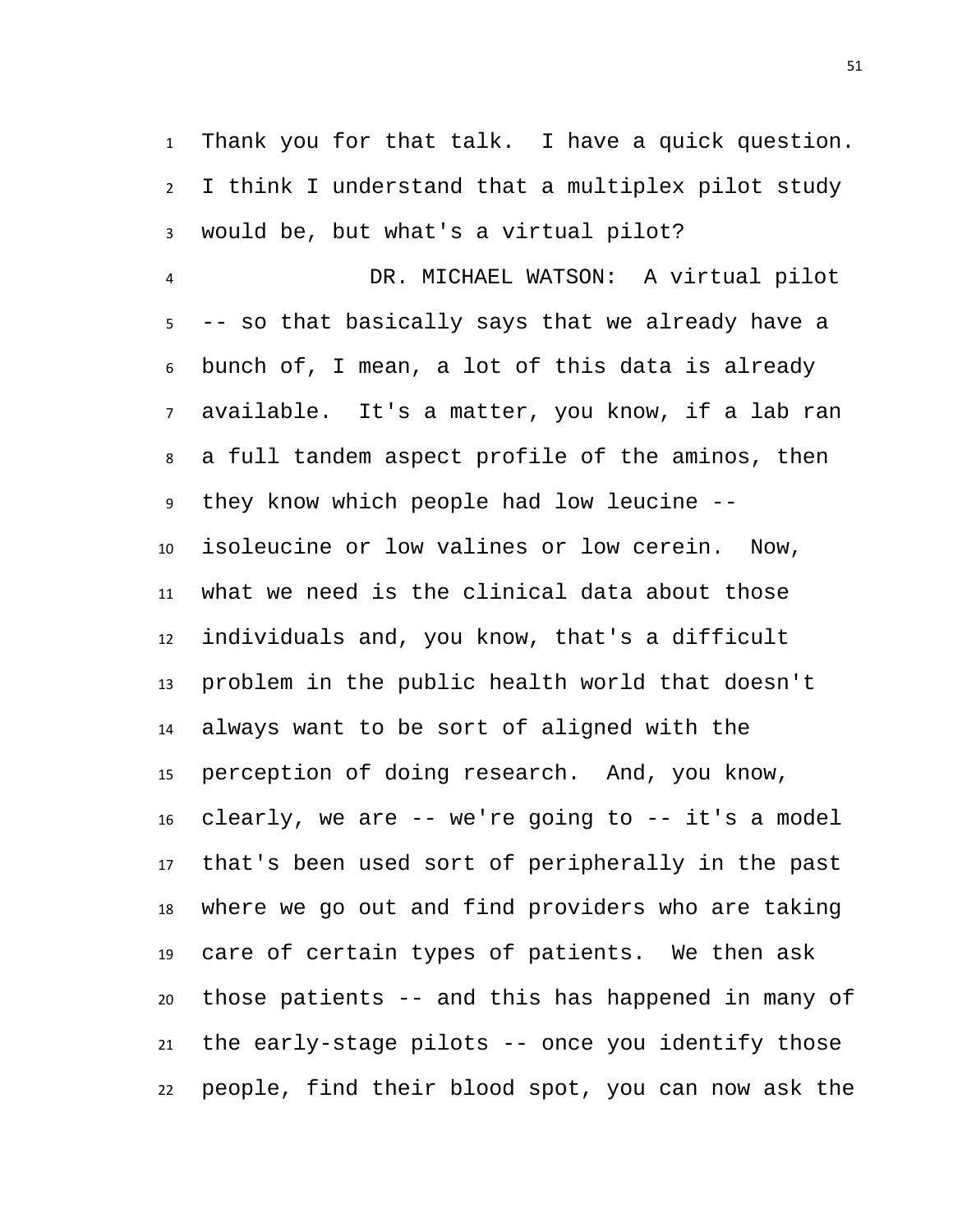question of whether you could have detected them in a newborn screening blood spot or not. But the virtual pilot says that we have some of the data already available and now just need a piece of it and, you know, most of the followup side has been sort of relegated to the reimbursement side of health care rather than being a funded kind of study.

 DR. CARLA CUTHBERT: So, is that instead of being a prospective it's looking back retrospectively to look at all of the pieces? DR. MICHAEL WATSON: Yeah. In fact, California and Mayo and others have already pilots for some of these. So, it's a matter of capturing the data from the pilots they already ran that are what allowed them to make decisions about including it on an ongoing basis in their screening programs.

 DR. CARLA CUTHBERT: But these children would not have been identified, I mean, I'm just trying to understand. These kids would be identified clinically, would not have been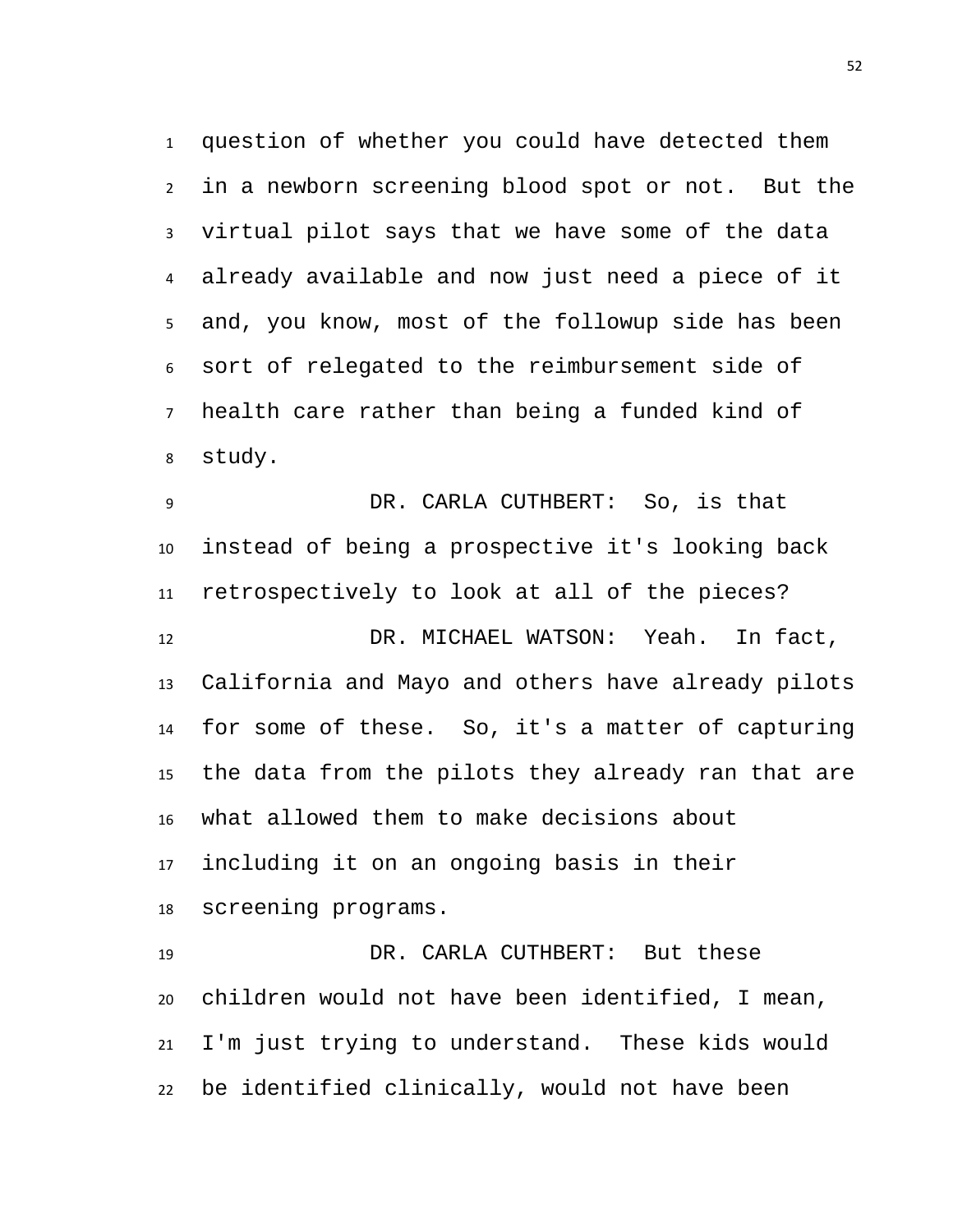captured within an early newborn time point, and so the benefits may not be the same, right? Is that  $-$ 

 DR. MICHAEL WATSON: Yeah, I mean -- DR. SUSAN BERRY: I can give an example. Would it be helpful to have an example? DR. SUSAN BERRY: Yeah, so, for example, in Minnesota when Mayo was running the MS/MS part, they -- routinely when they found low methionine would pursue that and then share that information with us, even though it wasn't on the pilot because the way our statute was set up is they had things that were on the screen, but if they found something of significance, they would pass it on. We picked up children with cobalamin G, for example, with low methionine because they found it and they called it out, even though it wasn't formally part of the screen. And so, for many years, that was part of one of the things that happened for us. The same thing was true for low citrulline.

DR. MICHAEL WATSON: And you see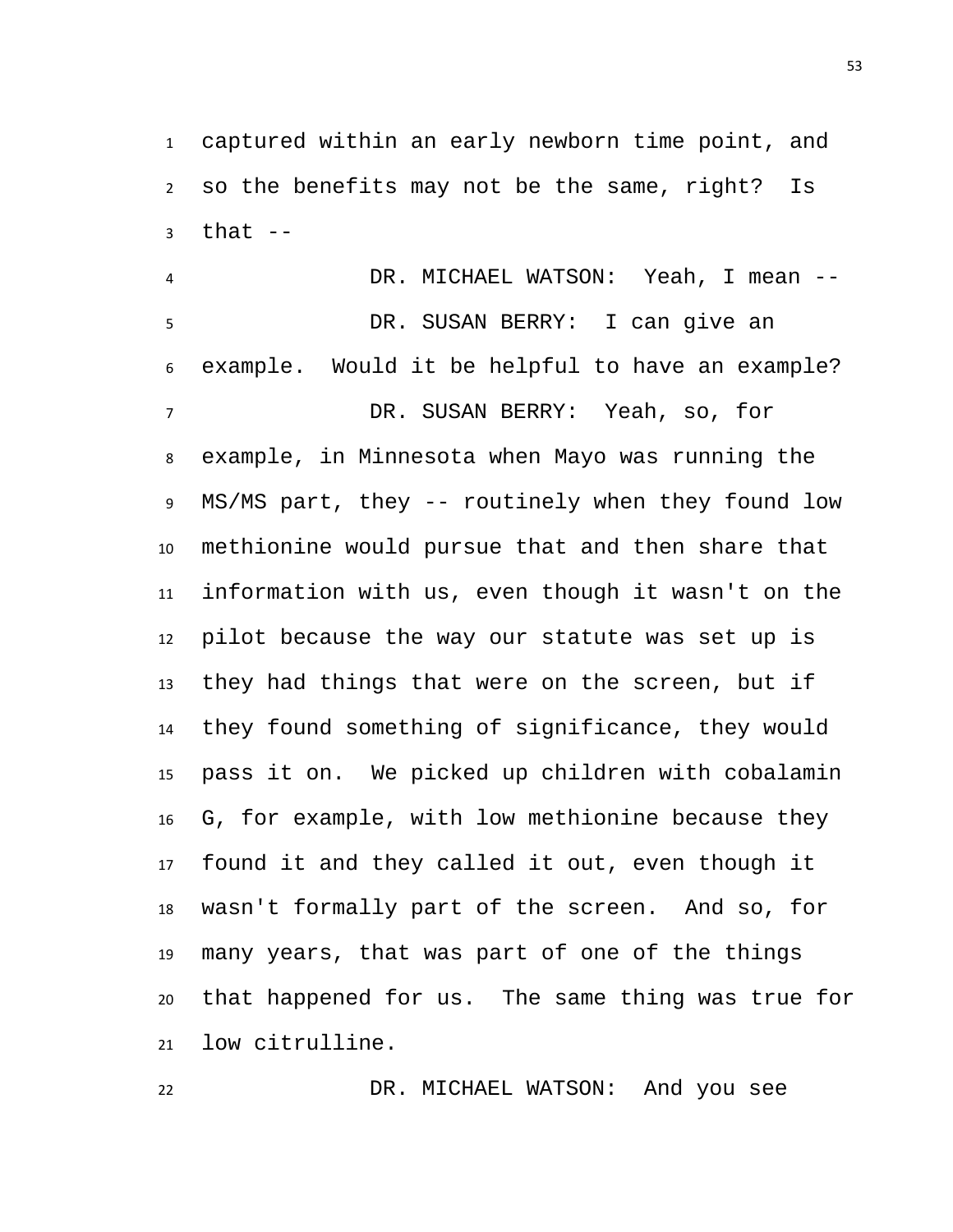variations on that and, you know, when you look at Washington State and the way it does its pilot studies, which are fully anonymized, for many of 4 the LSDs. You know, these are rare things. They may find something and say okay, somebody in this anonymized group is going to have this disease and then they're waiting for that person to present for care later and, you know, but a lot of these variants are very rare. So, when the person comes in and you find the variant, you know they are actually one of the anonymized people from your pilot study, and that's not, you know, that's a difficult model, I think, when the public says somebody knew, you know, before becoming clinically affected, and yeah. So, addressing some of these -- these kinds of problems, I think, is going to be important to the sort of next paradigm shift in newborn screening.

 DR. SCOTT SHONE: Scott Shone. Sue, to your example, though, I was sort of tracing with Carla. I don't think it's the same thing, because what you're saying is that -- that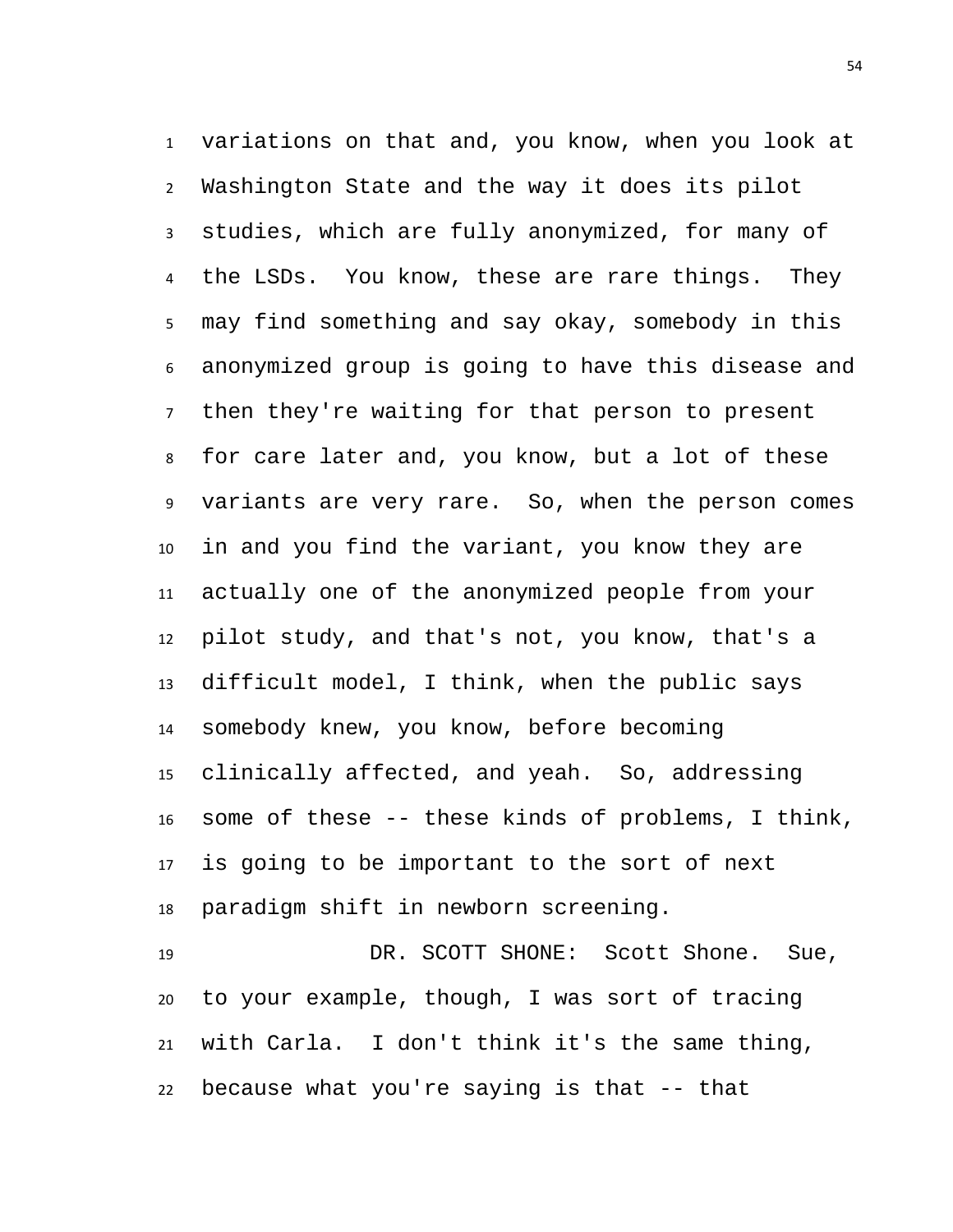cobalamin G was perspective identified -- it was picked up off panel. But, again, the child went through diagnostic workup and followup. What I think -- what, Mike, you were saying in terms of a virtual pilot is going back and reanalyzing data and then what you just said is perhaps because it's rare, you can eventually link that, and Mike Gelb talked about that in some of what they've been doing in Washington.

10 DR. MICHAEL WATSON: Yep. DR. SCOTT SHONE: But I want to get back  $-$ 

 DR. MICHAEL WATSON: Our goal is to get the data, right? And if the data already exists, then how do we bring it together so, like any other pilot, we're able to look at it and make decisions about whether or not it was appropriate -- it might be appropriate as a target of screening.

 DR. SCOTT SHONE: So, I agree with that, and I think that that gives us one piece, and we've had this policy discussion many times.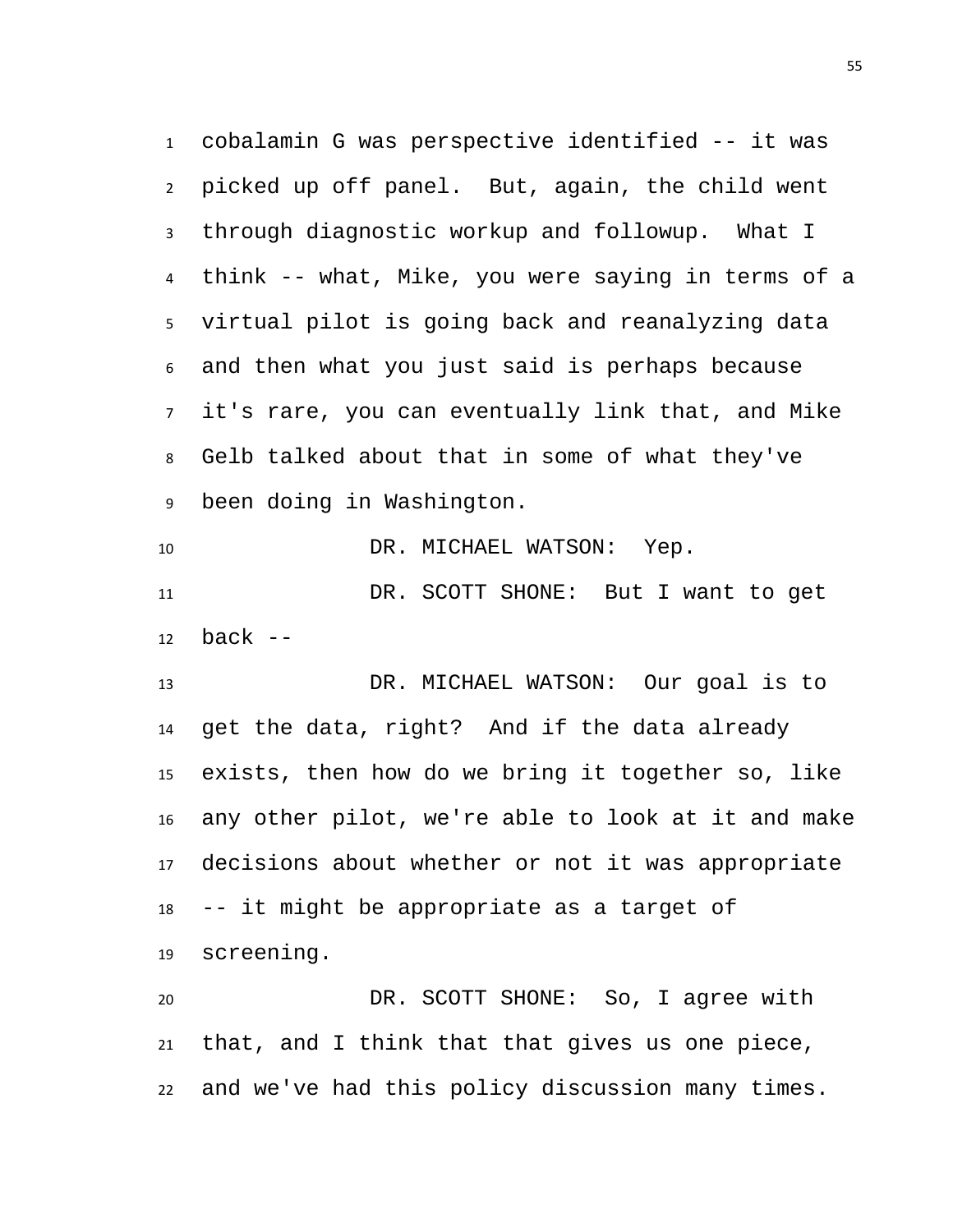In the briefing book was the report that came out of the Pilot Studies Workgroup from a couple of years ago. But I still think that in the scope of the pilot study discussion, we need -- I just want to make sure we're on the same page that there still needs to be this system -- this system-based perspective pilot study that assesses that every piece of the newborn screening system is going to work together to effectively, accurately identify a child with a condition, that while each of these examples are sort of just like subgroups of disorders that are now being targeted, subgroups of an all-encompassing pilot study, there is a need to ensure that the scope of the pilot study that is used as part of the evidence review is all 16 encompassing and that we have  $a$  -- we can have  $-$  it's not just cherry picking this and then putting it together in the end, and I realize that's a high bar. But I do think that high bar is critical for this group.

 DR. MICHAEL WATSON: Yeah, I do too. You know, I do think it's going to -- it's like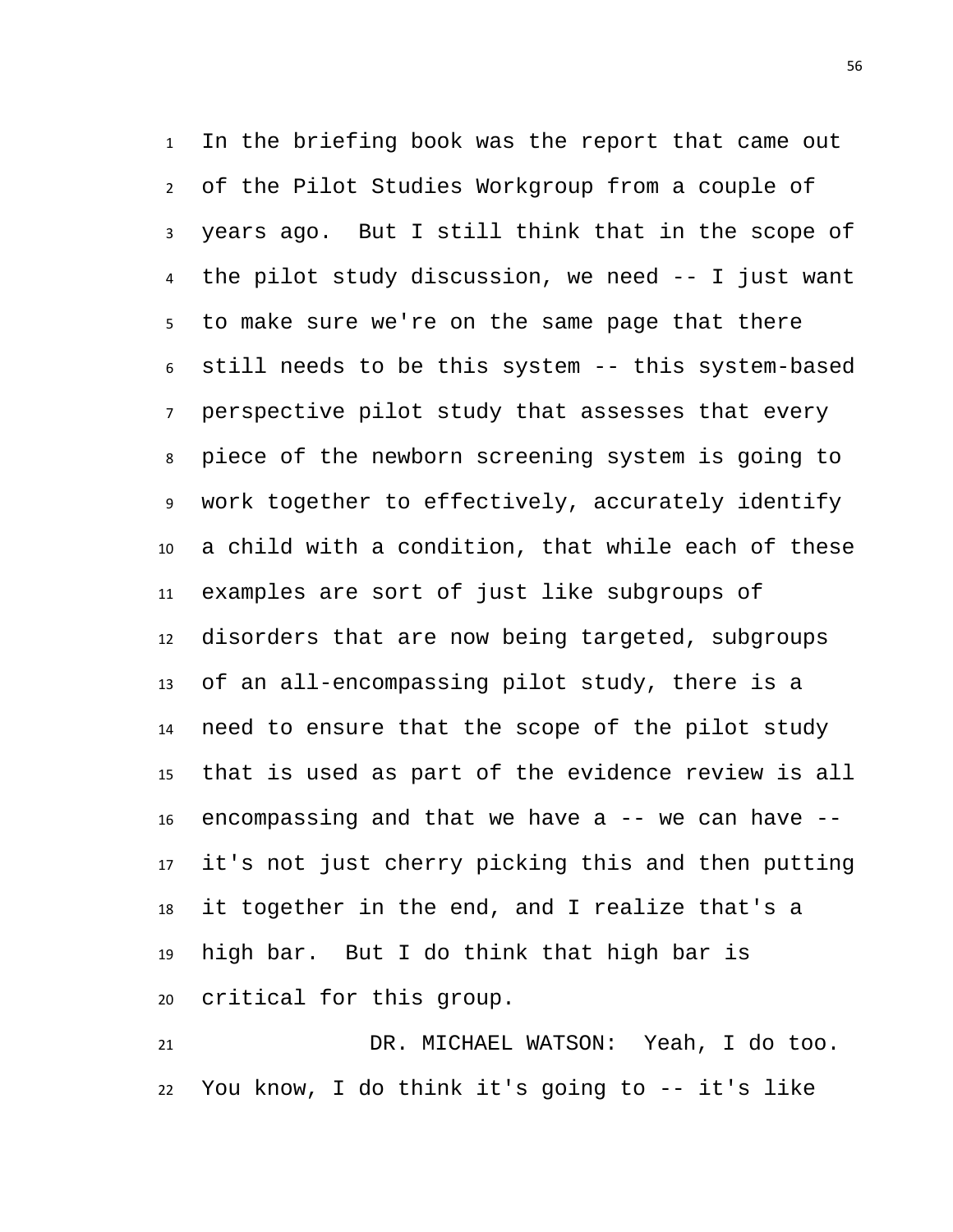the five-of-a-kind model that FDA uses, you know. As you bring more neuromuscular diseases into newborn screening, you will have already identified your provider of population that they're going to go out. So, every new one that comes in isn't going to require the same system issues of sort of defining, you know, everybody that's needed to ensure the care of that individual. I thought you were going -- DR. SCOTT SHONE: No. Just to add -- but I have a separate question, though. So, I 12 agree that in the scope of  $-$ - so, with what Alex was talking about yesterday with the evidence review and sort of the multiplex pilot, juggled two things in my mind. One is sort of like what Melissa is proposing to do with a whole host of different disorders or multiple subtypes of say the class of disorders. And so, how -- do you have -- have you thought about in the scope of what's going to come out of these pilot studies, how the evidence review is going to work to look at that kind of thing.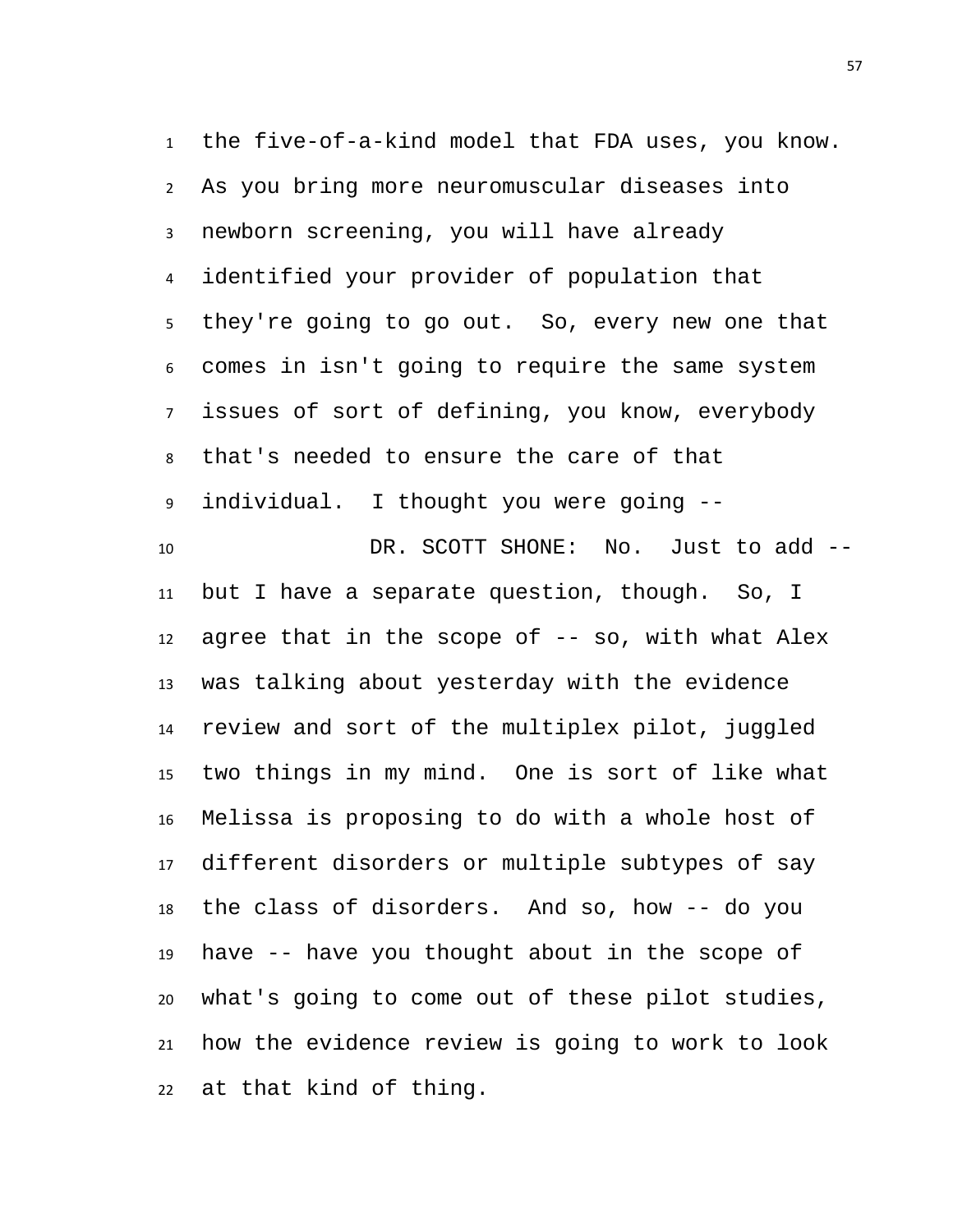DR. MICHAEL WATSON: Well, I've thought about it and, you know, I don't know the answer necessarily, because there's lots of parameters around what you might multiplex. You know, you can multiplex around the testing platform so that if you're, you know, in tandem mass spectrometry, you could do everything in a pilot of tandem mass spec. You could run the pilot around the specialty providers who deal with that patient population. So, there's different ways you might develop, you know, some of these multiplexed or groups of things around how you -- if you're multiplexing and the question is all about the clinical outcome, then multiplexing things that are going to the same set of providers is one possibility, having it on the analytical end is another, you know, is another possibility. But there's so many, I think, that doing all the - - and, in fact, if -- if the LSDs do inform each other as to, you know, as to what the analytical validity of a result might be, then running them actually may have value as well -- running them as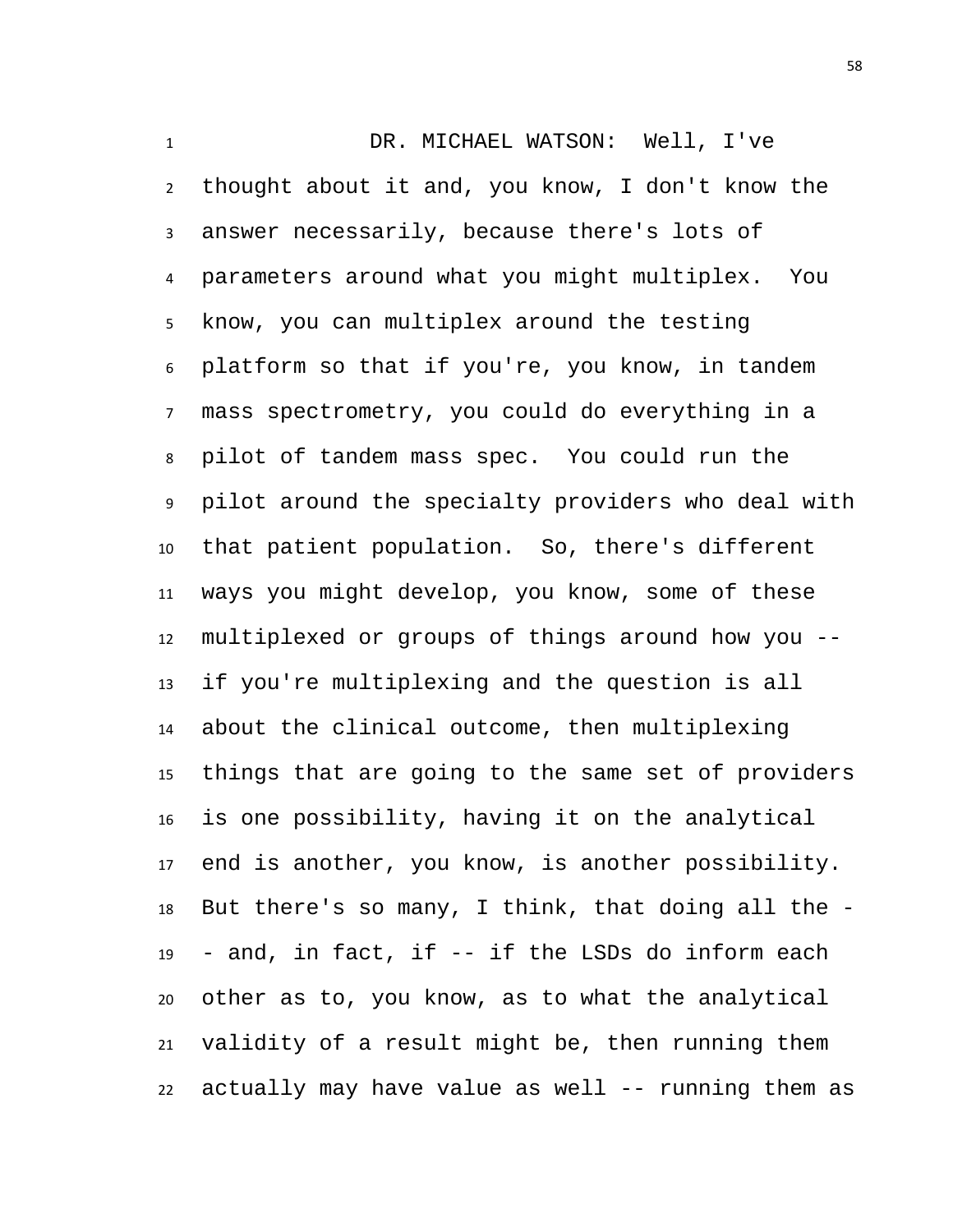a multiplex in a pilot.

| $\overline{2}$  | DR. JOSEPH BOCCHINI: So, I'm going                 |
|-----------------|----------------------------------------------------|
| $\mathbf{3}$    | to open this up to the organization                |
| 4               | representatives and those on the phone if there's  |
| 5               | one quick question. Debra.                         |
| 6               | DR. DEBRA FREEDENBERG: So, I'm                     |
| 7 <sup>7</sup>  | certain you can really answer this, but given the  |
| 8               | number of conditions that are waiting in the wings |
| 9               | and pilots are starting, and the clinical          |
| 10 <sup>°</sup> | workforce shortage, as well as both newborn        |
| 11              | screening program workforce shortages, and         |
| 12              | competing priorities, do you have any vision of    |
| 13              | how this is all going to translate?                |
| 14              | DR. MICHAEL WATSON: No. Sadly, you                 |
| 15              | know, I do think it's the $-$ it's the $-$ it's a  |
| 16              | system problem of how you fit it all together and  |
| 17              | how you finance it. That's why I do think that     |
| 18              | other models then just expecting the federal       |
| 19              | government to be, you know, the major contributor. |
| 20              | The state governments already contribute a fair    |
| 21              | bit with -- through their newborn screening        |
| 22              | laboratories. You know, we have other              |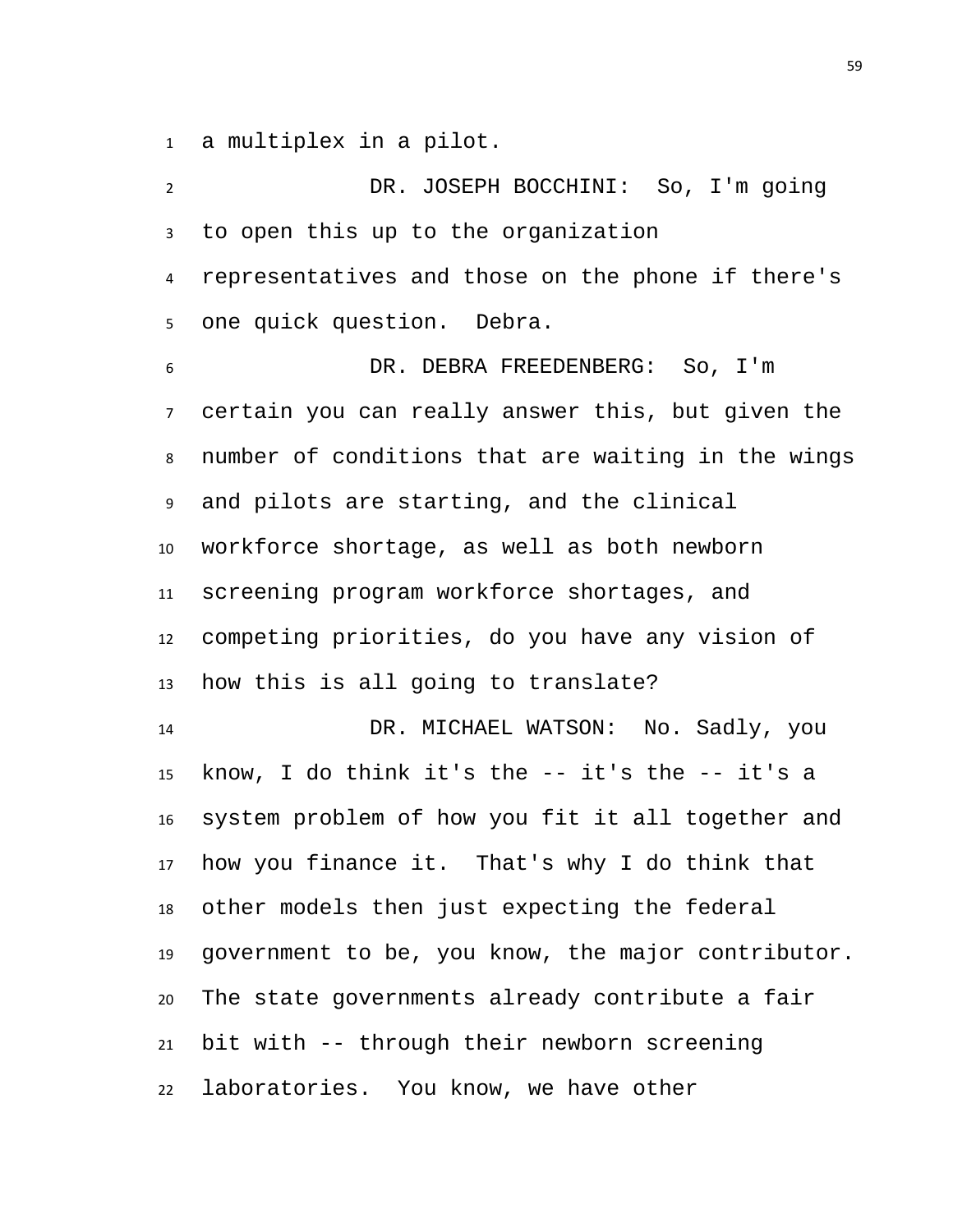stakeholders. The Mayo -- even though it has a patent on the CLIR risk analysis tools -- has exempted it from all patent enforcement when used in the area of newborn screening. So, that becomes part of a public private partnership contribution to managing some of these problems. But, you know, it's -- it's this rare thing in the big population that we have to deal with. I think it's going to take getting that data started at the pilot study stage, continuing that in a post-market surveillance environment so that we continue to make sure that the test is performing as we thought it would. And then, if you ultimately want to get to the point where you're able to monitor as a committee whether or not, you know, something is doing what you expected, then you're going to have to have that same kind of data. So, you know, I think a centralized data-kind of system or at least compatible data that's in different systems is going to be important to a number of steps of ensuring that the performance of these screens is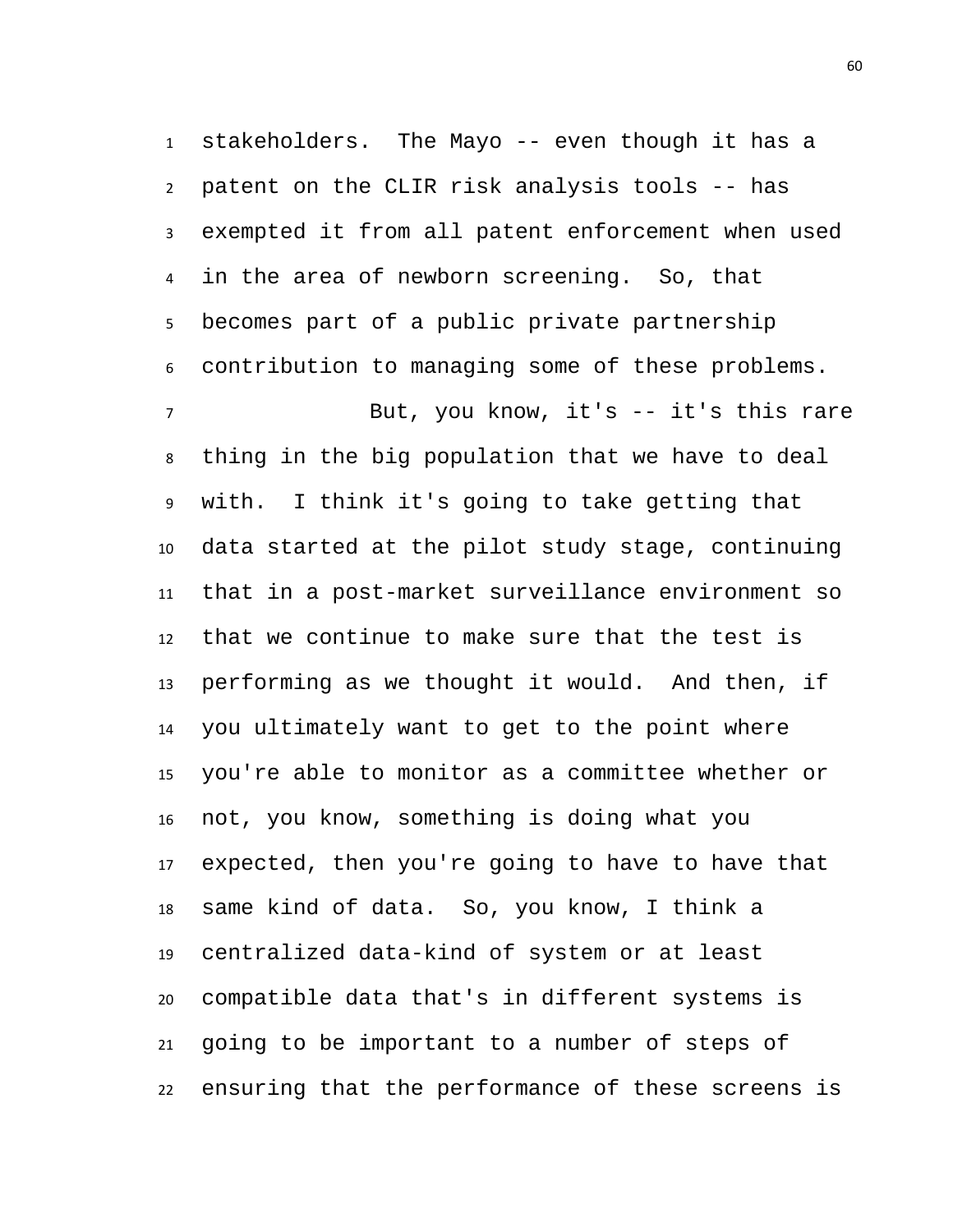doing what we had thought it would.

 DR. JOSEPH BOCCHINI: All right. Michael, thank you very much for this thoughtful presentation. I think that the same parameters could be considered for -- as we look forward to the potential of looking at conditions that are already on the RUSP to apply some of these same principles to evaluate test performance and -- and understand what we're really identified. So, thank you.

 All right. Next on the agenda is a presentation by Dr. Baker. Mei is the head of the -- the Chair of the Ad-hoc Workgroup focused on interpreting newborn screening results and has an update for the full committee. Mei.

 AD-HOC WORKGROUP - INTERPRETING NBS RESULTS DR. MEI BAKER: Good morning, everybody. Before I start, the one thing I want everybody to know, especially committee members, we have some modification in terms of charges. If you recall last meeting on March 27th -- this was through the webinar -- we were in charge in two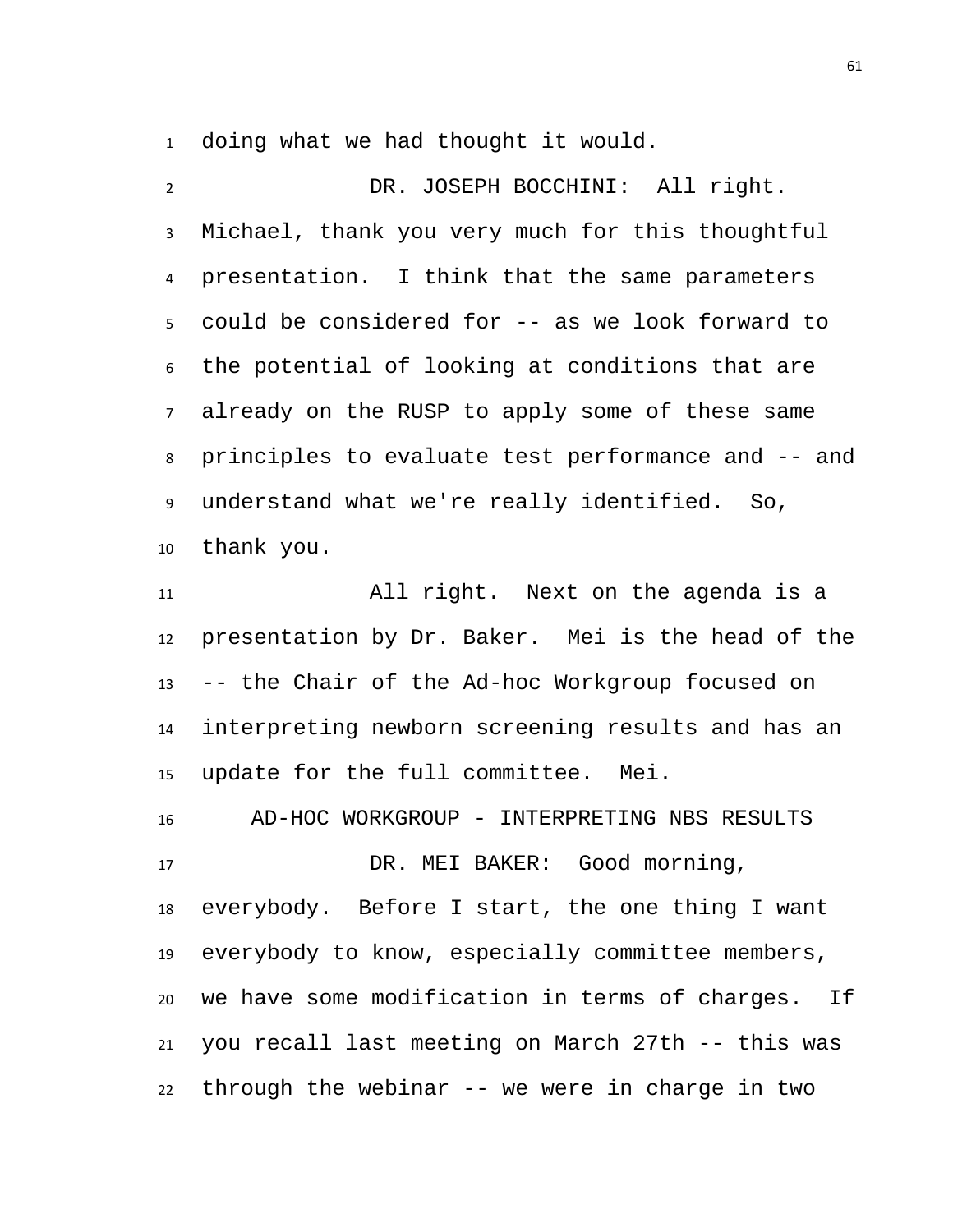charges. One is titled here and is Interpretation of Newborn Screening Results and also, we've been asked to address cut-off to see if we can come up with some recommendations. And yesterday morning, we met, and we -- it's a consensus from the whole group for two reasons that we did some modifications. The first thing is when we discussed the first charge, since things are getting more and more complicated very quickly and the world needs our attention. And second part is the two charges put together to discuss sometimes among ourselves can get maybe a little bit confused. So, we want -- we also think the second charge is such an important topic, we think it needs our full attention. So, we're going to table this aside for the time moment and then address it later. So, now it's everything regarding previously charge one.

 So, this is our group. I hope it's well represented in most disciplines and I want to emphasize a new member, Kyle Brothers, new-coming member in the Ad-Hoc Group, so welcome.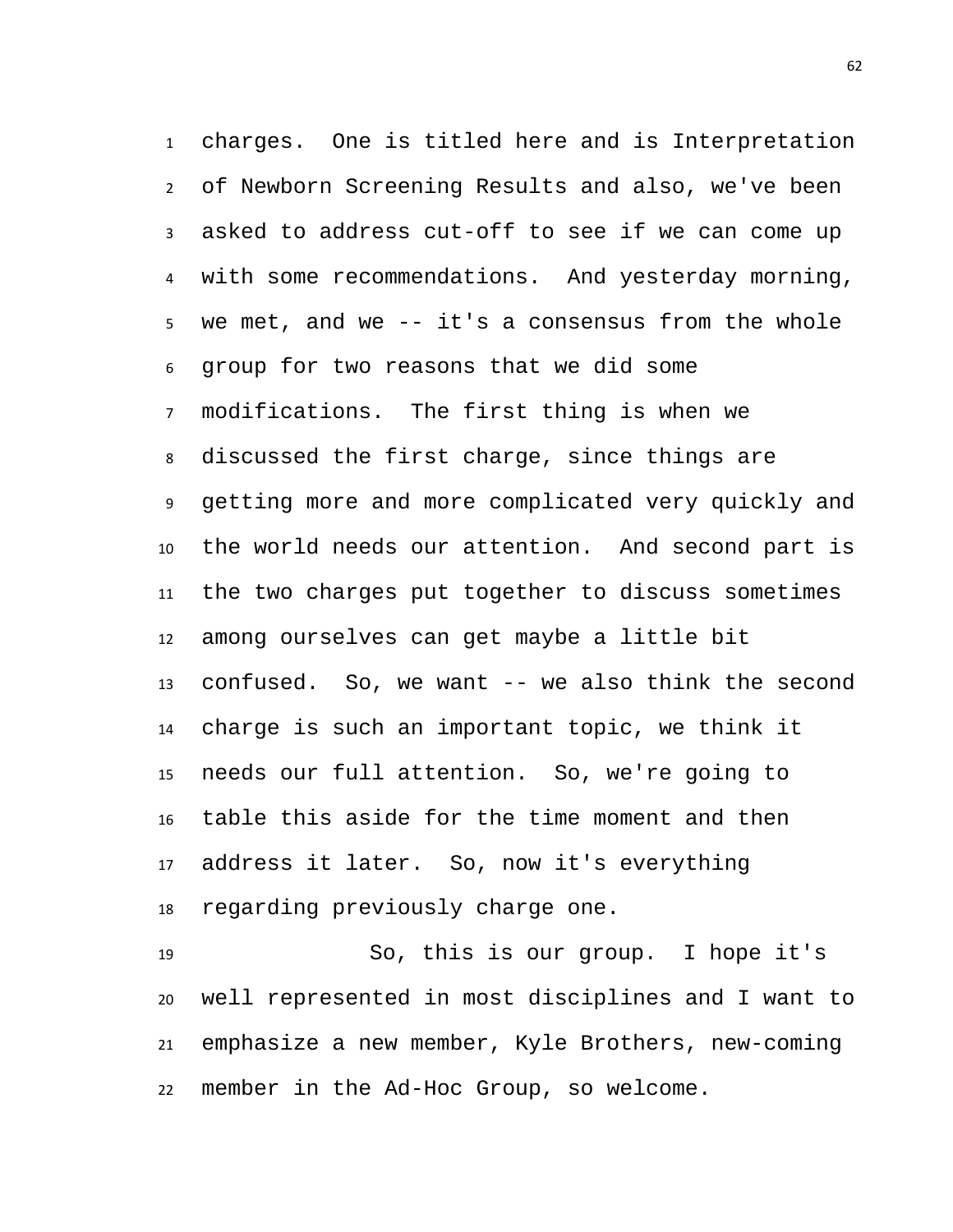1 1 In terms of how we address, we set up the charge forward. This is what we call our method of approach. First, we create a report to the committee and also, based on the report, hope to generate some publication, and the third one is to create some education material. So, we talk about work trend and dissemination. So, this is kind of embedded in that because trying to get a publication, trying to create some slide stack, it's for dissemination purpose.

 So, how we envision this report structure, and this is not new to you, but I'm just trying to put it together and emphasize. So, we have three parts. Part one is introduction. Part two is address or describe the current practice. The third one is the discussion and we hope naturally comments, suggestions, or recommendations.

 So, what do we want to accomplish in the part one? So, this is the thing has been evolved, and our purpose yesterday morning was trying to say do we include everything we want to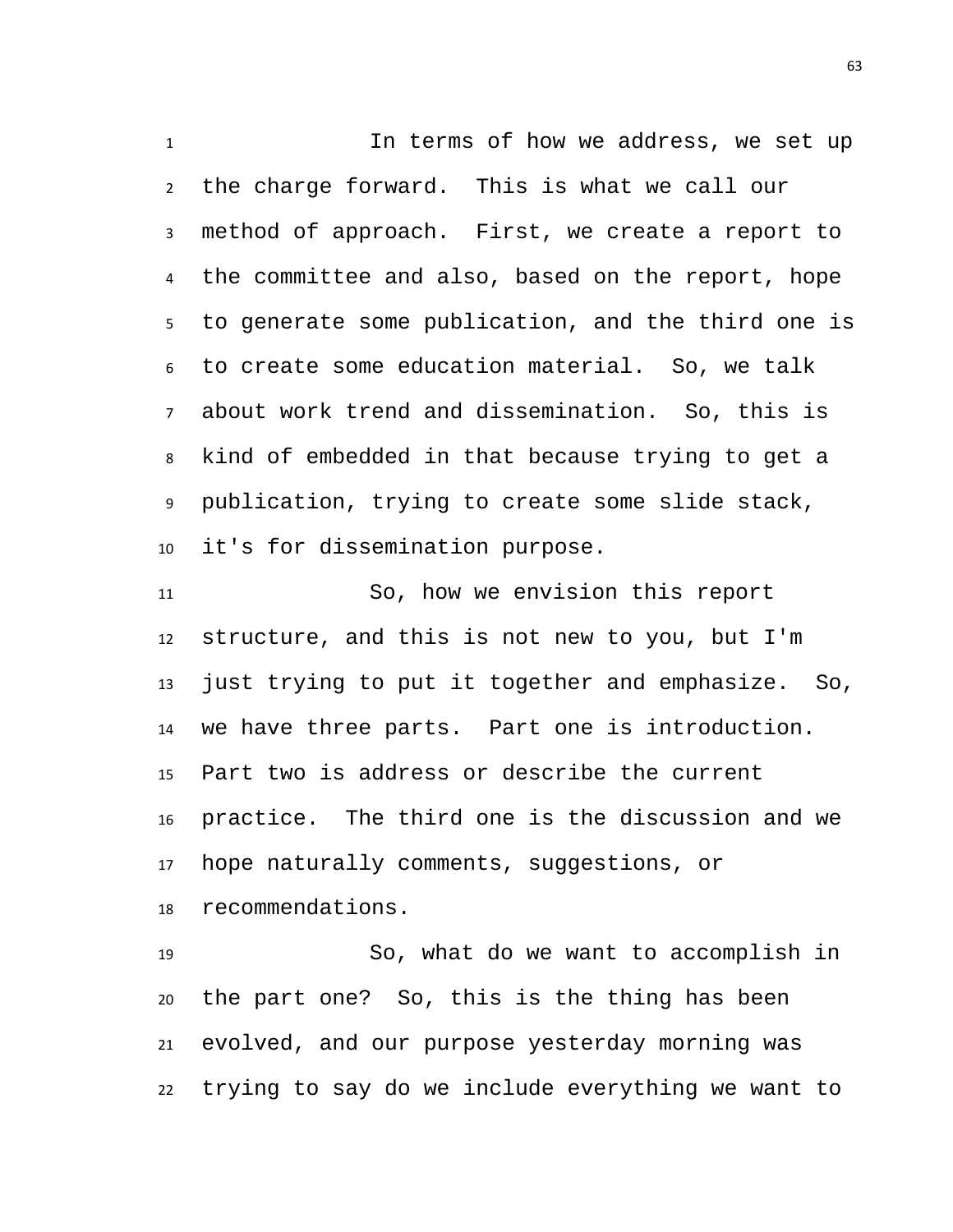address. So, I hope committee members and audience members can help us. That's two slides, just so you know. First, we want to address rationale, and then, you know, going to the literature search. I think we're not alone, and come to the medical screening, indeed sometimes I think the emphasis is on benefit. We don't talk about limitations and we put it in the position that it's created this -- this, you know, unrealistic expectation. So, I use the words trying to be more neutral, so we think of transparency in terms of benefit and limitation. It's important.

 So, the second part of each line is really indicative of the target audience. So, we want to target the health organization and also our parents and public. So, that's just a general thing. And other things that we did a lot of discussion is terminology, because this is a very, very sensitive topic. People use harmonization, talk about standardization. So, for the time being, we want to use a consistent -- this is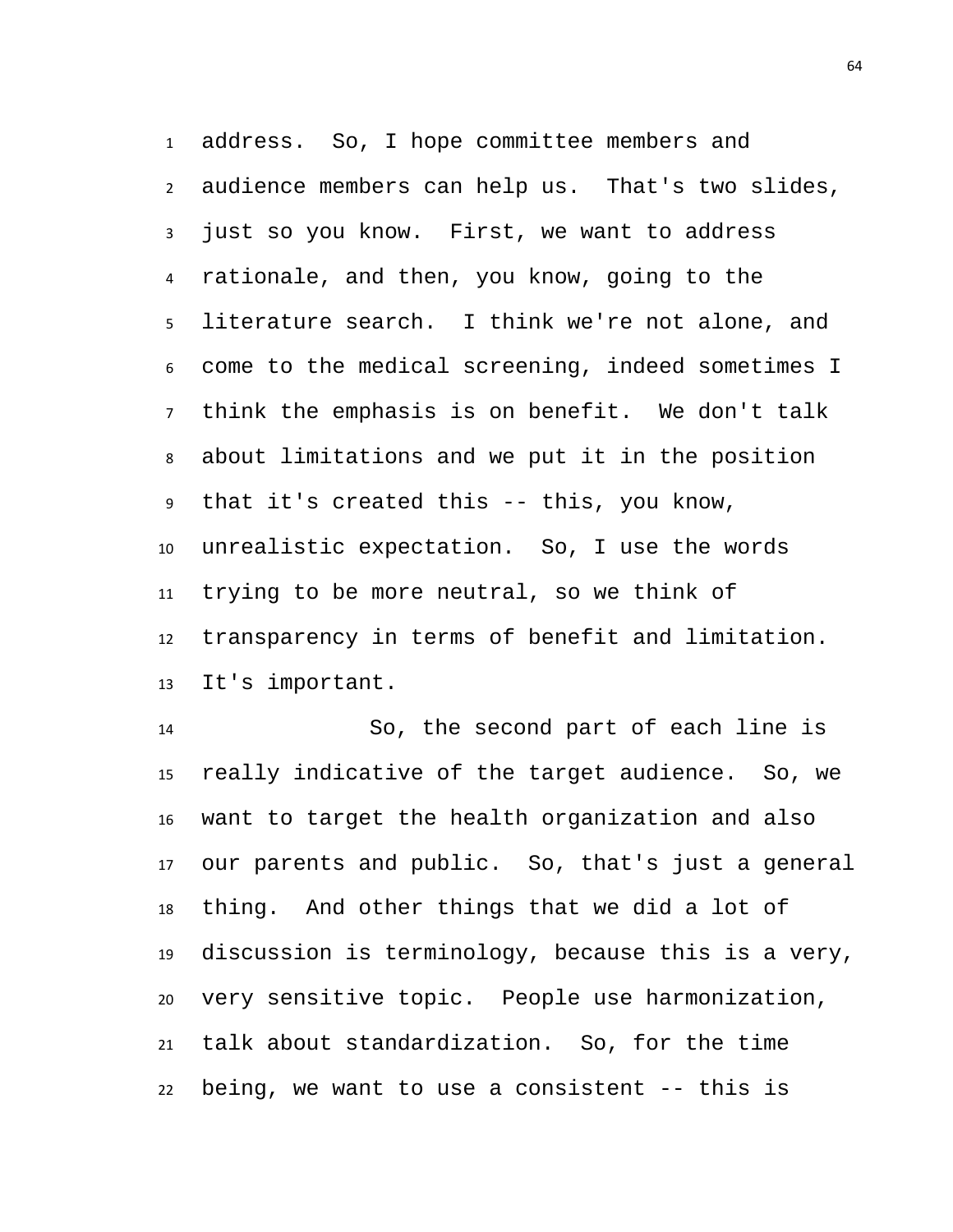stated in the literature. So, I think again, we're not alone. I think it's important, and we hope we come to some consensus.

 And the second part we want to address, it's the knowledge gap and also what's -- really point out what's our attainable expectations? So, screening, coming to the diagnosis that we will address further. So, there's a list here. I don't think anything is new from last committee meeting.

 So, another thing we want to address is to go to a more deeper concept of newborn screening, population screening, diagnosis, and then it would come to the testing. And actually, you can find it in a literature search, and somebody that has done some work, most are familiar with Region 4, come to this material have a table to compare with, so the tests are different and also have APHL QA committee also to talk about what's the screening entail.

 So, I think in those things, we want to be sure, no matter what you do, no matter where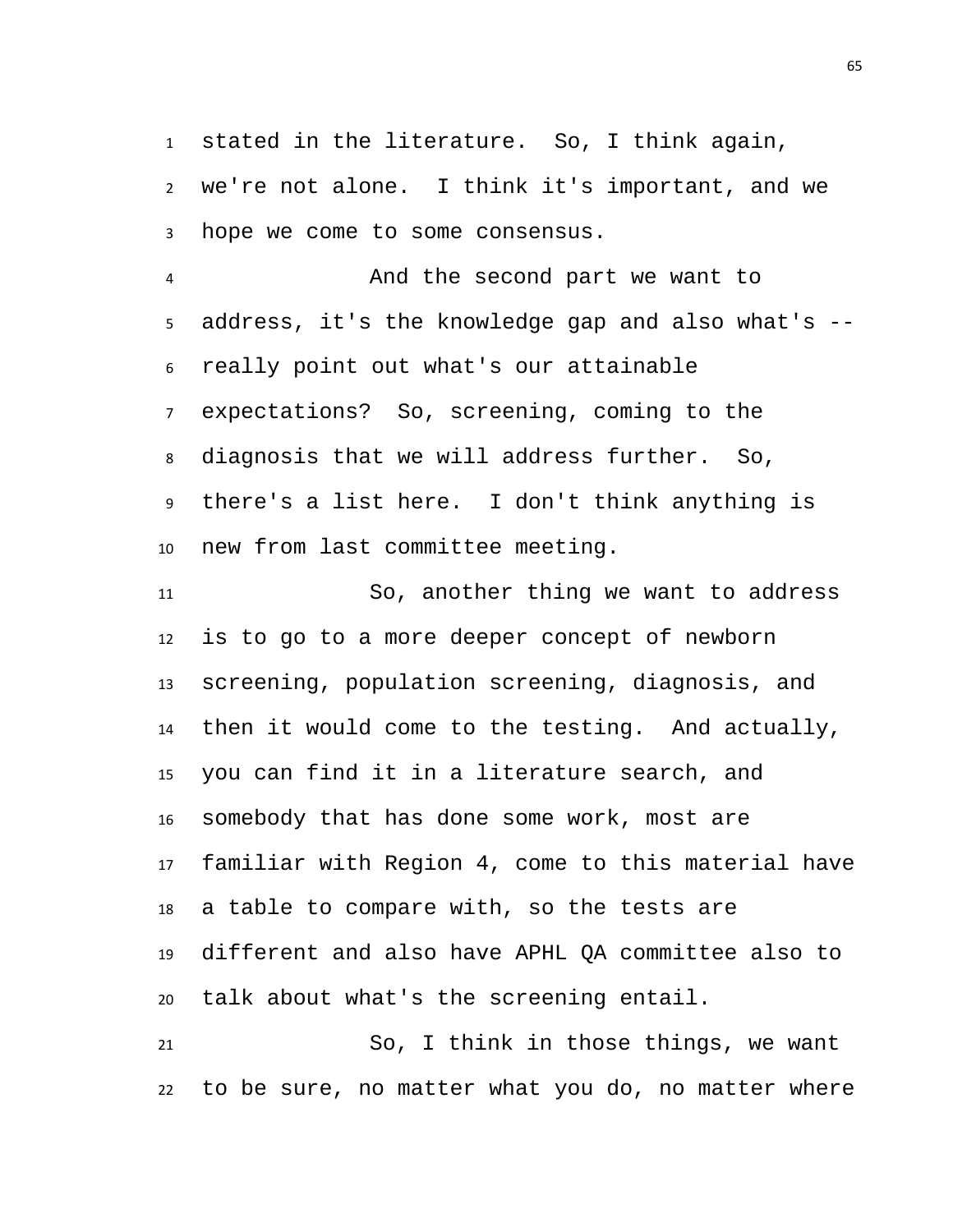you cut, to always have exceptional. People need to realize that. If anything happens, you change your whole system, and that's not the only way to address the issues. So, we need to state this, and people understand that.

 So, part two. So, what is the current practice? So, we want to collect the data and understand how we do that. I do believe from my heart -- and I know that because I believe it every day -- it really is screening in mind. But I think we can just describe certain evidence, so the public understands. And I think the key thing here is threshold based. Also, we do the categorical, I mean, categorize what we do. So, this is very different mindset than currently, and also, I do believe every single case -- screening part of the case -- we already say please do the clinical confirmatory test -- do the clinical assessment. So, this is an important concept. And again, continuing we talk about the report, and I think hopefully it's inclusive of everything and that, you know, at our meeting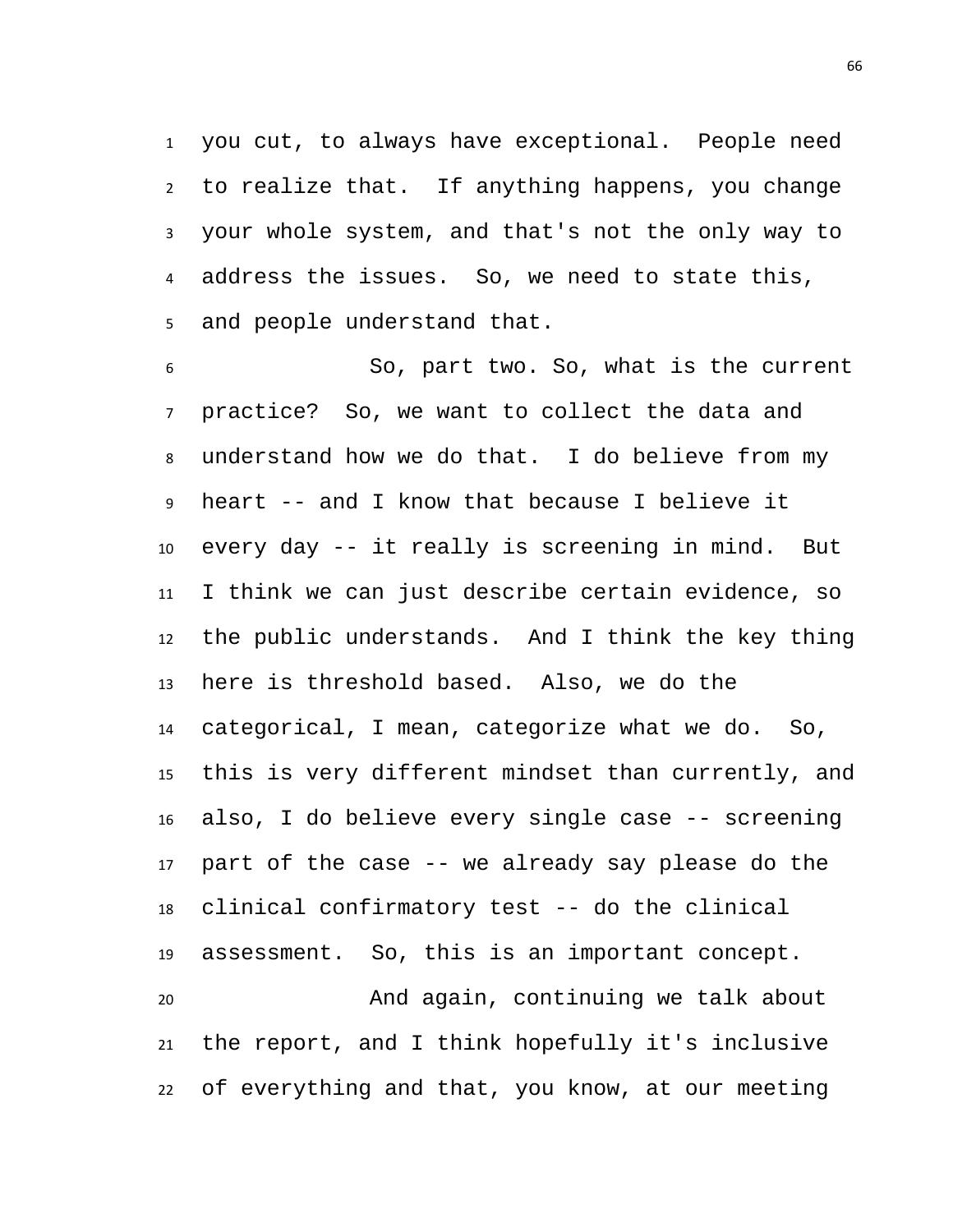yesterday, we talked again about two screenings. So, we'll maybe even address it a little bit more in the discussion portion.

 Part three is a discussion -- it's where we think we need to do more risk assessment more clear so people understand what it is. Another thing I feel what we are doing now, and actually I've been asked questions, if like other entities are doing similar things, why do this. I think the one thing that sets us apart is we perhaps intentionally use the newborn screening report as a vehicle constantly every single time as a reminder of our primary care physician. We will have an interpretation for normal newborn screening or screening negative results indicating that even this is negative, but the clinical symptoms take a precedent. You do need to assess that. So, every single time instead of reading the material, it's like every single report is a constant reminder. We hope this will be more effective. Again, we will address the terminology, the clarification, and consistency,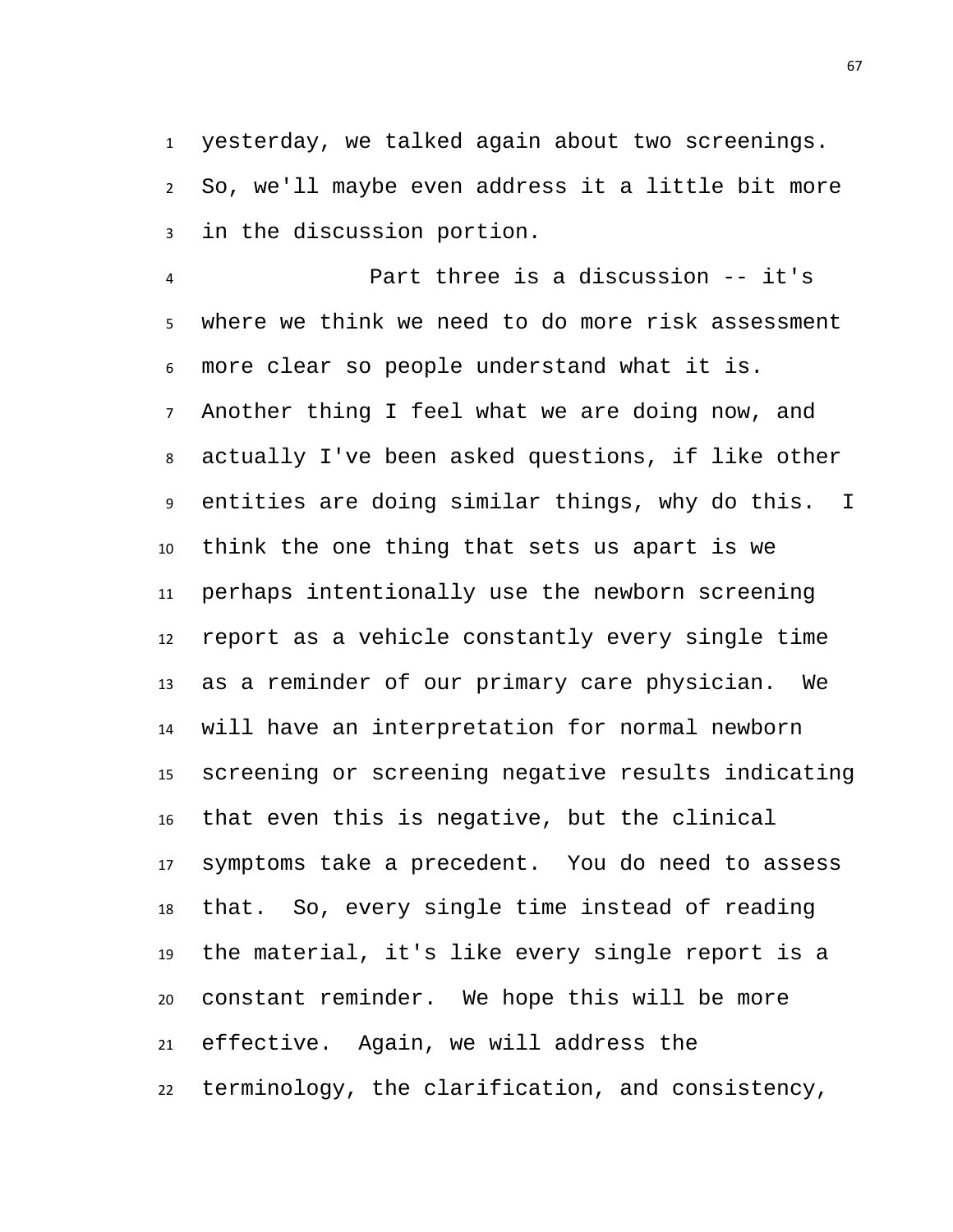and we hope we can come forward with a strategy for the communication. I think for this part, we must rely on the work that has been done by education subcommittee. They have some material. We hope that we can further disseminate this work. And I think this is the most part, and we will use it to address and improve the newborn screening. So, we make this risk assessment better for whatever.

 So, that is the revised timeline, and it largely stays the same. We hope we are still on track. And one thing I want to mention that we didn't spend much time talking about dissemination, but the concept is still here. Since I haven't mentioned that, it is a potentially to do the professional conference to give presentations, also through our other organizations to disseminate what have we learned. Fortunately, in our group, we have a lot, I mean, other organization groups will help us to do such. Thank you.

DR. JOSEPH BOCCHINI: Mei, thank you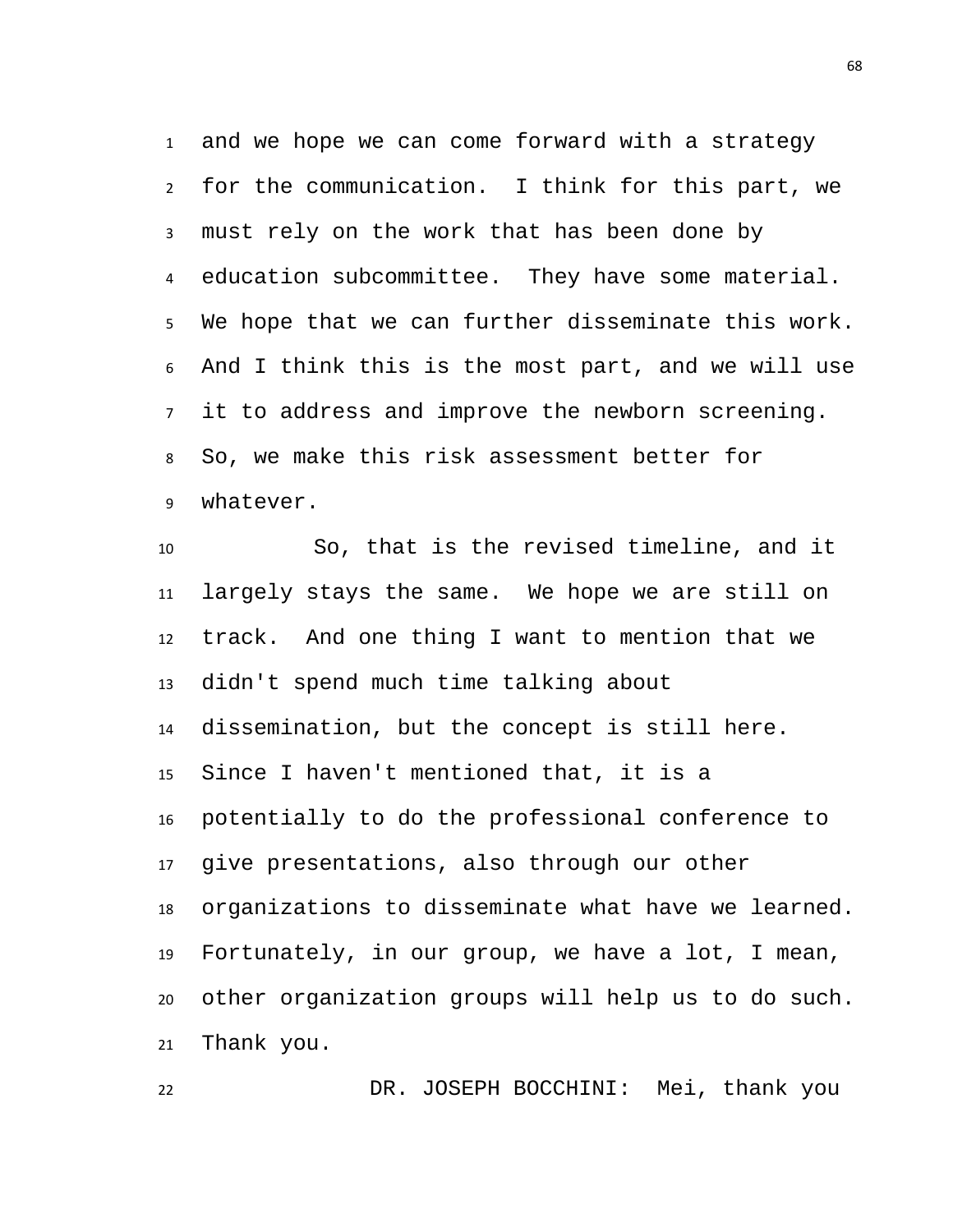very much for that thorough report. I think we're going to now just ask that the committee members and org reps and others who have input that they want to give to Mei or the workgroup to go ahead and do that directly or through HRSA so that they can give feedback on the process which I think is going very nicely. And I want to thank the workgroup. It think the representation on it is very strong, and I think having the laboratory standards and the education and training workgroups represented on this committee will sort of help to organize some of the things that Mei is talking about in terms of providing educational opportunities and for providers as well as for the public. So, thank you, Mei, for your work. I appreciate it.

 So, next on the agenda is a discussion or presentation about two registries. At our March webinar meeting, we heard about federal and national level research resources for rare diseases, and at this meeting we want to bring -- to begin to hear from rare disease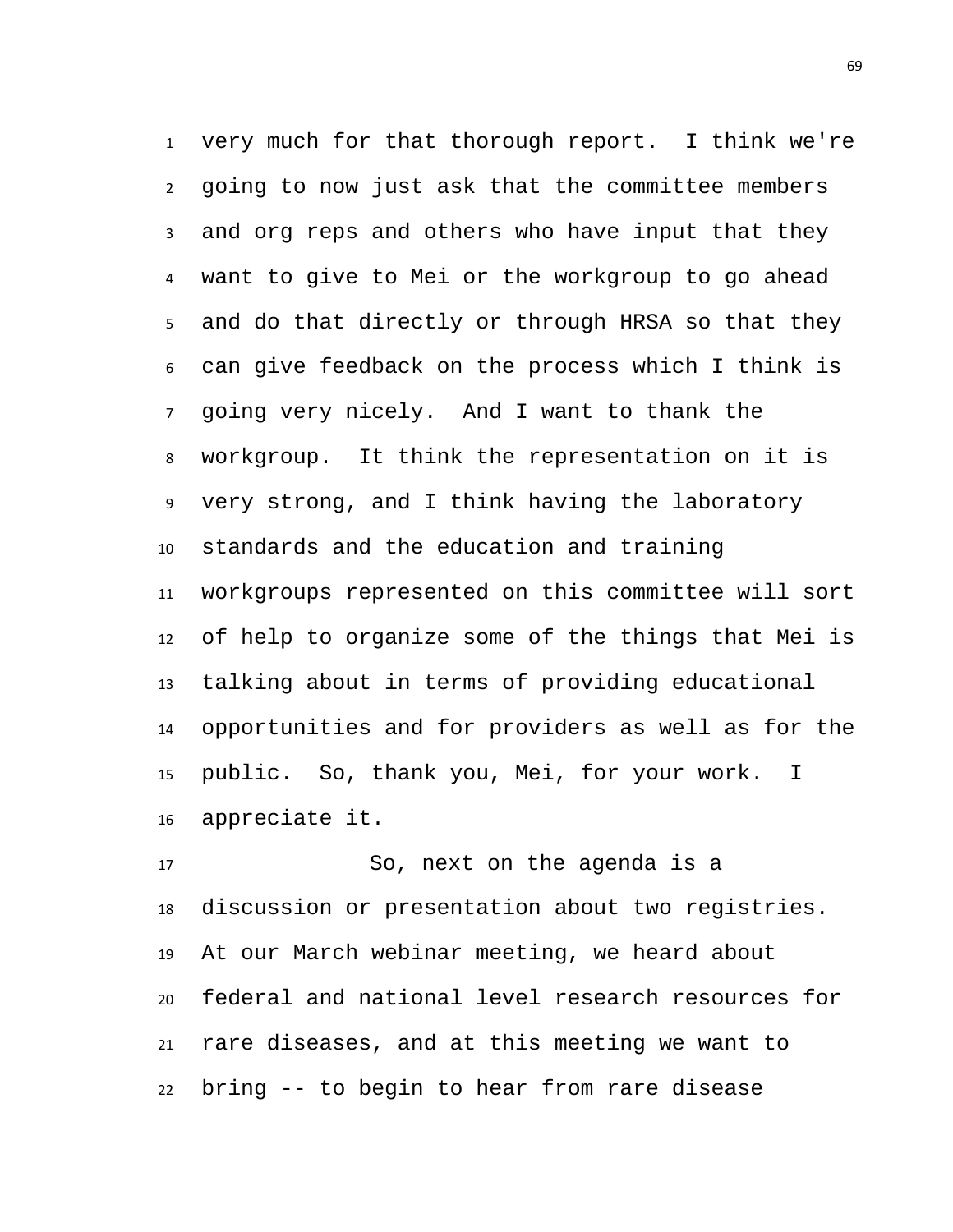registries the data that's collected and the research efforts that are made for conditions currently on the RUSP. We anticipate continuing to hear from the field about research and data resources for rare disorders at future meetings as well. Our goal is to determine the role these registries might play in providing data for evidence reviews as well as to state for long-term followup.

 So, first we're please to have Dr. Bruce Marshall here with us to talk about the Cystic Fibrosis Registry. Dr. Marshall is Senior Vice President for Clinical Affairs at the Cystic Fibrosis Foundation. He joined the organism -- organization -- I'm starting to sound like Dr. Kemper. He joined the organization in 2002 and directs the clinically related activities of the foundation including the Care Center Network, Quality Improvement, Clinical Practice Guidelines, Patient Registry, and Educational Resources. Dr. Marshall was a faculty member at the University of Utah School of Medicine, where he served as the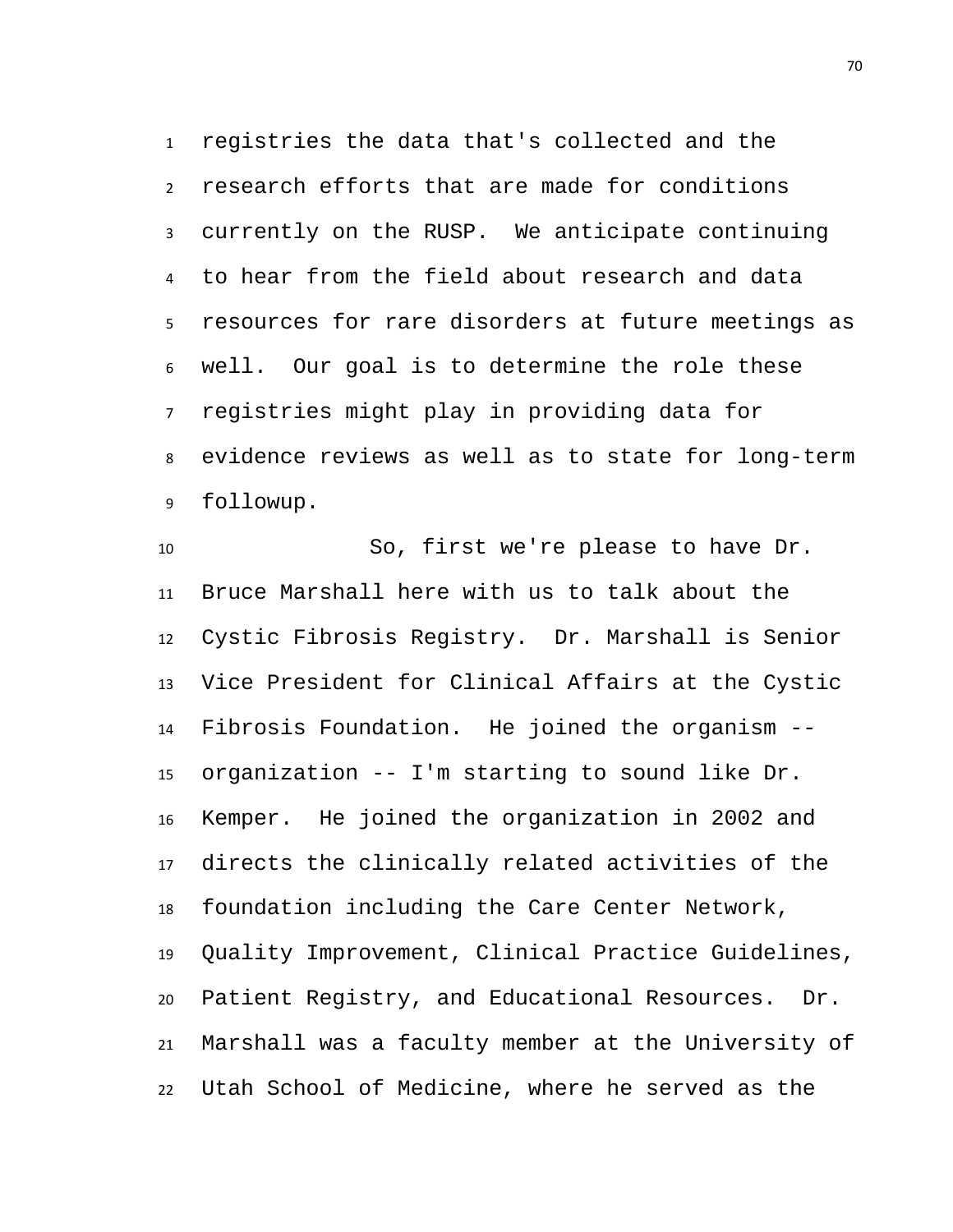Founding Director of the Adult CF Program, a role that he played from 1989 to 2002. So, Dr. Marshall, we welcome you to the meeting. Thank you.

 CYSTIS FIBROSIS REGISTRY DR. BRUCE MARSHALL: Thank you. Thanks very much. Appreciate the invitation to share our experience at the CF Foundation. First, a confession. I'm an internist and pulmonologist. I don't know very much about newborn screening, but I've learned a little bit since joining the foundation because it's such an important aspect of what we want to do, which is intervene early and prevent complications. So, I've learned a little bit.

 So, we're based just a few stops down the Red Line in Bethesda, so it's a pleasure to come up to this part of Montgomery County. I'll let you read through my disclosures; business relationships related to the registry for the conduct of post-approval research studies. This is what I'd like to do over the next 15 minutes or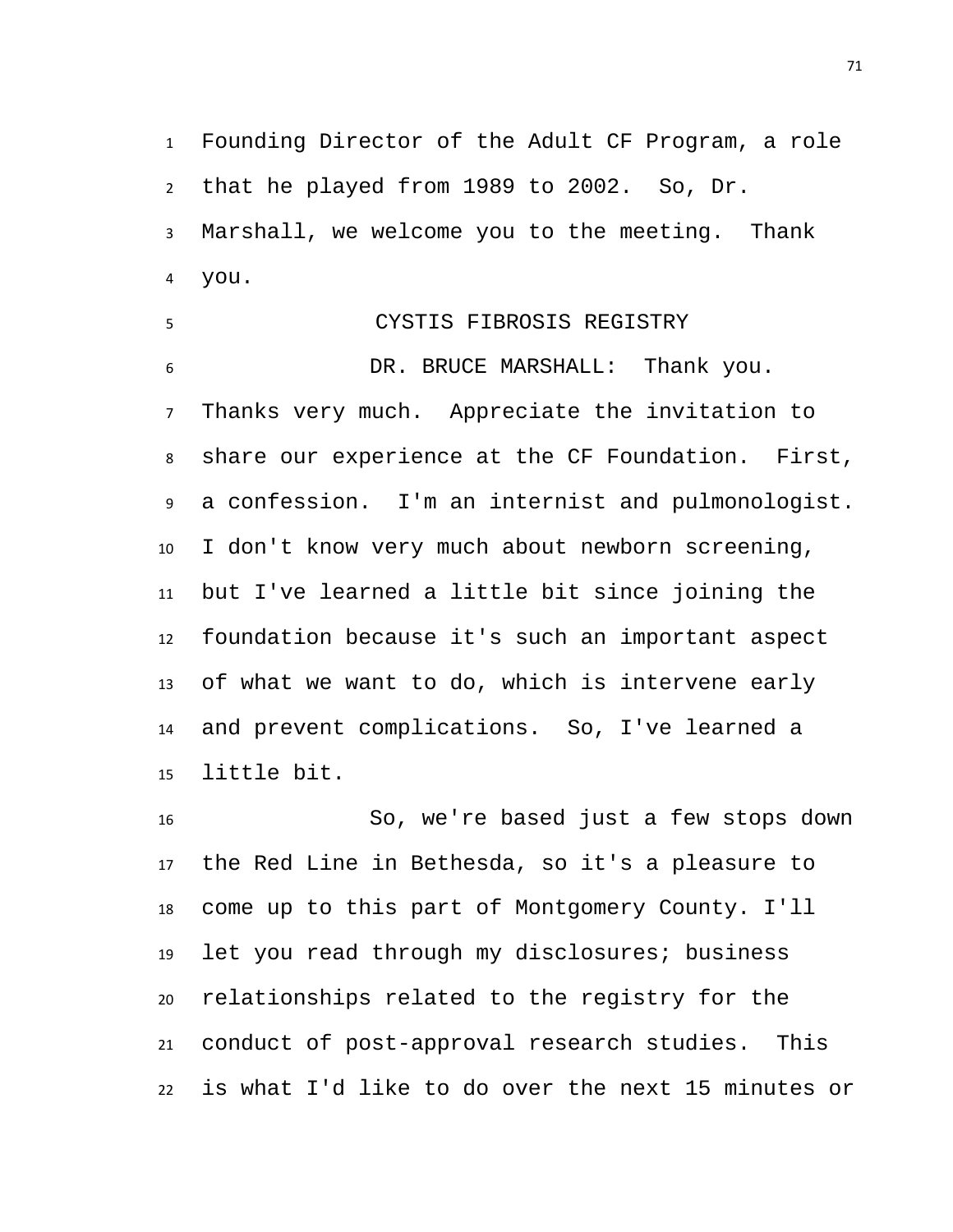so and then leave plenty of time if there are questions. Just to provide a little bit of context for those of you not as familiar with cystic fibrosis, go over the basics of our patient registry and how the registry data is used. A little bit about the intersection of the registry and newborn screening and then hopefully time for Q&A.

 So, you're all probably familiar with this -- autosomal recessive disease. About 35,000 people in the US, about 100,000 worldwide, most common life-shortening inherited disease of Caucasians. It's a complex, multisystem disease with a majority of deaths due to chronic lung disease. And I'm not going to go through this slide in detail, but it goes through the multi- system nature of this disease with chronic sinusitis, airways disease that result in bronchiectasis. A minority of patients have had a biliary disease, pancreatic insufficiency, exocrine insufficiency, and about 85 to 90 percent of the population with milder genotypes. Sweat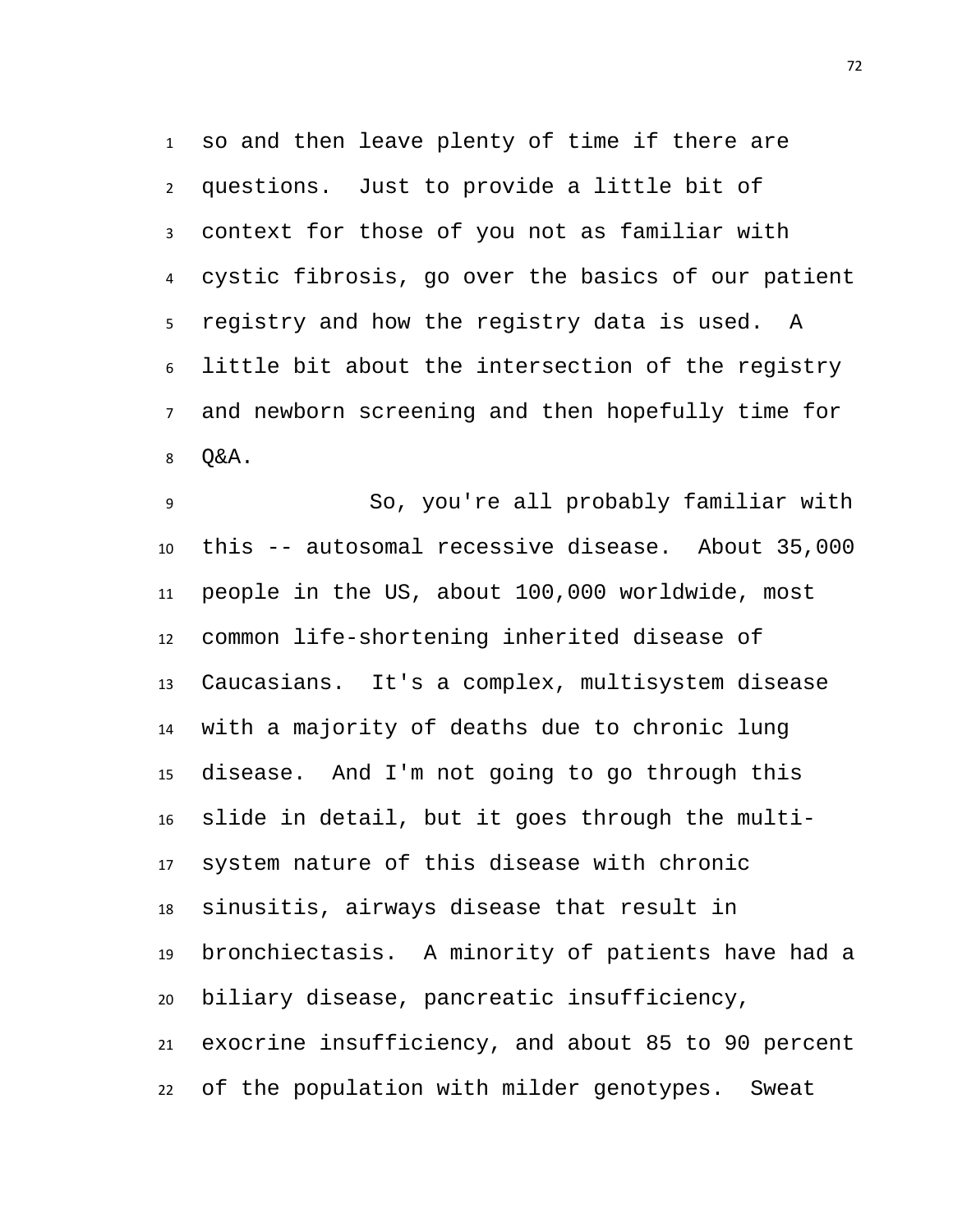chloride still an important diagnostic test,

 elevated sweat chlorides, and in males, obstructive azoospermia. And there are different flavors of cystic fibrosis. Those with a severe genotype to the left -- depicted to the left, and those with sort of a milder genotype depicted to the right with one of the major differentiating is they have typically adequate pancreatic function.

 There are other important co- morbidities. As this population ages, we're seeing new things. CF-related diabetes is highly prevalent in adolescents and adults, anxiety, depression, other psychosocial issues, allergic bronchopulmonary aspergillosis, non-tuberculous mycobacteria. These resistant types of infections and allergic responses are significant problems.

 As you know, there have been major advances in cystic fibrosis, and many of them track back to the discovery of the gene. This goes back to 1989, in fact is when I joined CF Care and Research at the University of Utah. And this is one of my favorite figures. This is a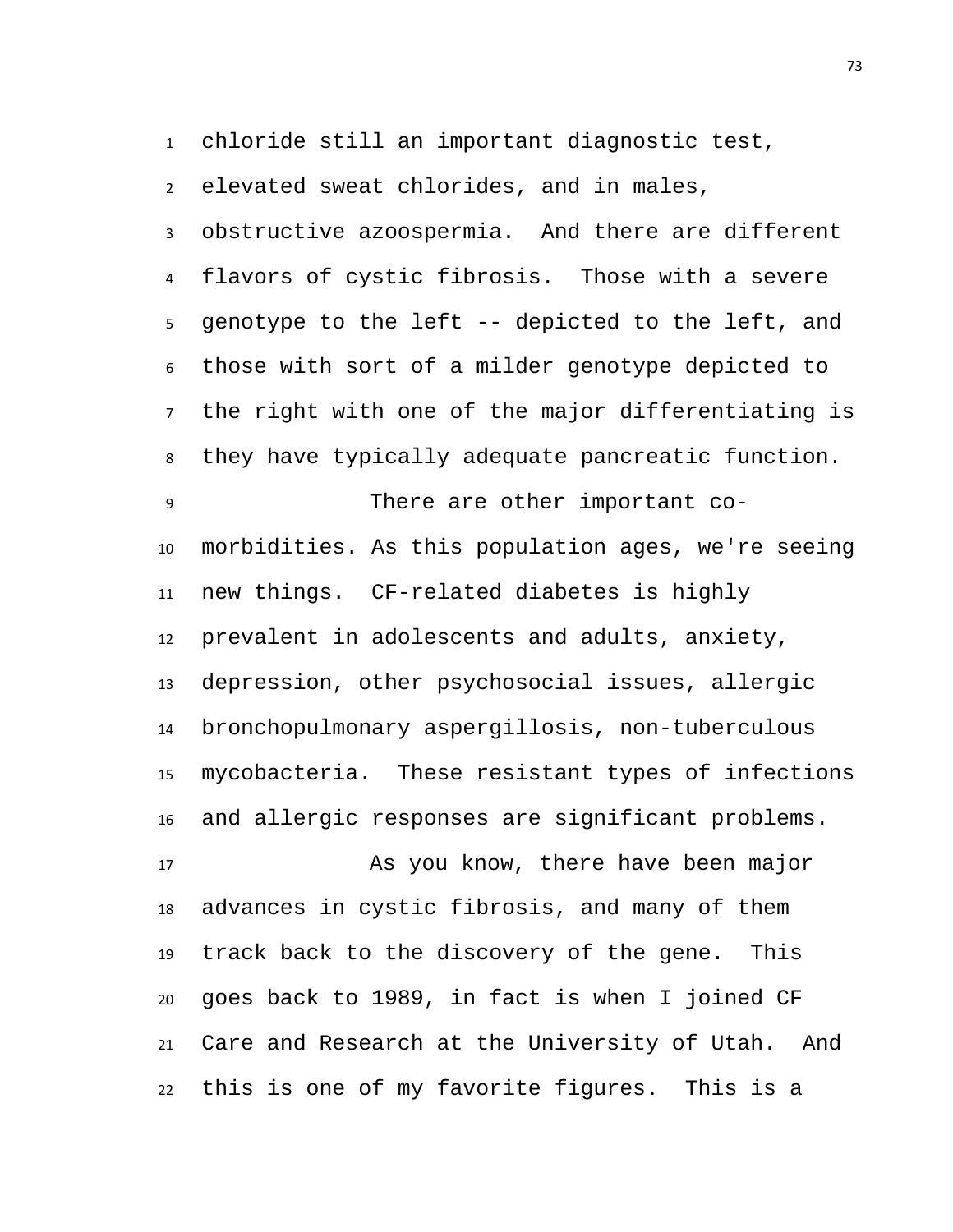young man looking back -- he's about 20 years of age, looking back at a picture of himself on the cover of Science Magazine, and this is where the major mutation in the gene was described.

 So, again, just to provide some context, the foundation -- we have broad scope of activities from the most basic research all the way through to a direct contact with people with CF and everything in between. And this is the space that most of my activities -- most of my effort is focused, around our Care Center Network. There's a peer accreditation system that's been in place for many years. The patient registry that I'm going to talk a little bit more about. Quality improvement that we've pushed hard on over the last 15 years or so. Clinical practice guidelines to set a framework for care in CF. So, just a little history about the patient registry, it takes back to the '60s -- the late '60s. It was started by Dr. Warren Warwick at the University of Minnesota based on a grant from the foundation, sort of a paltry sum of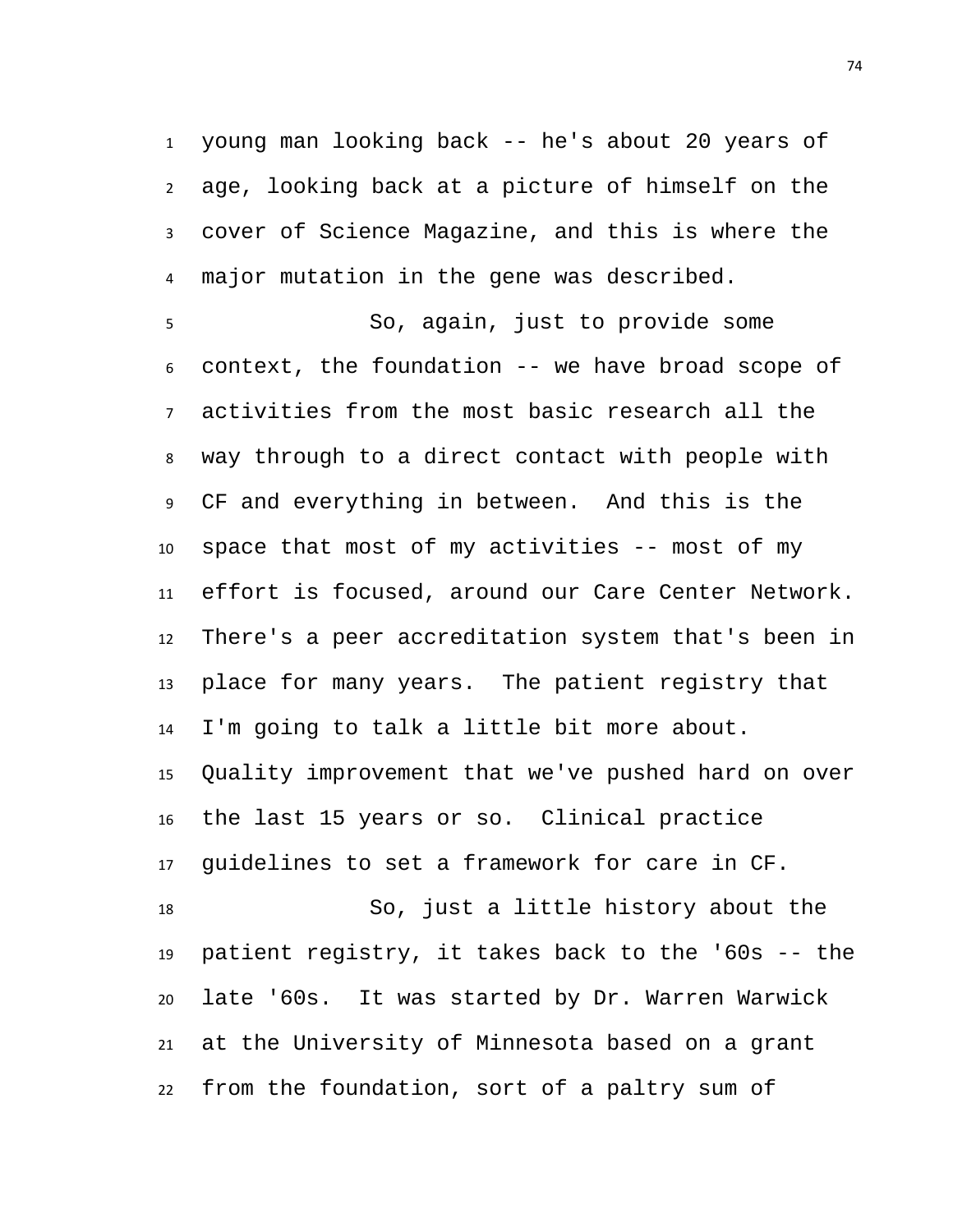money. But he was able to start -- start a registry and carried it forward for a number of years until the -- the early to mid '80s. Dr. Bell -- Bob Bell -- sort of an icon in our community assumed the registry -- subsumed it within the CF Foundation, and we've operated it ever since.

 And I won't go through all of the milestones here other than a personal reflection. Again, back when I was at the University of Utah, I remember completing all the data and sending it on floppy disks. Some of you may remember those floppy disks. And then the modern era of the registry really started in 2003, and that's when we launched the web-based platform. It was a custom-built application and then we were -- it had some limitations. We replaced that in 2010 with another web-based application that had additional functionality. And then just this final milestone that I'll mention -- I'll talk a little bit more about this when I talk about the uses of the patient registry. Just in 2017, we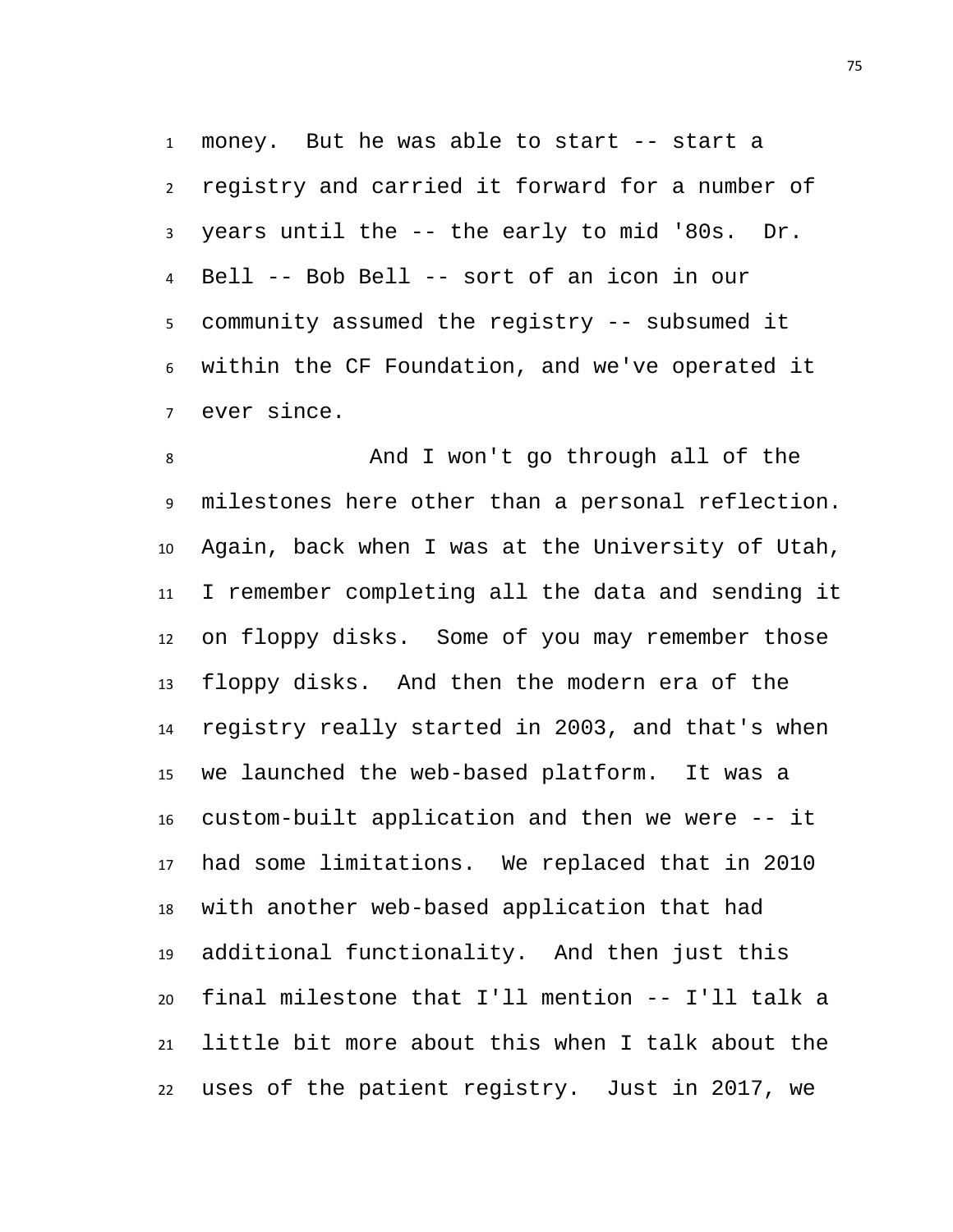launched a web-based application that we refer to as CF Smart Reports. It's to facilitate improvements in care.

 So, we've deployed the registry as an IRB-approved, patient-consented observational study across all of our care centers. This is a requirement. To be an accredited center, you must participate in the registry. Of course, not all patients consent. We estimate about 5 percent do not offer consent and participate in the registry. We collect a great deal of information, and again, I won't -- I don't expect you to read this slide. It's just a reminder to me. We collect information about diagnosis, demographics, the care delivered, treatments, measurements in screening tests, other conditions, and events. And these are scattered across several case report forms.

 Data is entered by the care centers, and we incentivize this by supporting the users, and we provide some financial support to all of our care centers, and it's primarily driven by the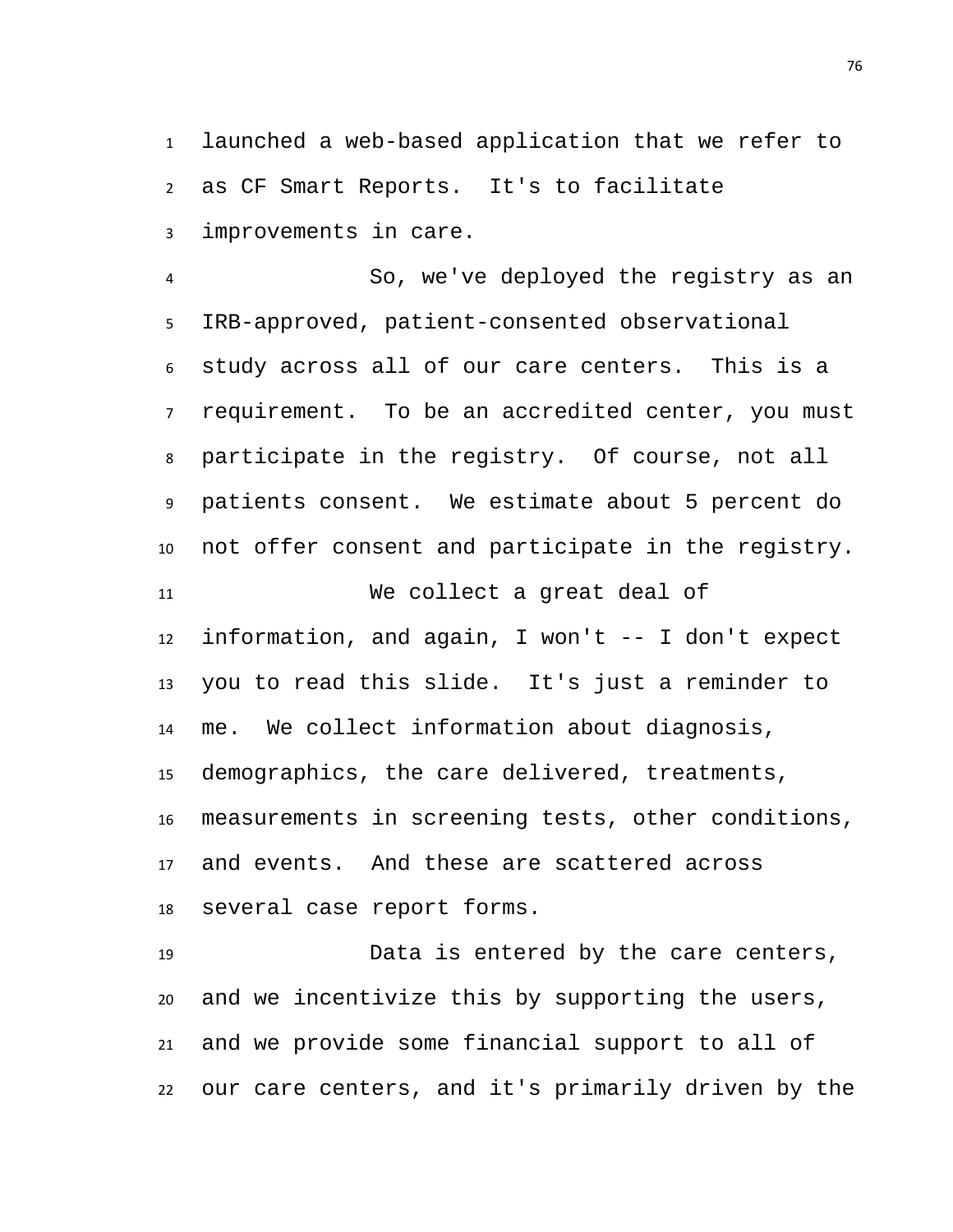number of patients that they enter data on and the completeness of that data. And we use the data for multiple purposes. I'll come back to that.

 The quality of the data is facilitated by edit checks within the data entry fields themselves. If a data entry person tries to go outside those limits, it's not allowed, or they have to go and request an exception. Data entry guidelines that are widely available, we validate key metrics. For example, at the end of every year, we go back to every center and validate the deaths, ask if there are any that have been forgotten, et cetera, as well as transplants, another important metric for us. We go through an annual processing of the data, in particular, de-duplication. Our patients tend to move around, you know, when they graduate, and they go to college. They may move to another city. So, we don't want duplicate records entering the system. And then we spend time with the people that enter the data. Every year, we have a conference, and we meet with them right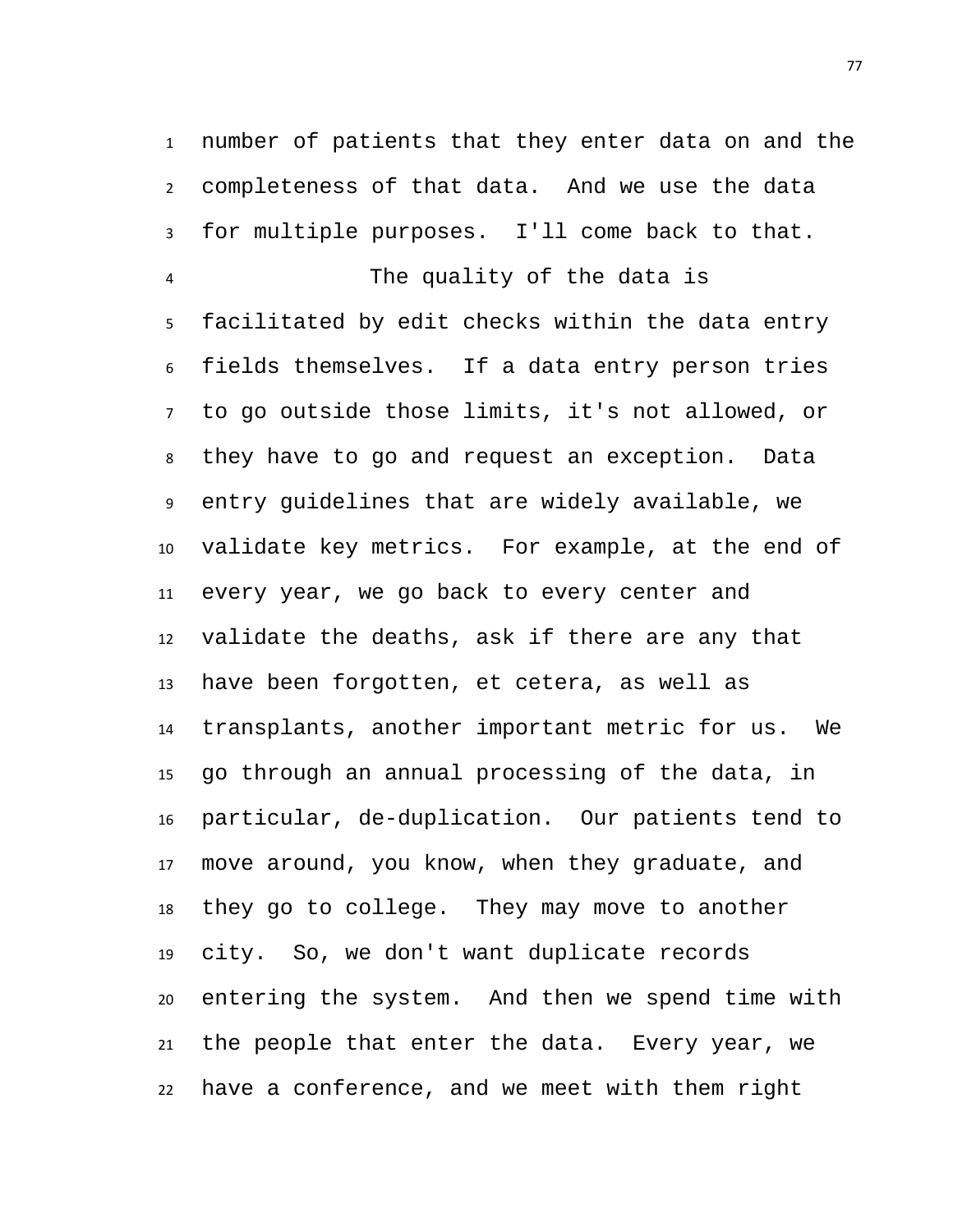before the conference for a half-day session and thank them for all they do and educate them on changes and where we've seen some idiosyncrasies in the data that we think may relate to the data entry process. So, we're constantly trying to improve the quality of the data.

 We also do selective, mostly random audits, but if we suspect through a review of the data that there are some concerns about a particular center, then they'll be a for-cause audit, and we'll go in and we don't sample every data element. We pick and choose the most important data elements, and we look at those and compare to the source document -- the electronic medical records. And this has been -- the most important thing we've found with this is the informed consent process is a little sloppy. And this is run primarily by clinically oriented people and not clinical research people, so we've really worked hard to sort of police that up through our accreditation process. But otherwise, the data is, for the most part, very complete and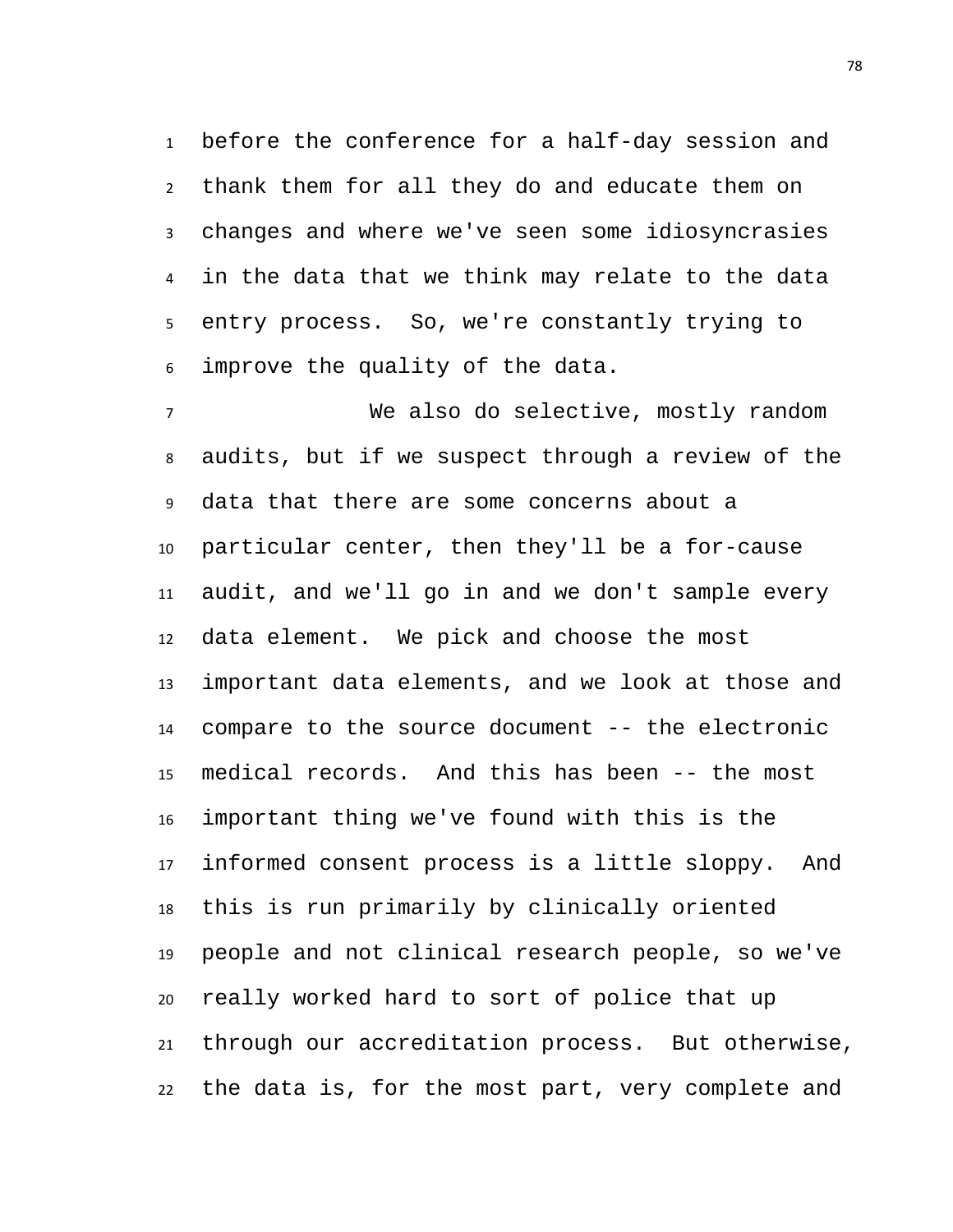quite accurate.

 We used the registry data in multiple ways, and we consider it one of our crown jewels. We use it -- the primary purpose when it was formed by Dr. Warwick many years ago was just to track at a national level the natural history of the disease and the impact of therapies that were being delivered. All the way to the left, you might call it disease surveillance. It's an important framework for clinical trials in terms of assessing feasibility, number of events that might be studied in a clinical trial. I mentioned post-marketing studies. This is something that we added about ten years ago, built this business on top of our registry, and it's been an important revenue stream. We've used it extensively to drive improvement in care. The main reason I joined the foundation was quality improvement to try to drive improvement and then for research purposes.

 Just to give you some examples of the reports that we generate on an annual basis, we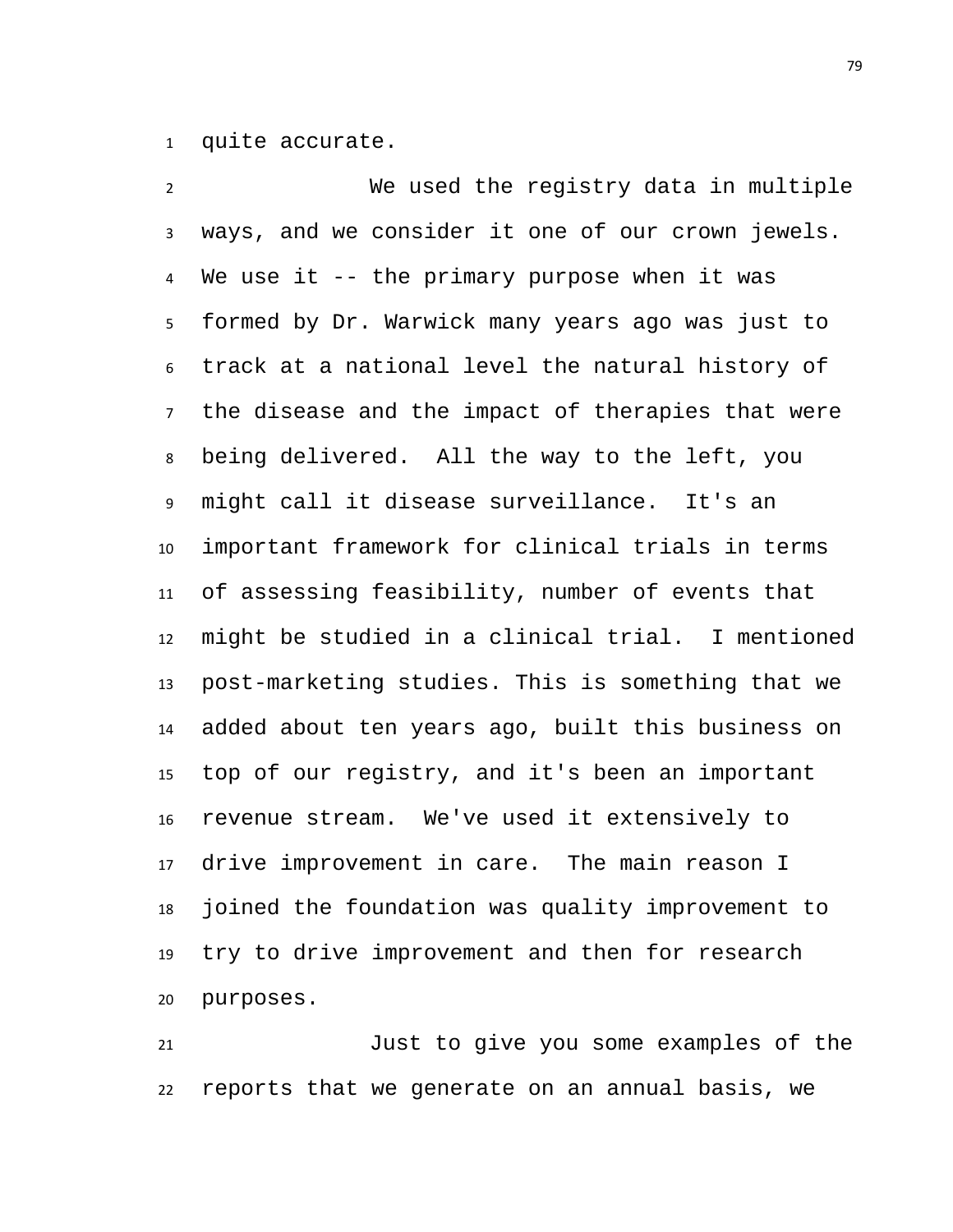generate a highlights report. This is typically two to four pages with various icons, catch the eye, something that somebody could post on social media to get, you know, to get attention to the registry, and it's just, you know, as the title indicates, just top-line highlights, and then a very detailed annual data report that we post online and we distribute to all our care centers, widely available. It's 80 or 90 pages long. It's paradise for nerds. They love -- like me -- I love developing this report and disseminating it. And then, each center gets their own report. So, these are the important metrics that we send back to each center showing where they stand with respect to a process and outcome measure, vis a vis their peers and trends over

time.

 I mentioned CF Smart Reports earlier, and this is a new use of the registry data just in the last couple years. And the idea is we worked to get the registry data more quickly. We encouraged our care centers to enter the data.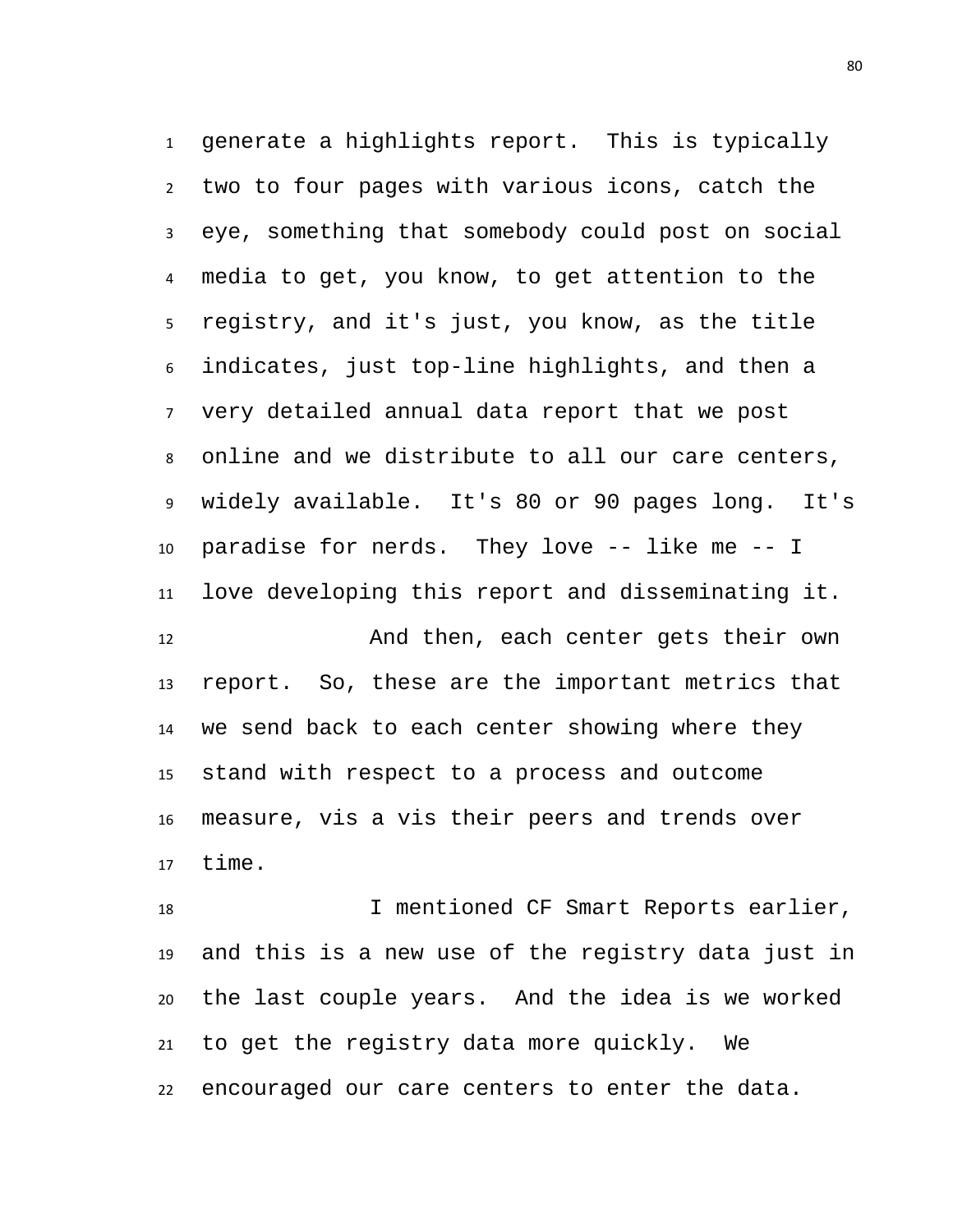We've worked out a process with our vendor -- we use a vendor to collect the data, to bring that data on a nightly basis into our data warehouse, do some limited processing, get that back out into CF Smart Reports in a timely way so the care centers can use this data. It used to be a one- year process, and we still go through this rigorous one-year process for the annual reports that I mentioned, but now we can do this -- if the data gets in -- if the care centers can get the data in -- we can -- we can have it in the data warehouse and out in CF Smart Reports within 24 hours. So, this is an important advance for us. And what we've included in this CF Smart Reports -- and I won't go through this in detail -- but one of the reports that our care centers really enjoy and download extensively are these patient summary reports, and they show graphical trends on key metrics. And then to the left, that panel displays some of the key information that may not be easily readily available in the electronic medical record, like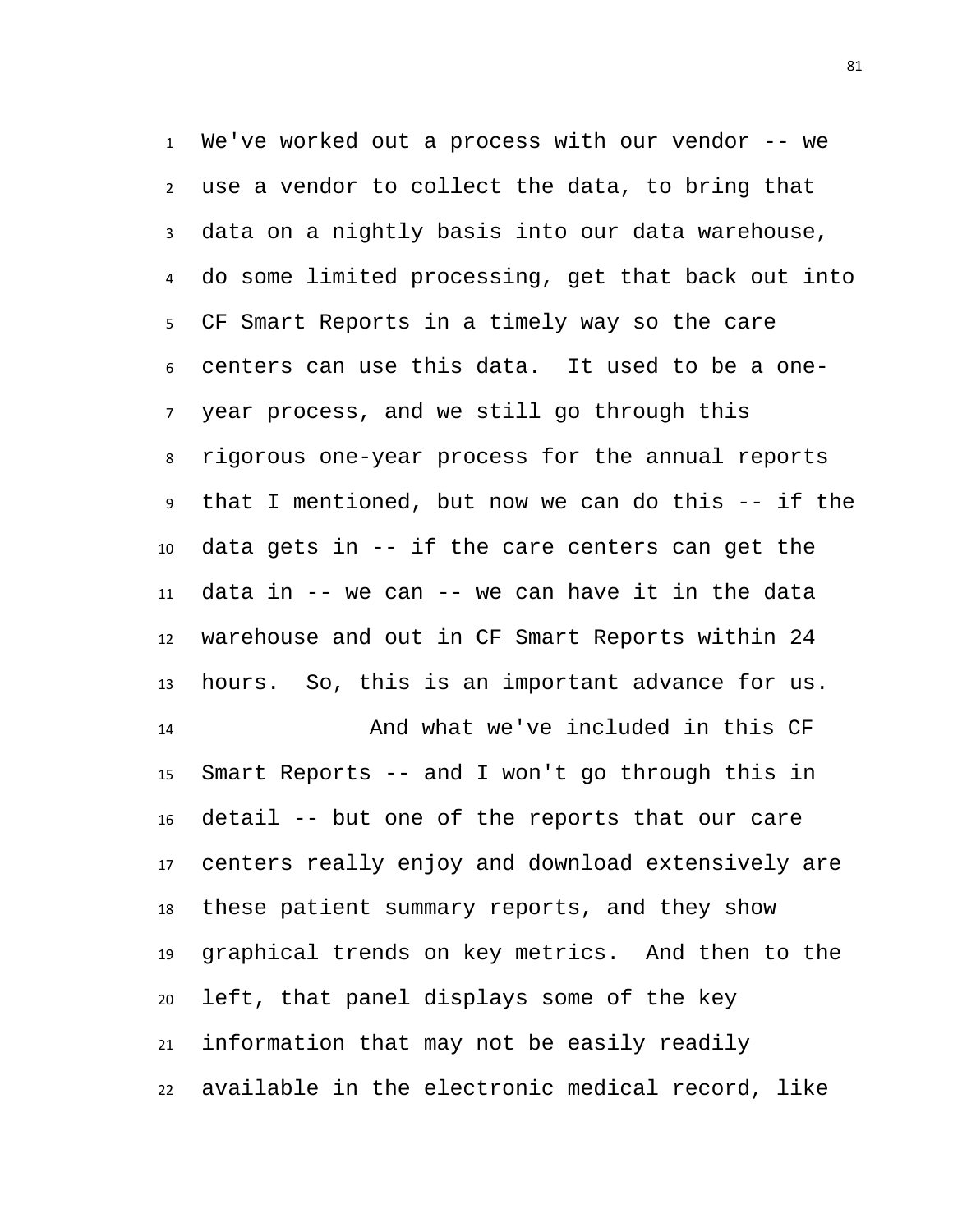their genotype. That's not readily handled in the EMRs. We track hospitalizations and home IVs, overlay that with trends in pulmonary function. And there's much more in the long report that's actually four pages. But most of our centers prefer the one-page version of this.

 One of the ways that we've encouraged them to use this is pre-visit planning. And those of you familiar with the quality improvement space will recognize Ed Wagner's name. He developed the chronic care model. And one of the powerful change ideas that he's promoted is this idea of pre-visit planning, bringing the care team together before the visits to go over the data and plan for what's, you know, what's to happen at that clinic visit. And our care centers use these patient summary reports to help them prepare.

 The other thing that we've built into CF Smart Reports is a tool to identify subjects -- patients that might be eligible subjects for clinical trials. So, if there's a new clinical trial that's being deployed, we work with our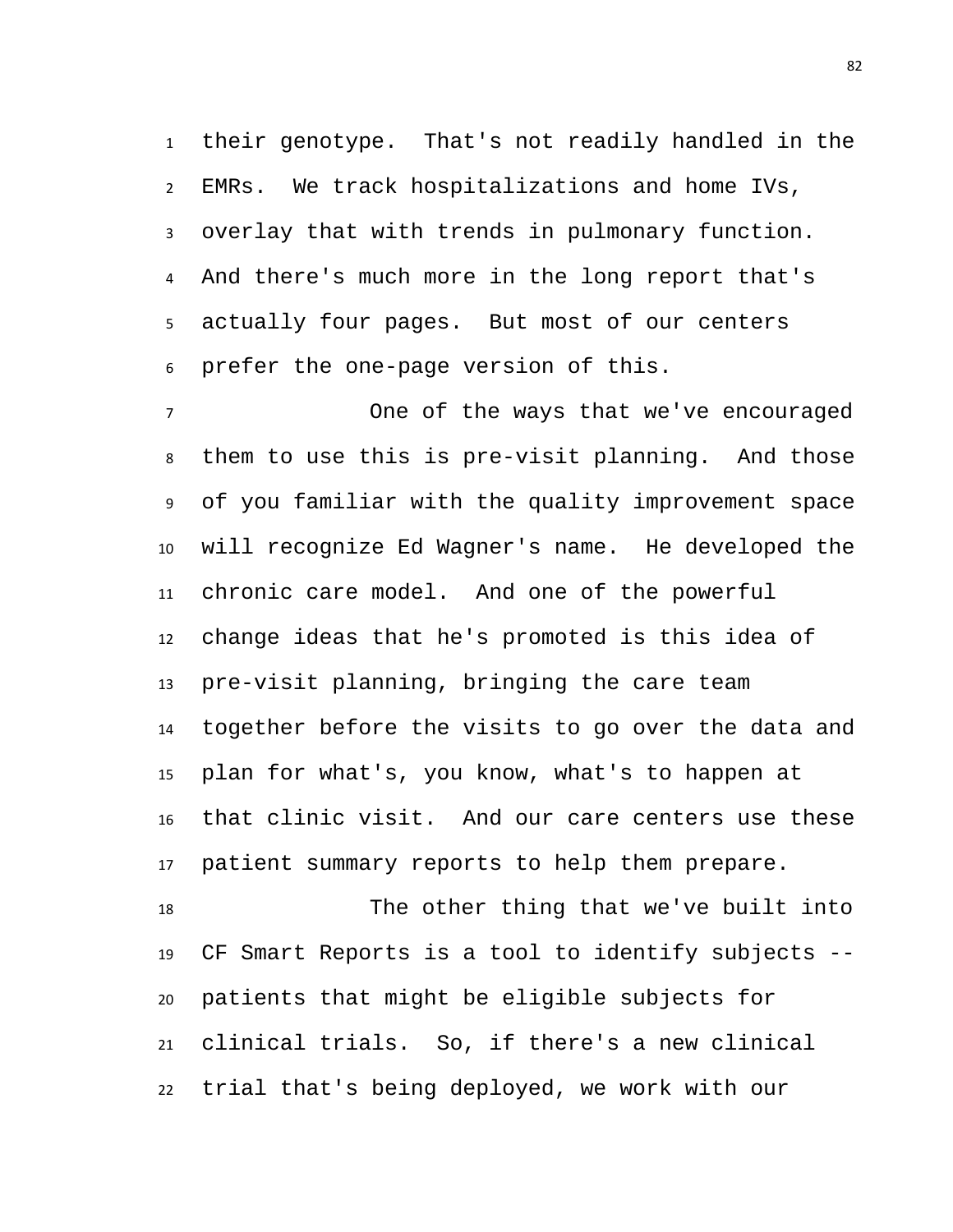clinical research center to get the

 inclusion/exclusion criteria, we built a query, we deploy it in CF Smart Reports, announce it to the community, and then if they're screening -- if their center is selected for that study to participate, they can go and just click on a button for that clinical trial, and it will display the names of folks that at least by the criteria that we have available to us may be eligible for that clinical trial. Our research coordinators really love this tool.

12 12 I thought I'd just give you one 13 example of  $-$ - all the way too  $-$ - actually in the middle -- a way that we use the registry for research, and it's just a research line that I've been involved in, so I'm very familiar with it. And this is in regard to what is referred to as a pulmonary exacerbation, and this sort of depicts it -- the status on the y-axis is better toward the top and worse toward the bottom. This is -- this happens to be a measure of pulmonary function. It's relatively stable. The blue line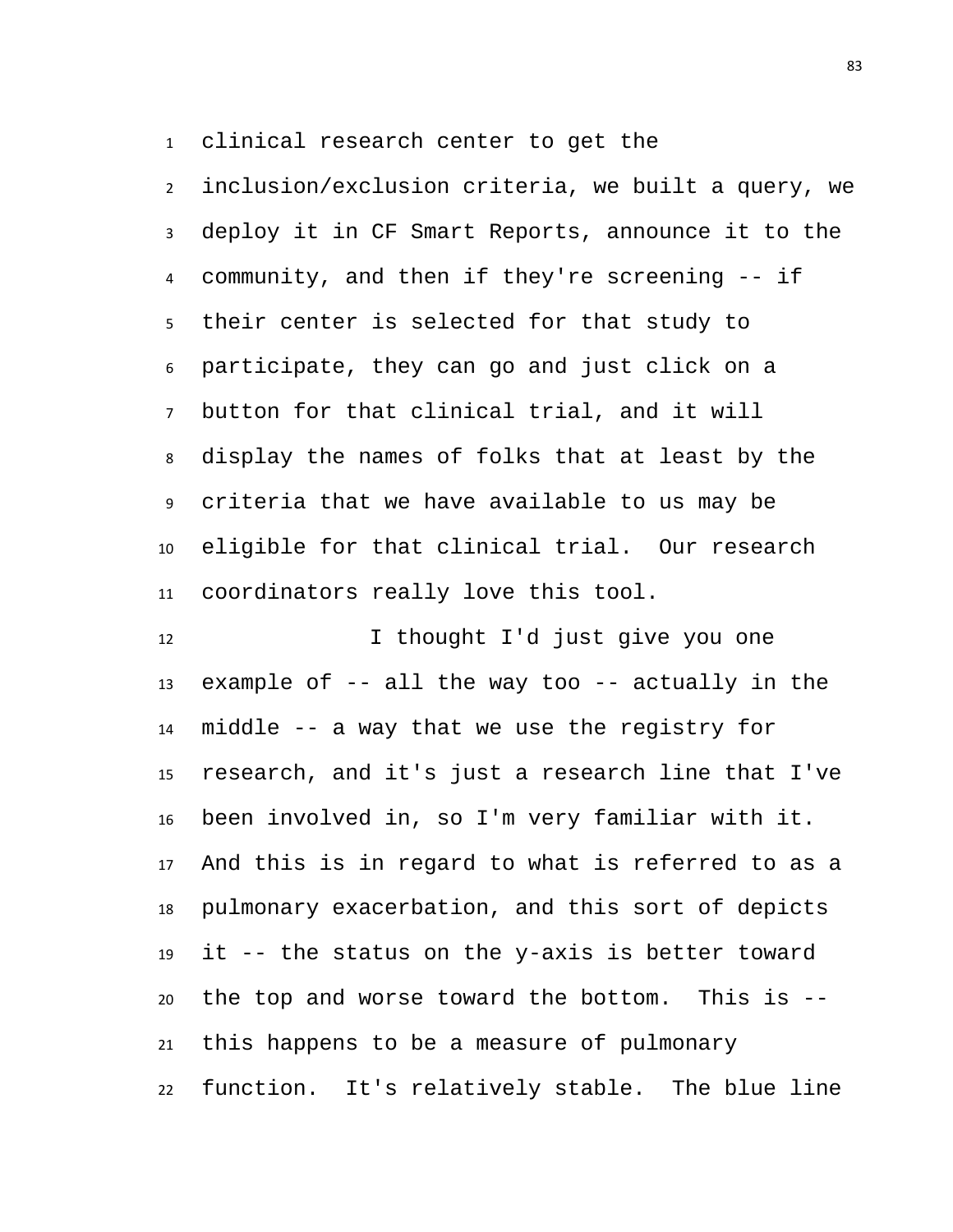depicts signs and symptoms. The yellow line measures pulmonary function, and there's a flareup of the disease. Both symptoms and FEV1 deteriorate, and then there's an intervention, and it comes back up to baseline in an ideal world. Why are these events important? Well, the events that require more aggressive intervention like a course of intravenous antibiotics, they're very common events. And this is data from -- from our registry. And the gray lines in the background are all the subjects in the registry at various -- various age groups in one-year increments. And you can -- you can see the drop-off as you get into the 30s and 40s, meaning life expectancy now in the mid-40s. And then in red is depicted the individuals in the various ages that experienced two or more exacerbations and blue those that have experienced one or more exacerbation, and these are IV antibiotic-treated exacerbations. So, very common event, major driver of cost. A lot of this care happens in the hospital and has a negative impact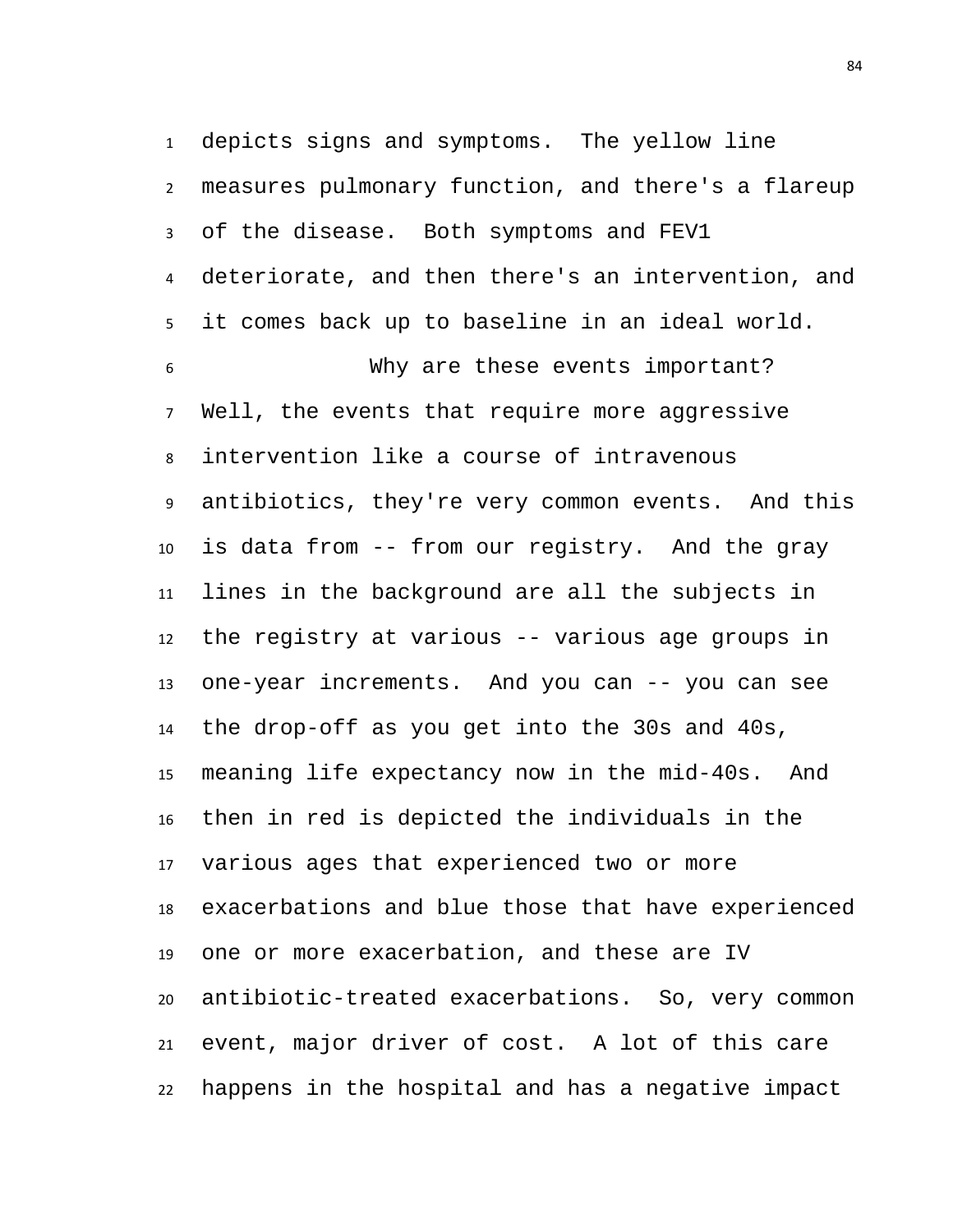on quality of life, and it's associated with decreased survival. And I'll show you just as a slide that again, I don't expect you to read this slide, but it's some work that I was involved in when I was at the University of Utah using the registry to develop survivorship models. And one of the things that we discovered was that each IV- treated exacerbation had an unexpectedly large negative impact on survival -- the equivalent of a 12 percent drop in FEV1, which is a pretty significant drop. So, that has -- that and other research has triggered additional research on these pulmonary exacerbations. And again, this is relevant to the registry.

 We had had guidelines -- clinical practice guidelines in development, and the committee suggested that we needed more research, that most of the recommendations were consensus driven -- very little research on this -- these really important events. So, we conducted a registry embedded observational study to assess feasibility, and there were a few other aims, and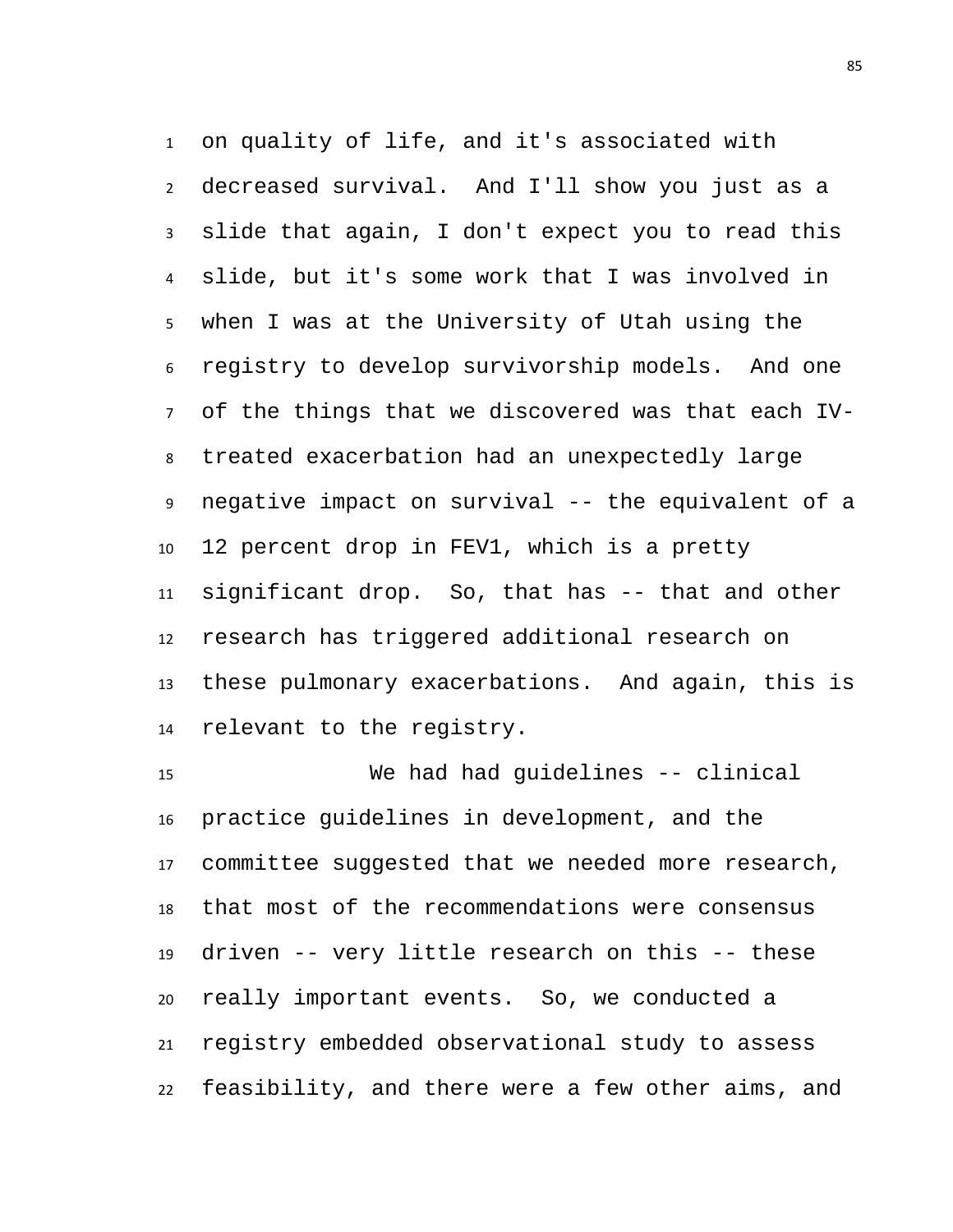they're listed here. It was referred to as the STOP trial. We wanted to expand the capability of the registry, and we found that the registry was able -- we were able to conduct observational studies within -- embedded within the registry. We wanted to establish equipoise for future interventional trials, and we found that yes, this -- the center staff felt like for some designs they would be at equipoise and willing to participate. We used the data from this STOP study to inform future research by establishing variants for key outcome measures, and then we reached out to a number of centers, and they expressed an interest in further research in this area.

 So, we've gone on -- we've conducted surveys of clinicians and patients and families to help us design a randomized control trial called STOP2, and this is one of the largest trials that we've ever sponsored. I think by the time we complete enrollment, there will be about 1,000 subjects scattered across about 50 or 60 centers,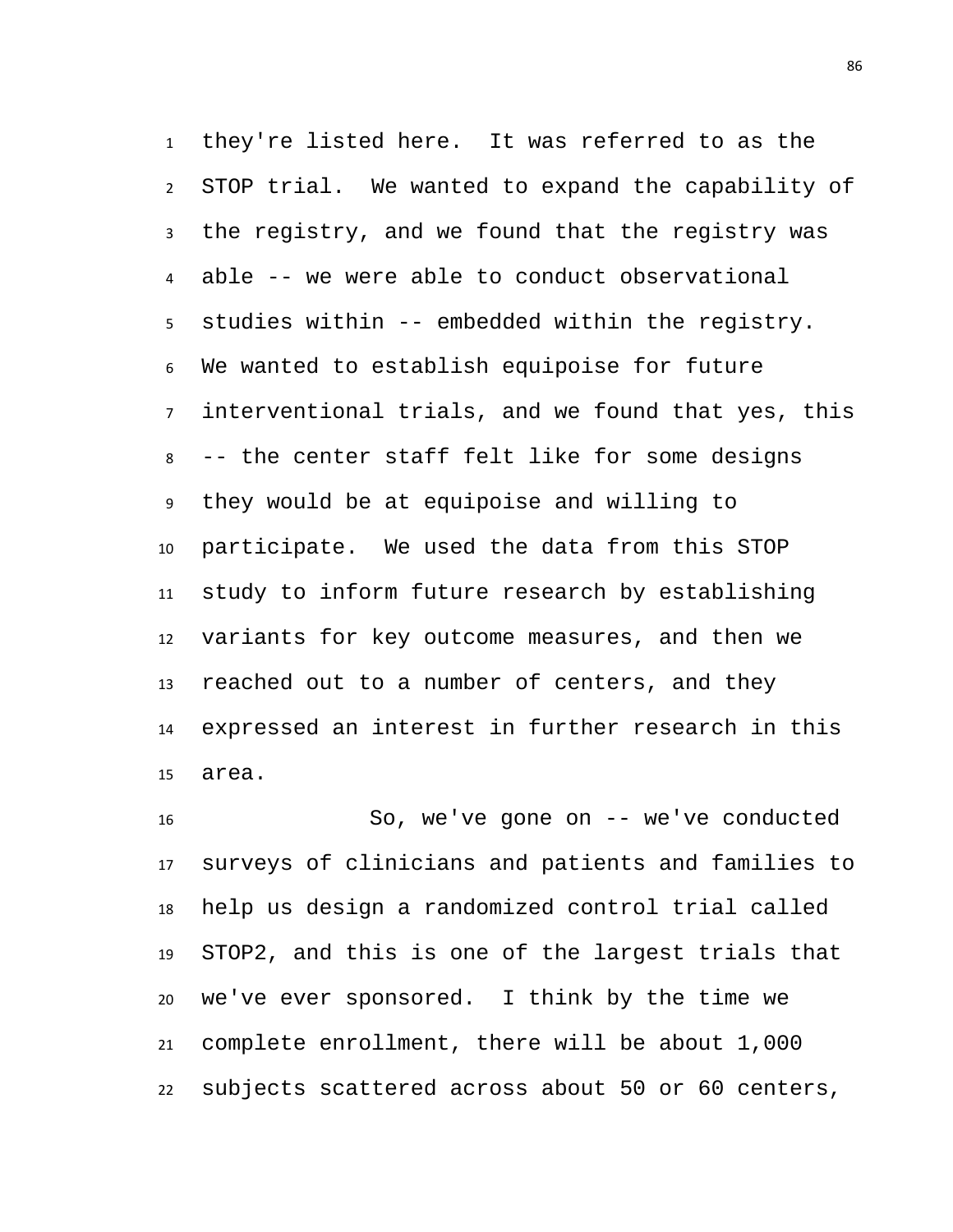and it's aimed at trying to determine the optimal duration of treatment. All of this tracks back to the registry.

 Now, I wanted to talk a little bit, and I'm a little nervous about talking about this because I don't have expertise, so don't ask me any tough questions here. But I wanted to talk a little bit about the intersection of the registry in newborn screening. We've use it to assess what you might call performance of newborn screening, in particular false negatives, to track the time from birth to entry into one of our care centers, and we used this data for process improvement, feeding that back to states and care centers to help drive improvements, and I'll show you a little data on that.

 And then, for clinical followup of those that are in this ambiguous category I'll refer to as CF-SPID, CF screen-positive indeterminate diagnosis, and I'll show you some data on that as well.

So, here's some newborn screening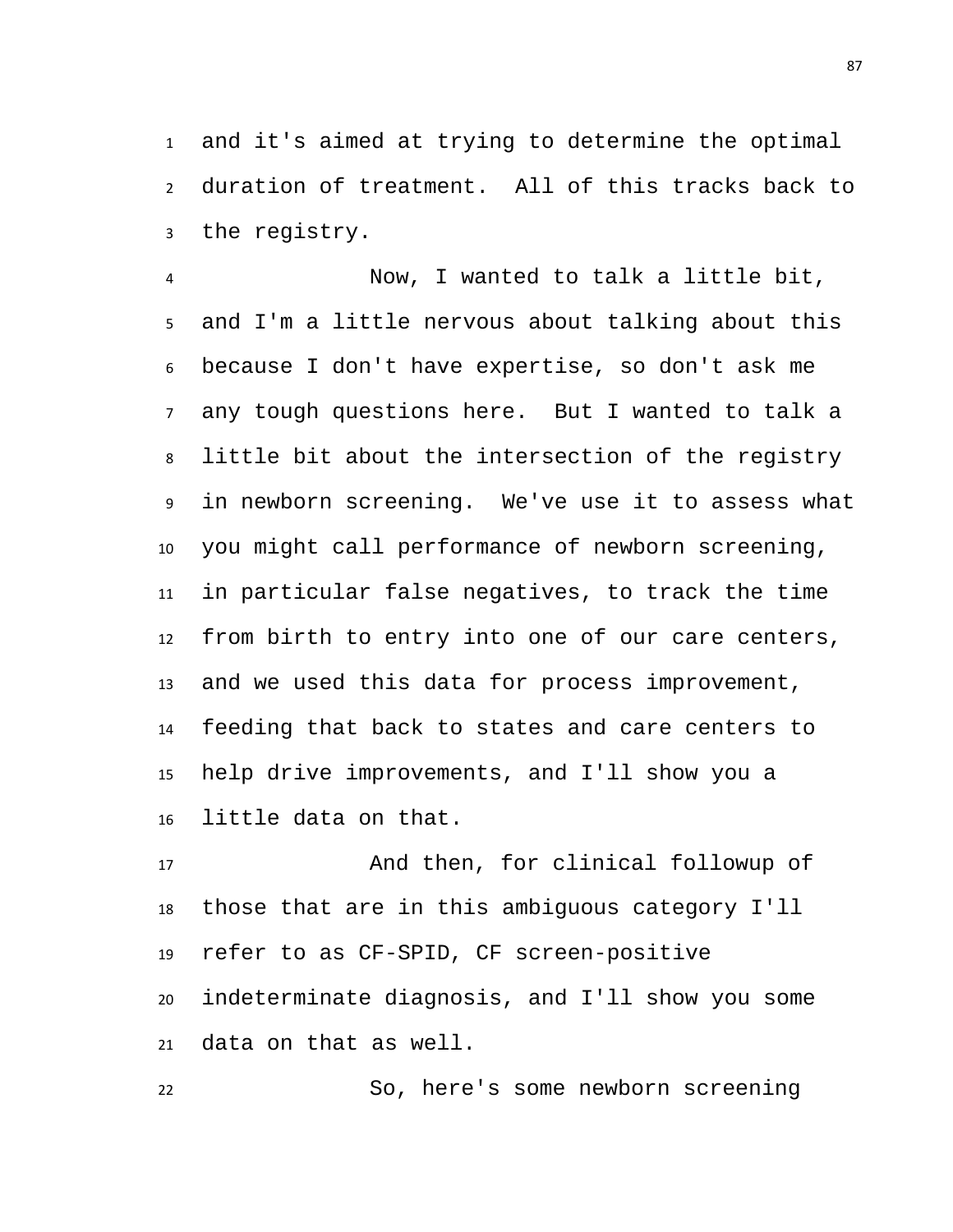metrics that I'll share with you, and there's two time periods here. 2010 to 2012, newborn screening was universally adopted in all 50 states by 2010. You can see the median age as what's referred to first care center event. That could be a sweat test, a clinic visit, et cetera, where it looks like there's been a significant contact with a center. You can see there's been a significant -- a statistically significant decrease in the median number of days for that first event. And then in terms of false negatives, you can see that's remained pretty steady at around 4 percent. These are folks that we pick up in the registry, and it -- it appears that they've been missed in some way by newborn screening.

 Okay. This is -- this is actually where I became interested in newborn screening, because what we found was this ambiguous diagnosis. Actually, in the US, we've called it CRMS. In Europe, they call it CF-SPID. We've sort of harmonized, and we've landed on this CF-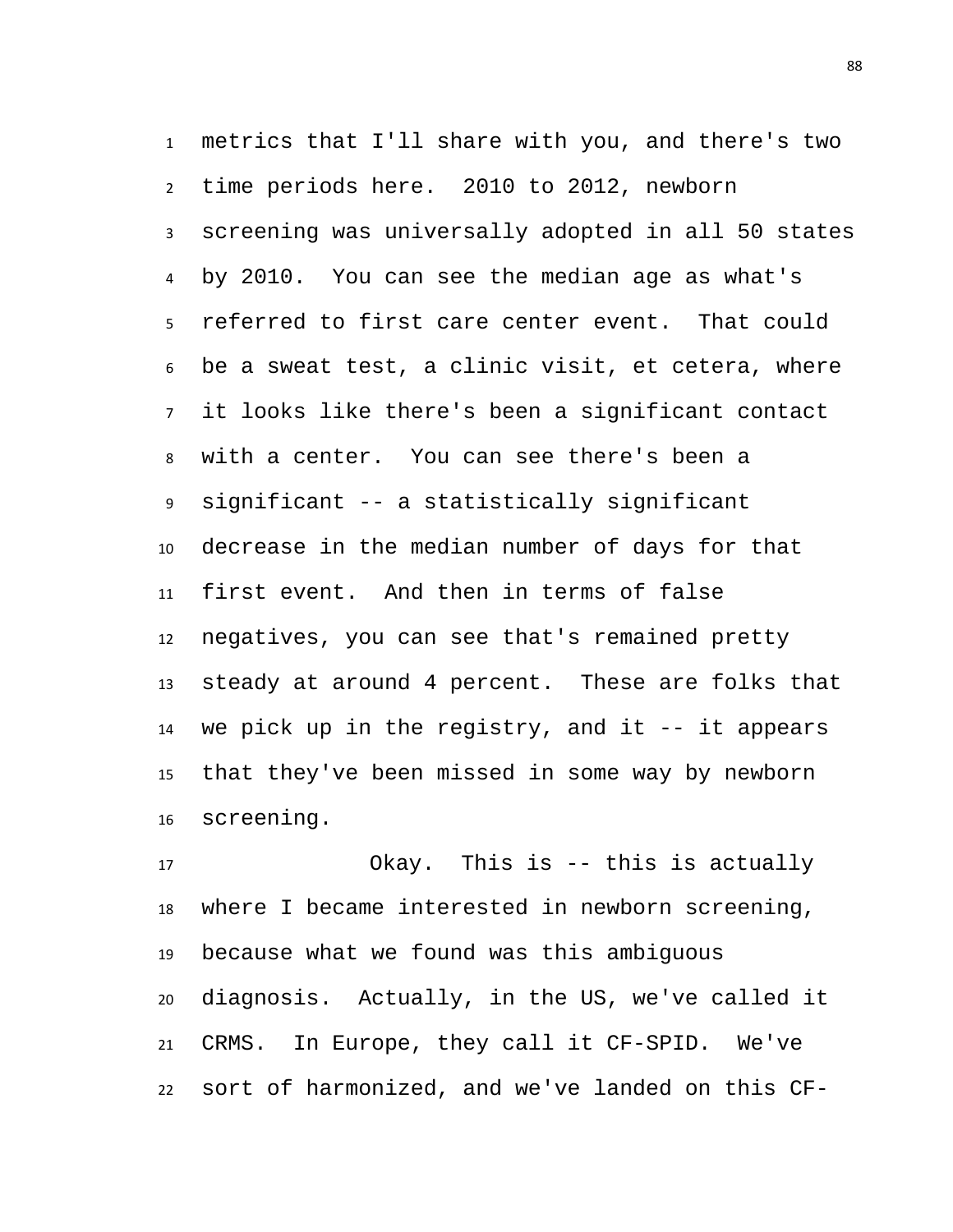SPID, this ambiguous diagnosis. You can't say they don't have CF, and you can't say they do. So, they're typically sweat -- intermediate sweat chloride values. And here's the point. If you -- when our care centers enter a new patient, there's a diagnosis case report form, and they can enter CF, CF-SPID -- those options are available. And then, we've recently updated our guidelines on diagnosis of CF with Phil Farrell's leadership and then we started looking at the data, and what we've seen, and I don't know if -- so, the guideline diagnosis is coming down. So, if you look across the registry diagnosis -- what was entered at the care center level -- look across that top line, the CF diagnosis; 126 of these ambiguous diagnoses by applying the guideline is being entered as CF, it's about 40 percent of CRMS patients. So, we don't know for sure. The clinicians may be smarter than us. But we suspect there's some degree of misclassification here, and we're working hard to try to educate our care center docs and staff about -- about applying the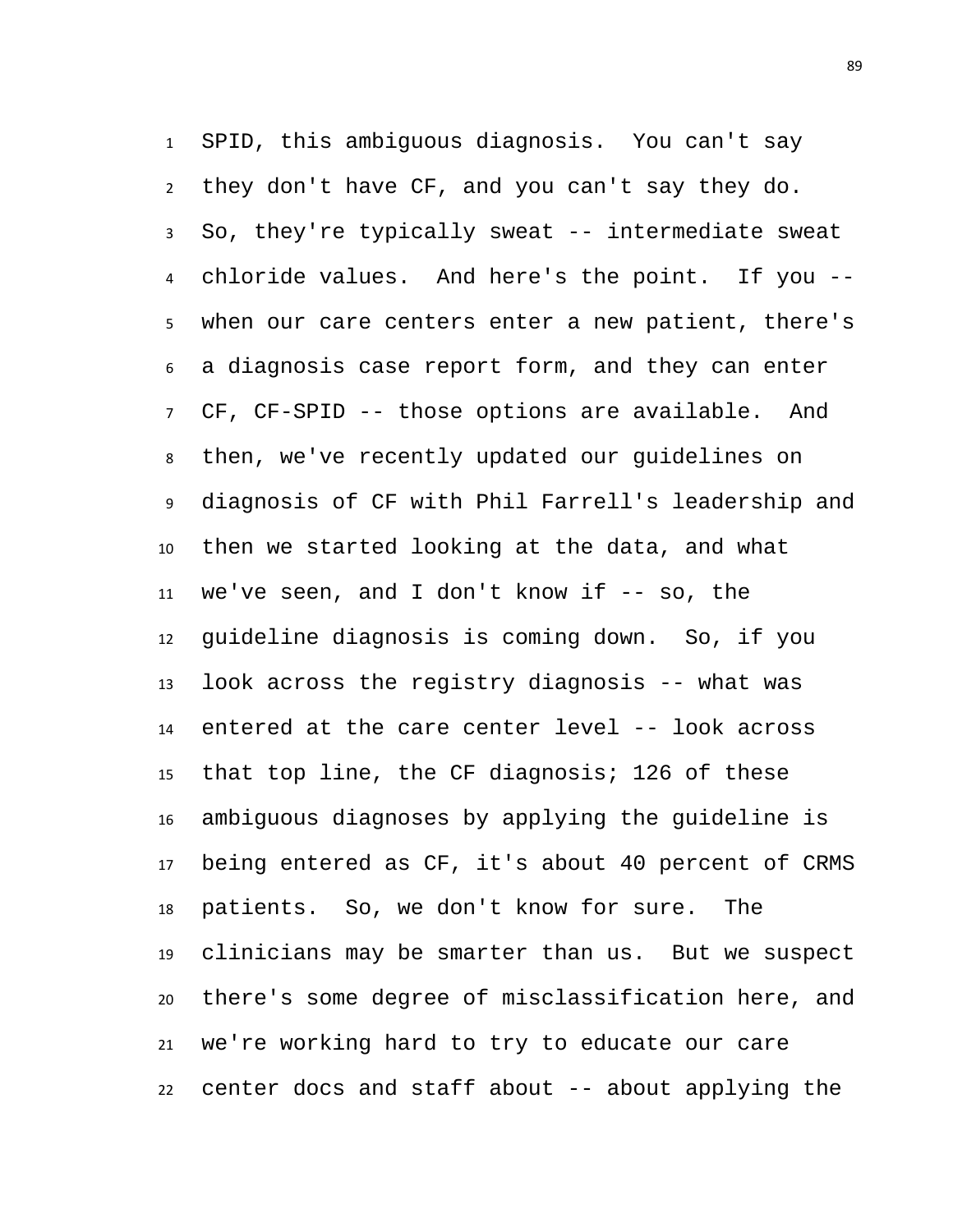guidelines. This, again, is where it caught my attention, because this, we need to be aware of in registry analyses.

 So, to summarize, for us, the registry has been a highly impactful asset. We use it for multiple purposes and always looking for ways to leverage what is a very rich and granular data set.

 Developing and operating a registry is labor and resource intensive, but the value continues to increase for us and, as mentioned, we consider it one of our crown jewels.

 So, hopefully I've left some time for -- for questions and thank you for your attention. DR. JOSEPH BOCCHINI: Dr. Marshall, thank you for showing us the value of the registry and all of the benefits it can provide. So, thank you. Let's open this for discussion. If the operator will open up the lines for organizational representatives, we'll give first questions to the committee. Dr. Tarini.

DR. BETH TARINI: Hi, Beth Tarini.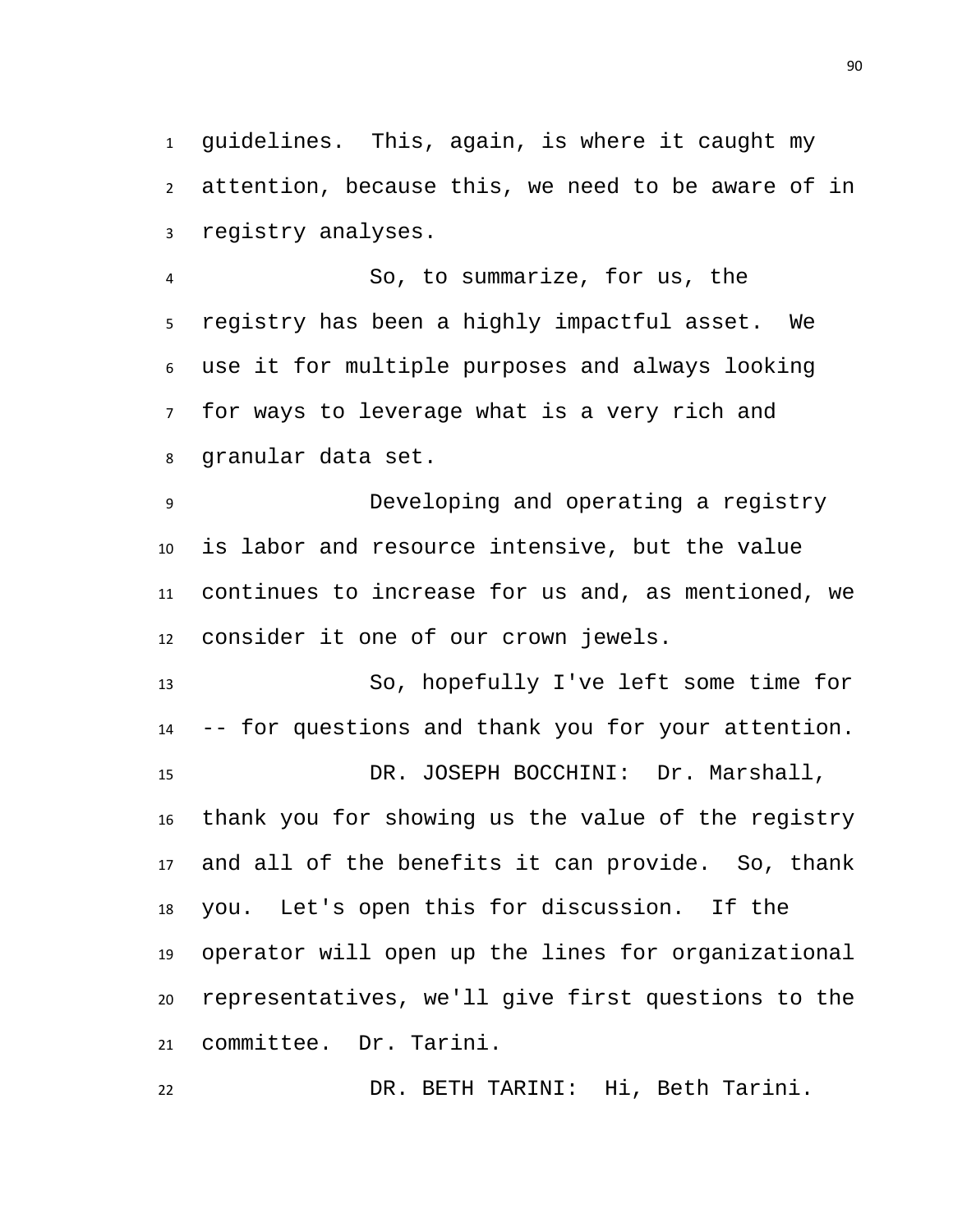Dr. Marshall, it was my understanding -- to confirm my understanding and then I have a question -- it was my understanding that at one point in recent times, the CF Centers were de- identified as to their performance metrics. So, instead of saying Centers 1 through X, the actual names of the Centers were revealed, and there was a number of reasons for doing that, and there was -- to my understanding -- some resistance amongst the centers. Given in newborn screening there has been some resistance to releasing data in some instances because of the perception of the negative effects on performance trump the concerns that, you know, this will lead to improvement, what lessons did you learn in getting through that -- through that period that you can share with us? DR. BRUCE MARSHALL: Yeah. I think you're -- it's a great question. Yeah, I think you're referring to the fact that we worked with colleagues at Dartmouth to develop sort of a risk-adjustment model, you might call it, and then for

key metrics, this dates back, I think, to '06,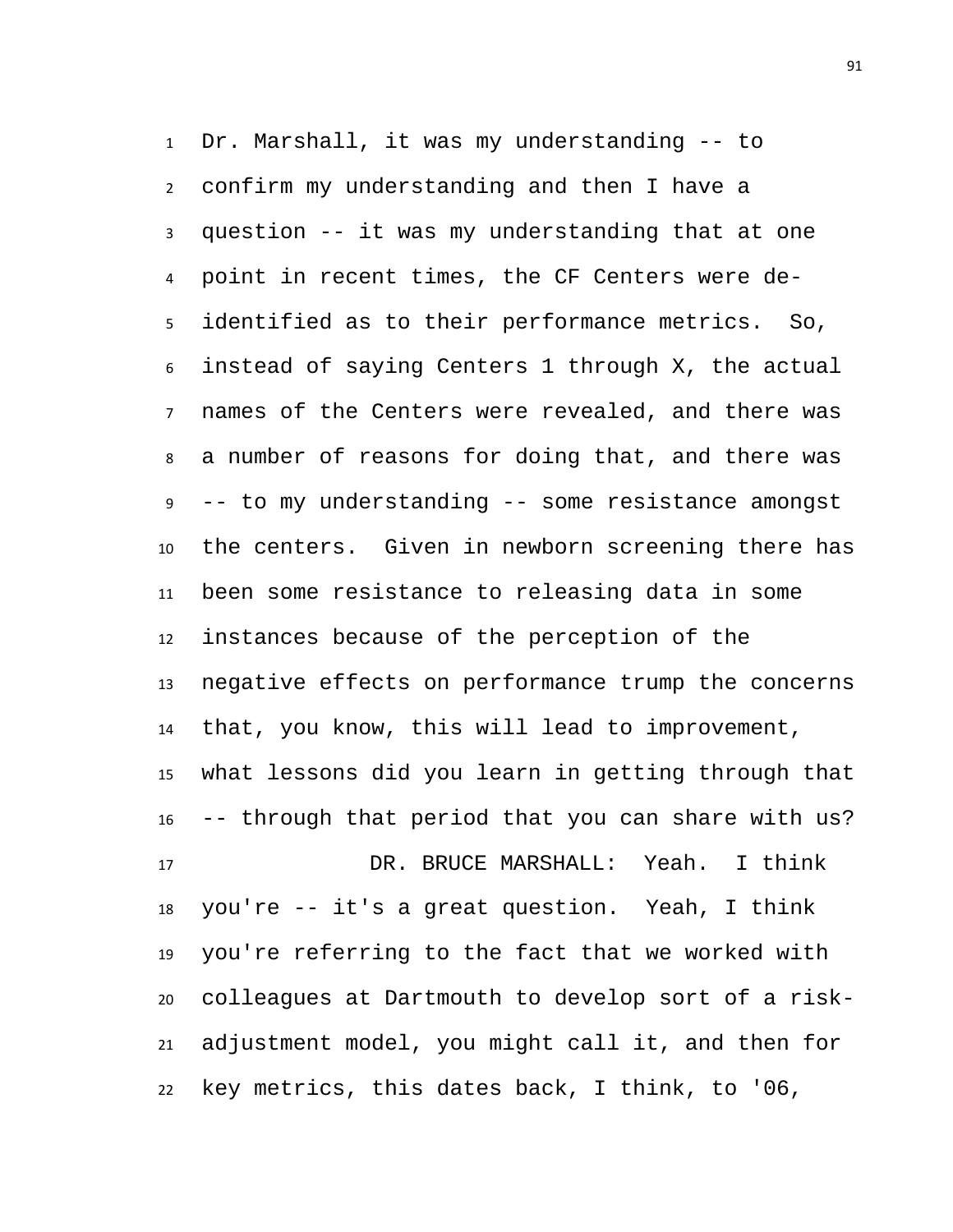'07. We decided to display those on our website, and there was quite a bit of resistance. In the end, our care centers talked about, well, the risk adjustment doesn't account for this and for that, and people worried about patients would move from one center to another, and I should say clinicians, and clinicians worried about lawsuits. And so, we -- we prepared extensively for this event. I updated my resumé. I thought that I might have to leave the Foundation. But it -- and what -- one of the drivers really was for us to go in that direction was we thought it was the right thing to do. We thought it was ethical. The foundation was started by patients and families, still driven by patients and families. It's not - - we're not a medical society. And we -- the word was out that we had care center performance data. So, we would get a periodic E-mail about -- from a parent worried about their child, could you tell us the top centers. So, in the end, this was a process we went through internally, I would say, probably for 12 to 18 months, and then finally, we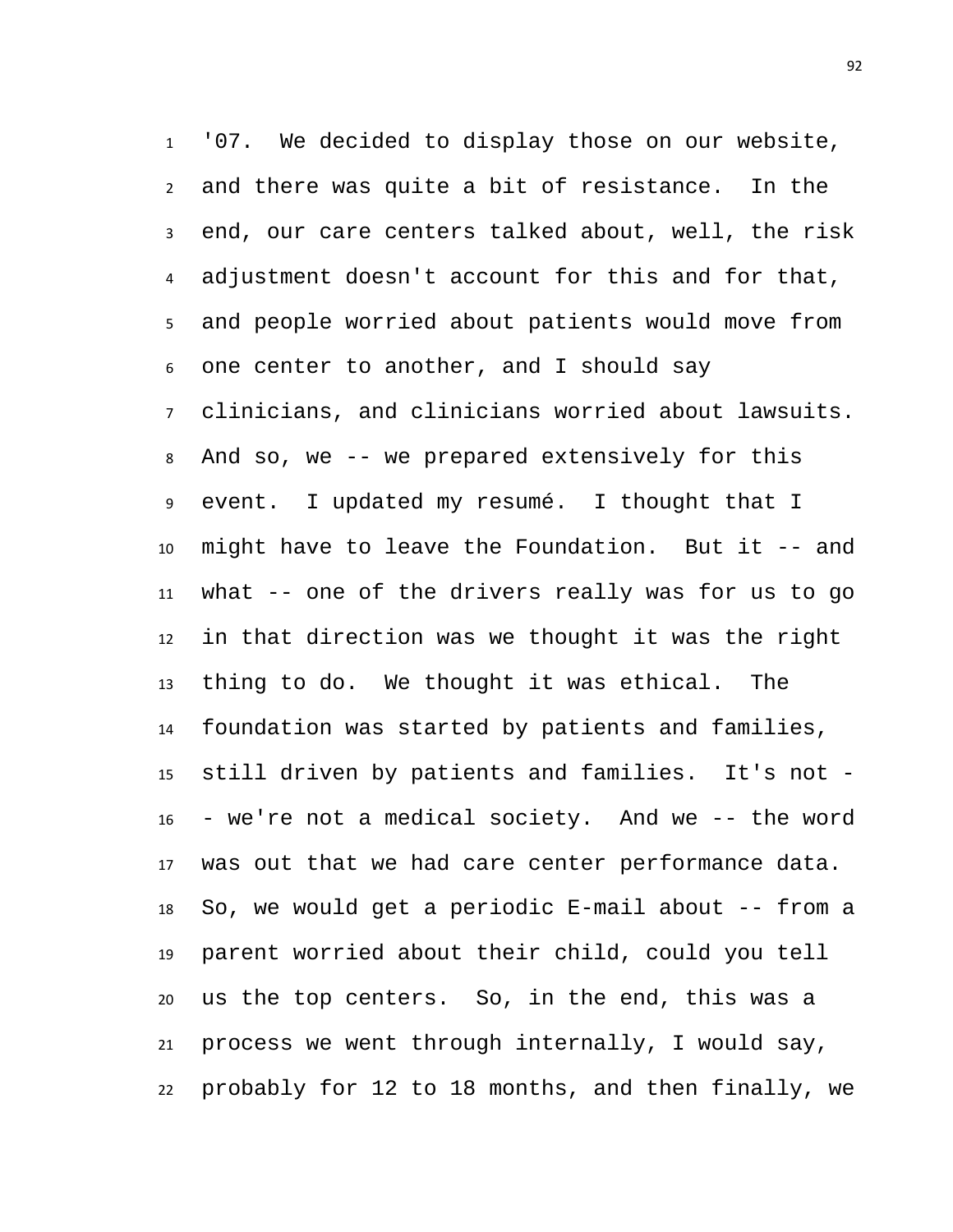just thought it was the right thing to do, the ethical thing to do. We talked through it with our care centers. We gave them long notice. We encouraged them to share their data -- their own data with their departmental and institutional leaders and to share it with their patients to sort of prepare for this event. And, to be honest with you, it proved to be a nonevent. There was really -- there's been no movement of patients from one center to another. I think there's a small slice of the patient population that -- that look at it, and they may choose a center for a second opinion, but we haven't seen mass migration. I think the one place where it has been used is by institutions. You know, they'll - - particularly kind of high-profile institutions, and they think that they should be near the top on the key metrics. If they look and they see that they're mediocre or average, there may be some additional investment of resources. So, I think it's been -- I think it's been a net positive for the community, and if anything, I think we're --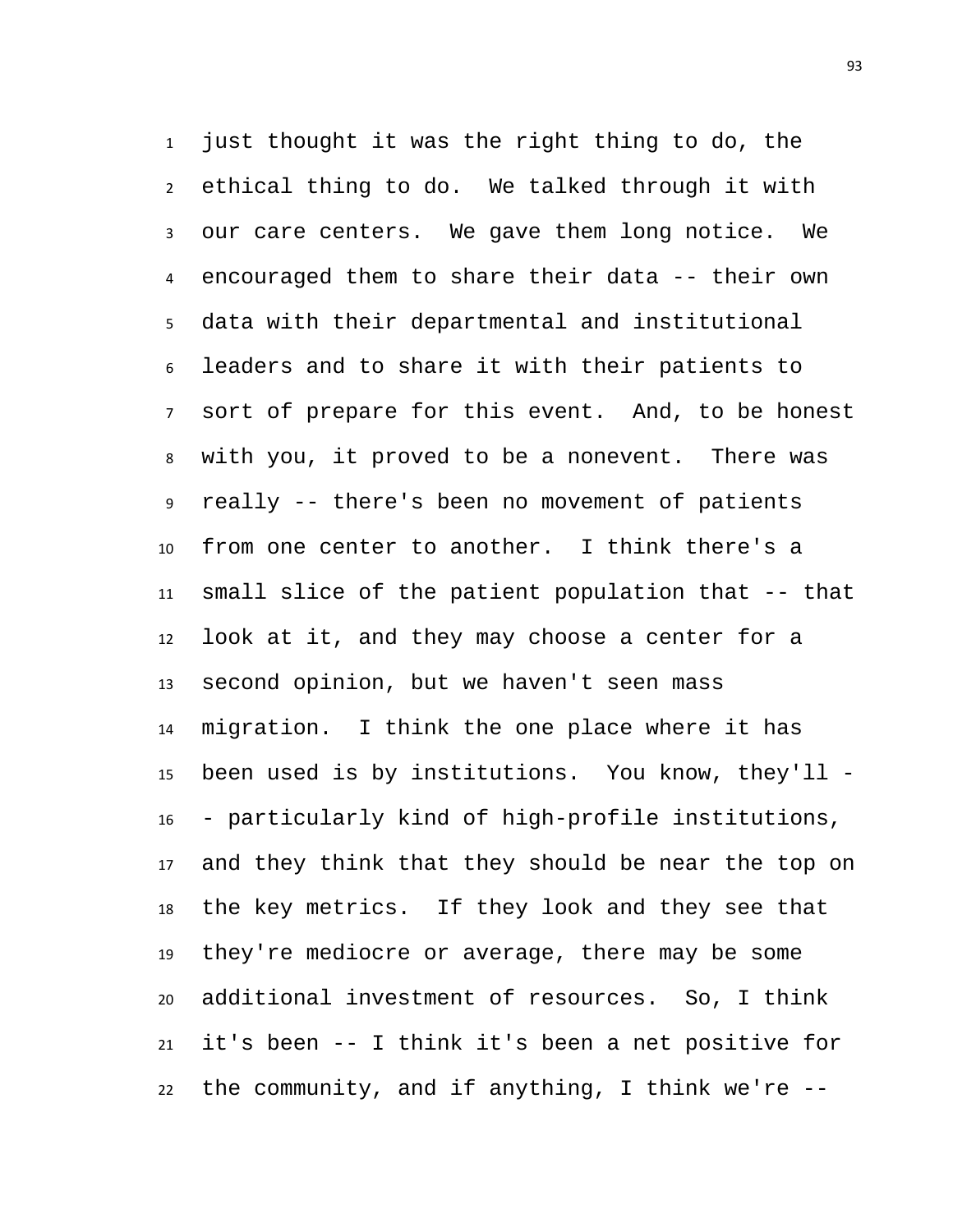we're not transparent enough, you know, we need to go through the process again, and we have other data we know people are interested in. So, hopefully we can become more transparent. So, essentially, it became a nonevent. I'm sure there are ripples out there, but there was no major impact back on us. DR. JOSEPH BOCCHINI: Dr. Baker, Dr. Powell, Dr. Barry. DR. MEI BAKER: Mei Baker. Actually, I'm from Wisconsin, and I didn't even know that. DR. BRUCE MARSHALL: You know Phil Farrell, I suspect. DR. MEI BAKER: Very well. My question is regarding CRMS. I think it's very interesting you put that there. The thing of the justification of newborn screen identified CRMS, I think is because my understanding, I hear the ratio, I mean, the percentage is anywhere from 5 to 20 percent CRMS potentially changes to the

 classic or typical CF. So, I was wondering, in your registry, do you capture diagnosis change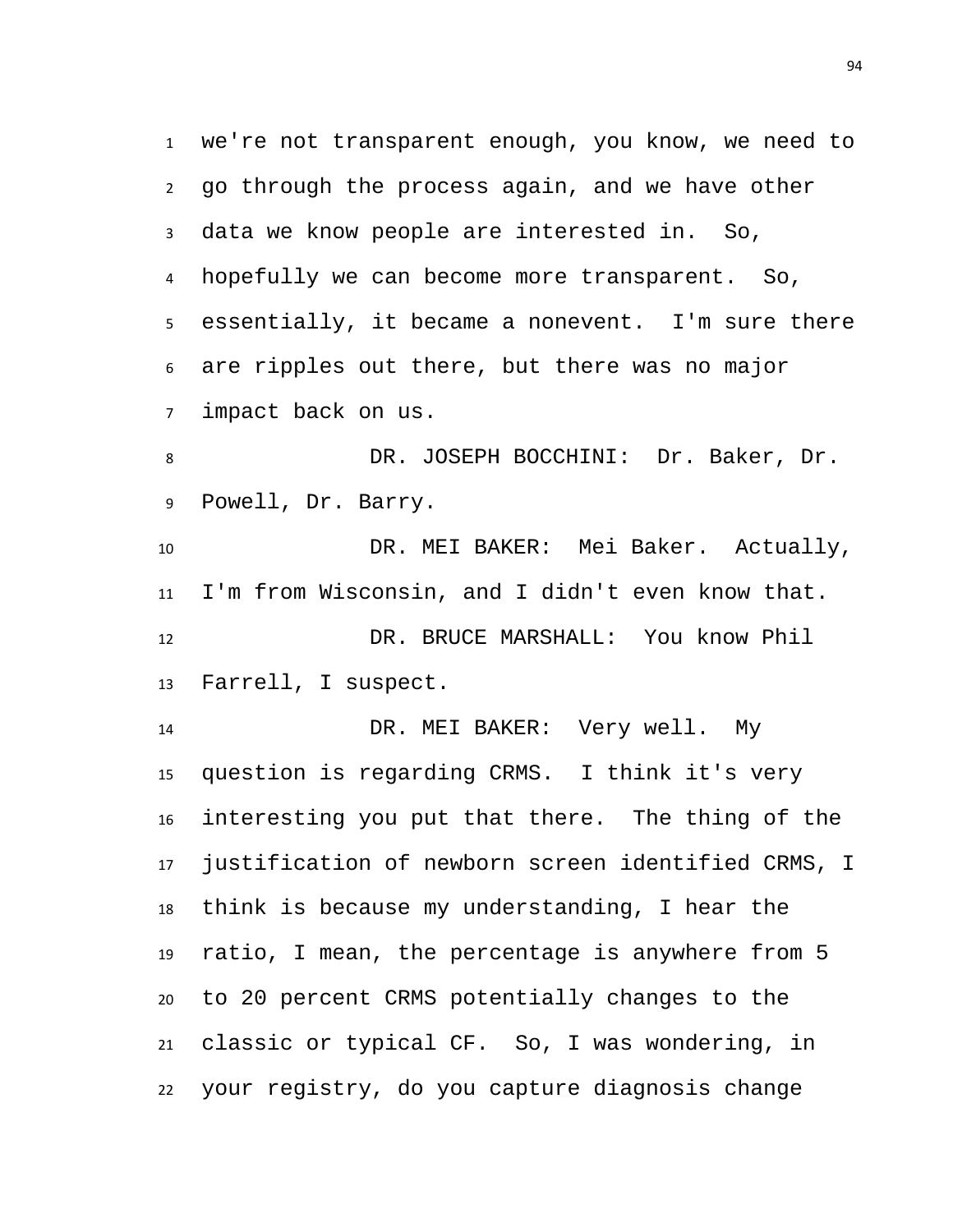over time, and also, it would be very nice to do such a research, so we gather more evidence.

 DR. BRUCE MARSHALL: That's a good question, and we do -- we do track it. There is a means of changing diagnosis, and we haven't carefully looked at that in the registry, but there have been some publications on that, and it's probably going to be closer to the 5 percent rather than the 20 percent. But we do have that capacity to follow these folks over time. We -- we don't think we're getting all of them. You know, so there's some -- there's some bias. As mentioned, we don't get all the CF patients. There's some that don't -- that don't consent, but it's a relatively small number. CRMS, we think, the percentage that we don't get is higher. But we do have the ability to track, and we do see some changes to full-blown CF, but on the milder side. You know, they're not going to convert to a severe genotype. They're -- they're going to convert to that sort of pancreatic sufficient is what we think over time.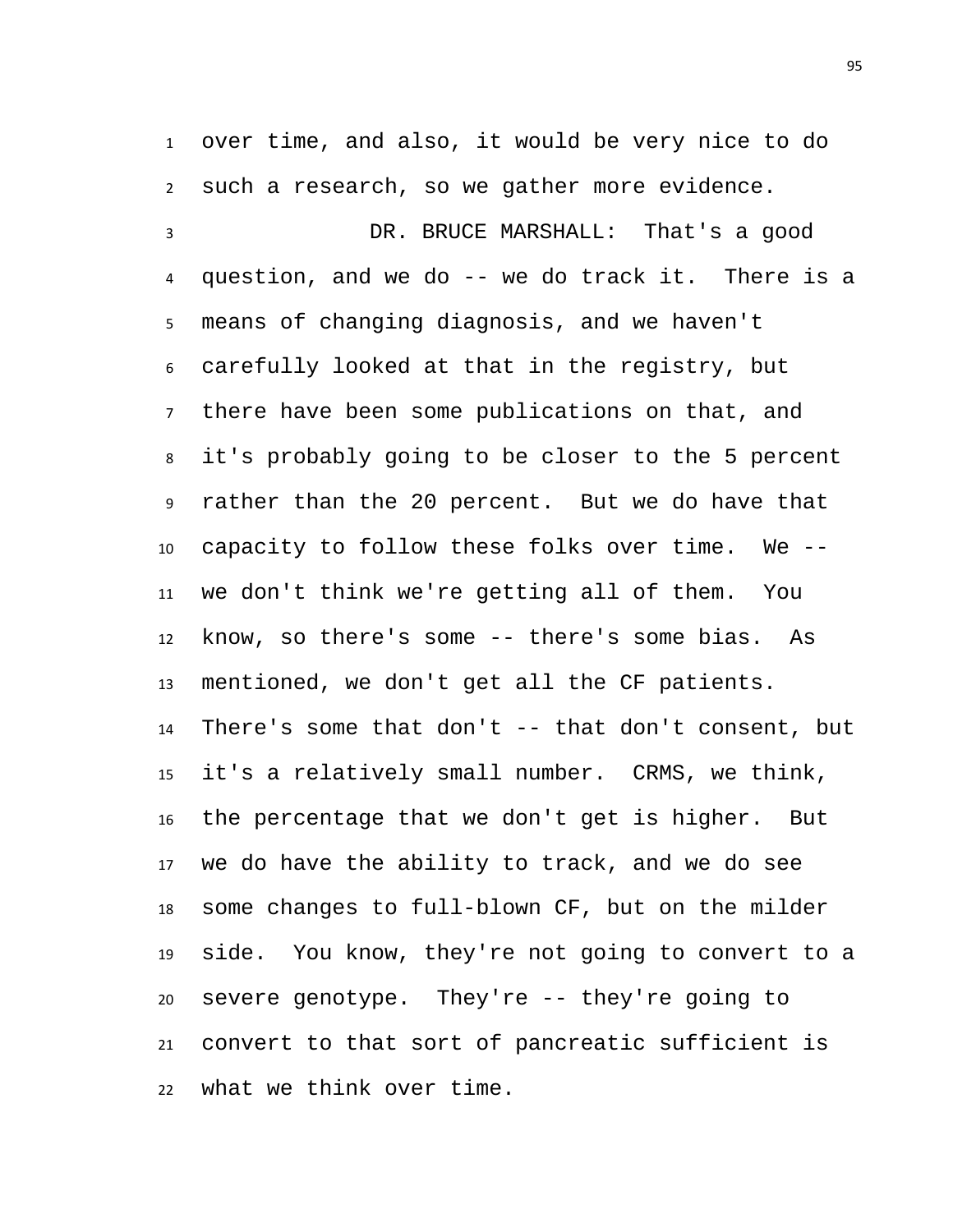The folks that we've worked with, you've mentioned and you've very familiar with Phil Farrell. We've also worked very closely with Clement Ren, Suzanna McCauley, very interested in newborn screening. So, any wisdom related to newborn screening on our registry comes from those three folks.

8 DR. CYNTHIA POWELL: Cindy Powell. So, I have two questions. One is how do you control access to the registry? For example, if a committee such as ours wanted to get some information about the long-term benefits to children identified through newborn screening, how would one go about that? And then secondly, is -- regarding the long-term financial sustainability, I know the CF Foundation does a tremendous amount of fundraising, you've also been able to reap the benefits of some of the drug patents, I think, or in the past. But, you know, that only can go so far. So, long-term, how do you, you know, plan to continue to be able to support the CF Centers and this data entry?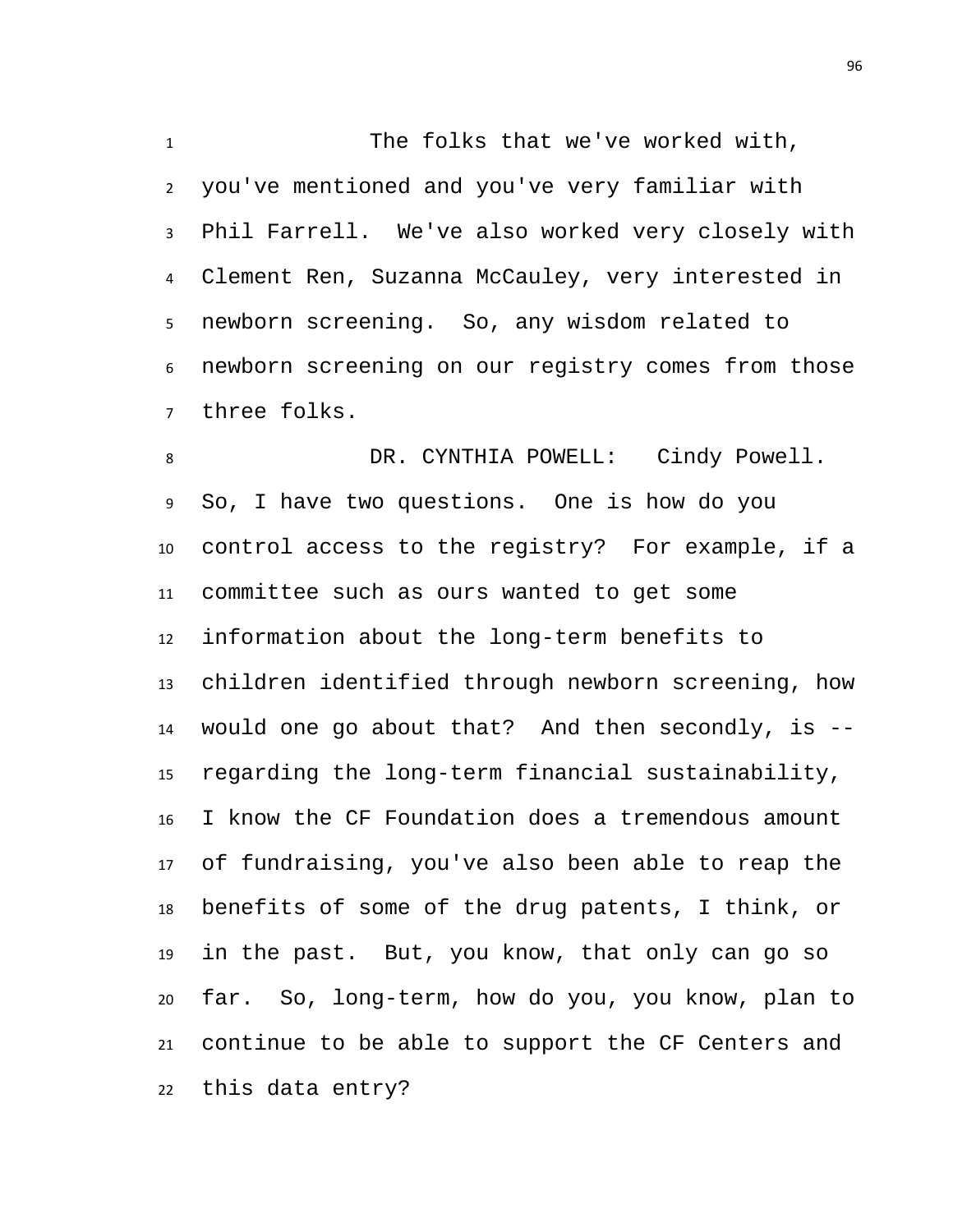DR. BRUCE MARSHALL: Yeah, good questions. I'll talk about the sustainability first. You're right. We, you know, we've been very fortunate. We have an abundance of resources. The registry was initially funded and sustained by donations, you know, it came through philanthropy, and still, it's -- it's still a source of support. One of the ways that we supplement that is through building post-approval research business on top of the registry. And what we found is actually the data we have is very valuable, and, you know, if the EMA or FDA mandates studies, the registry can be used as a basis for that study. Sometimes it doesn't even require any change. They'll just accept the data that we collect. So, that is trivial effort for us, and we develop a licencing agreement and we don't give it away, you know, we try to price it at market value. I mean, we, you know, we -- we scope it out. Our registry vendor is familiar with this space. They help us. It's like, okay, if pharma came to you, how would you price it out?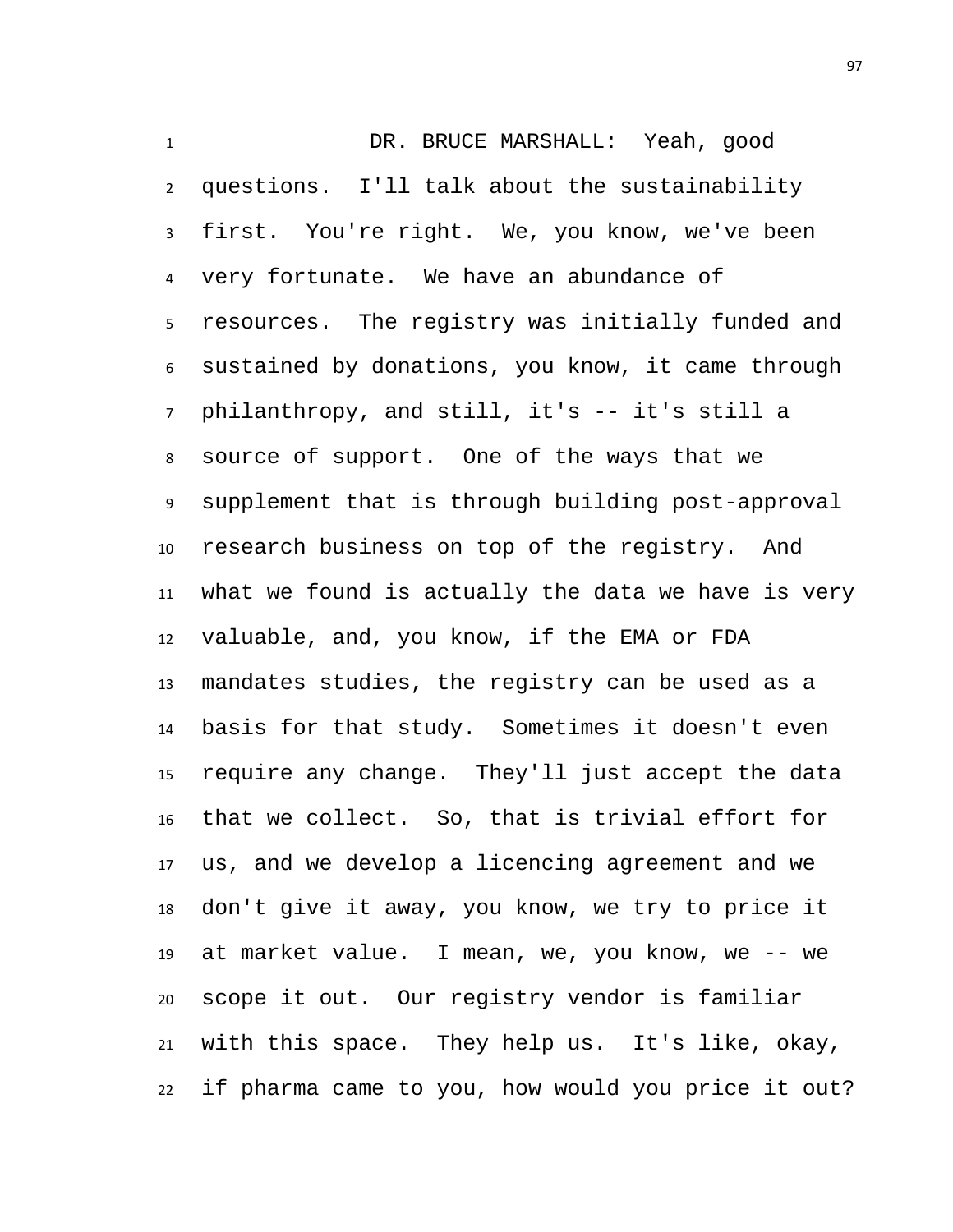And then -- then we give them a little discount, so they don't go elsewhere. So, it's -- so that we generate quite a bit of revenue from that now, and it supports the operation of the registry. It doesn't support everything we do for the Care Center Network, but it can be a fairly generous source of revenue if you have new therapies coming through and they come with post-marketing requirements. And then, what was your other question?

11 DR. MEI BAKER: Access.

 DR. BRUCE MARSHALL: Oh, access. Yes. We do accept external requests for data. If you E-mail me, I can put you in touch with the right person. There's a peer-review process, and we ask that you have some contact with one of the care center docs so, for example, Clement Ren, Suzanna McCauley, and anybody that has some association with one of our accredited care centers as sort of a co-investigator, you might say, just to help provide context for CF and so it's open to external requests, and we probably --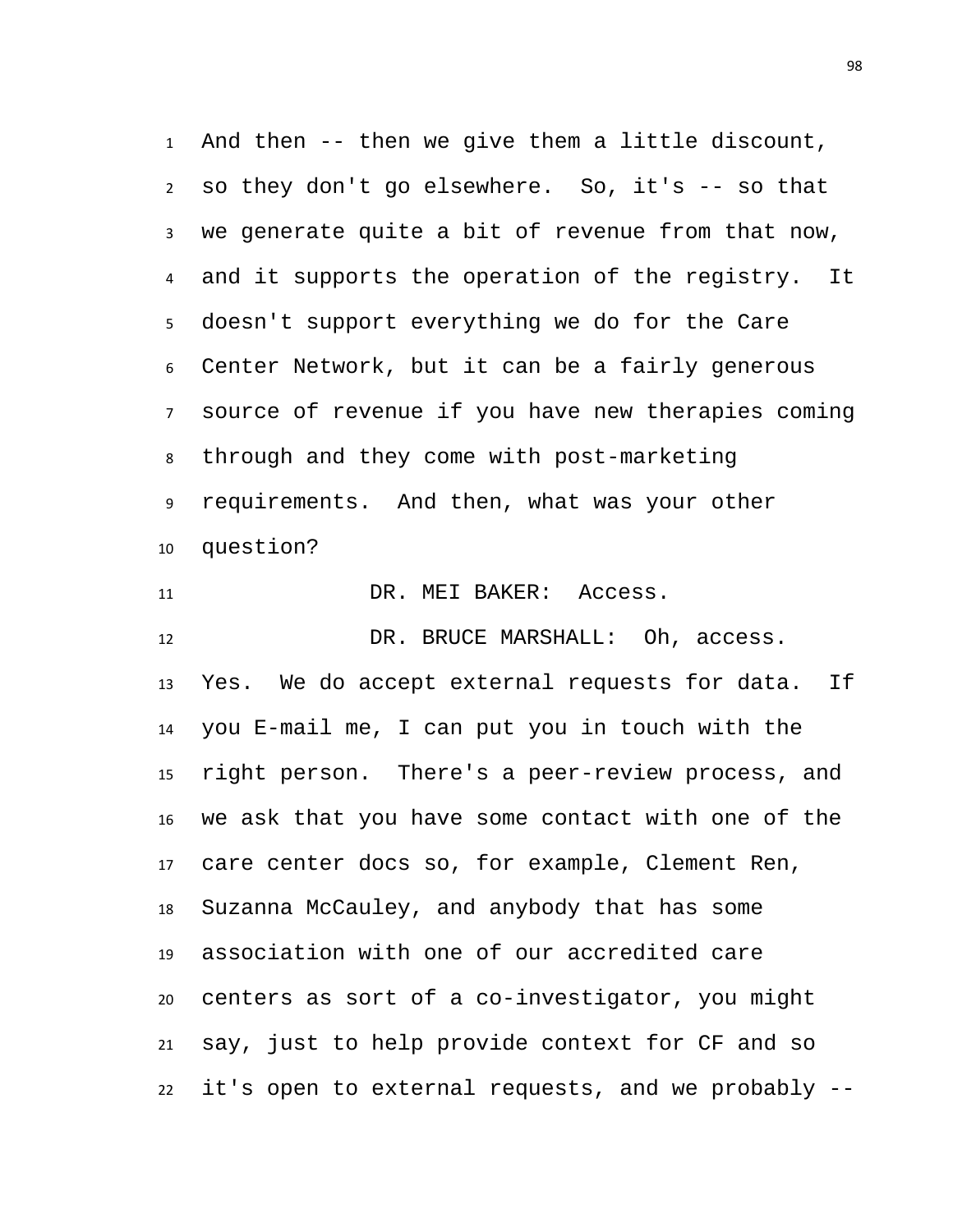I don't know -- I think we probably provide about 20 to 30 data sets a year based on external requests.

 DR. JOSEPH BOCCHINI: Because of time constraints, I'm going to give Dr. Berry the last question.

 DR. SUSAN BERRY: I was particularly interested in the data entry element of what you described, and one of the things that's often been sort of a pipe dream for registry lovers is to be able to connect directly or in some way mine from EMR either through standard data sets or creating back spreadsheets or generating notes from data entry or any other element that facilitates documentation in the EMR and at the same time brings data into a data registry. Have -- as an opportunity with resources, have you guys explored this, and what progress have you made? DR. BRUCE MARSHALL: Yeah, it's a great question, and we've actually explored it

 over the last several years and just in the last year, we launched a pilot that's ongoing now. We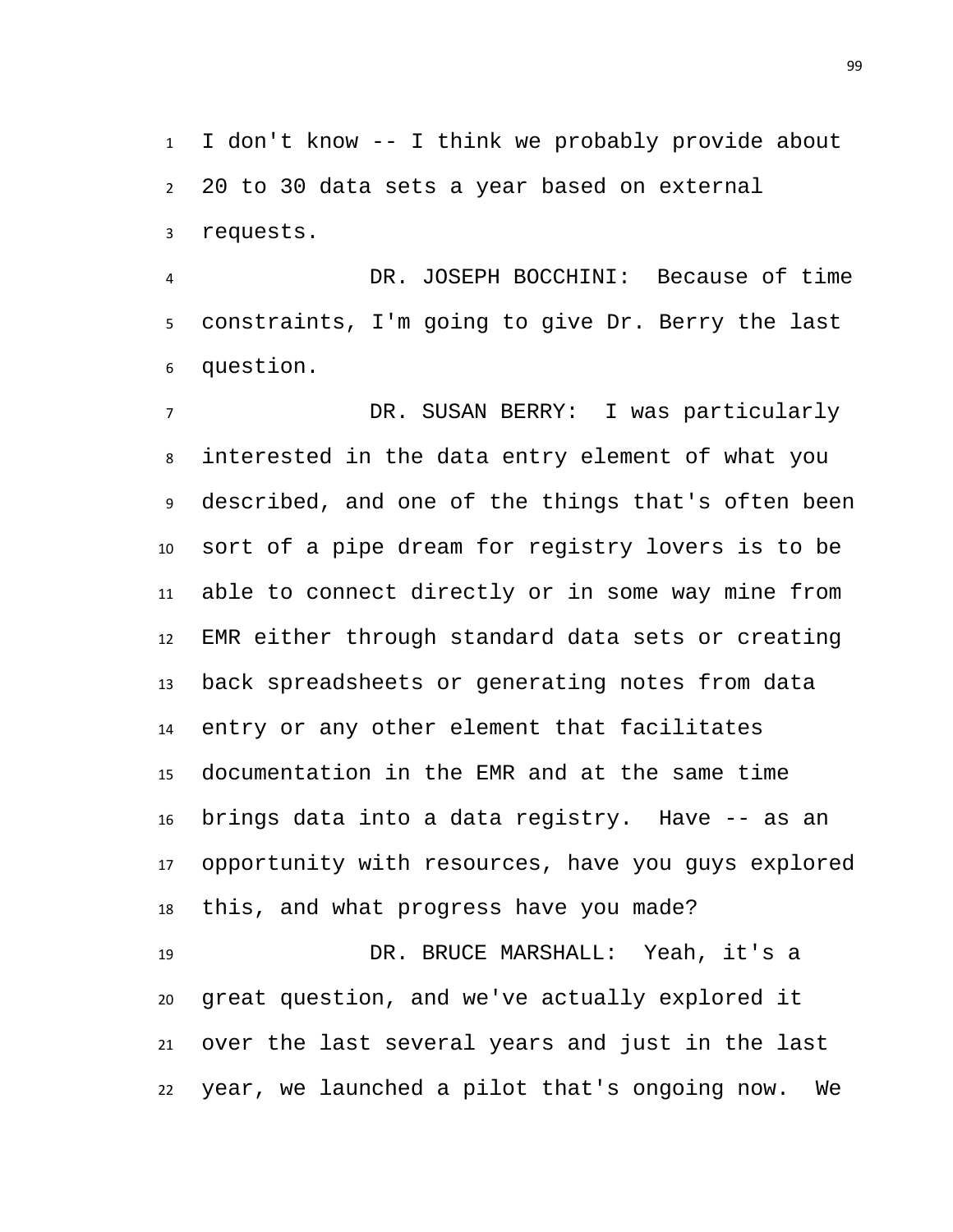have, I think, about five centers in that -- in that pilot, and we're working with our registry vendor on this. From a technical standpoint, it's certainly doable, but it is resource-intensive because it's all -- it's all one-off. Each center has their own compliance office and IT officers, et cetera, et cetera, and that's -- that's the burden, getting through that technical side of it is pretty straightforward. But, you know, we have about 280 programs, maybe -- maybe 180 distinct medical centers. So, you know, you start -- you start to add up the numbers on what it takes to get everybody online. So, where we've started the pilot is places that are significant size, that's going to save some effort. Where there's a link to the -- to the IT department and then we can get them engaged, and then some sense of the administrative burdens, how long it would take to get through their compliance office and sign off on the data-sharing agreements that we need to put in place. So, it -- we'll get there, but it's not -- it's a slog.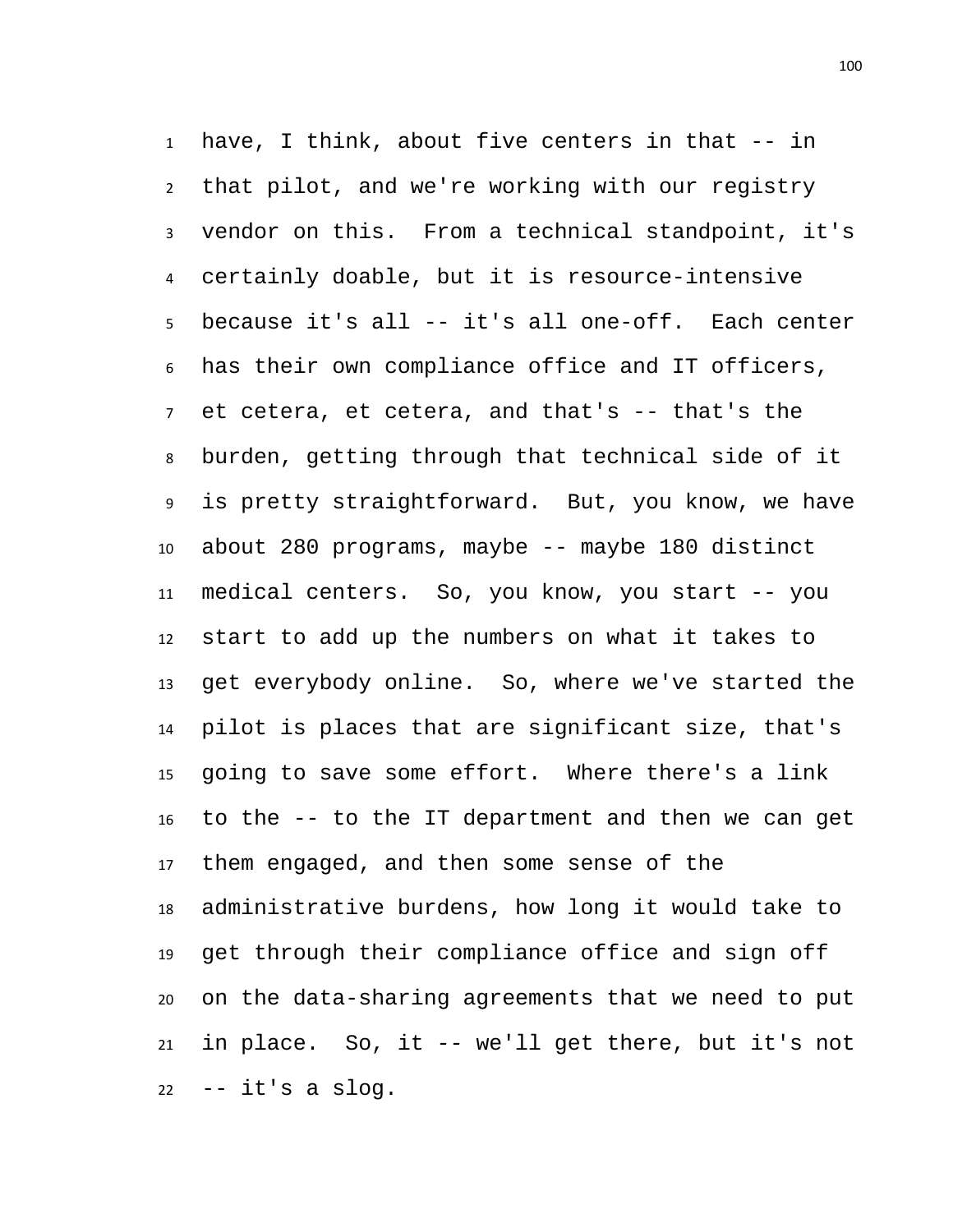DR. SUSAN BERRY: Harder than it looks. DR. BRUCE MARSHALL: Yeah, it's harder -- it's harder -- much harder than it looks. But the payoff could be enormous. I mean, we -- we -- we start to salivate about other data elements that we could -- like, for example, lab data. You know, that's all pretty well standardized. We could bring that data in. We get very little lab data now. Radiology. I mean, you could go on and on about what you could get to get to a very granular data set. 13 DR. JOSEPH BOCCHINI: Once again, thank you, Dr. Marshall. DR. BRUCE MARSHALL: Thank you all. DR. JOSEPH BOCCHINI: We really appreciate you coming to the committee. Thank you. Next on the agenda is the presentation by Dr. Jennifer Puck, and it will be made electronically. Dr. Puck is on the line, and if we can pull up her slides. She is the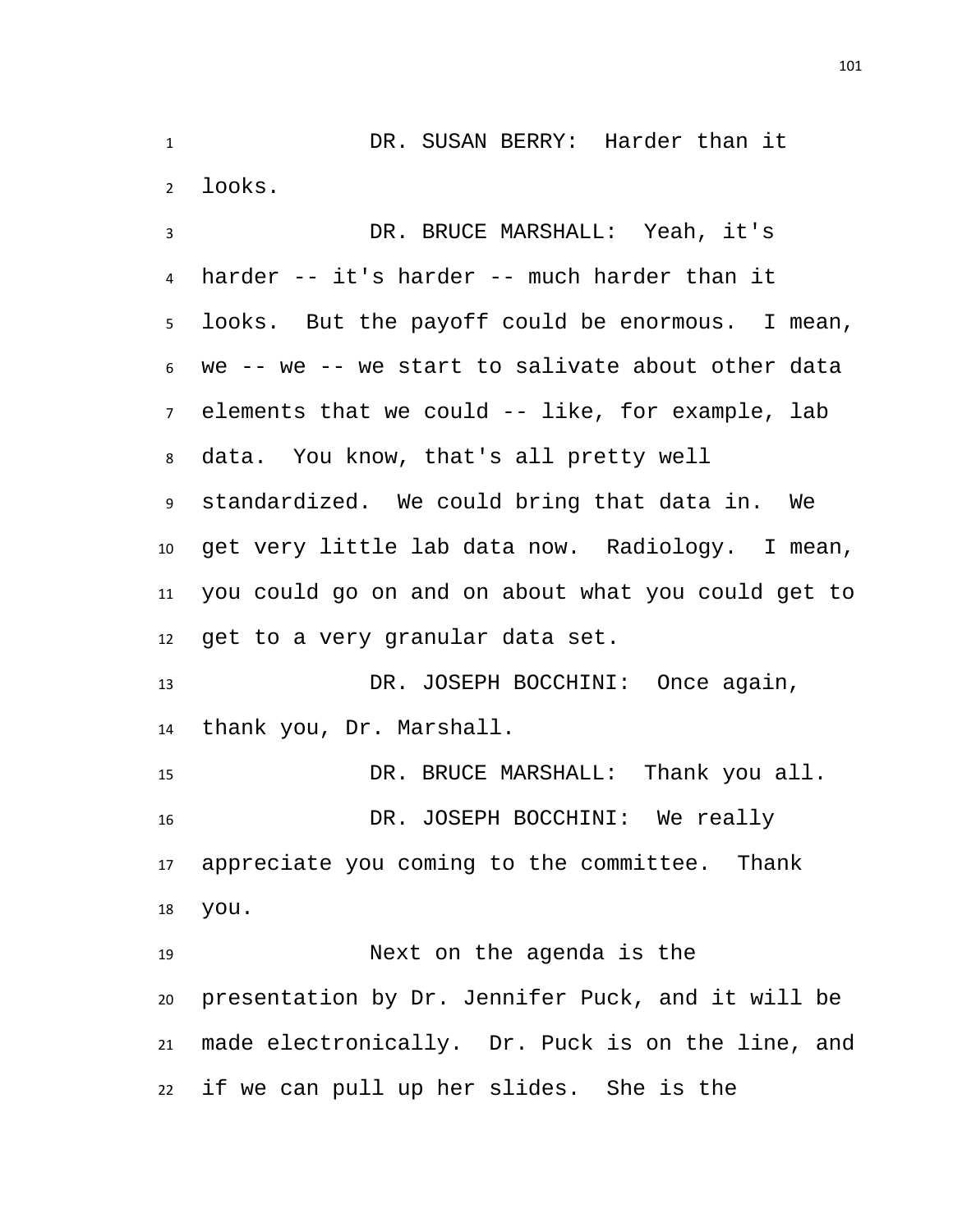principle investigator of the Primary Immune Deficiency Treatment Consortium and will talk today about the Consortium's effort to gather data on SCID. After serving on the faculty of the University of Pennsylvania in Philadelphia and the National Human Genome Research Institute at the NIH, Dr. Puck joined the University of California, San Francisco, in 2006 as Professor of Pediatrics. She directs the UCSF Jeffrey Modell Diagnostic Center for Primary Immune Deficiencies and is well recognized as a leader in the field of Newborn Screening for Immune Deficiency Disorders. So, Dr. Puck, we have your slides ready, and you are ready to start.

 PRIMARY IMMUNE DEFICIENCY TREATMENT CONSORTIUM DR. JENNIFER PUCK: Yes, so good morning. Can you hear me?

 DR. JOSEPH BOCCHINI: Yes, we can. Go right ahead.

 DR. JENNIFER PUCK: Okay. Thank you. I'm very pleased to be invited and thank you for accommodating me to the schedule. So, if we could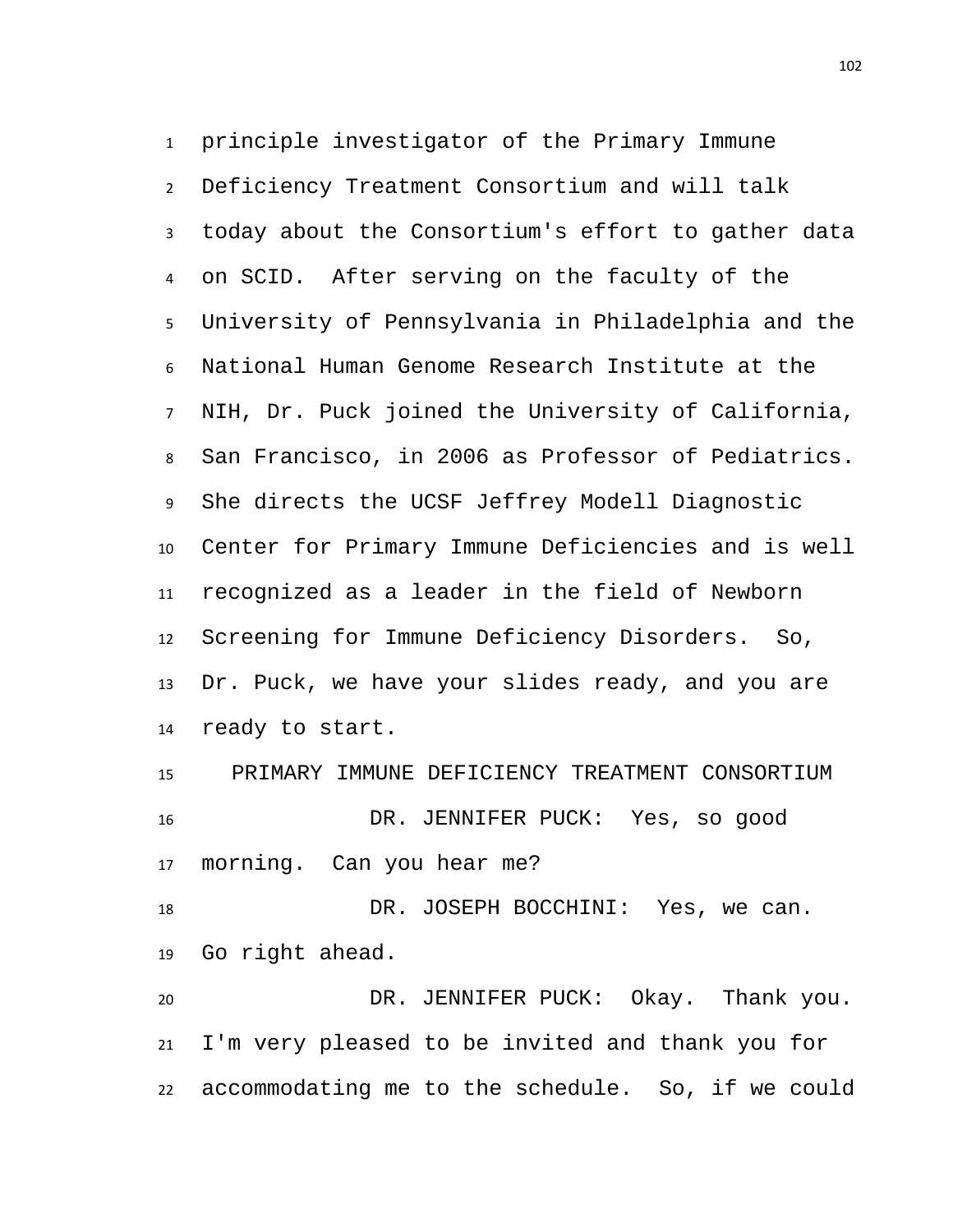advance to the next slide, I'm going to tell you a little bit about the Primary Immune Deficiency Treatment Consortium, which is one of the members of the Rare Diseases Clinical Research Network and these are consortia, which are joined together through the NIH Office of Rare Diseases, and we also include a Data Management and Coordinating Center that is mandated to store all the data collected by the consortia.

 So, our major support is from the NIAID, but we also receive support from the Office of Rare Diseases within NCATS. And the goals of the PIDTC are to conduct natural history studies in SCID, Wiskott-Aldrich syndrome, and Chronic Granulomatous Disease, though I'll only be talking about SCID today.

 Sites around the country and in Canada have applied for membership, and they are considered based on their experience and expertise, and we have had centers which have been underperforming, and they've been excused, and each year, we invite new sites to apply.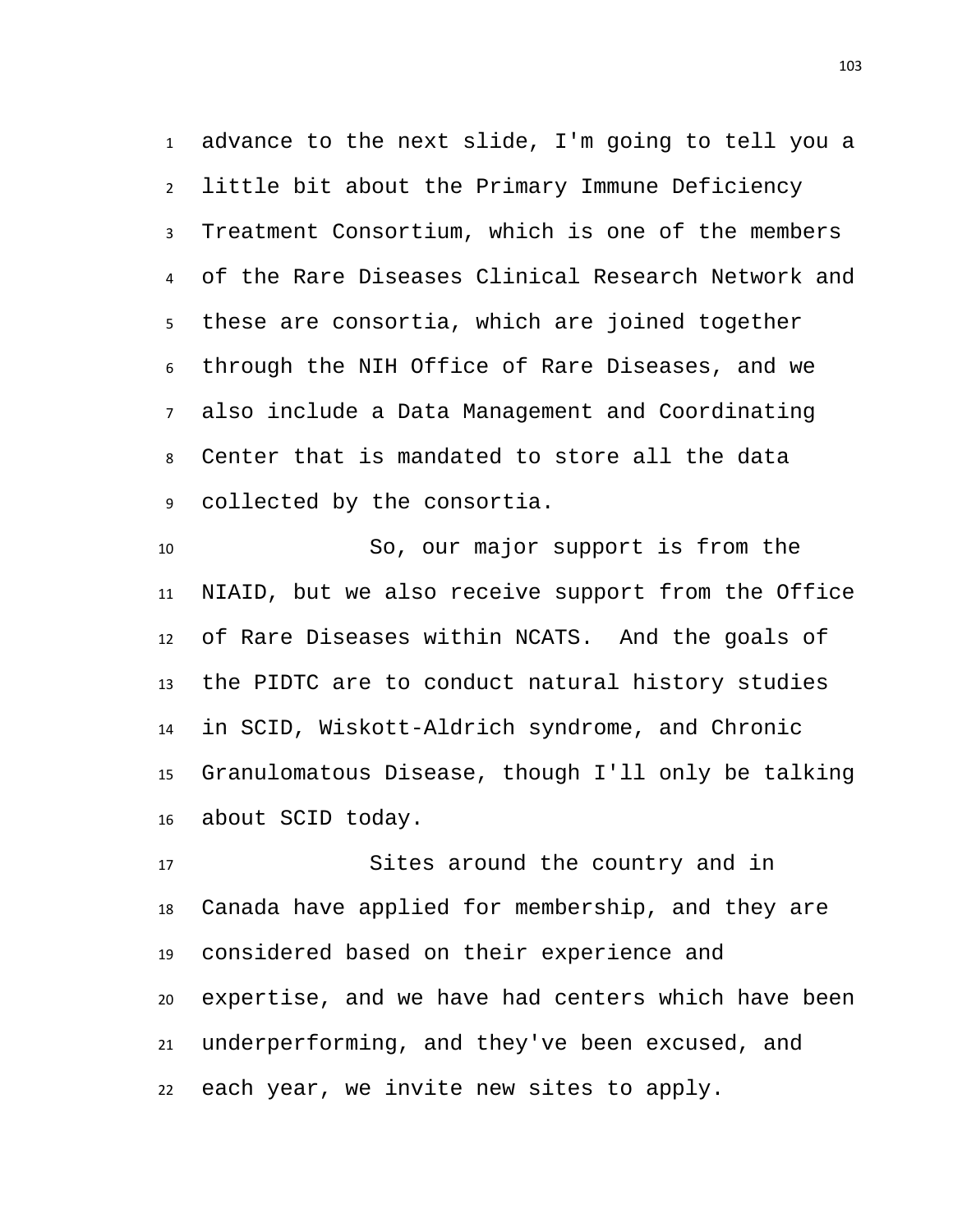Now, the patient advocacy groups who have become a very important part of each one of the consortia in this Rare Disease Network, they've been critical partners with us from the start, including the Jeffrey Modell Foundation, the Immune Deficiency Foundation, and the SCID Angels for Life Foundation, of course, among others specializing in other diseases. And if you go to the next slide, I hope this is the one with the map. It shows in the yellow dots where the 44 centers are in the US and Canada, and these centers have collectively

 enrolled by now 1,749 individuals with SCID -- sorry -- with all the immune deficiencies. And down below, you see listed our four current protocols, two of them concern SCID, and there is a prospective, longitudinal study that has enrolled nearly 300 and a retrospective and cross- sectional study with close to 750 enrollees at this time. So, the map also shows how newborn screening started in the darker green colors and then have spread so that as of last December, all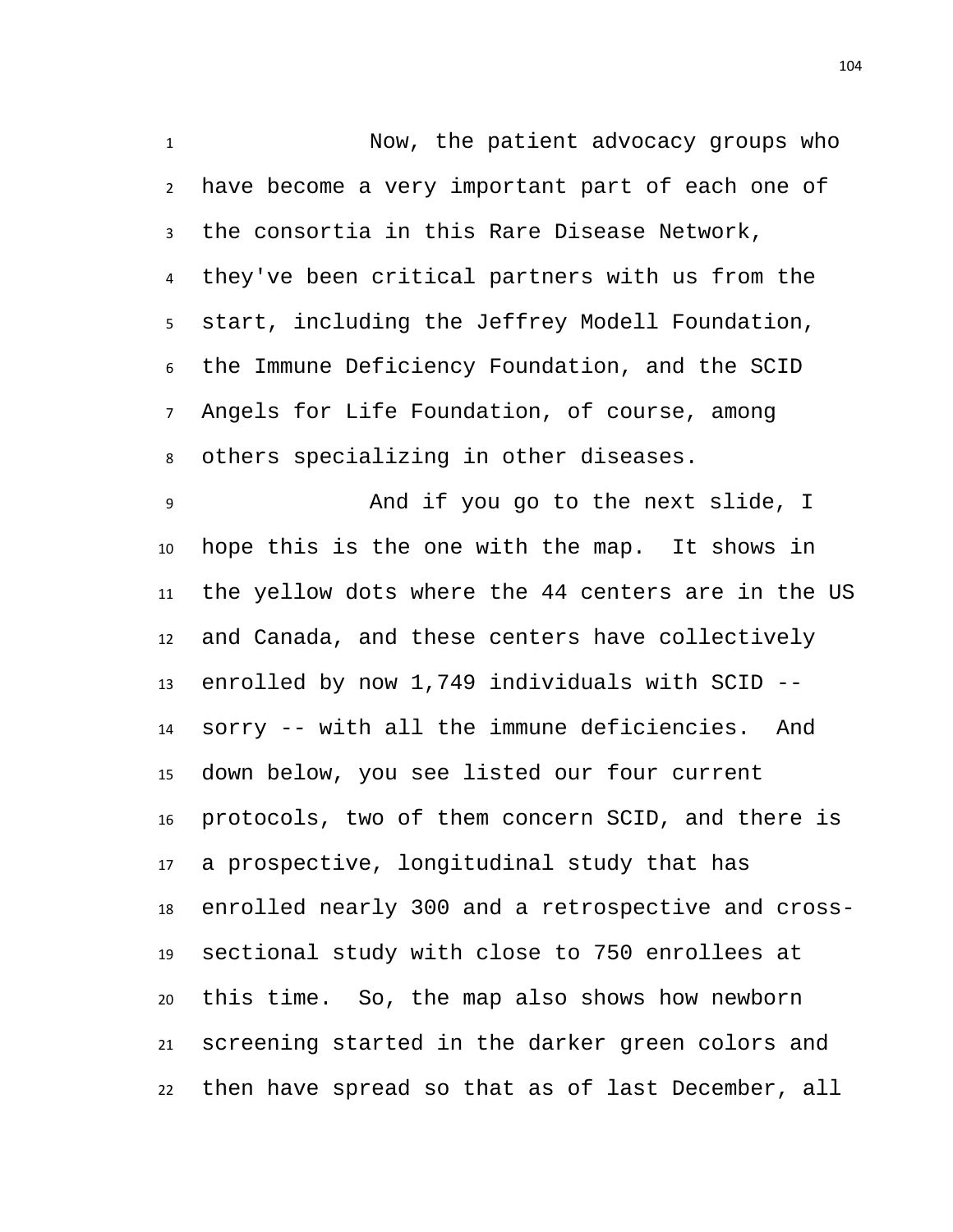50 states were screening for SCID and the PIDTC takes pride in having helped this happen along with our many partners.

 So, the next slide, I hope you're able to see it because on my MAC, it's totally blank. This shows the influence of introduction of newborn screening for SCID and the way that these get diagnosed. And on top, I just put a reminder of what the SCID newborn screening test consists of, which is looking for T-cell receptor excision circles, which are biproducts of normal T-cell development. And when the number of these circles is too low or undetectable, infants are called back according to each state's individual newborn screening protocol, and they are evaluated for immune deficiency, and a number of these do turn out to have SCID. So, the lower graph on this page shows the percentage of cases enrolled in the PIDTC from 2010 to 2016, and the green line shows you the number who were diagnosed based on newborn screening, while the red line shows the decrease in cases diagnosed because of infections,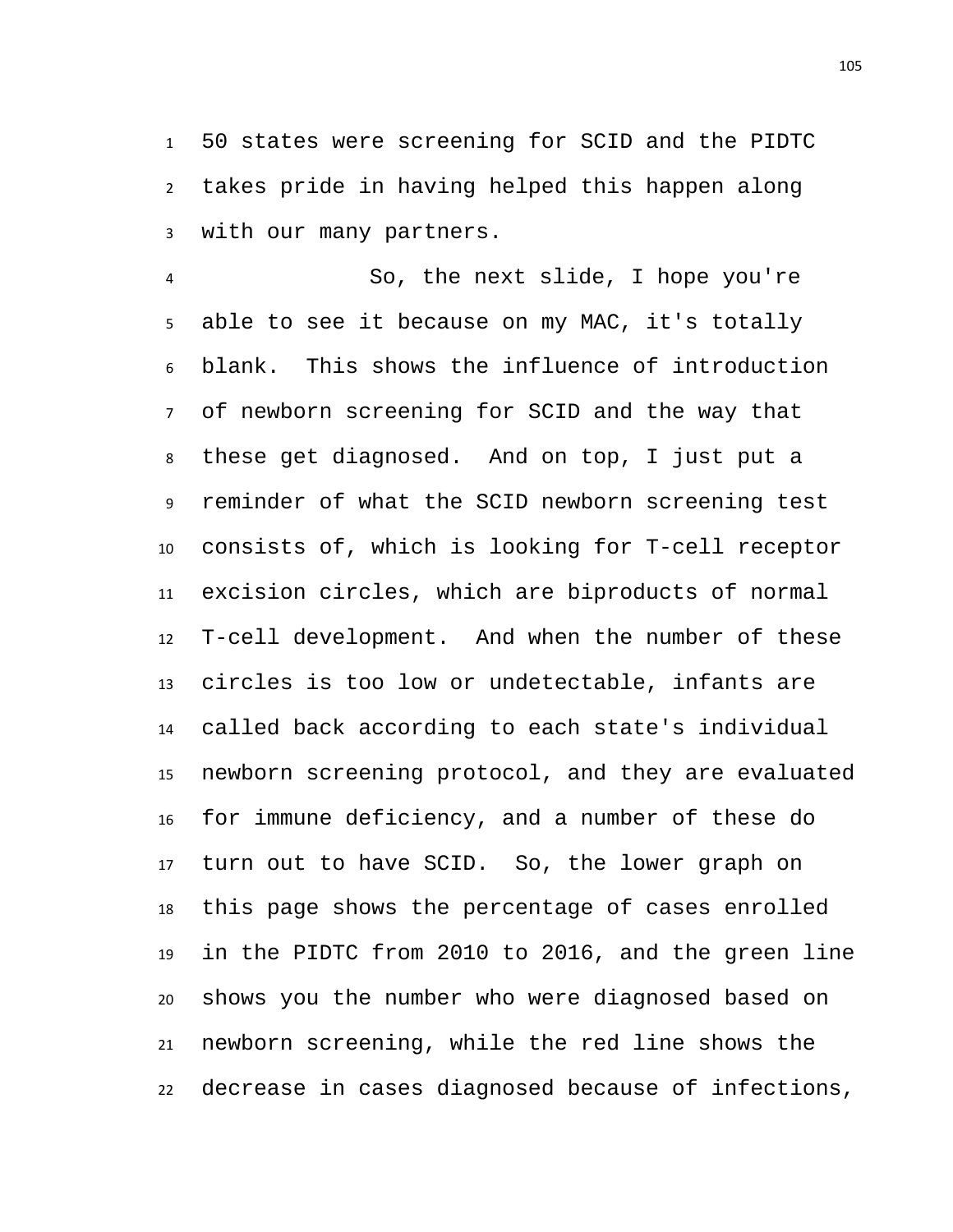which used to be the predominant way SCID was diagnosed.

 Now, next slide. One of the very important things about the PIDTC is it functions with a central IRB, and this is now mandated by NIH for multicenter clinical studies that they support, although our Canadian sites don't have to participate. And so, in this case, the UCSF IRB is the IRB of record, and this has been a huge task to get on board all the IRBs from all the different sites. But it certainly is facilitating the enrollment of subjects and the promotion of changes to the protocol where necessary. We can make amendments very easily. And so, we're really actually taking advantage of these reliance agreements to streamline the PIDTC enrollment.

 So, we have elements of the registry that are consented -- every patient in the prospective part of the study in the consortia is consented. However, if it's purely retrospective, we have waivers in place to record the identified patient data and in our cross-sectional group, of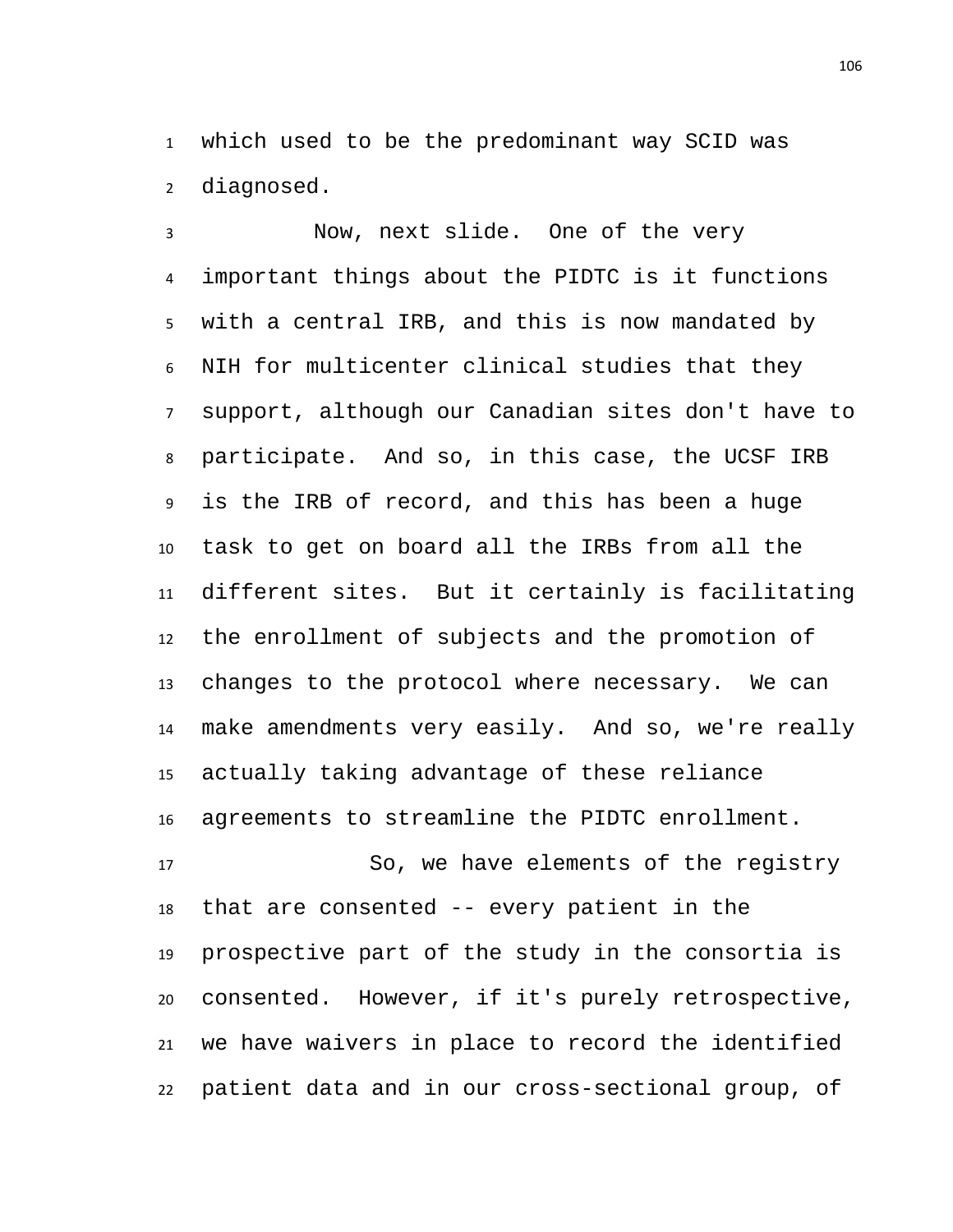course, that's consented also for the procurement of samples.

 So, the first thing that the PIDTC had to do was actually come up with definitions for SCID for eligibility purposes, and I think people in this group are probably familiar with our eligibility criteria, because they were the same as what was used in the 2014 publication and they're outlined here that there's typical SCID, leaky or atypical SCID, and Omenn syndrome, and of course there's the unfortunate variant term that was initially used, and we don't find that very useful, actually, that we don't have a good definition for that, but we determined eligibility for PIDTC by treating into one of these criteria. We actually have a Review Committee that reviewed each prospective or each potential enrollee for eligibility.

 Next slide. So, this slide shows where the data comes from that we collect. The CIBMTR, which is the Center for Internal Bone Marrow Transplant Research, this is the legally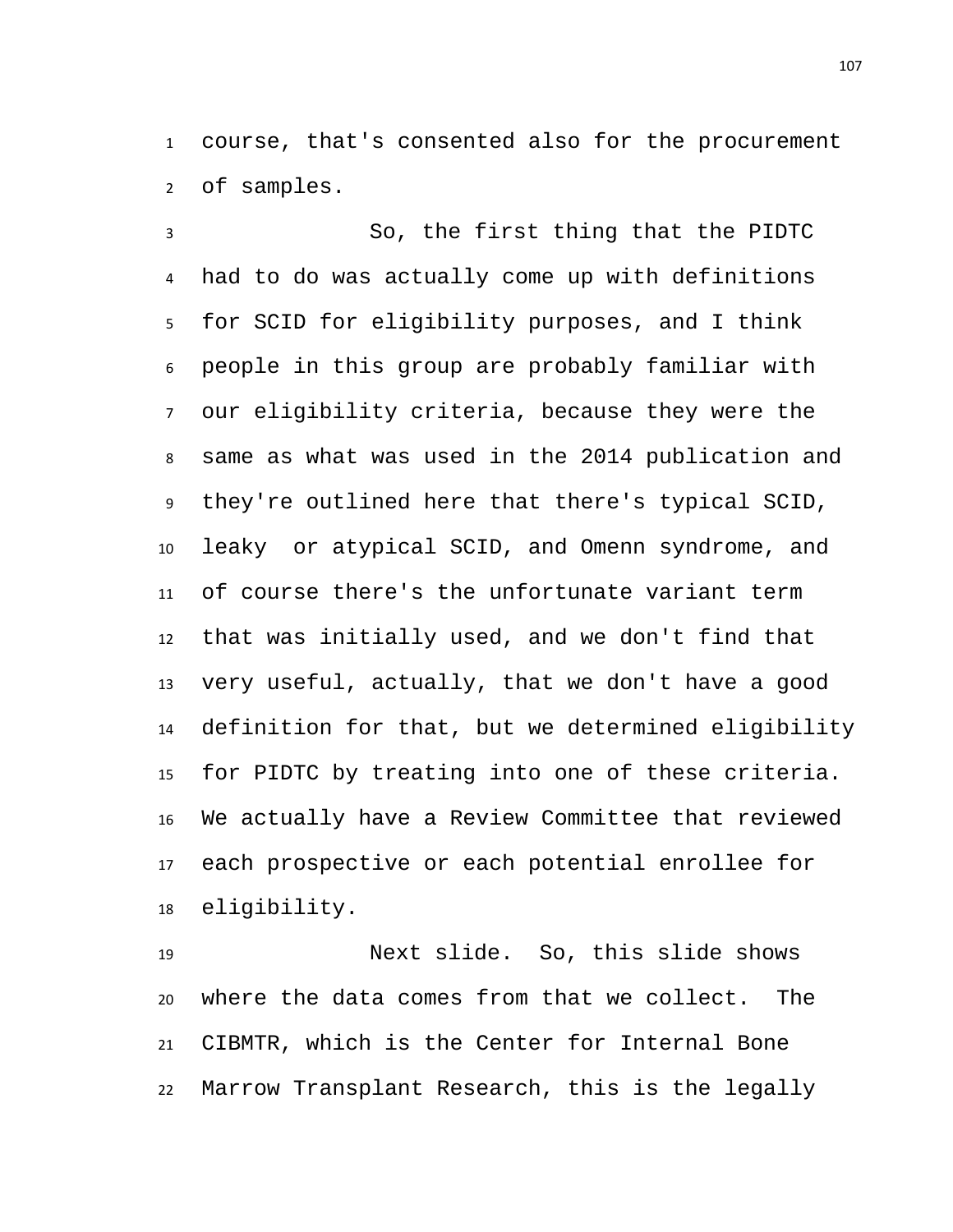mandated organization that collects all USA transplant data and a fair amount of international transplant data as well. And this data is -- there are actually two levels of reports for CIBMTR transplants. There's a simple form and then a much more extensive research form, and so we require that the research form be filled out in CIBMTR for all the PIDTC patients who are entered, and this includes very detailed data about the donor and recipient HLA type, the conditioning, and all kinds of data related to the transplant. And the PIDTC itself has developed a whole series of case report forms with their titles listed here, and they are also filled out by each center enrolling a patient. And the data from both these sources are combined into the database, which is in the DMCC.

 Next slide. So, in addition, we also have samples that are collected for study in specialized centers, and this is just an example of a few of the studies. All of the enrollees have dried blood spots sent for TRECS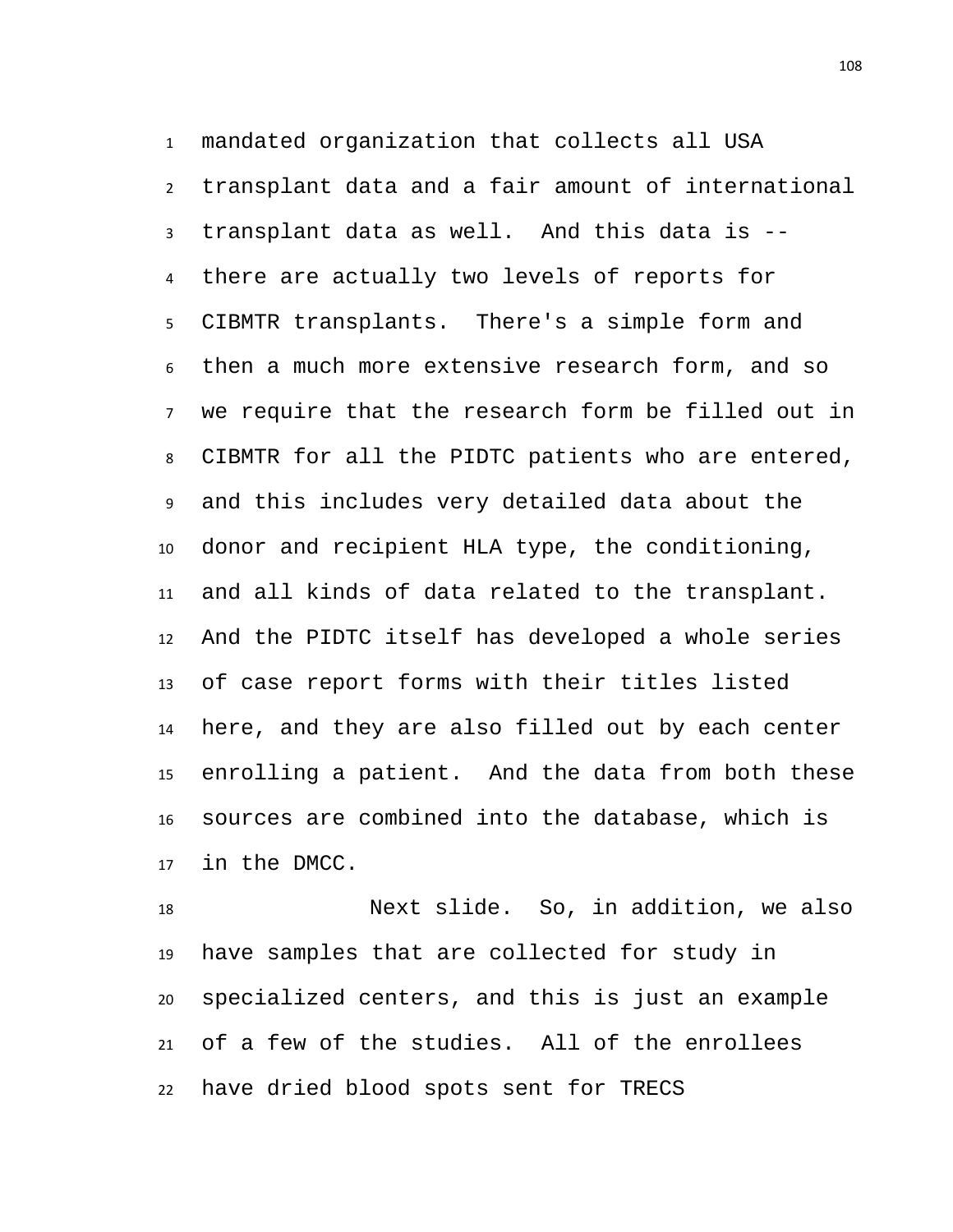determination and these are done sequentially. You can side effects at the bottom there, done at the baseline 100 days, 6 months, 1 and 2 years, and we also collect RNA in a PaxGene tube for spectratyping to measure T-cell diversity. And this has been done since the start of the study in 2009.

 We also have different pilot programs. Often, we fund young investigators to undertake these, and these pilot studies have become core elements that have been incorporated with amendments to the overall protocol. And so, for example, looking at B-cell development after transplant, looking at the phenonemon of T-cell exhaustion in some patients whose transplants ran out of steam after a period of time, and other things. And of course, all the sample tracking is done through the DMCC, and all these results are deposited there.

 Next slide. I hope you can see this, because I can't see it on my screen. But I put in a couple of screenshots of the kinds of online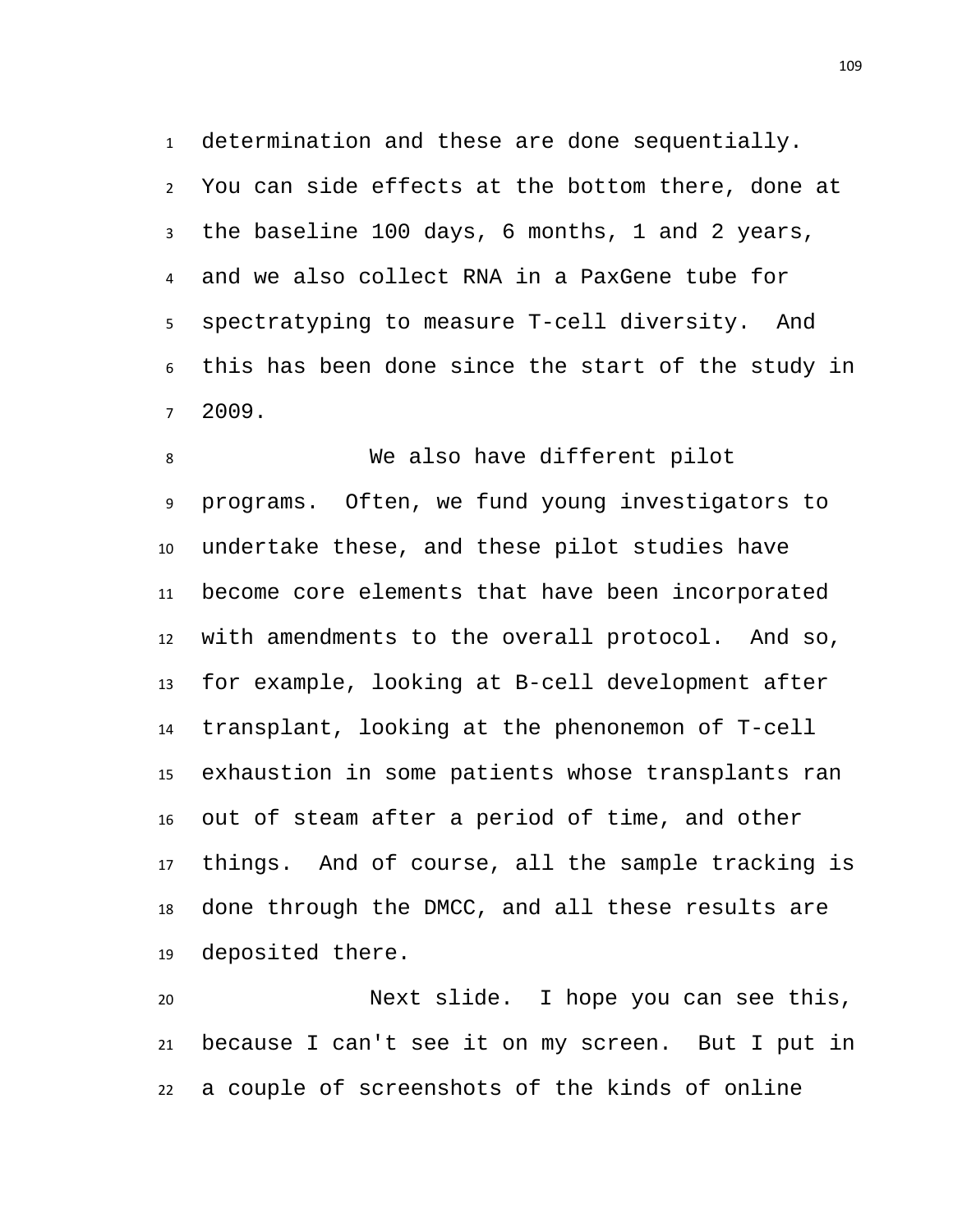data collection forms so that you can get

 something of a flavor for them, not that you're supposed to read them. We use drop-down menus as much as possible, and we have used standardized terminology to make our data entry operable with other data.

 Next slide. And this shows some of the important overview core publications from the SCID protocol that we have put together, and I -- I think that these have been highly cited. They're also widely -- they are the largest studies separating different genotypes of SCID, because prior single-center studies had to log them together because there were never enough cases in a single site to do good statistical analysis, and, of course, we're continuing to work on these.

 And then I just thought I'd end up with a couple of examples of what we hope to do in PIDTC in the future. So, the next slide, and this is of course hoping that we're going to be funded for another cycle, which our current cycle ends at the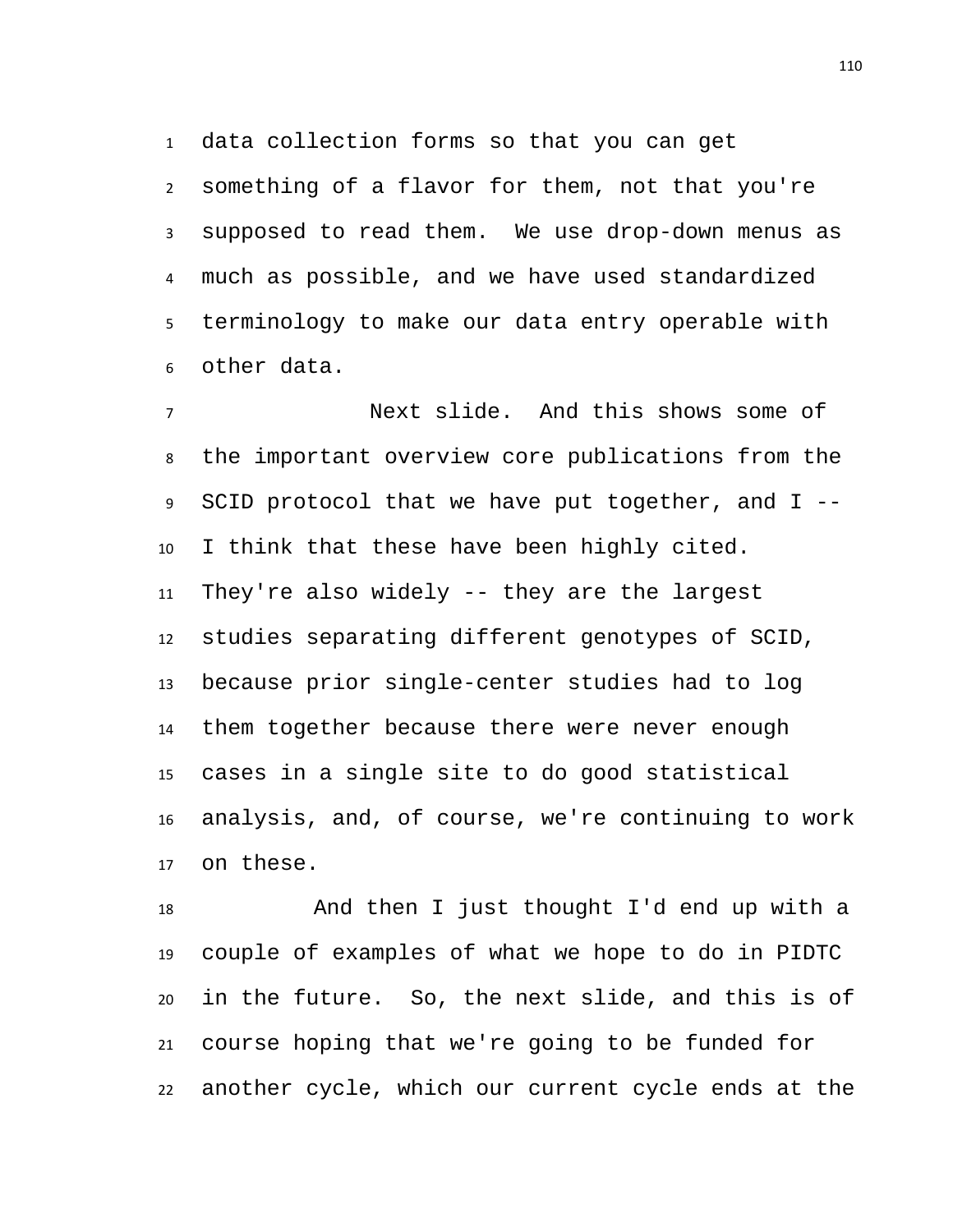end of August of this year. So, this is all representing hope that at this point in time. But we will incorporate genetic and pathogenic evaluations of newly diagnosed SCID patients. Many of these today are getting gene panels right from the start that established their diagnosis, but in 10 percent of the cases, they did not have a diagnosis even after clinical laboratory whole exome sequencing. And so, we're going to make a concerted effort to study these cases in detail with family trio, whole genome sequencing, gene expression studies. We know that the patients may not have T-cells, but their parents do, and if they are heterozygous for deleterious mutations, their T-cell expression will reflect this. So, that's going to be looked into. And we will develop candidate variants and then they will be studied in particular laboratories with expertise depending on what they show. For example, in some cases, we know that there are actually thymus defects rather than defects in the bone marrow stem cells leading to inability to make mature T-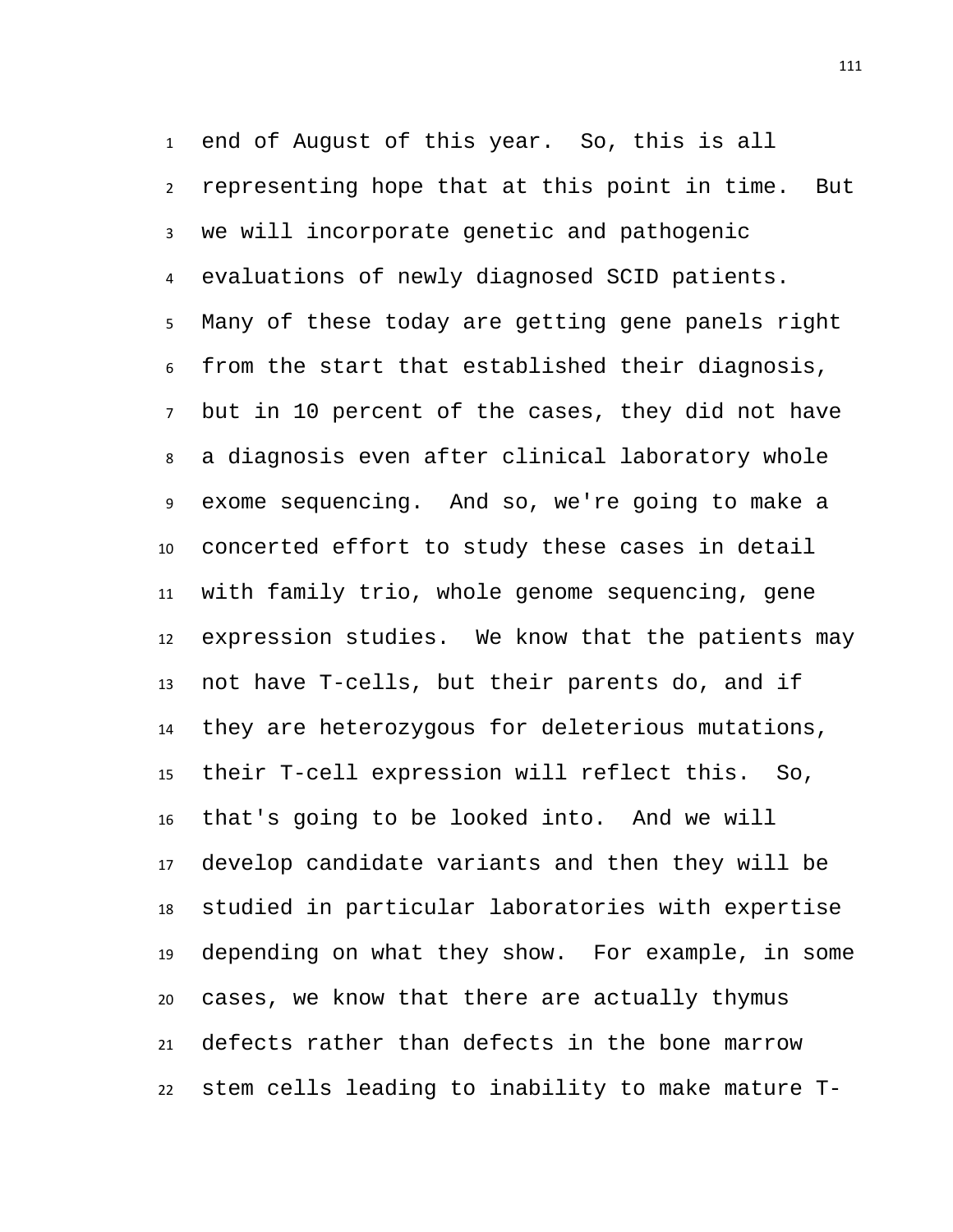cells.

 The next slide shows a quality of life study that we're undertaking and actually this is already starting. We're using the PROMIS Pediatric Self-Assessment Tool because these are widely validated and also available in Spanish as well as English, and the DMCC has provided these to all of the members in the NBSTRN. So, depending on the individual's age and also following over time the different ages, we will administer these tools, and I think this is really important, because survival is the only measure that has been published widely before. And, of course, that barely scratches the surface, and we're very concerned about quality of life. Next slide. And finally, we've determined that despite newborn screening, we have not gotten rid of infection in SCID, and sort of a shocking finding was that 40 percent of SCID infants, even though they were diagnosed by newborn screening, had developed an infection before their transplant, and some of these are not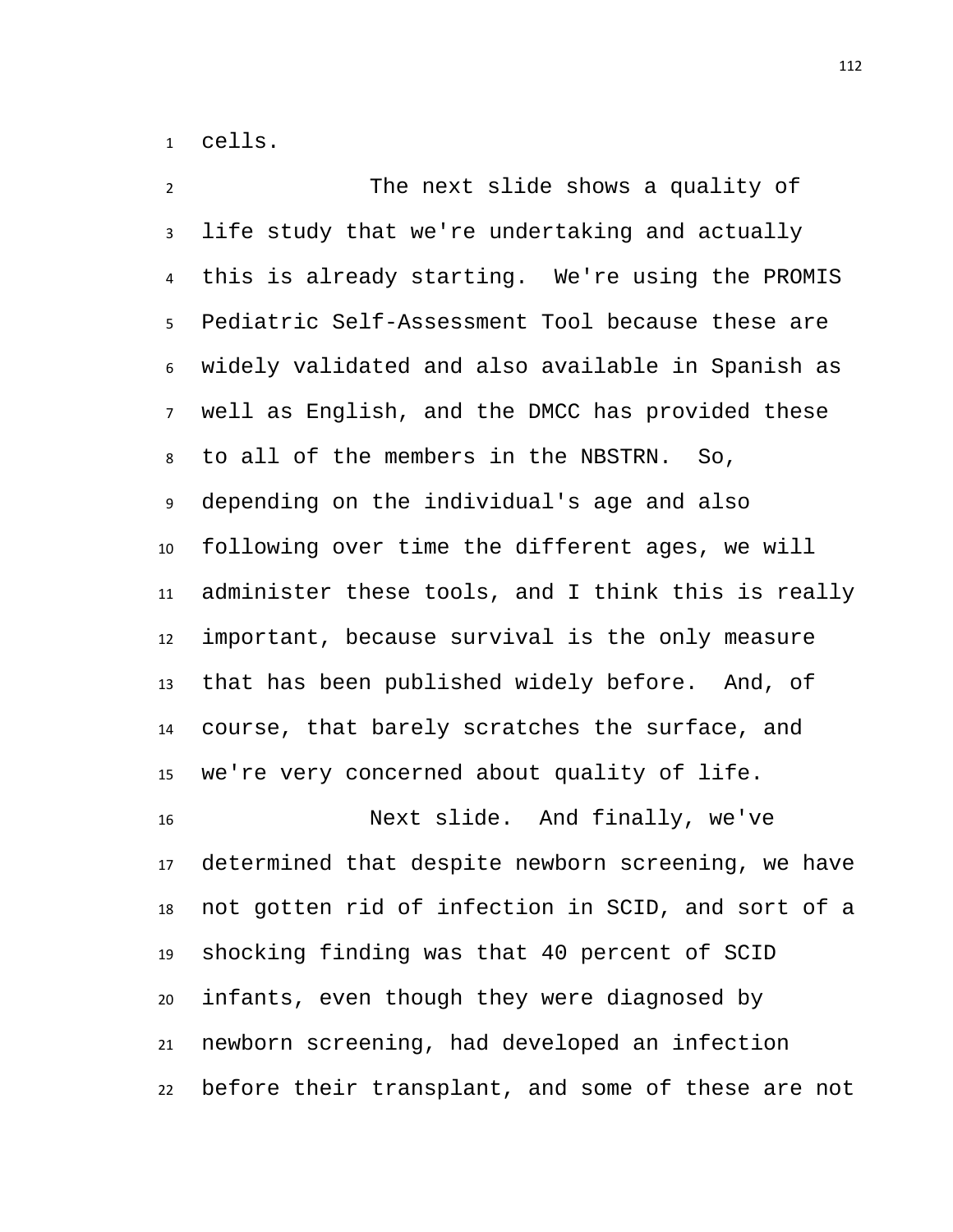so terribly serious, but cytomegalovirus is one organism that is very serious and has been fatal even in newborn screened cases. And so, we know that this can be transmitted through breastfeeding, also in maternal secretions at delivery. And so, we're going to undertake a prospective natural history study to look at which mothers are CMV positive, and we're going to try to do PCR in breastmilk samples to look at excretions. We're going to follow these infants. And this is a study that is going to lead to a clinical trial for prophylaxis with some of the newer anti-CMV agents that are more effective and perhaps less toxic than agents currently available.

 Next slide. Just to wind up, I want to thank very much the RDCRN and also NIAID for supporting us.

 And the final slide, shows Mort Cowan, who is our Inaugural PI, and he's dedicated to raising a new generation of leaders in Primary Immune Deficiency, so I think this is actually one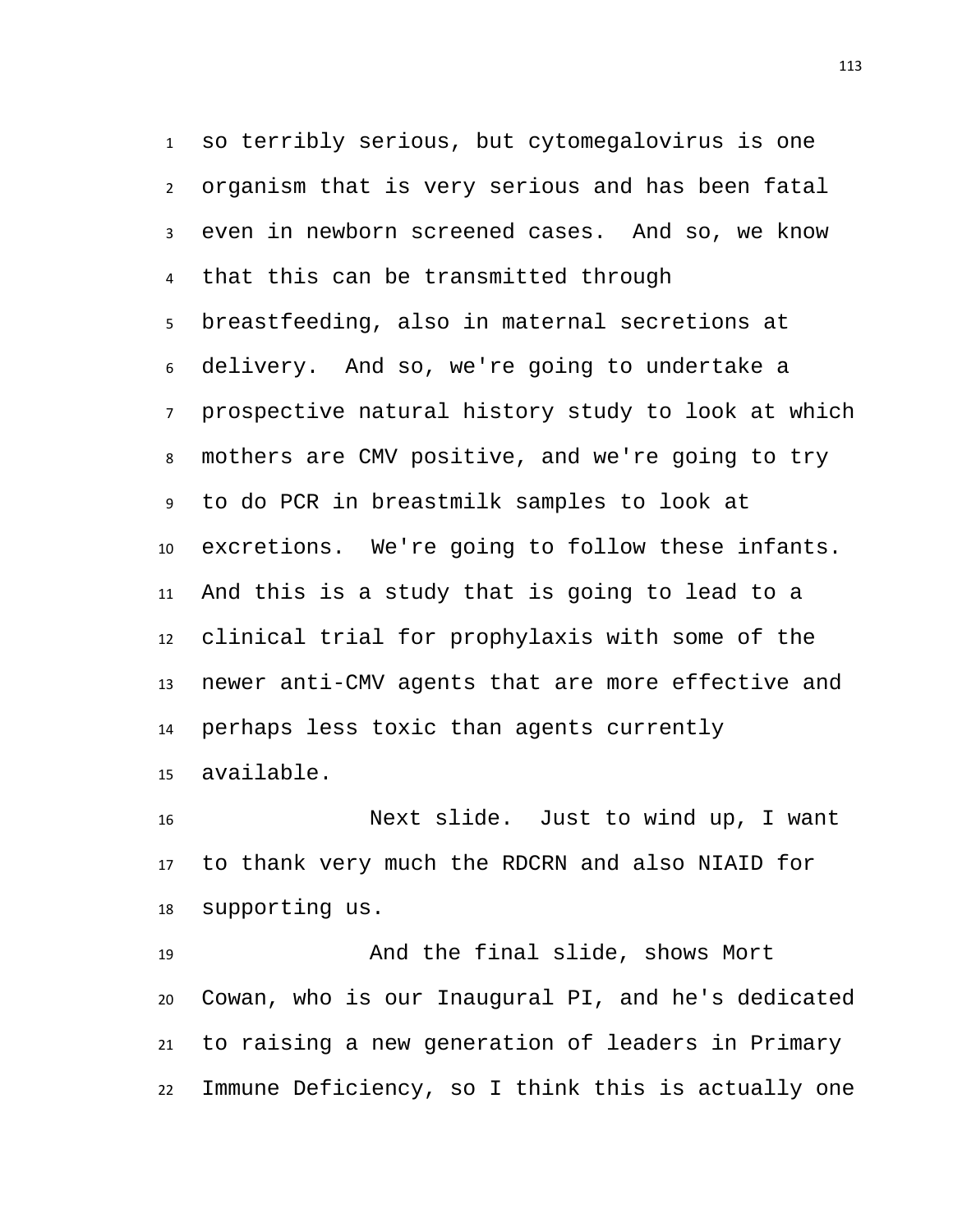of the -- the individuals we're grooming to be an immunologist in the next generation, and he's a recipient of gene therapy for SCID. So, I'm happy to take any questions. Thanks.

 DR. JOSEPH BOCCHINI: Thank you, Dr. Puck. We appreciate your participation and your introduction of the next generation of immune deficiency experts. Thank you. So, let's open this up again. Operator, open the lines for the organizational representatives, and first question is to the committee. Dr. Berry.

 DR. SUSAN BERRY: Hi. This is Sue Berry. Jennifer, thank you for that summary, which is really exciting and the kind of progress that's been made. The question I have for you is that in the most recent round of competition for the RCDNs, one of the adjournments to create plans for sustainability for maintaining these Rare Disease Networks, and I was wondering what concepts you guys might have employed, and how you see that future going forward, because ten years is not very long in natural history.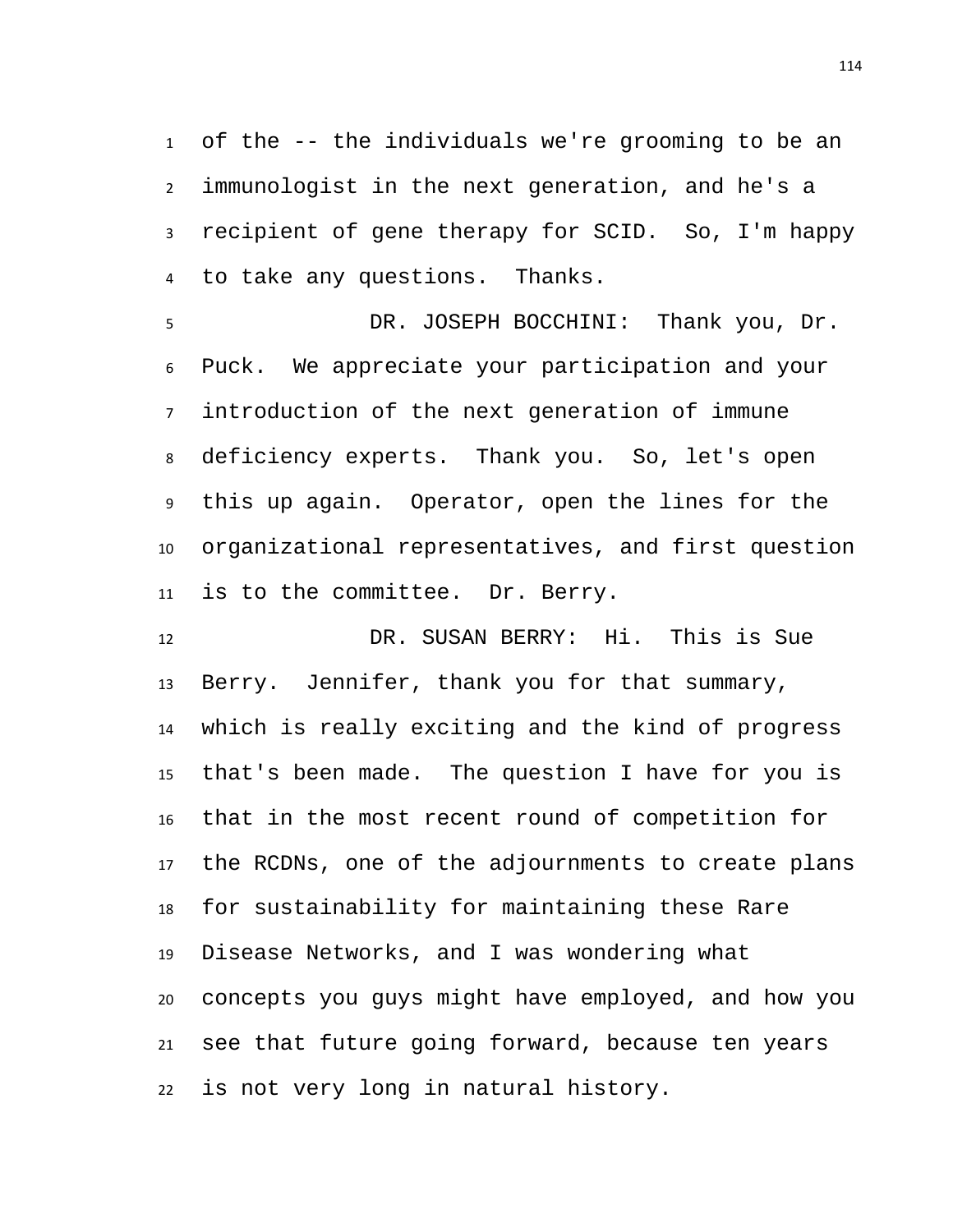DR. JENNIFER PUCK: Well, you're right. And so, we hope that we'll get another five years of support from NIH, and I must say, this support, while invaluable, has always been insufficient. But we couldn't at this point survive without it. We look to the Cystic Fibrosis Foundation with great envy and admiration, and we are working with our Patient Advisory Group partners and trying to establish a future, because what we see is that we need to evolve into a Clinical Trial Network for Primary Immune Deficiency, not just a data collection venue. And so, when we do that, we certainly hope to enlist corporate participation and gene therapy has really started to move from clinical trial stage to standard of care, and I believe that during the next three to four years, there will be standard of care treatment for X-linked SCID, adenosine deaminase deficient SCID, and also artemis deficient SCID with gene therapy. So, involvement of corporate partners to have participants in those trials is -- is important.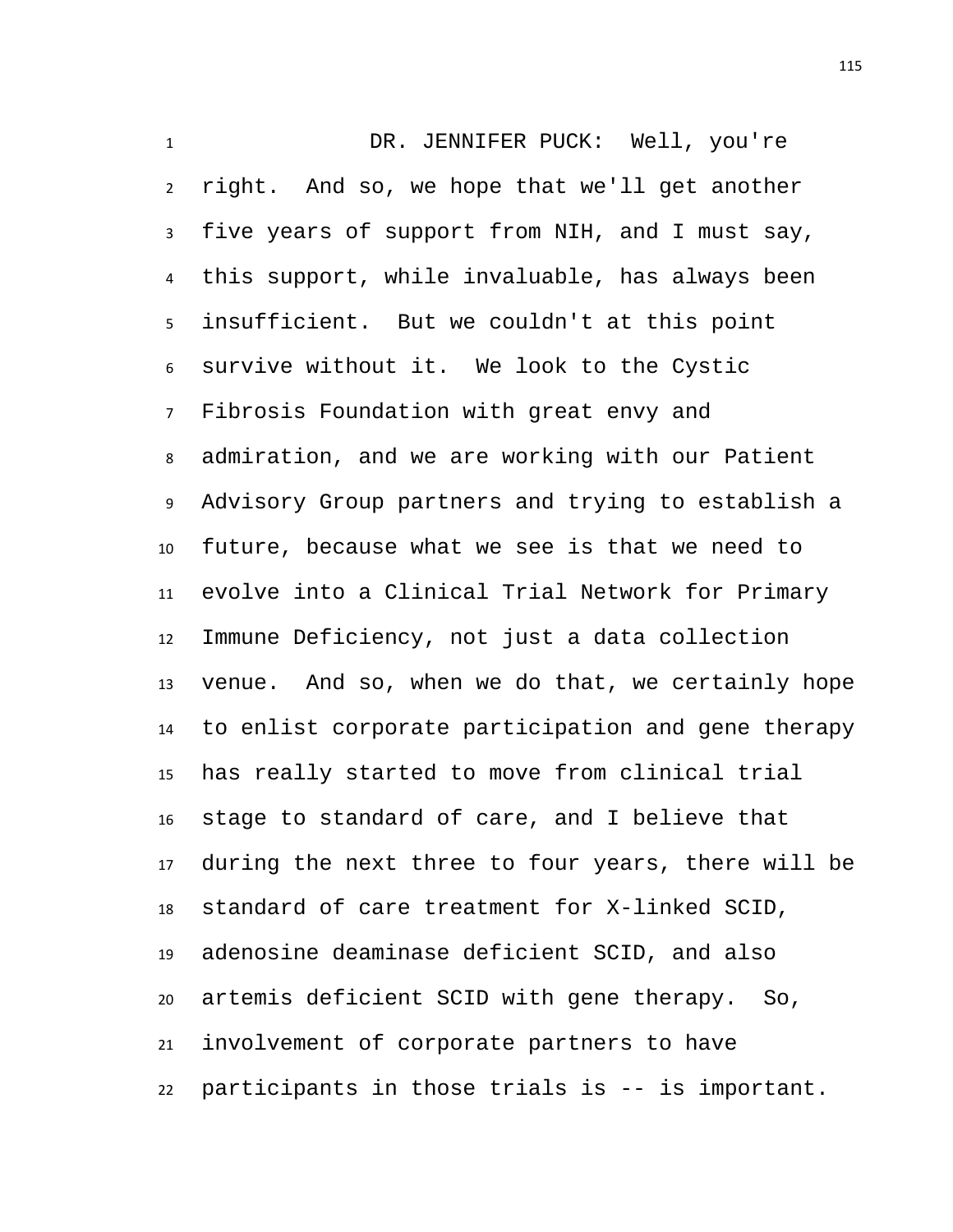We're also looking forward to development of substitutions for chemotherapy. As everybody knows, chemotherapy is toxic but required to get stem cells to engraft, and stem cells have to be there in order to produce B-cell function and full reconstitution and a long-term cure, and there are monoclonal antibodies coming online to -- to be assessed, and again clinical trials must be conducted. We are positioning ourselves to be the organization in which these take place. So, I hope that these will help in that aspect.

 If anybody has any other ideas, I'd love to hear them.

 DR. JOSEPH BOCCHINI: Thank you. Are there any additional questions, comments from the committee or organizational representatives? Individuals on the telephone? Hearing none, Dr. Puck, thank you very much for your presentation. We know you have to get to clinic this morning. So, thank you for taking this time before clinic to talk with us. We appreciate it. Thank you.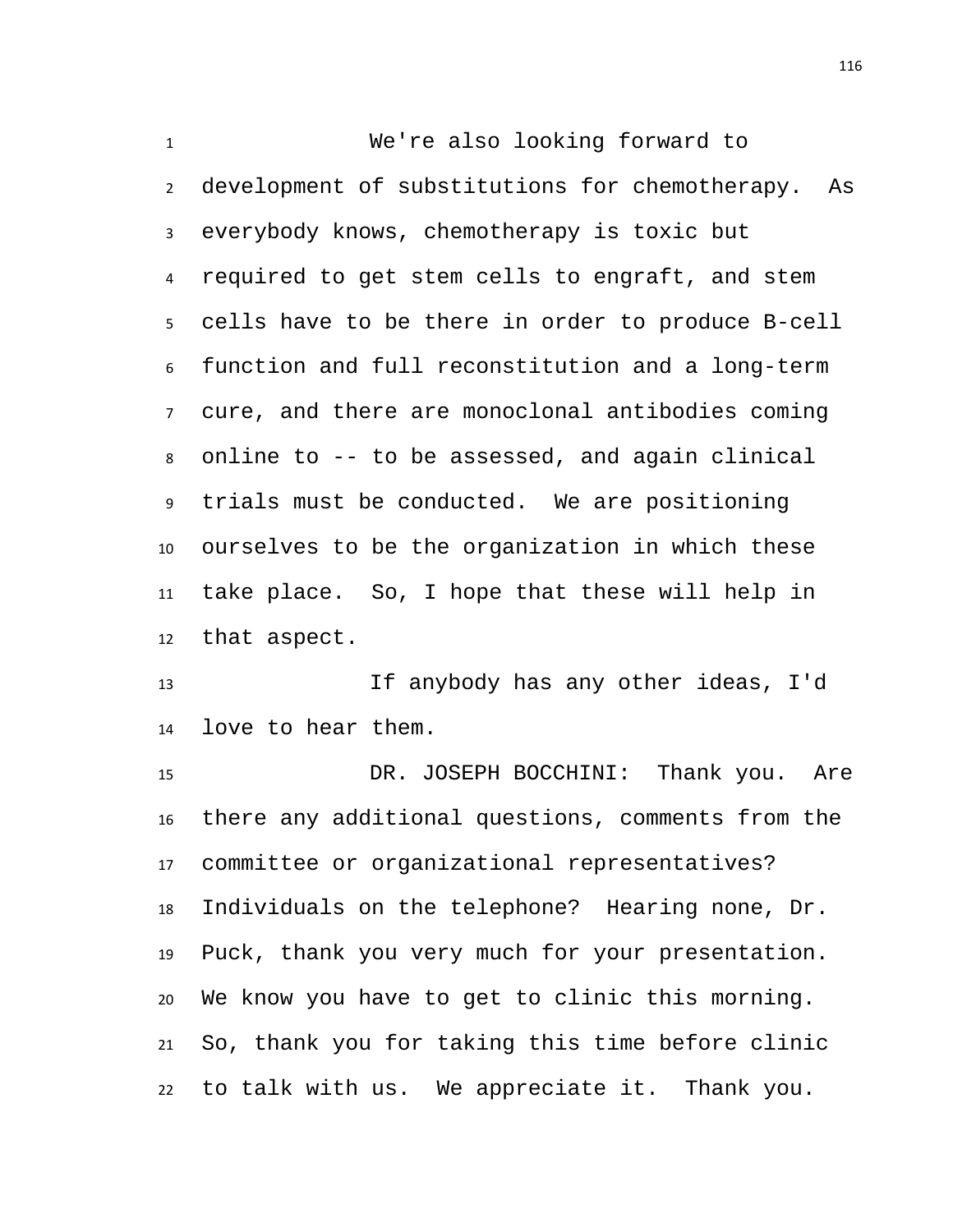1 DR. JENNIFER PUCK: You're very welcome.

 DR. JOSEPH BOCCHINI: All right. So, we are right on schedule. Our goal was to have an early lunch today, and then come back with the rest of the meeting. So, we are going to take a 45-minute break for lunch -- just under 45 minutes. We want to see if we can get back at 12:15 to start promptly at 12:15 for the next portions of the agenda. So, thank you very much. 11 LUNCH BREAK [Off the record at 11:30 a.m.] [On the record at 12:15 p.m.] DR. JOSEPH BOCCHINI: We'll now begin the afternoon session. All right. Let's welcome everyone back to the afternoon session of today's meeting. I'm going to start again with roll call. We'll start with committee members on webcast. Kamila Mistry. DR. KAMILA MISTRY: Here.

 DR. JOSEPH BOCCHINI: Mei Baker. DR. MEI BAKER: Here.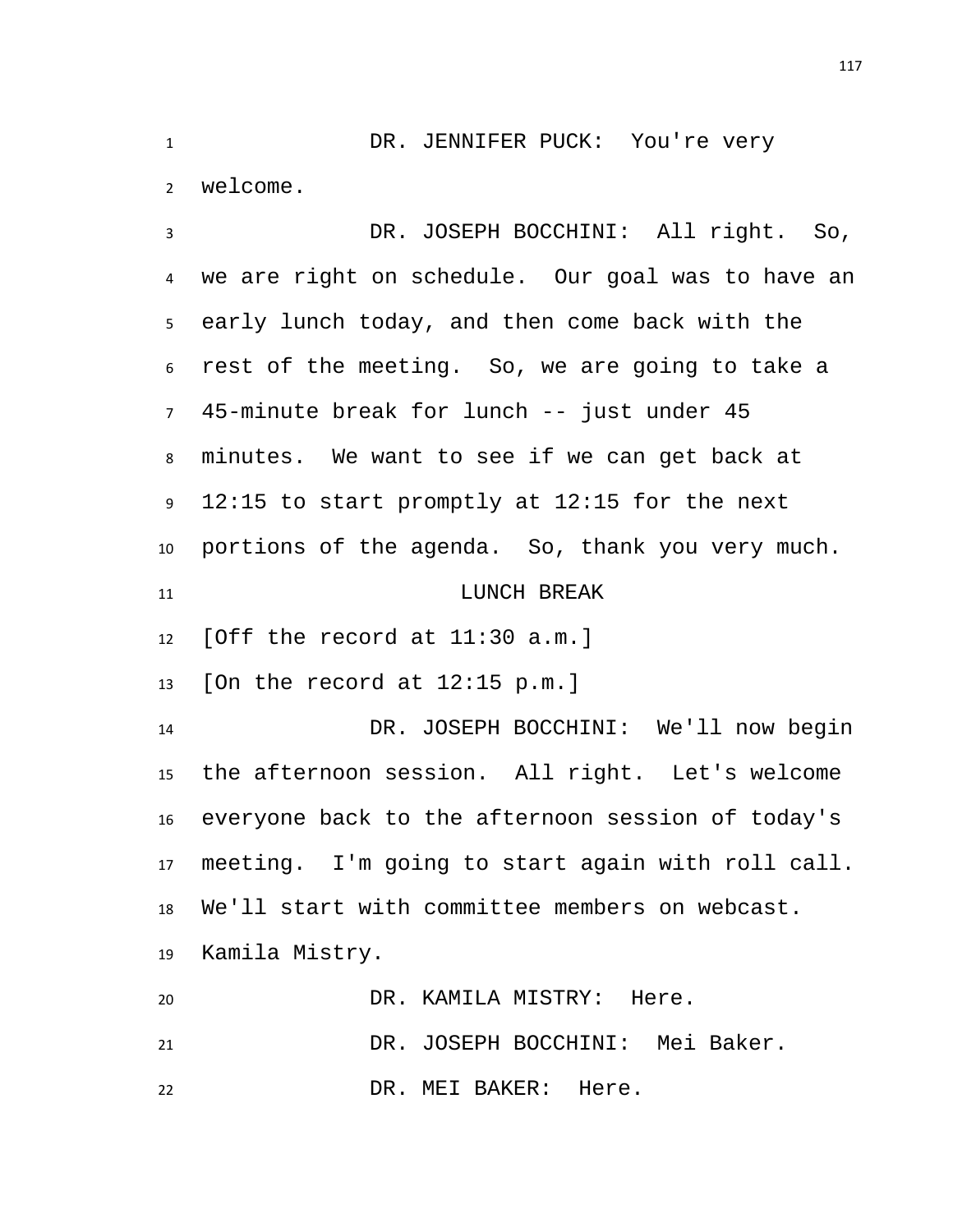DR. KAMILA MISTRY: Dr. Bocchini, could you hear me? DR. JOSEPH BOCCHINI: Yes, we heard you and we got you for this morning, too, so. DR. KAMILA MISTRY: Okay. Thank you. DR. JOSEPH BOCCHINI: All right. Sue is not back yet. I'm here. Jeff is unable to be here. Kyle Brothers. DR. KYLE BROTHERS: Here. 10 DR. JOSEPH BOCCHINI: Jane DeLuca. 11 DR. JANE DELUCA: Here. DR. JOSEPH BOCCHINI: Carla Cuthbert. DR. CARLA CUTHBERT: I'm here. DR. JOSEPH BOCCHINI: Joan Scott. MS. JOAN SCOTT: Here. DR. JOSEPH BOCCHINI: Melissa Parisi. 17 DR. MELISSA PARISI: Here. DR. JOSEPH BOCCHINI: Cindy Powell DR. CYNTHIA POWELL: Here. DR. JOSEPH BOCCHINI: Scott Shone. 21 DR. SCOTT SHONE: Here. DR. JOSEPH BOCCHINI: Beth Tarini.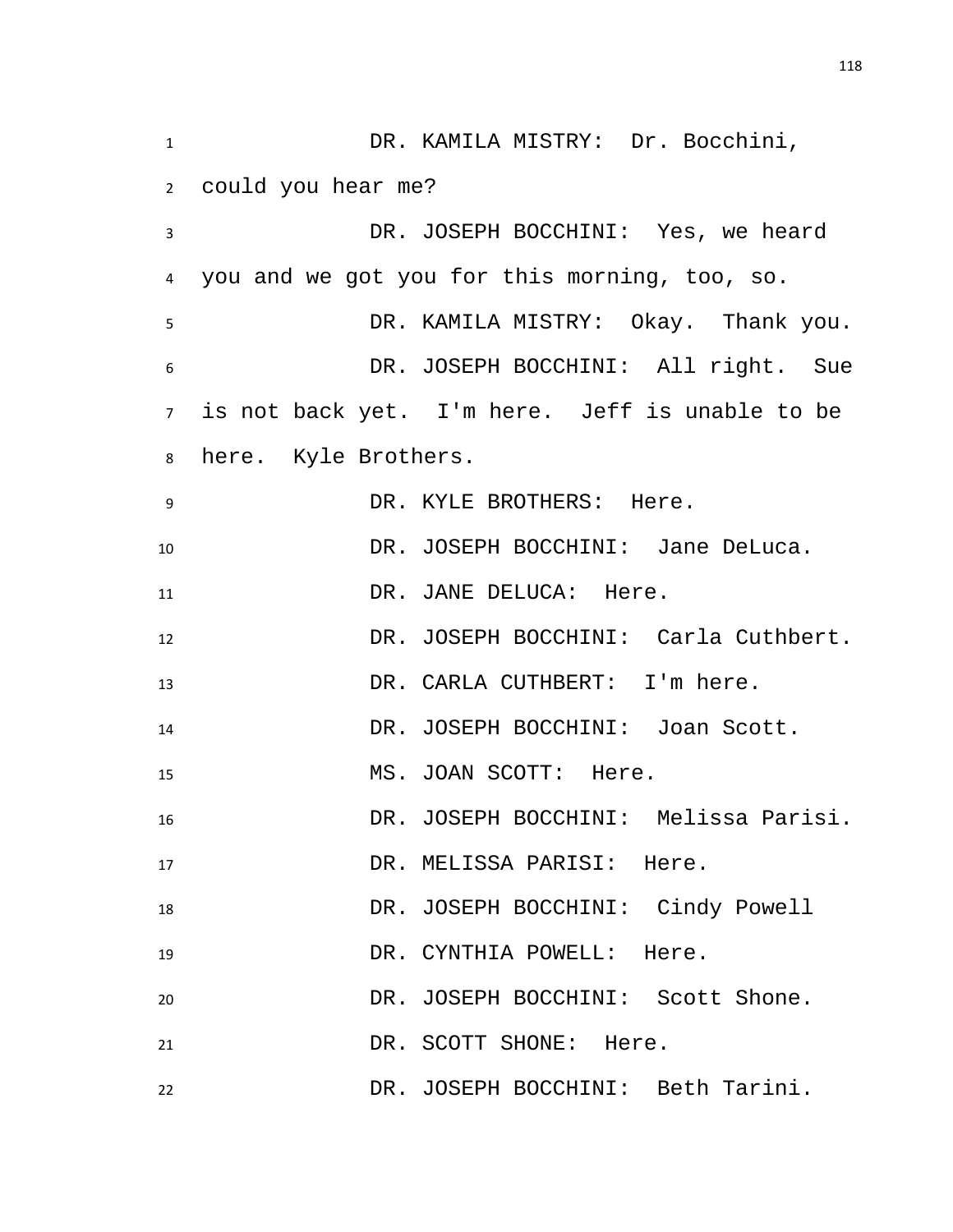| $\mathbf{1}$   |                      | DR. BETH TARINI: Here.                          |
|----------------|----------------------|-------------------------------------------------|
| $\overline{2}$ |                      | DR. JOSEPH BOCCHINI: Catharine Riley            |
| 3              |                      | DR. CATHARINE RILEY: Here.                      |
| 4              |                      | DR. JOSEPH BOCCHINI: All right.                 |
| 5              |                      | Now, for organizational representatives. Robert |
| 6              | Ostrander.           |                                                 |
| 7              |                      | DR. ROBERT OSTRANDER: Here.                     |
| 8              |                      | DR. JOSEPH BOCCHINI: Debra                      |
| 9              |                      | Freedenberg is not yet here. Michael Watson.    |
| 10             |                      | DR. MICHAEL WATSON: Here.                       |
| 11             |                      | DR. JOSEPH BOCCHINI: Britton Rink by            |
| 12             |                      |                                                 |
|                | webcast. Jed Miller. |                                                 |
| 13             |                      | DR. JED MILLER: Here.                           |
| 14             |                      | DR. JOSEPH BOCCHINI: Susan Tanksley.            |
| 15             |                      | DR. SUSAN TANKSLEY: Here.                       |
| 16             |                      | DR. JOSEPH BOCCHINI: Chris Kus by               |
| 17             | webcast.             |                                                 |
| 18             |                      | DR. CHRISTOPHER KUS: Here.                      |
| 19             |                      | DR. JOSEPH BOCCHINI: Natasha                    |
| 20             | Bonhomme.            |                                                 |
| 21             |                      | MS. NATASHA BONHOMME: Here.                     |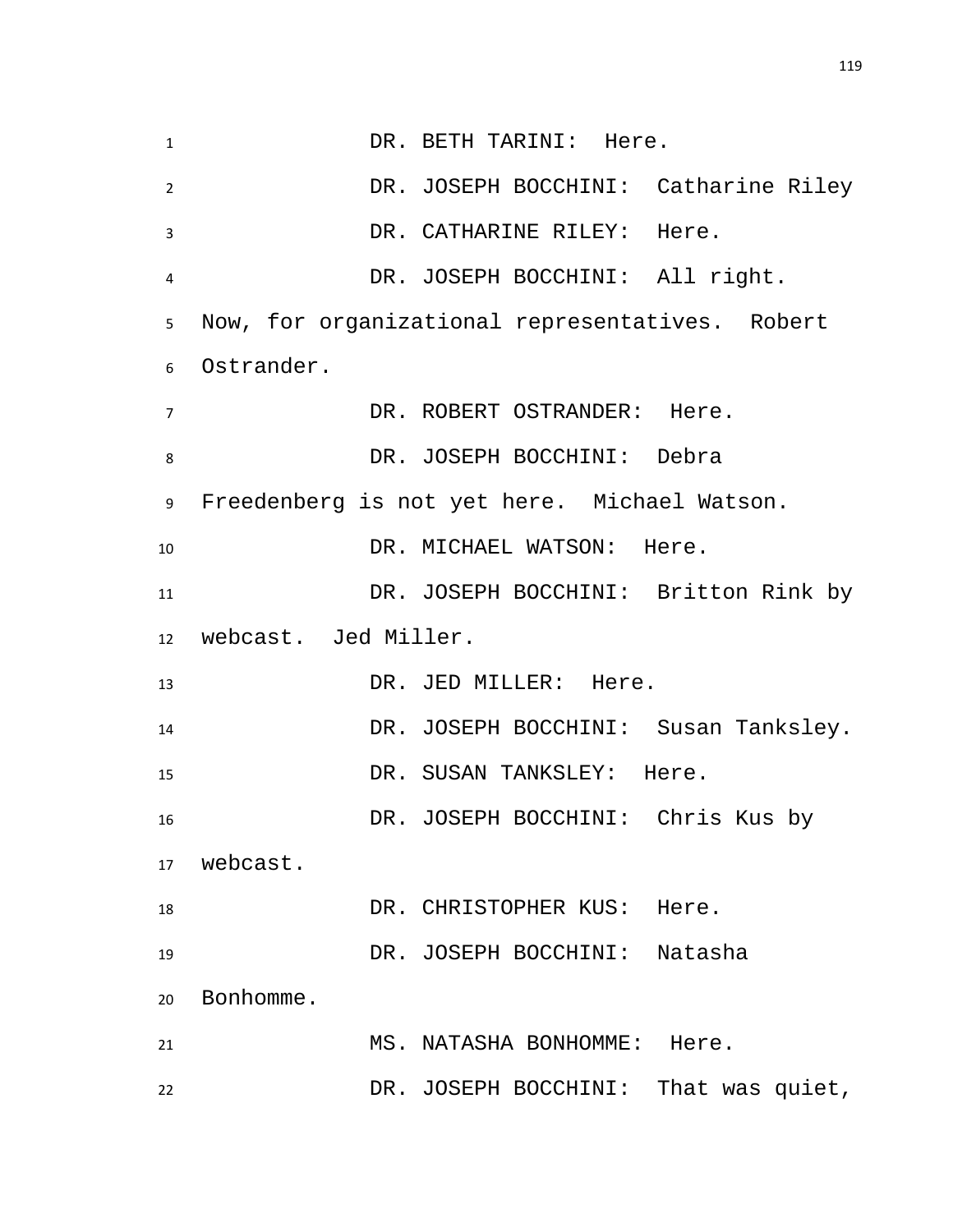okay. Siobhan Dolan by webcast.

2 DR. SIOBHAN DOLAN: Here. DR. JOSEPH BOCCHINI: Cate Walsh Vockley. MS. CATE WALSH VOCKLEY: Here. DR. JOSEPH BOCCHINI: Shawn McCandless has not made it back yet. Okay. So, we've got Dr. Berry. Okay. All right. We're going to begin this session with the remaining public comments. So, we have four individuals who will present public comments, and we would ask each of you to come forward to the podium as you make your comments. So, first today is Dr. Emmanuèle Délot from Children's National Medical Center. 16 PUBLIC COMMENTS: DR. EMMANUÈLE DÉLOT: So, thank you so much for the opportunity to present in front of this board. I am Dr. Emmanuèle Délot from Children's National Medical Center in Washington, and I'm here representing the DSD Translational Research Network, DSDTRN. The DSDTRN is an NIH-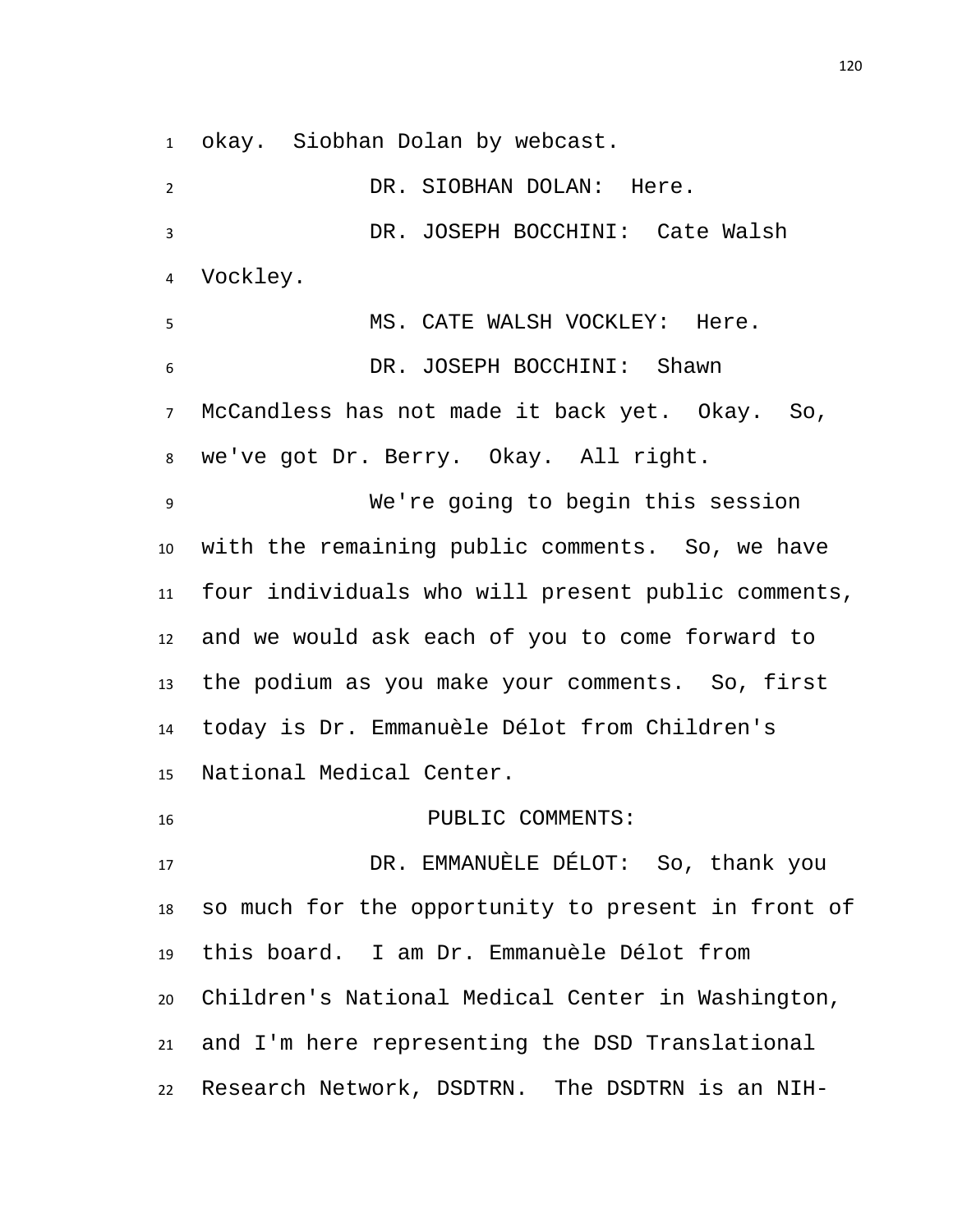funded national network of clinics and research centers dedicated to improving management and service to patients with disorders of sex development. I serve as the National Coordinator for the network as well as the Director of Biobank and the Chair of the Publication and Research Committee. And I'm here to present the project headed by Professor Phyllis Speiser of the Hofstra School of Medicine in New York on behalf of the principle investigators of the network, Eric Delayne at Children's National in DC, and David Sandberg at University of Michigan, and the Endocrine Workgroup of the Network, in particular our endocrinologist at the Phoenix Children's Hospital, LeBoneur, Memphis, Lurie Children's in Chicago, Washington University in St. Louis, and Cincinnati Children's.

 I'm not going to teach anyone about congenital adrenal hyperplasia, but CAH is caused by 21 hydroxylase deficiency is the most common disorder of steroid synthesis and is recommended as part of newborn screening in all US programs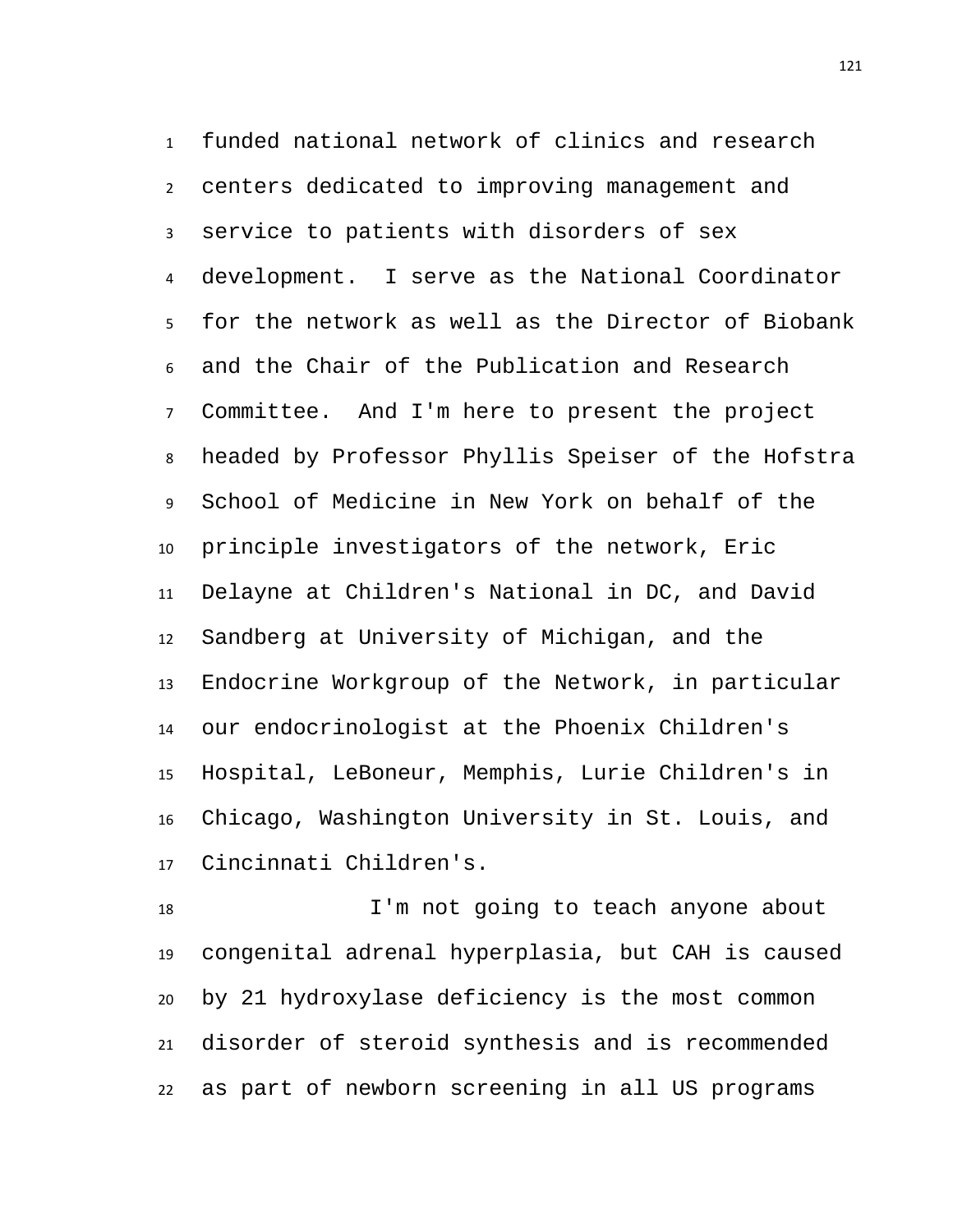because early diagnosis and treatment prevents morbidity and mortality in infants. The filter paper blot specimen typically collected in full- term infants on day 2 are subjected to a thorough amino assay called Delphia to test for levels of 17 hydroxyprogesterone, 17 OHP. However,

 prematurity, low birth weights or critical illness are known to cause falsely elevated results and reduce the test's positive predictive value, and these findings were included in the new clinical practice guidelines for management of CAH that were published last year by the Endocrine Society, an effort also led by Dr. Phyllis Speiser.

 We initiated a survey of state protocols as a preliminary step to quality improvements and analysis of the ten data sets that were returned revealed that each state has a different procedure for identifying and reporting positive newborn screens. For example, nine out of ten states used birth weight-based cut-off points and only one state used gestational age. Cut-off points for normal results varied widely.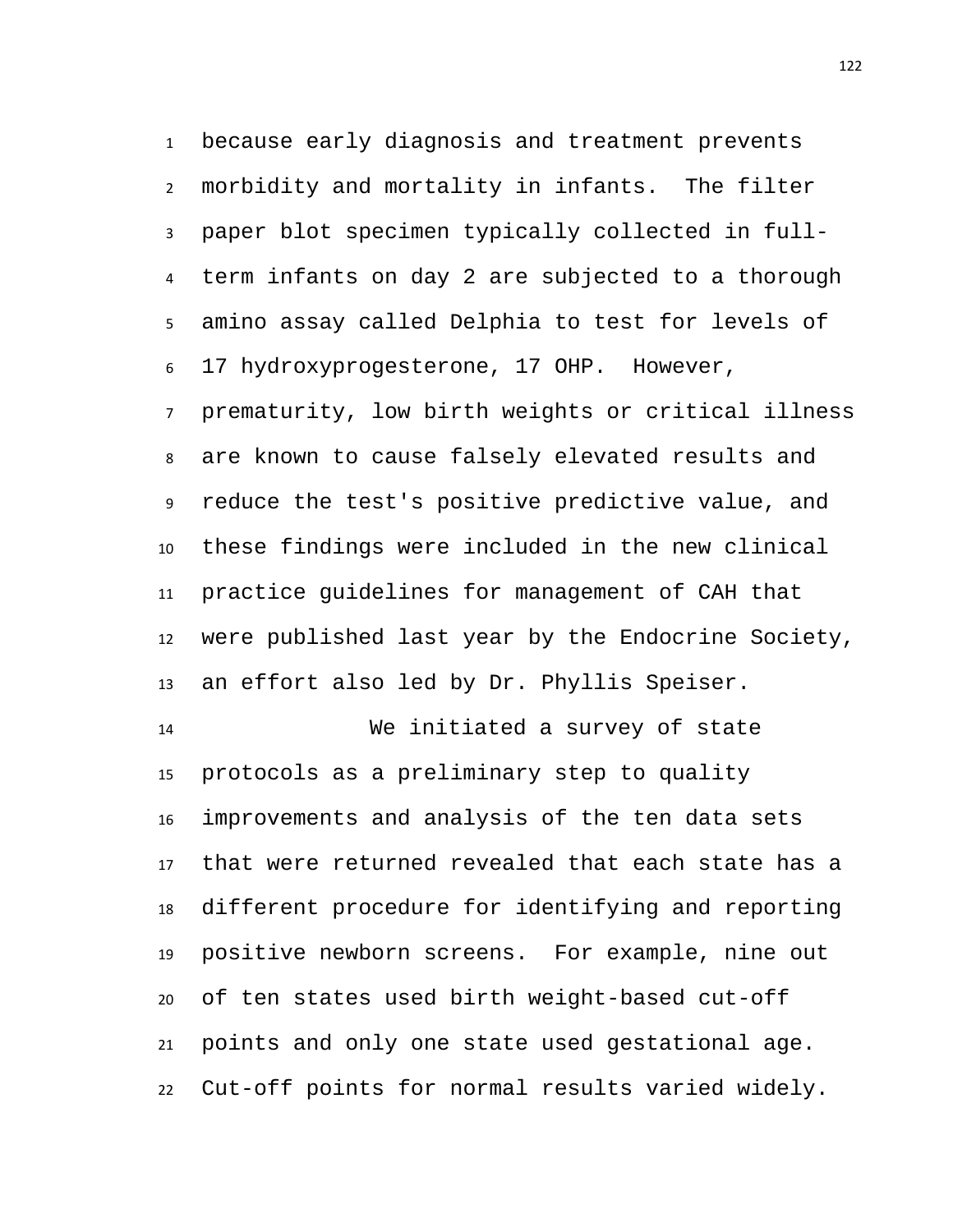For example, for birth weight between 2,250 and 2,500 grams, the cut-off 17 OHP value varied from 25 to 75 grams per mL, which is a three times difference. Our survey also showed that the amino assay was associated with low positive predictive value, and this value varied from 1.2 percent to 9.6 percent, revealing differences in sensitivity and specificity of screening among states.

 So, in conclusion, there is a need for standardization of newborn screening protocols for CAH to improve the positive predictive value. There are published reports that a combination of birth weight and gestational age may provide up to a ten-fold improvement in positive predictive value and that using tandem mass spec enhances the value of confirmatory testing for paper filter samples.

 These preliminary results received a lot of attention when they were presented last month at the Endocrine Society Meeting in New Orleans. Our plan is now to complete the survey of states, and we respectfully hope that the board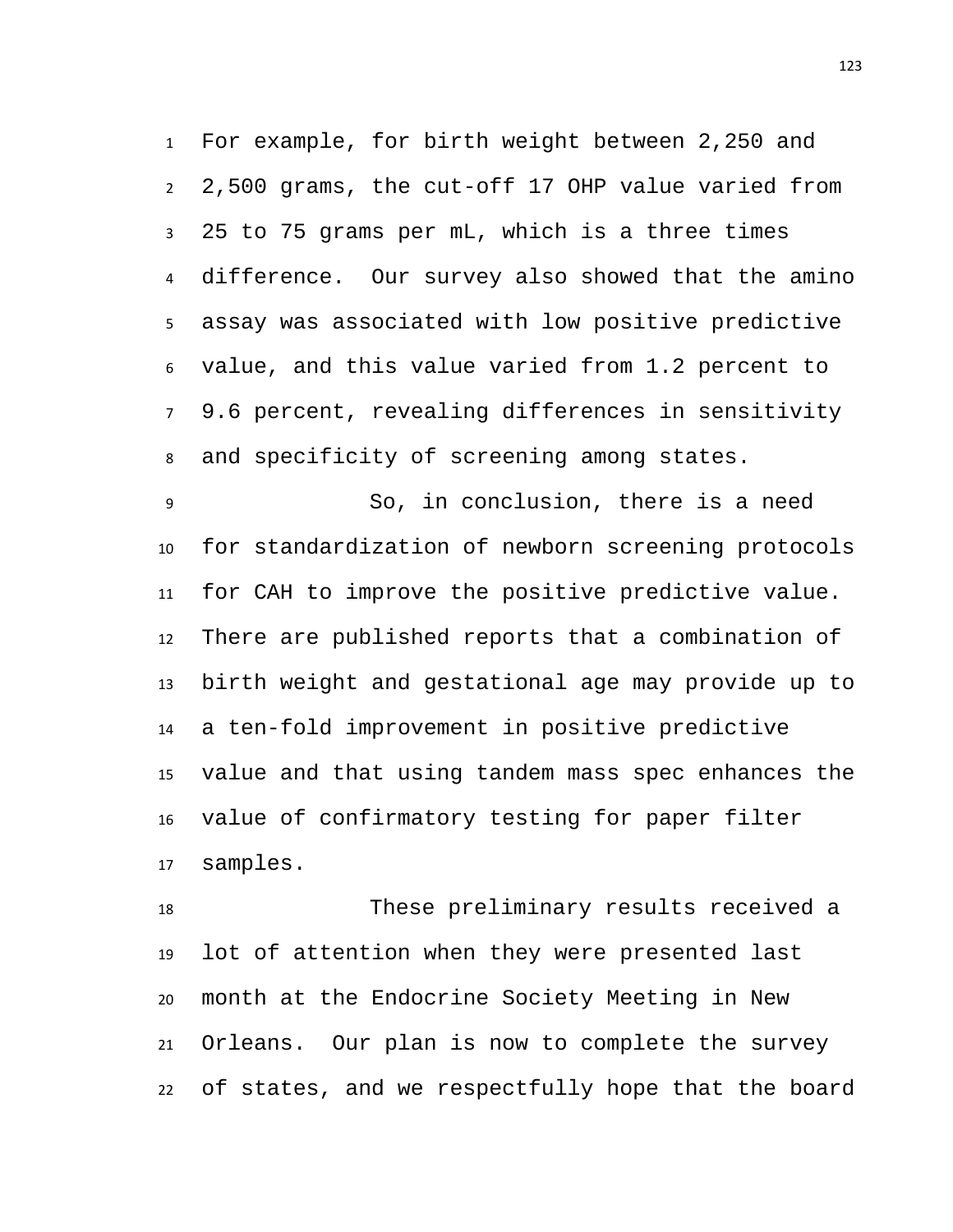would encourage this effort and consider our results. Thank you.

 DR. JOSEPH BOCCHINI: Thank you very much for this presentation and bringing this survey to our attention. We look forward to its publication. We'll take the results and look at them seriously. Thank you.

 Next on the agenda is Ms. Brittany Hernandez with the Muscular Dystrophy Association. MS. BRITTANY HERNANDEZ: Thank you, Dr. Bocchini. My name is Brittany Hernandez. I'm the Director of Advocacy for the MDA, and I want to thank all of you for the opportunity to speak today and also welcome Dr. Powell as the incoming Chair. We're really excited to be working with you going forward, but obviously sad to be closing out this chapter with Dr. Bocchini.

 I also want to thank the committee for its commitment to screening -- newborn screening for neuromuscular conditions. The addition of Pompe and SMA to the RUSP is something that's been really important for our committee,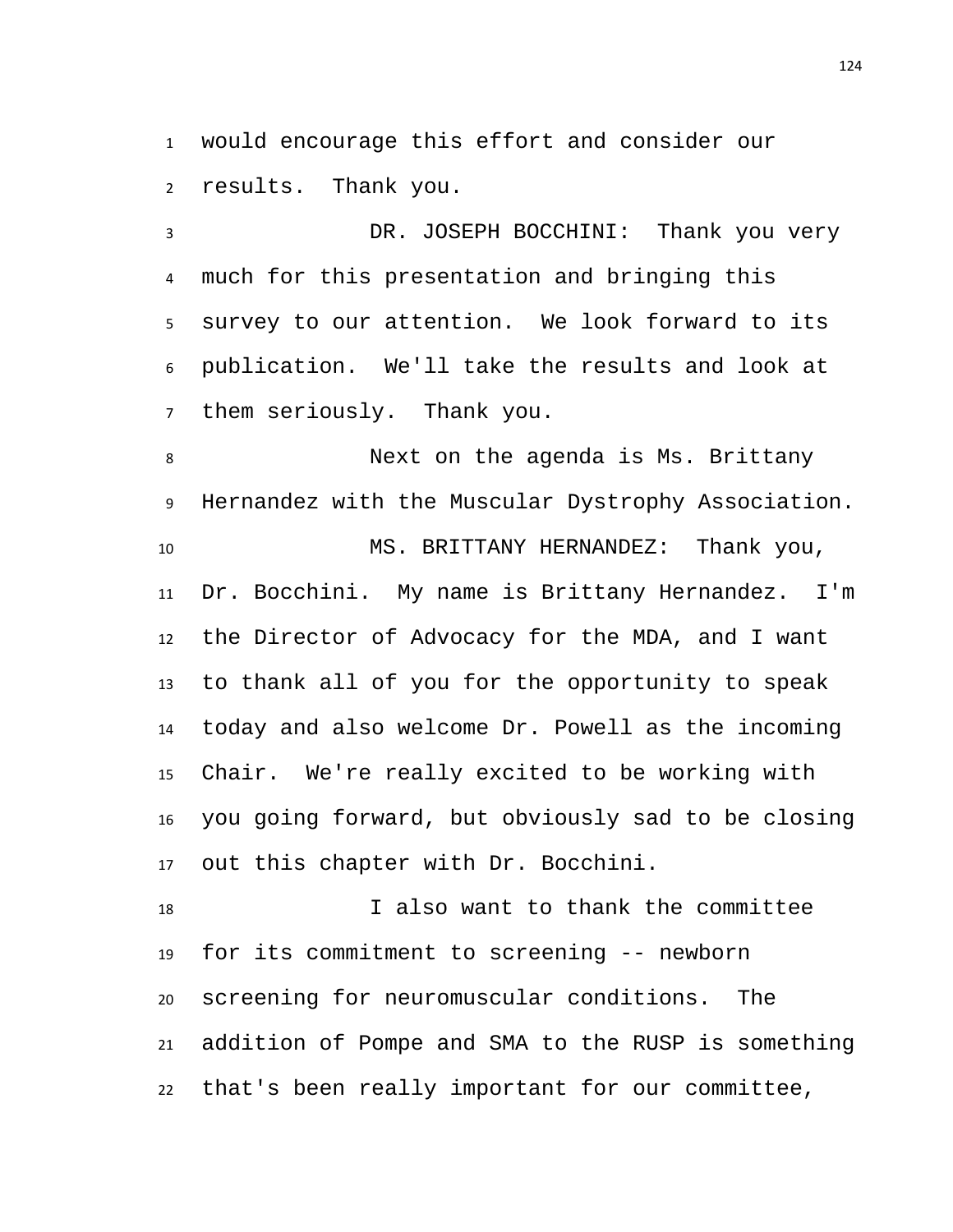and we've seen a lot of movement forward after those conditions have been added.

 MDA is an umbrella organization covering over 40 different neuromuscular conditions. We have over 150 care clinics across the country at some of the leading medical institutions that care for individual with all of the conditions under our umbrella. These are multidisciplinary care clinics where individuals can go to get all the services that they need -- both medical and social support services.

 We also support the new data hub, the Neuromuscular Observational Research Data Hub called MOVR, which is our new clinician data registry. Right now, we launched it tracking four different neuromuscular conditions. They are ALS, Duchenne, SMA, and Pompe disease. We know that this new registry is going to help aid in development of clinical trials for individuals with neuromuscular conditions including Duchenne, which is obviously one part of why we have an interest in adding DMD to the RUSP. We're working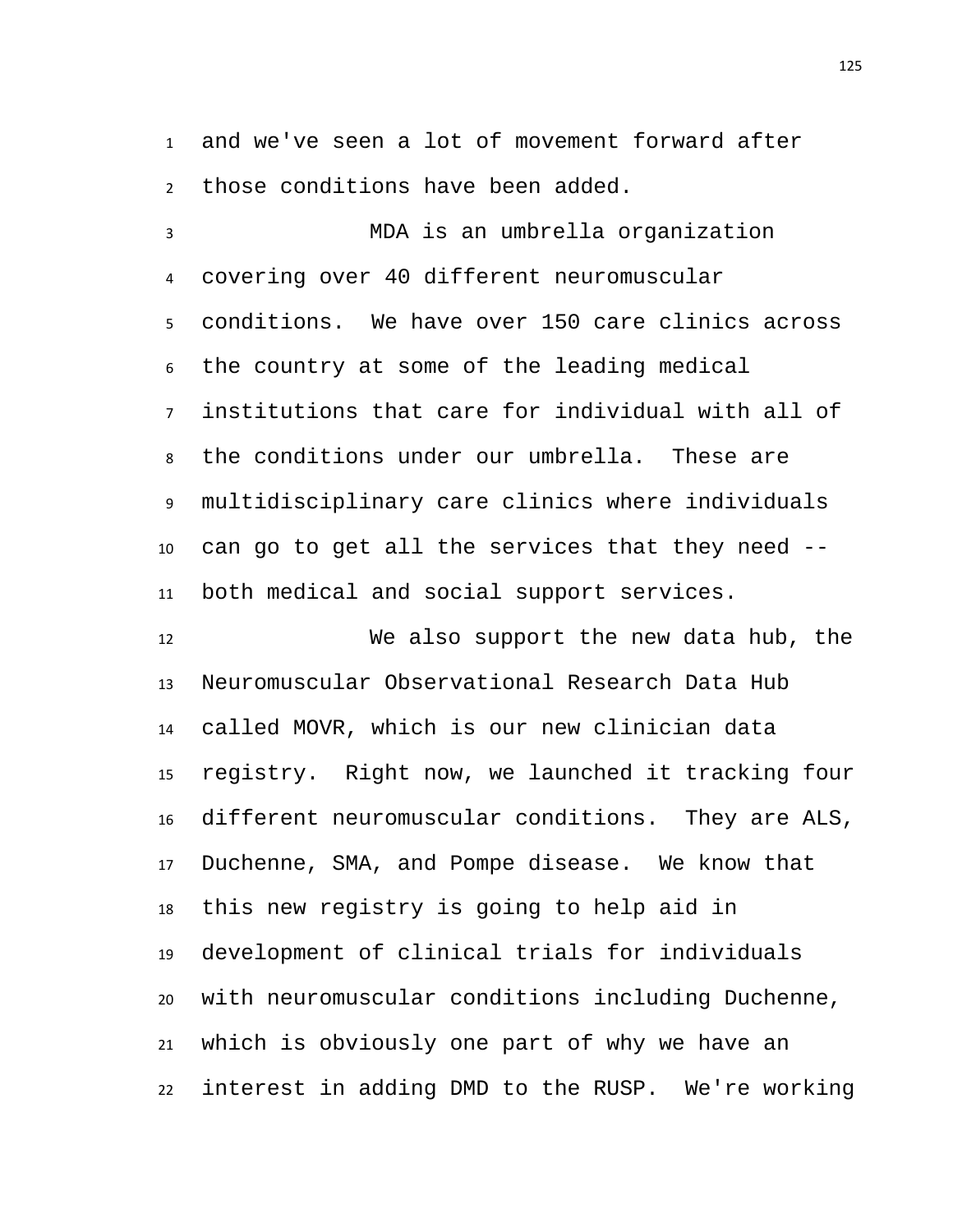collaboratively with partners across the spectrum on a DMD RUSP nomination going forward, and we're proud to be partnering with a number of other individuals and groups on this. We understand that there might be some concerns about utilizing CK for -- for the detection of Duchenne since it could lead to -- since it would lead to detection of other conditions. But we would offer that the MDA Care Clinic Network does exist to provide care to all individuals identified with a neuromuscular condition, including those that could be identified via a CK test for Duchenne.

 MOVR will also build and track progress of NBS-identified patients with Duchenne and other related conditions through the CK test, and we also are working on generating a number of different medical education initiatives for physicians that work in our clinics to ensure that they know how to care for patients who are identified via the newborn screening process. We have a number of staff on board who are working closely on that, and I'd be happy to make any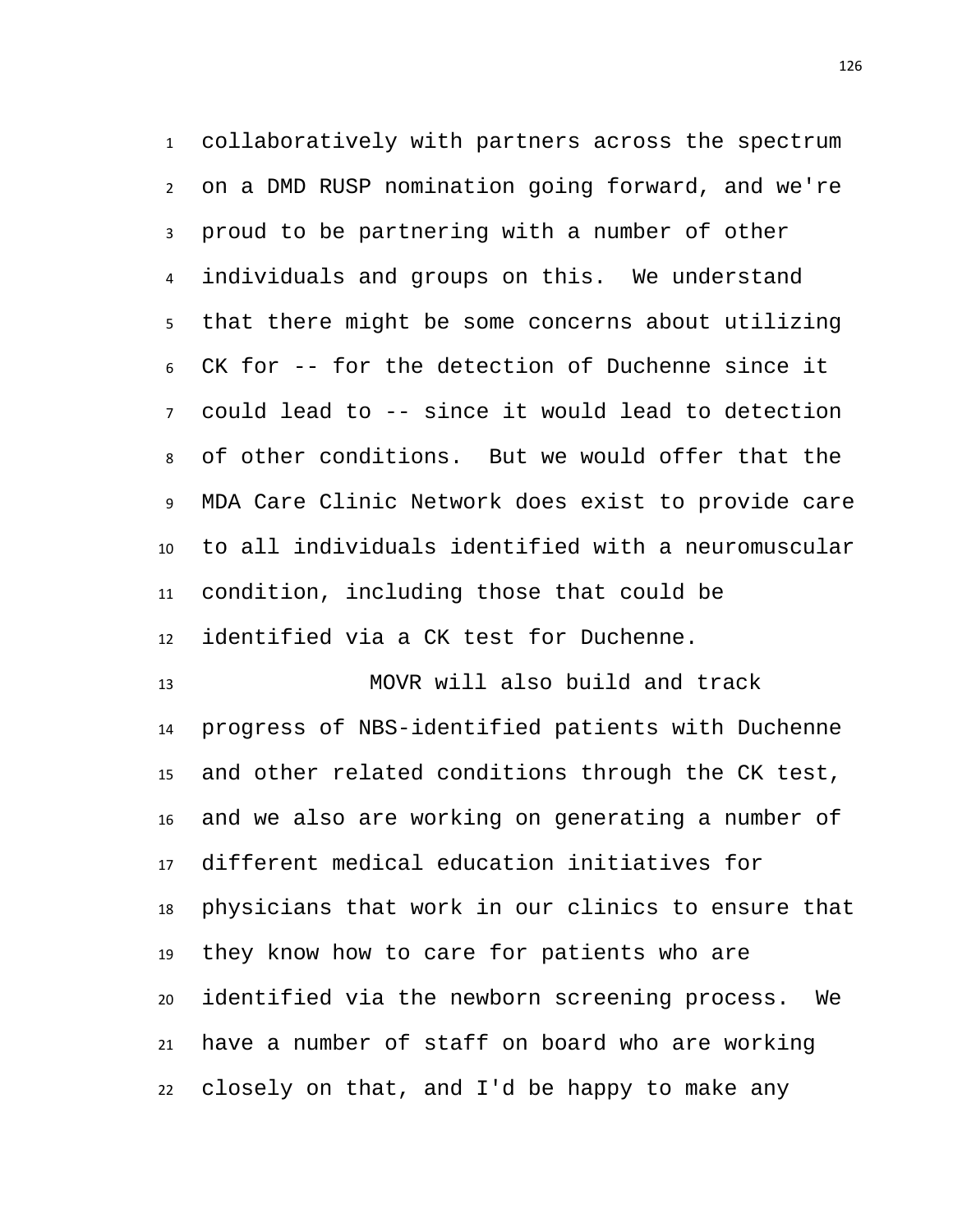connections should you have questions about the efforts that we're undertaking to make sure that physicians are as informed as possible to help them take on any babies and families who are identified via the process.

 I want to thank the committee for its commitment to newborn screening for neuromuscular conditions and I appreciate the opportunity to share my comments today. Thank you.

 DR. JOSEPH BOCCHINI: Thank you, Ms. Hernandez. We appreciate your efforts and look forward to the nomination packet when it's completed.

 Next is Ms. Annie Kennedy with Parent Project Muscular Dystrophy. Ms. Kennedy.

 MS. ANNIE KENNEDY: Good afternoon. I am Annie Kennedy with Parent Project Muscular Dystrophy or PPMD, and I'm here today representing the National Duchenne Community. Last month, I had the opportunity to present before this committee to share that PPMD, along with a pretty competitive consortia of funding partners, has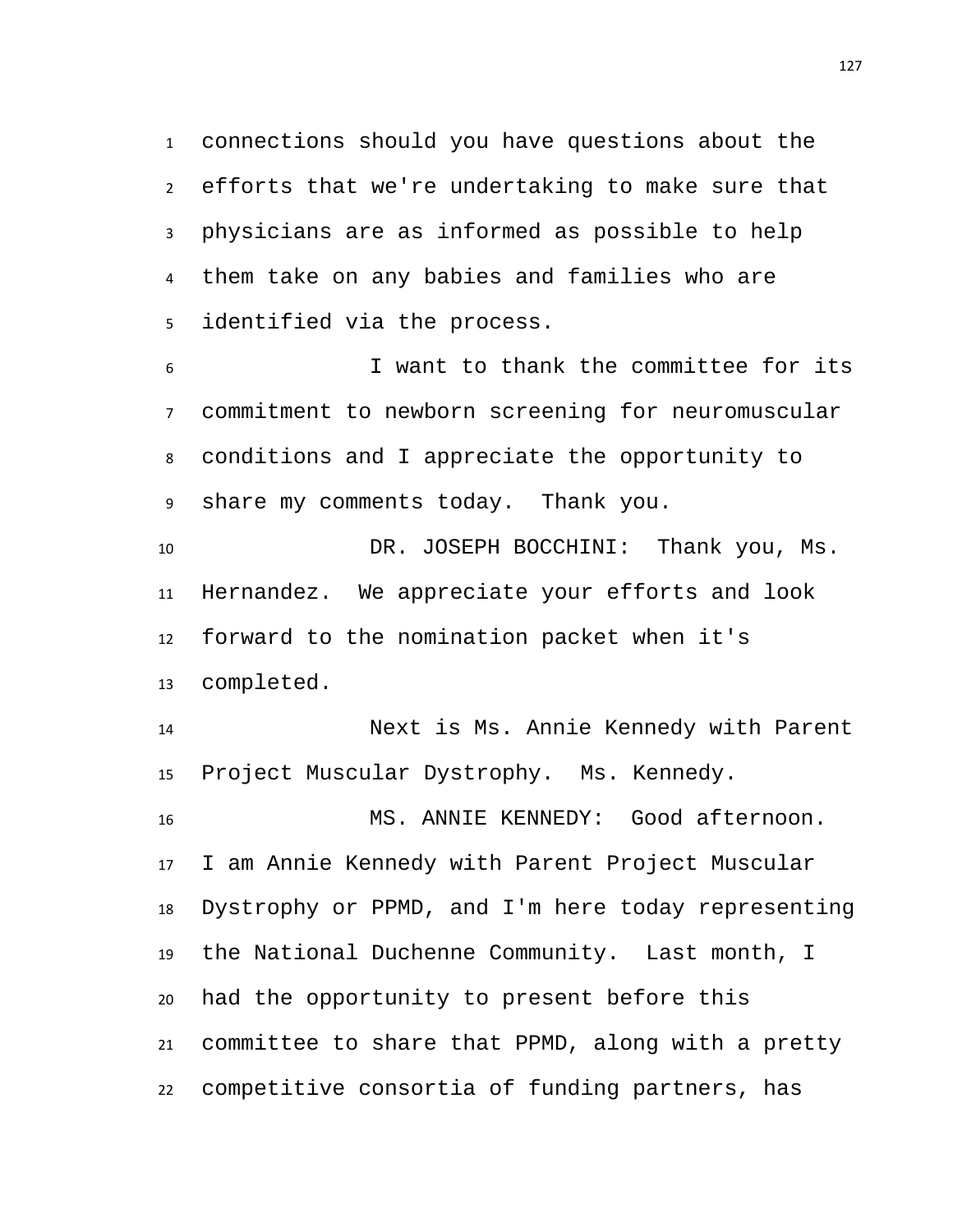initiated a Duchenne Newborn Screening Pilot in New York State, and Mike Watson alluded to that earlier today. Today, I'd like to spend a few minutes focusing on the publications, tools, and resources that we've worked with collaboration with our partners to build to support families and providers who will be working within that pilot. Over the last decade, PPMD has collaborated with the Centers for Disease Control and Prevention and the American Academy of Pediatrics on several efforts designed to develop diagnostic and clinical care tools and resources for providers and patients. In 2009, PPMD received funding through a cooperative agreement of the CDC to convene the National Task Force for the Early Identification of Childhood Neuromuscular Disorders to address the delay that families frequently experience between symptom onset and diagnosis of neuromuscular disorders. The taskforce aimed to increase clinicians' awareness of peripheral neuromuscular disease as a cause of developmental delay in young children and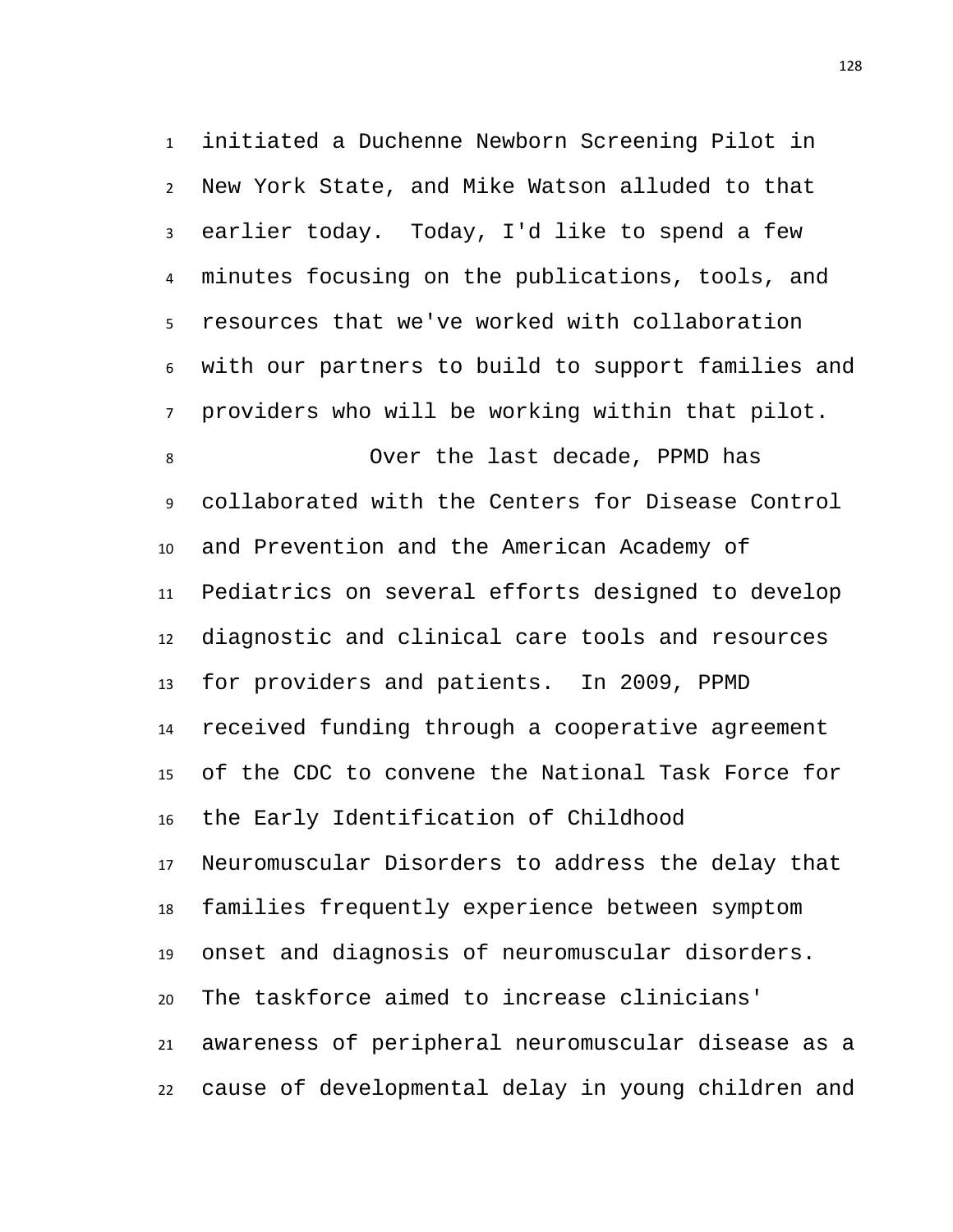to help providers in primary care, rehabilitation medicine, and physical therapy identify the early symptoms of neuromuscular disorders. The taskforce included representatives from the American Academy of Pediatrics, the American Academy of Neurology, the Child Neurology Society, Cure SMA, MDA, and NSGC, the American Physical Therapy Association, and many others. The yield from the effort was the creation of training tools, diagnostic and clinical algorithms, and clinical support tools, all housed on the website, childmuscleweakness.org. The effort also included a year-long dissemination program.

 Following that in 2016, PPMD, the American Academy of Pediatrics, and the CDC partnered to develop a motor delay assessment tool for parents through a program called Learn the Signs, Act Early. That, again, is housed on AAP's website.

 In October of 2018, the AAP dedicated a supplement of their journal to a series of 13 publications featuring expanded care guidelines in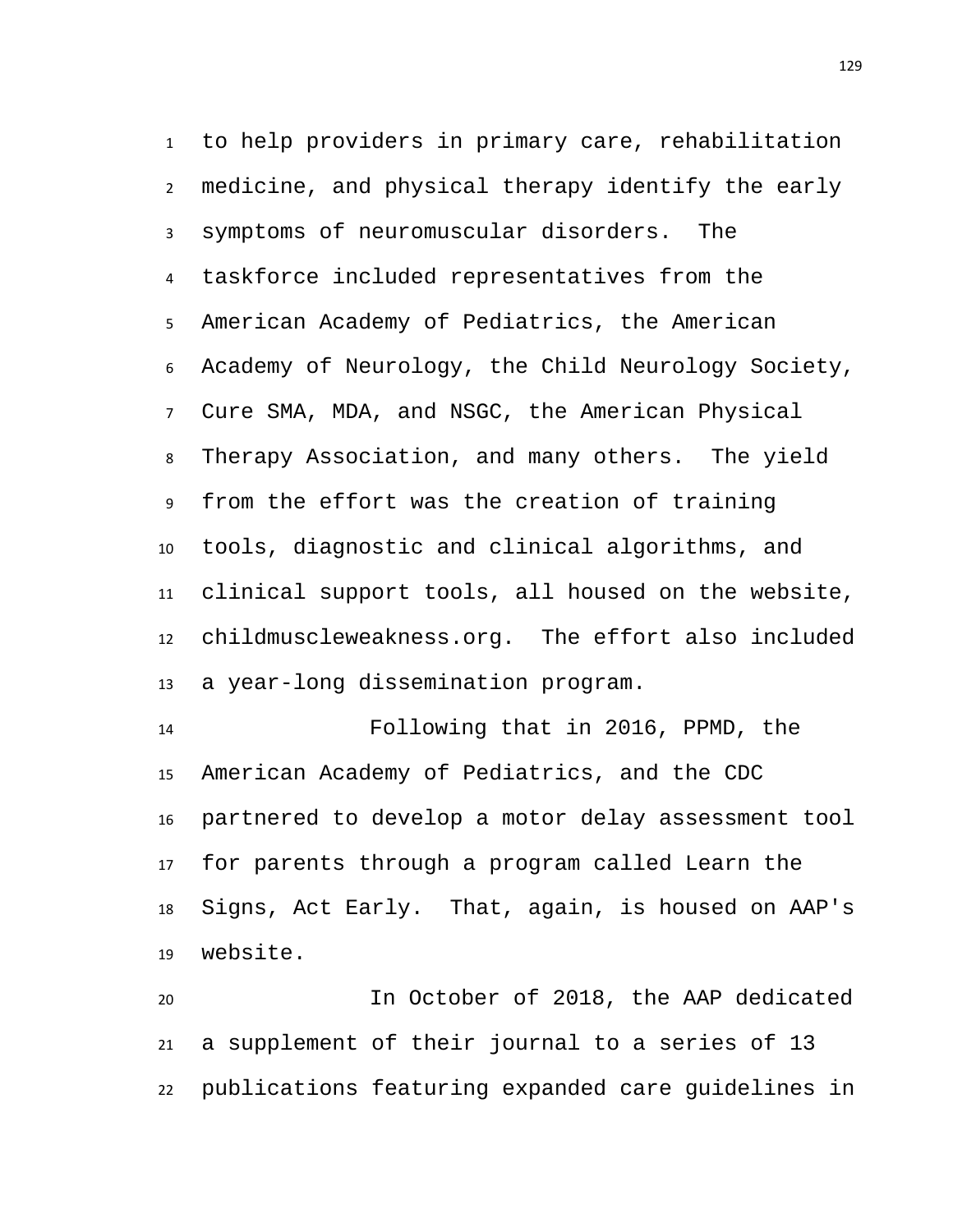Duchenne entitled Specialty to Care for the Patient with Duchenne Muscular Dystrophy. Included was a primary care and emergency department management in the patient with Duchenne muscular dystrophy article. There will be a webinar on that later this week, actually, for primary care providers.

 Also, in October of 2018, a refined ICD-10 code for Duchenne and Becker MD was implemented within the CMS addenda. This effort was led by PPMD with support from the CDC, CMS, and AAP. And currently, a new action sheet is being developed by NBSTRN and their clinical integration group as a part of the Duchenne Newborn Screening Pilot in New York State.

 Despite all of these efforts, our surveillance data continues to reflect an unnecessary and heartbreaking diagnostic odyssey that delays access to care and impacts outcomes for our families. Last March, PPMD convened an externally led patient-focused drug development meeting with the FDA in Washington, DC for a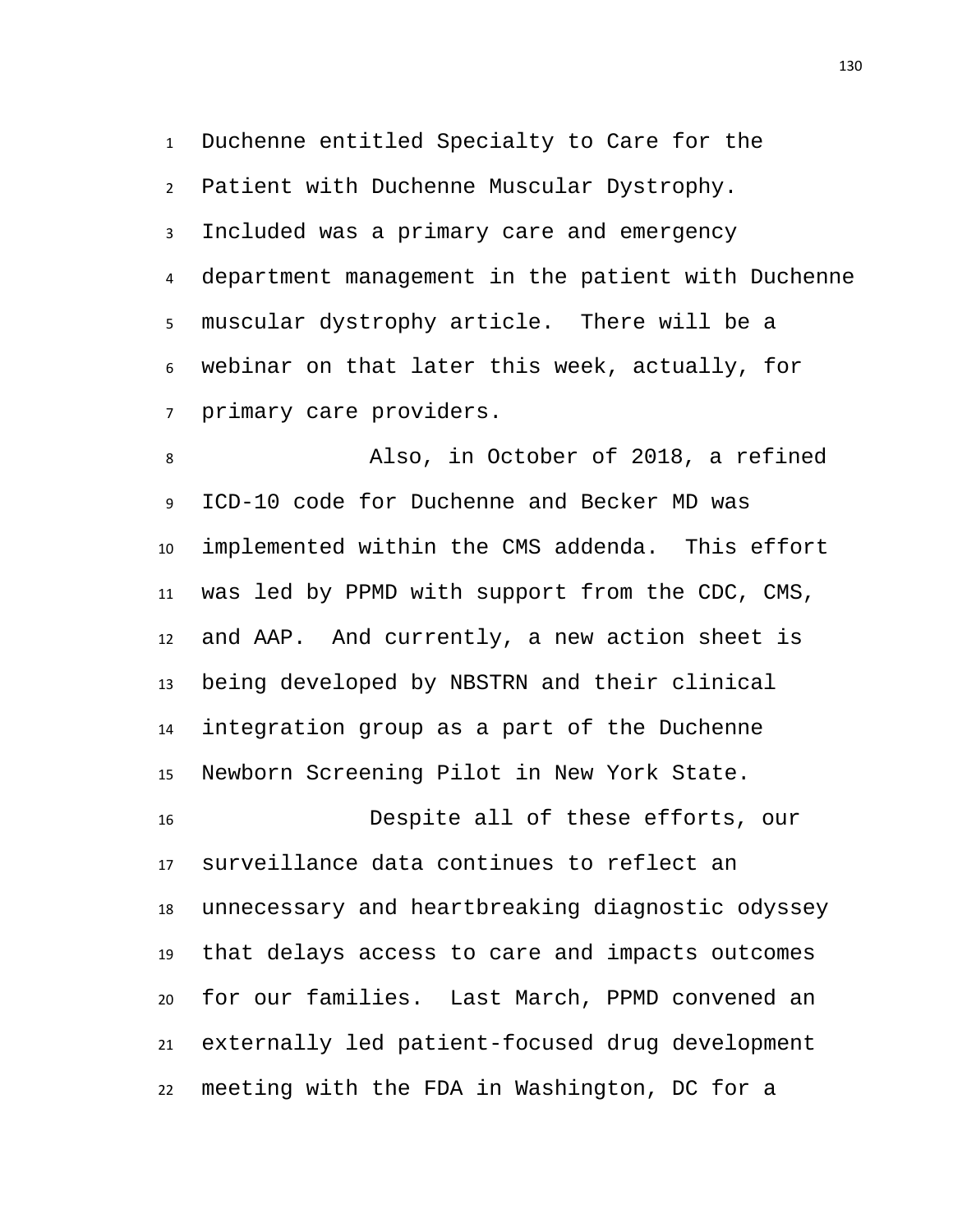powerful day of testimonials from families about their current experiences with Duchenne. Throughout that day, parent after parents described their journeys from parental concerns to confirmed diagnoses. The descriptions included recollections of having worries brushed aside by clinical providers, months and even years of inconclusive tests and therapies, and diagnoses delivered with little or no information about Duchenne and no direction as to where to turn for expert care and support. And while this was not everyone's experience, it is the rule rather than the exception.

 I'd like to take a moment to read an excerpt from a few of the parents' testimonies now to capture the common diagnostic experience. Particularly striking to me is that these parents came into our community after the previously mentioned clinical resources had been created and disseminated.

 This from Lisa in Nebraska. "I'm a stay-at-home mom of three. Prior to having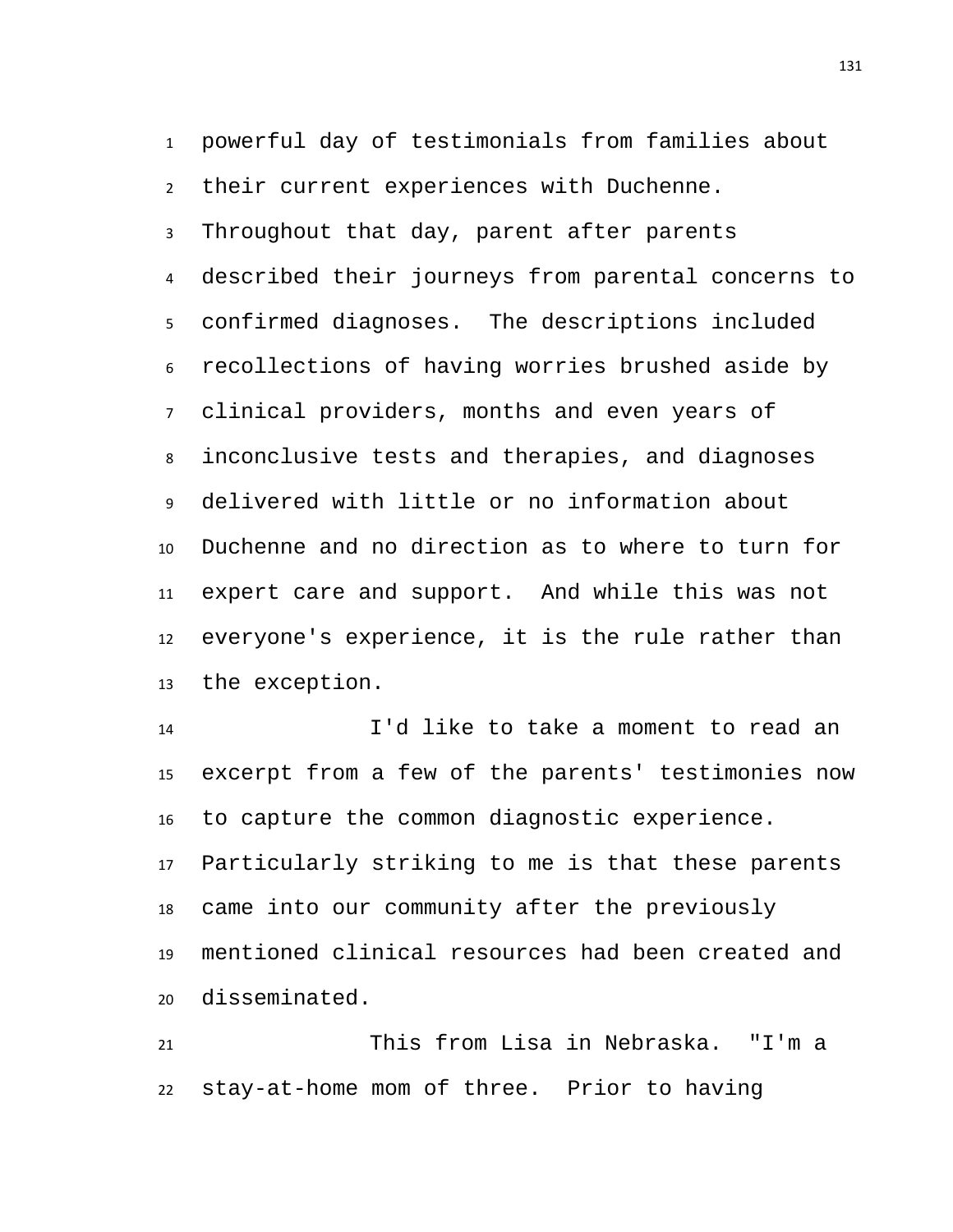children, I was a full-time physical therapy assistant. In January 2014, just after Lane's second birthday, we requested therapies for Lane from our local primary provider for speech delays as well as growth and fine motor delays. After doing some research, I had also requested a CK blood draw, and I'll never forget that phone call when the results were reported back. The nurse who called me actually asked me if he should be hospitalized. It was in that moment, during that diagnostic call, that the nurse -- with the nurse that I became the educator for others about Duchenne."

 And this one from Clair in St. Louis. "On Friday evening, December 30, 2011, we were getting ready for a family Christmas party, when I received a call from our pediatrician's office. Earlier that week, the doctor had ordered blood tests after Henry's teacher had requested a PT referral. Although I'd raised concerns in the past about his inability to jump or climb, I was always assured that kids just develop at different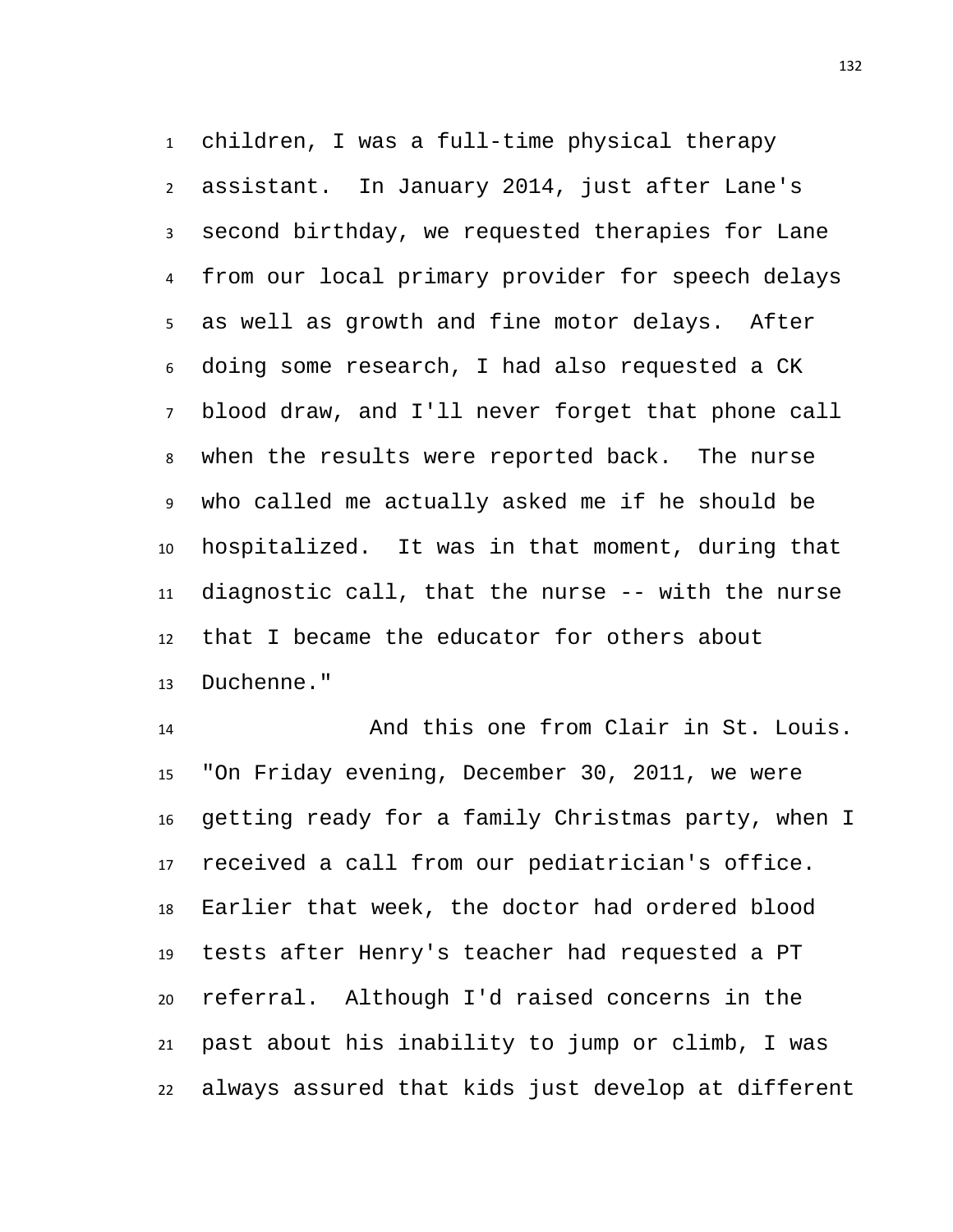stages. Over the phone, the doctor shared that the lab results indicated Duchenne muscular dystrophy. In my mind, it scrambled to recall what I knew of Duchenne. He said, "It was bad," and told me that I would find more information online. Our vacationing pediatrician said he would refer us to a neurologist after the long holiday weekend. That evening, my happy babies went to the party with my sister, while our world crumbled into pieces. My husband and I wept at the prognosis that we found on Wikipedia. This dark night marks the before and after of our family's life."

 Our community's goal through our newborn screening program is that no family ever be subjected to an unnecessary diagnostic odyssey again and that every family receive timely supportive resources at the time of diagnosis. The Duchenne Newborn Screening Pilot Program is designed to set up, validate, and conduct a consented pilot screen for infants born at select hospitals in New York State, which will utilize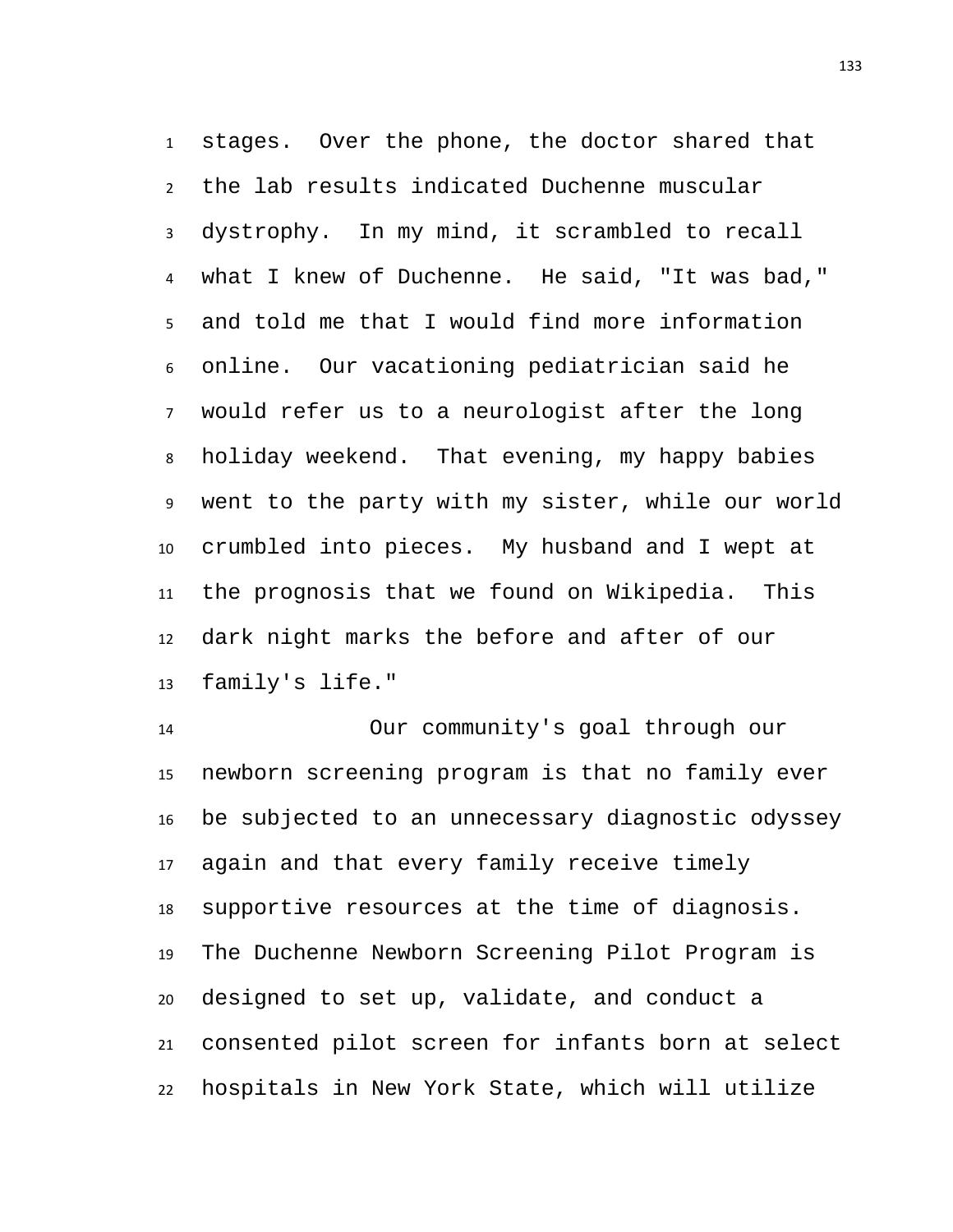tools, resources, and expertise at PPMD and the Newborn Screening Translational Research Network and the New York State Department of Health. This pilot is being funded through a unique model in which PPMD has converged a pre-competitive consortia of biopharmaceutical industry partners with a commitment to early diagnosis and intervention in Duchenne. In addition, the pilot is being guided by a Steering Committee comprised of representatives from federal agencies, provider groups, and representatives from key Duchenne stakeholder communities. This is an important inflection point for us in our community and one that we recognize we would not have reached without the guidance and support of all of you. We are grateful and most of all our Duchenne community is hopeful. Thank you.

 DR. JOSEPH BOCCHINI: Thank you, Ms. Kennedy, for your presentation and we look forward to the results that come from the New York pilot study. Thank you.

Next is Rebecca Abbott with the March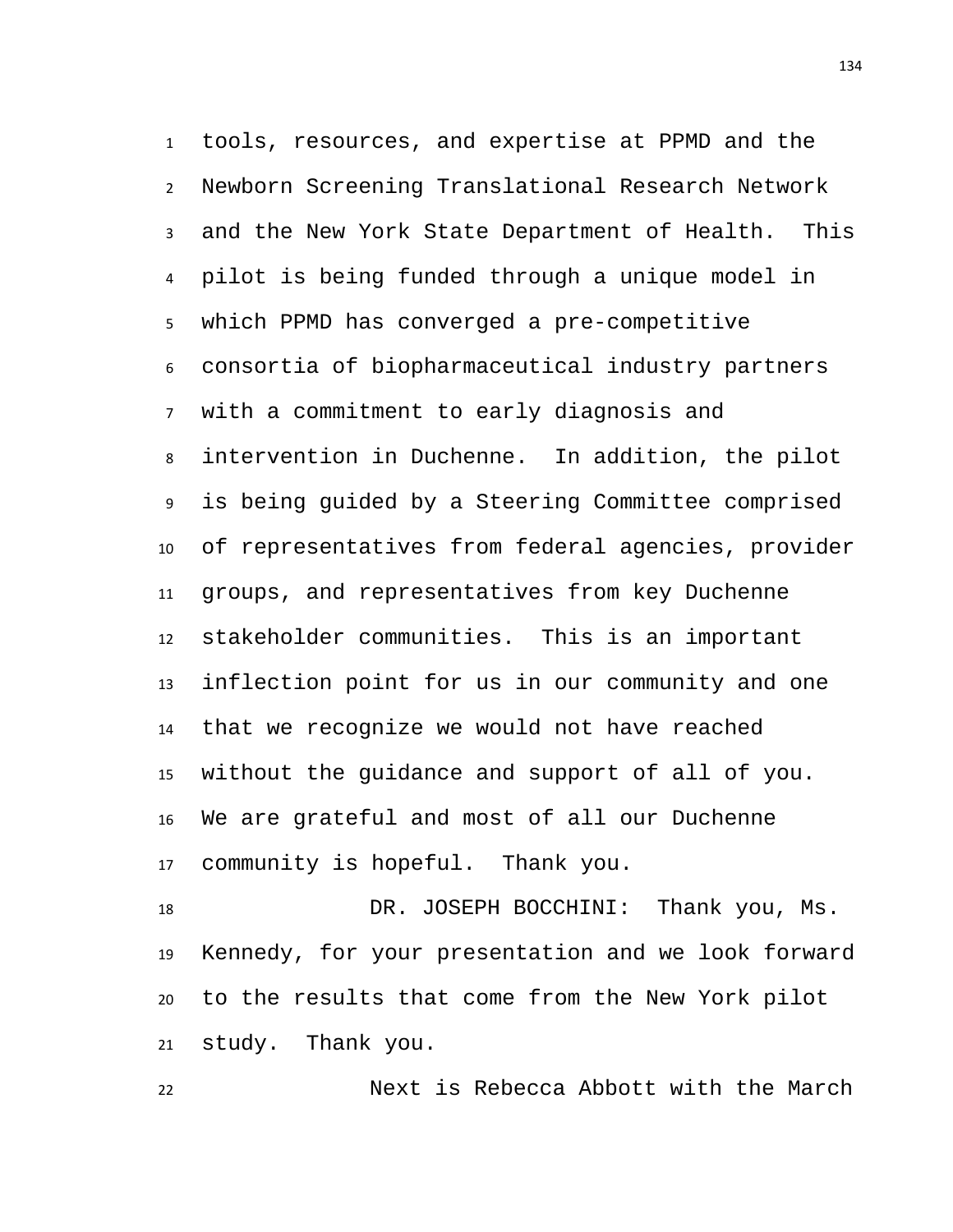of Dimes.

 MS. REBECCA ABBOTT: Good afternoon, Dr. Bocchini, and members of the Advisory Committee. Thank you for the opportunity to speak today. My name is Rebecca Abbott, and I am the Deputy Director of Federal Affairs at the March of Dimes. In that capacity, I have the privilege of spearheading a group of more than a dozen organizations, many of them represented in the room today, dedicated to advancing newborn screening through national policy. Over the past few years, our coalition has focused on insuring that Congress provides increased funding for newborn screening programs at CDC, HRSA, and NIH. I am pleased to report that we have been successful in those efforts. In fiscal year '19, Congress provided \$10 million more to CDC and HRSA than they had in fiscal year '17. We will continue our work through the annual appropriations process and are hopeful our success continues.

In addition, our perennial activities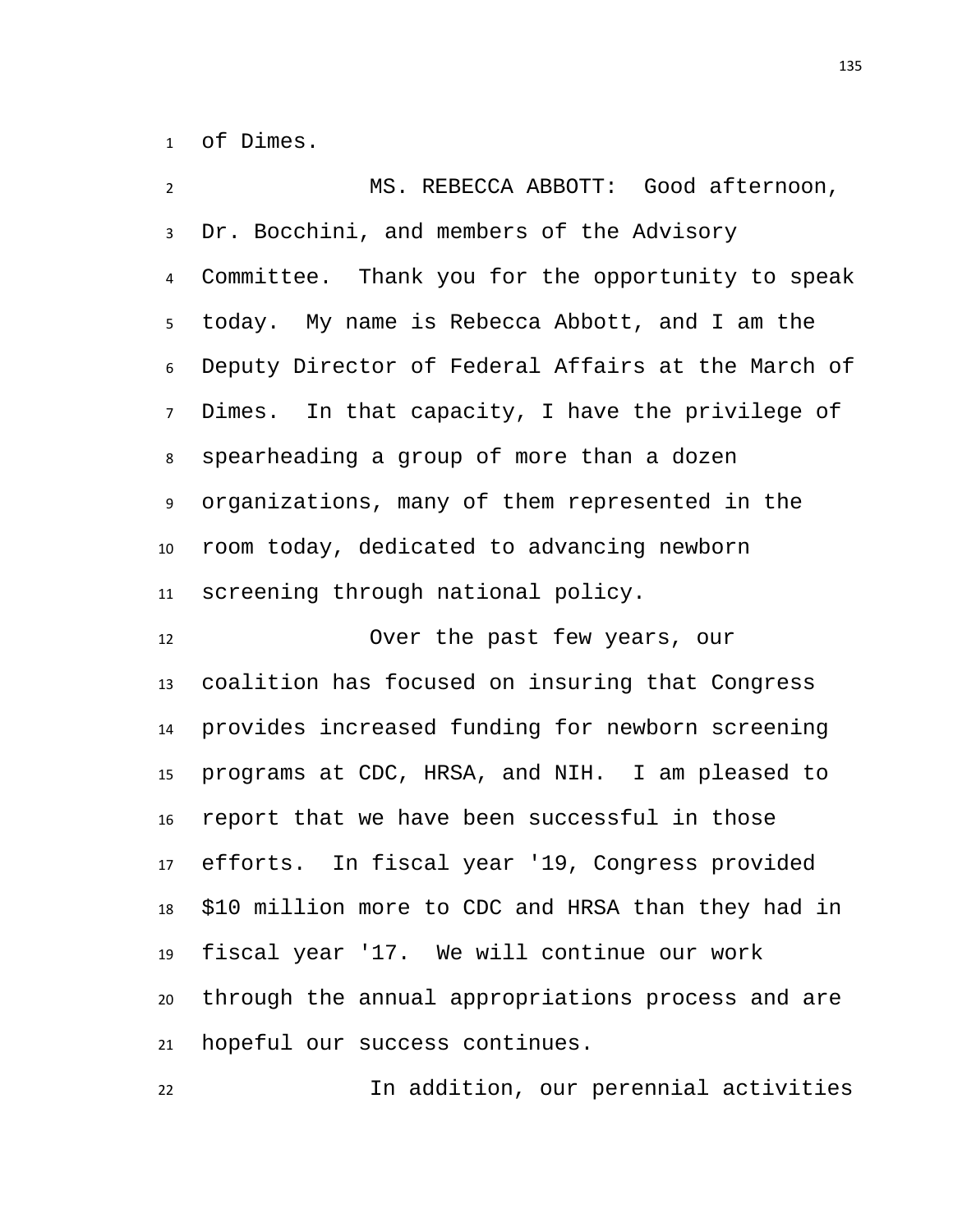supporting appropriations, last year our

 organizations began laying the ground work for Newborn Screening Lives Act Reauthorization, which expires on September 30th of this year. Our coalition developed a set of shared principles to guide reauthorization and shared our recommendations with Congressional champions. After months of refining language, I am pleased to report that the Newborn Screening Saves Lives Act Reauthorization of 2019 will hopefully be introduced in the House next week. Our long-time champions, California Congresswoman Lucille Roybal-Allard and Congressman Mike Simpson will again sponsor the bill. As Dean mentioned yesterday, the bill will raise authorizations for programs at CDC and HRSA and makes very targeted refinements to language governing activities of CDC, HRSA, and NIH. It will also commission a report by the National Academy of Medicine, looking at the future of newborn screening and of particular interest to this committee, it will extend your charter for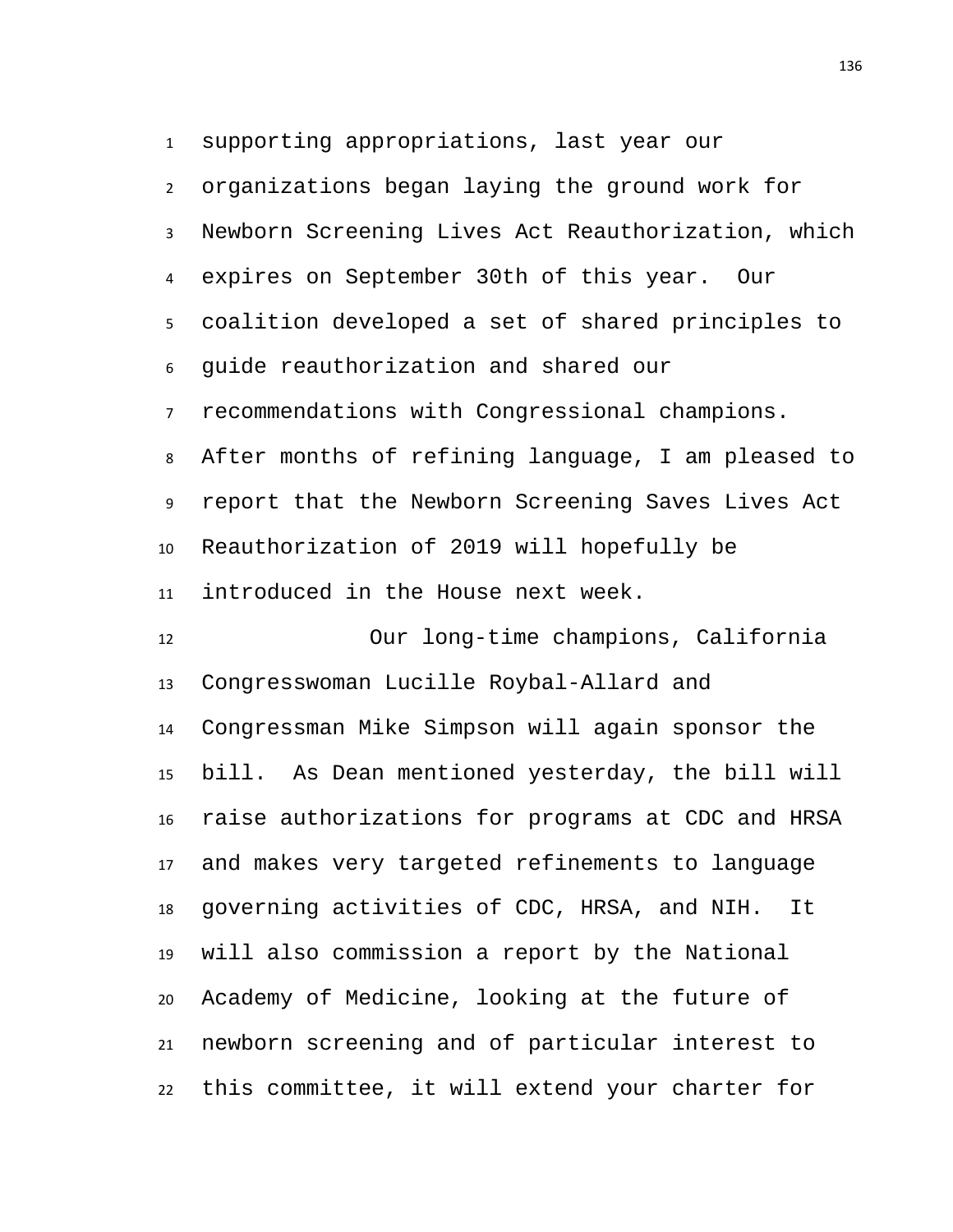another five years.

 On the Senate -- our coalition is pleased with the language and looks forward to advocating for its swift passage. On the Senate side of the Capitol, our coalition is working closely with our new champions this year, Senator Maggie Hassan of New Hampshire and Senator Cory Gardner of Colorado to finalize language, and we are hopeful that legislation will be introduced before the Independence Day holiday.

 Congress has much on its agenda this year, but we are confident that we can build the support to ensure reauthorization of the Newborn Screening Saves Lives Act, and that is on its to- do list. I will be here today, and I am always available to answer questions about the bill or our efforts. Further, our informal coalition is open to patient, provider, and public health organizations that are dedicated to newborn screening, and I am happy to talk to you about how to get involved.

Before closing, I wanted to take this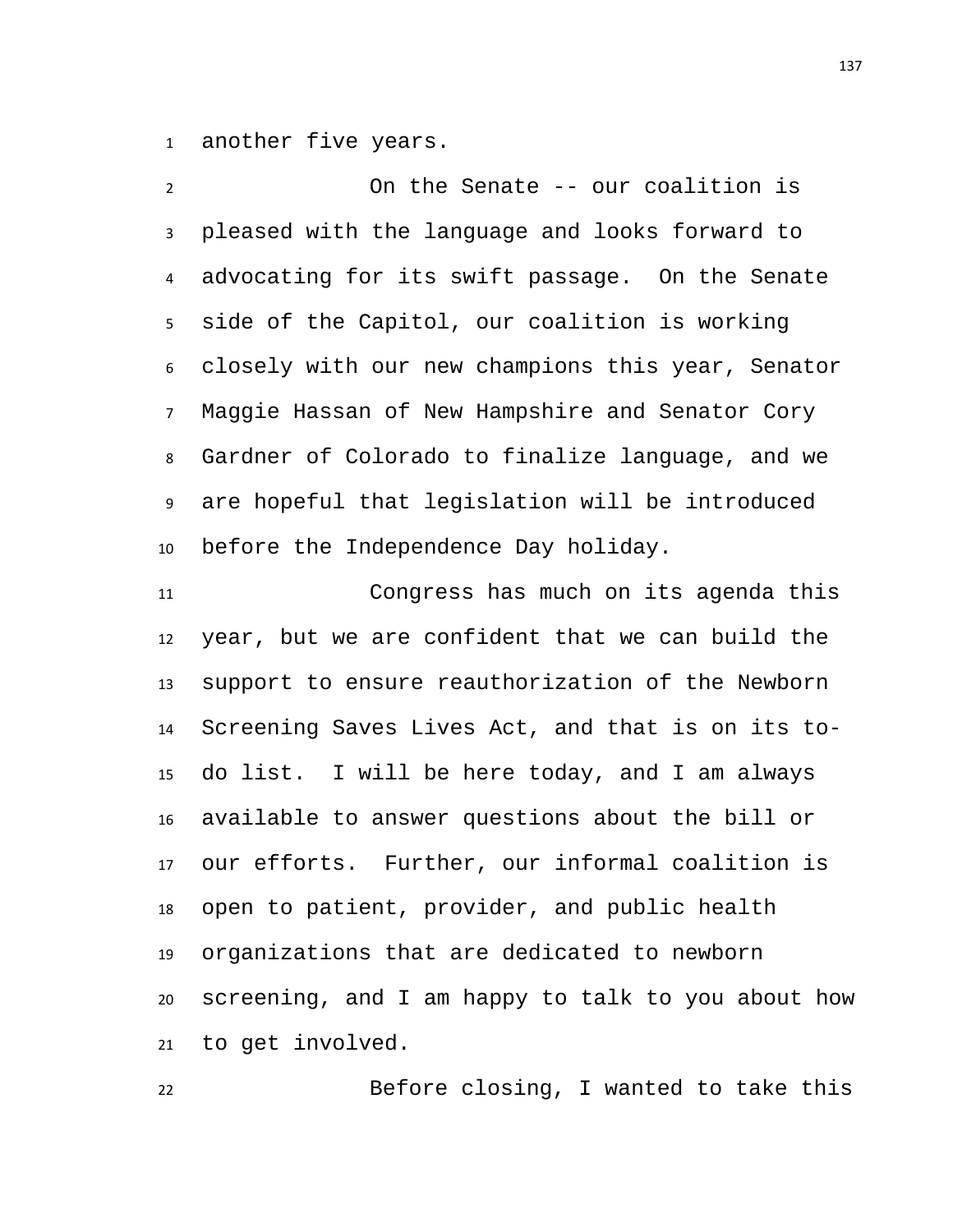opportunity to extend a thank you on behalf of the March of Dimes to Dr. Bocchini for his leadership of the Advisory Committee and for his commitment to the health and well-being of children. Dr. Bocchini has served this committee with distinction, and our nation's newborn screening program and by extension our nation's children are better because of his service. Dr. Bocchini is also a long-time committed volunteer of March of Dimes. His volunteer leadership has been essential to helping our organization improve the health of moms and babies throughout Louisiana. So, Dr. Bocchini, March of Dimes thanks you for your service to this committee, to our organization, and to the mothers, infants, and families in Louisiana and across the nation. Thank you.

 DR. JOSEPH BOCCHINI: Thank you for those kind words and thank you for updating us on the status of the reauthorization. We appreciate that. Thank you.

Next on the agenda is our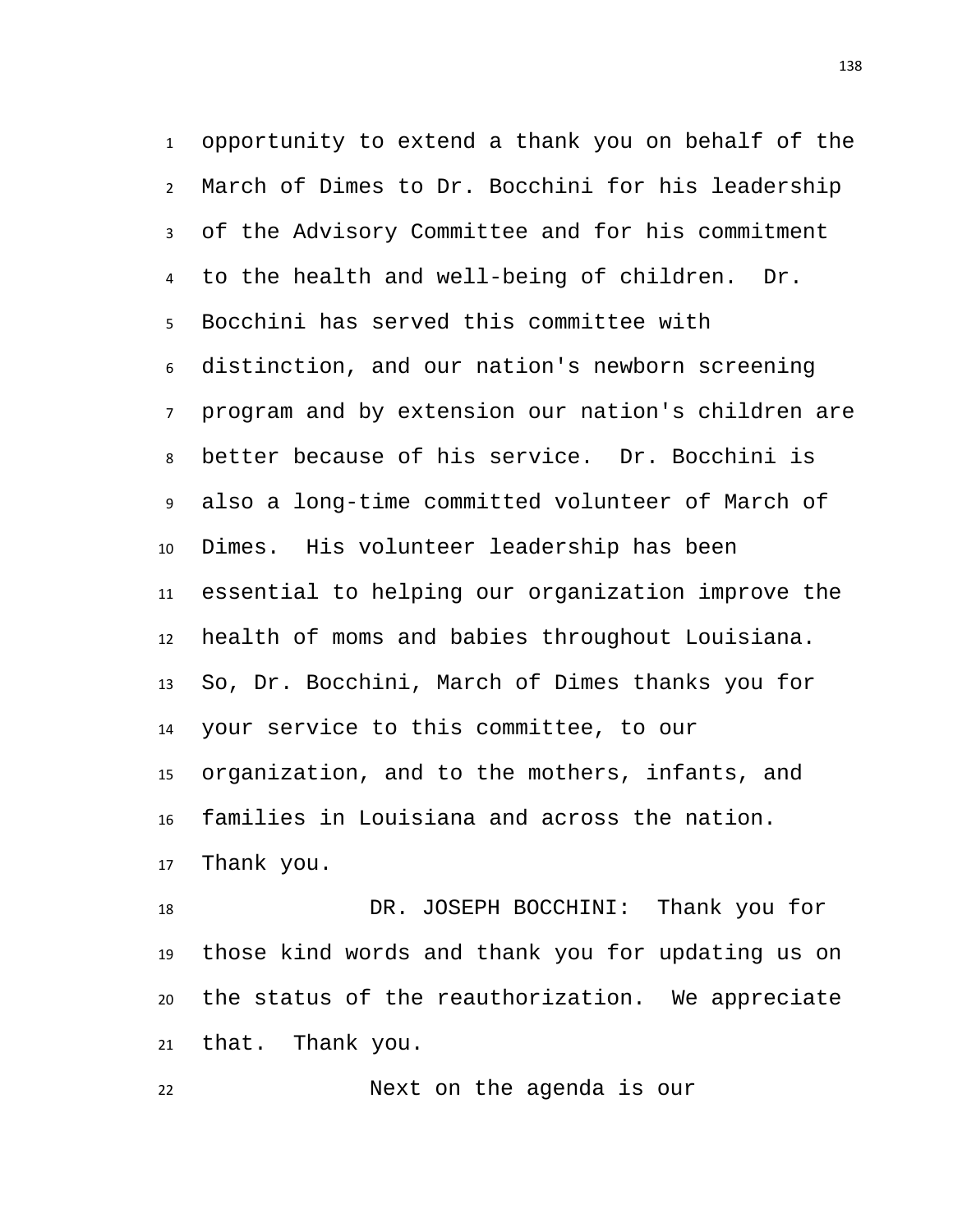presentation from the Followup and Treatment Workgroup. It's an update on their activities and the work that they completed yesterday. Dr. Chris Kus will present by phone on the activities of the workgroup. Chris, let's see and make sure your line is open. Can you hear? DR. CHRISTOPHER KUS: I can hear. Can you hear me? DR. JOSEPH BOCCHINI: We can hear you. 11 DR. CHRISTOPHER KUS: Great. DR. JOSEPH BOCCHINI: And your slide is up, so go right ahead. FOLLOWUP AND TREATMENT WORKGROUP UPDATE DR. CHRISTOPHER KUS: Okay. Again, I'm Chris Kus, and I'm pinch-hitting for Jeff Brosco, who couldn't be here today. Next slide.

 DR. JOSEPH BOCCHINI: We're moving them forward for you, so you're fine.

 DR. CHRISTOPHER KUS: Okay. Okay, got it. Start out with this just gives you a listing of the members of our Treatment Workgroup,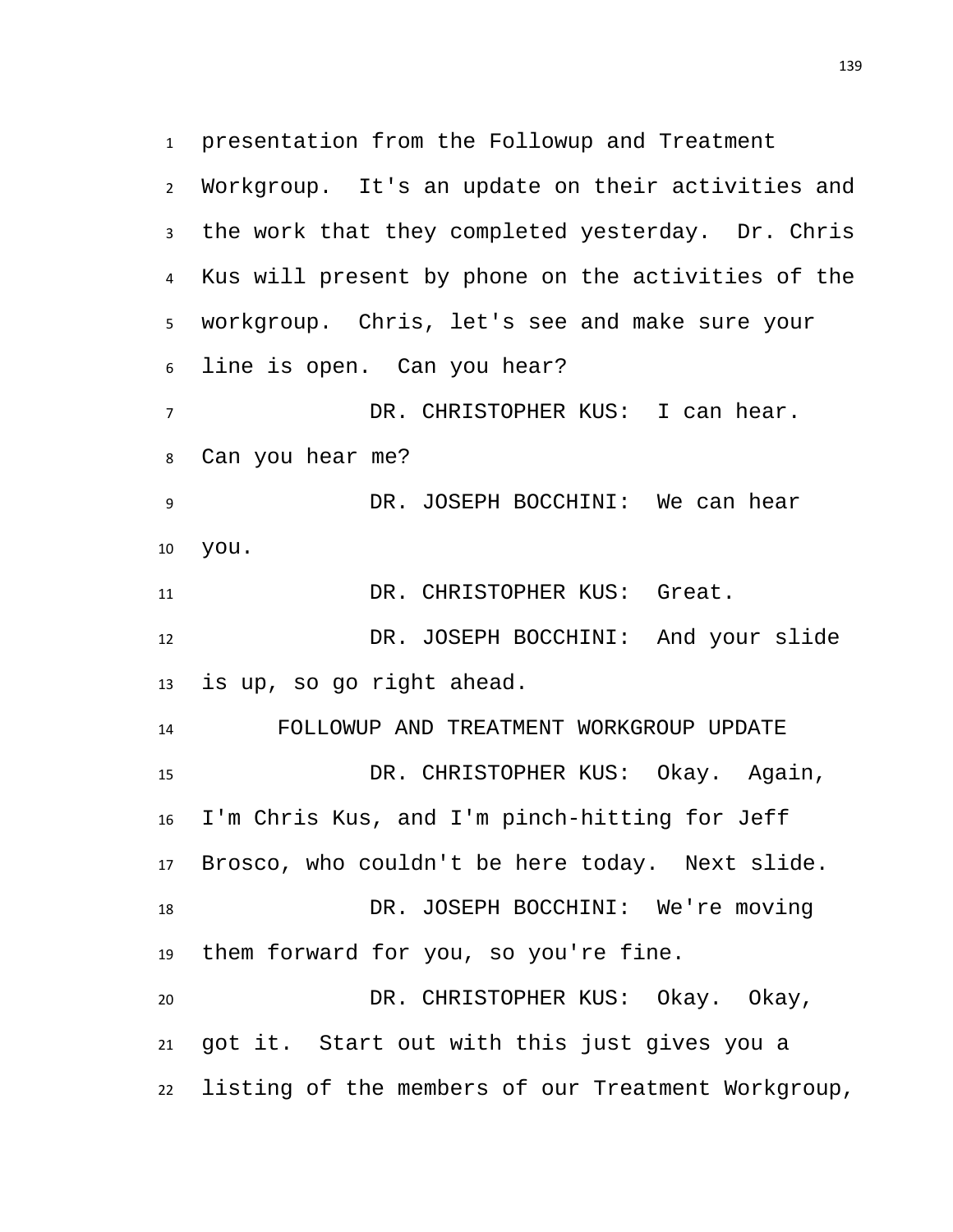and we welcomed several people yesterday, and you'll see their names that are in red. Again, Jeff Brosco is the Chair, and I'm the co-Chair. Next slide. During our workgroup meeting, we had two presentations, and I'll give you a flavor for each of them. The first one was on the Newborn Screening Translational Research Network that Amy Brower presented and specifically talked about the use of the Longitudinal Pediatric Data Resource, which is a tool that enables clinicians, researchers, parents, and patients to enter health information in a secure centralized system, and one of the works they've been doing along with NewSTEPs is working on if we looked at collecting long-term followup information from states, what might we collect. So, the goal of what they were doing was to create a minimum set of questions and answers from the Longitudinal Pediatric Data Resource for use by state newborn screening programs, and Amy discussed the idea that they had over 2,500 questions that they wanted to whittle down to 4 questions. Tough job.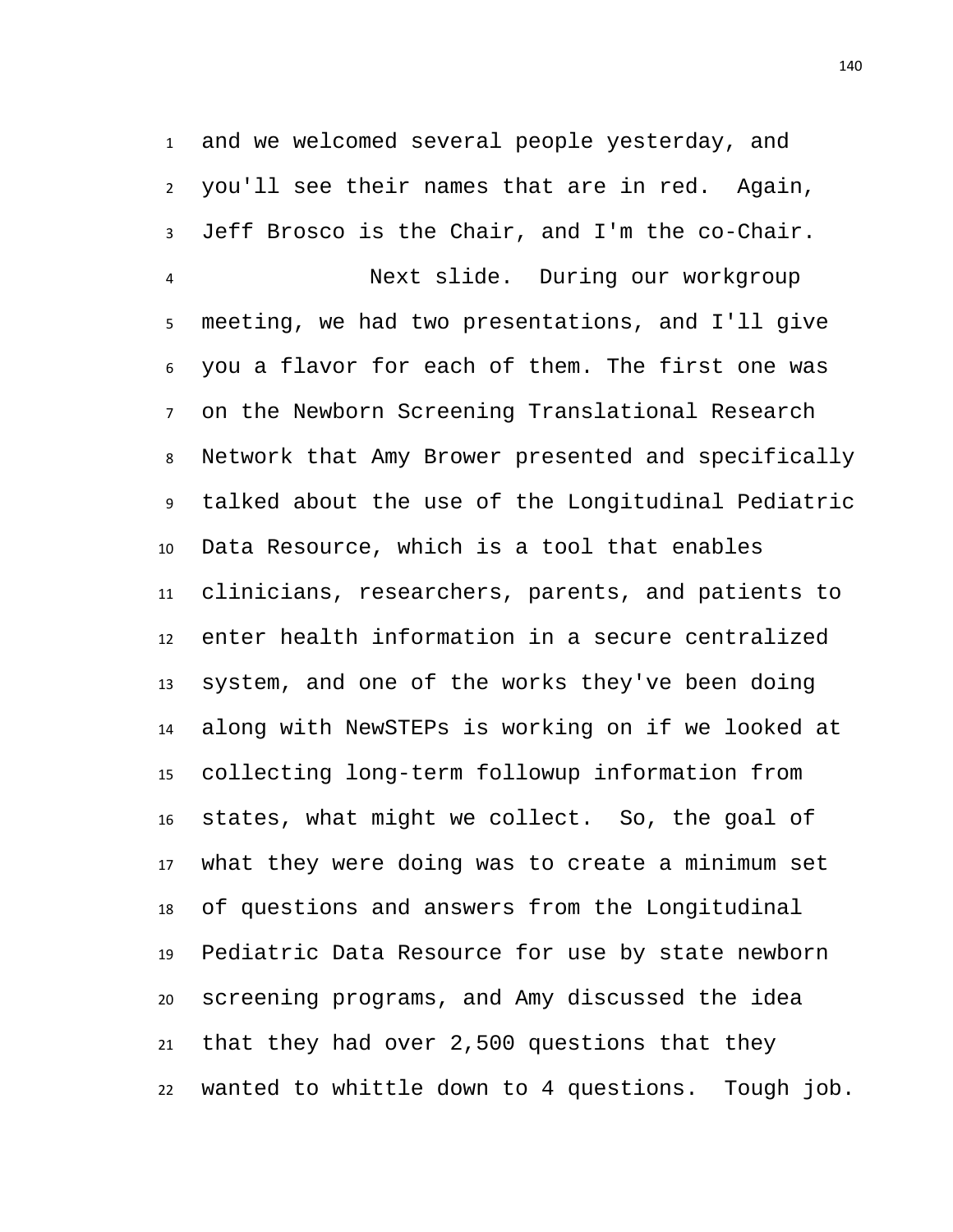Okay. Next slide.

 DR. CATHARINE RILEY: Dr. Kus, this is Catharine Riley. There's about a ten-second delay if you're watching the webcast, so. DR. CHRISTOPHER KUS: Okay, I got it. DR. CATHARINE RILEY: Yep. DR. CHRISTOPHER KUS: So, I'll start as you're going. Okay. Yeah. The next presentation was by Marci Sontag from NewSTEPs, and particularly, they were working with the Newborn Screening Translational Research Network to come up with the idea of having a minimum question set for public health, and the ones that Marci proposed were diagnosis, date of appropriate first intervention, are they alive, and within the last 12 months, did the child receive care and treatment specific to the diagnosis, and type of care provider.

 Amy also -- Marci also presented on some of the work that they've done in terms of state profiles, getting a handle on what's going on with regard to long-term followup. Some of the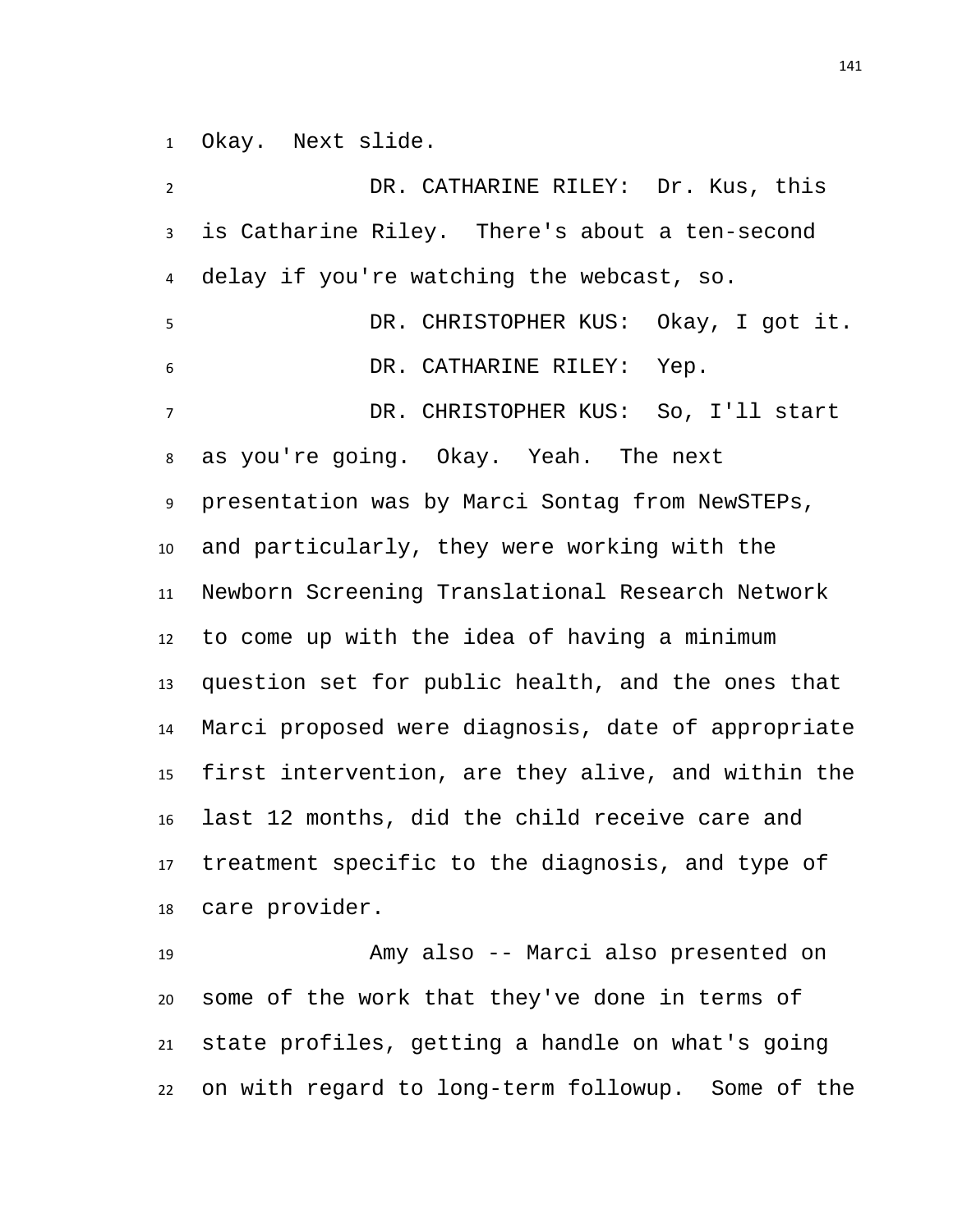questions they're looking at are first, which we always talk about, regarding long-term followup, who is responsible, what is the data, how long do we follow up, and why do we follow up. And when they looked at the -- the information from -- from states and other programs, they -- they had information on 53 newborn screening programs from the 50 states, from Puerto Rico, and Guam, and 28 of those -- of those reported doing long-term followup while 25 reported no long-term followup. They looked at what types of long-term followup are out there, and they classified it into three groups -- basic, intermediate, and comprehensive. Basic being up to three years where they're collecting information about basic health status, access to care, and feedback from specialists. Intermediate would be up to five years with some clinical outcomes, some groups incorporate parent surveys, and information from management by specialist. And then comprehensive, they would be talking about followup going on from 5 to 15 years or more with more detailed outcomes and ensure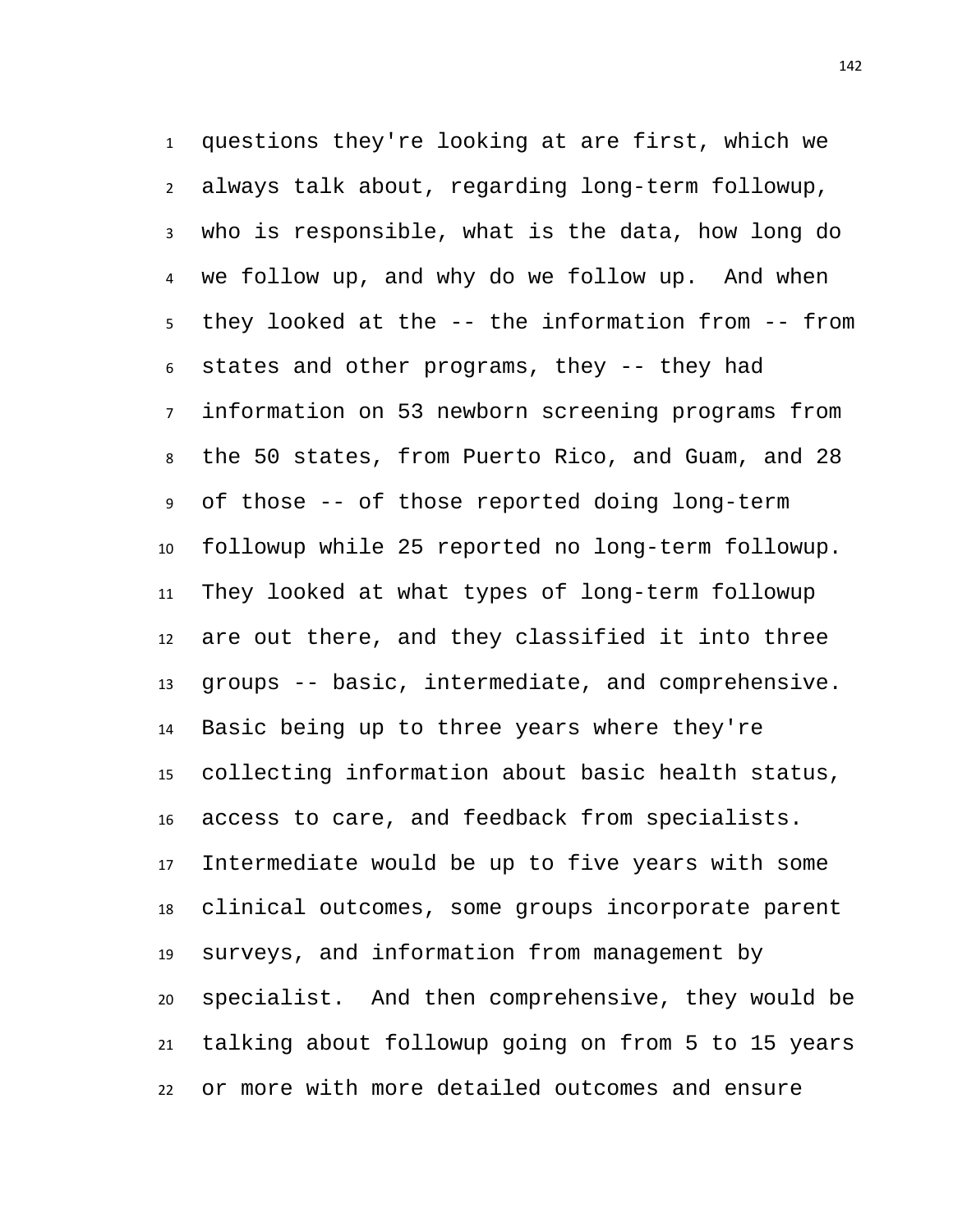access to care including payment for formula.

 Marci presented the question, who is responsible for long-term followup, and in her slide, she had listed states including management of access to formula and foods, newborn screening programs with information from specific tertiary care programs, children with special healthcare needs programs, case management programs through the state, and others.

 She also presented what I've listed - - those four questions. She also presented an expanded question list that would be for treatment. The answer would be yes or no, but there would also be a reason reported for no treatment in the last 12 months such as no access, no health care provider availability, no insurance, other things. For the alive question, there would be information about cause of death, injury, medical, unknown. For developmentally appropriate, yes or no, unknown, whether they're getting speech, physical therapy, or other services, and then some question about how many ER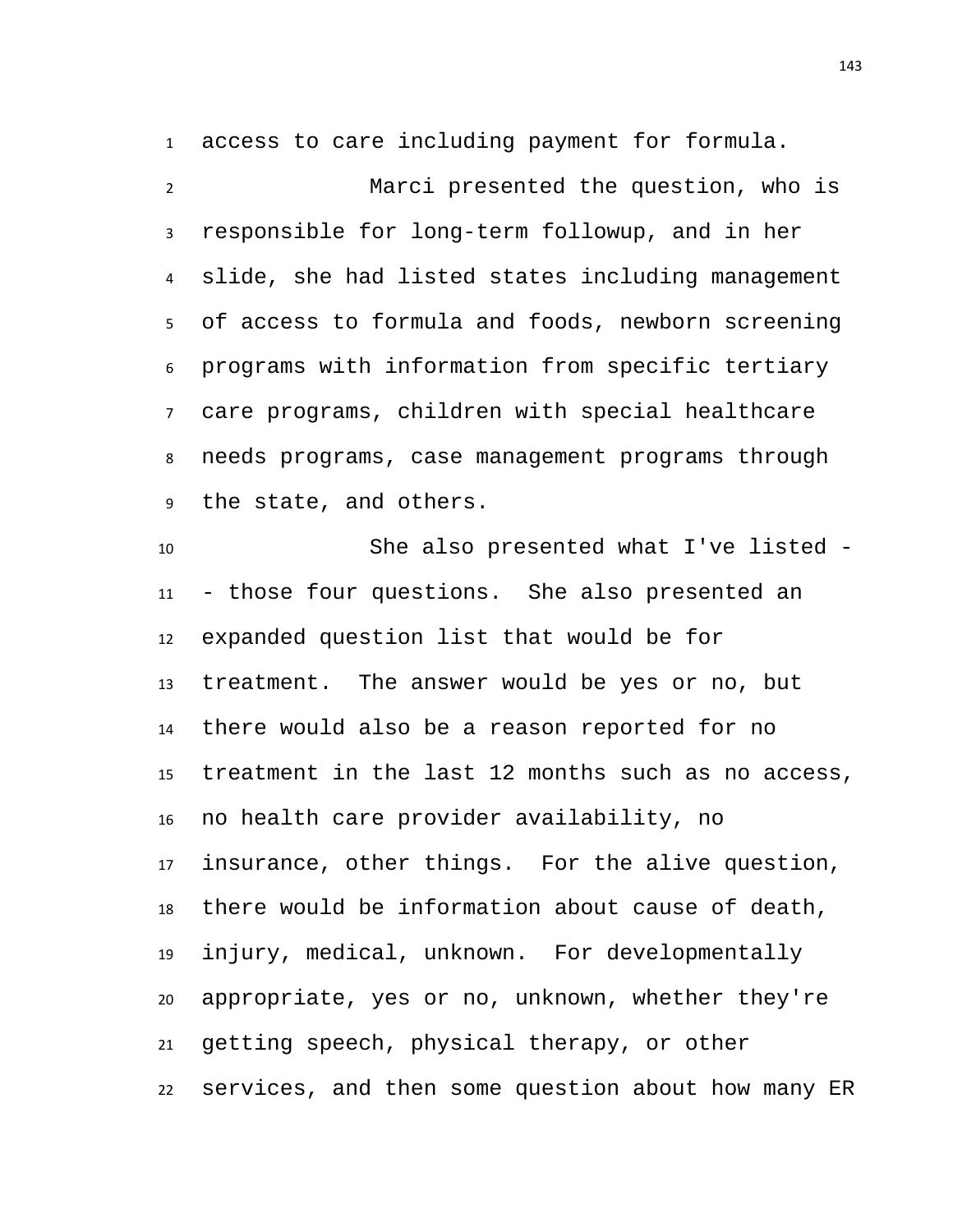visits in the last 12 months.

 Next slide. So, the question that we're posing for the committee's input is the issue of minimum data set, and would the committee approve the Followup and Treatment Workgroup thinking about a proposal that would encourage states to utilize a minimum data set for program evaluation using the work that I mentioned before. Next slide. We also had a discussion on consent and confidentiality, and I just listed some of the issues that people mentioned. We did have a discussion of the risk of potential harm of identifying individuals. There was a comment that in smaller states, it is a significant concern. Communities vary in their willingness to consent to share their information. The specific statement made that labs can be a barrier to consent and the importance of letting families know that part of any consent is the ability to reconsider consent throughout the study period. Last slide. We had such a rich discussion, Dr. Bocchini, we weren't able to go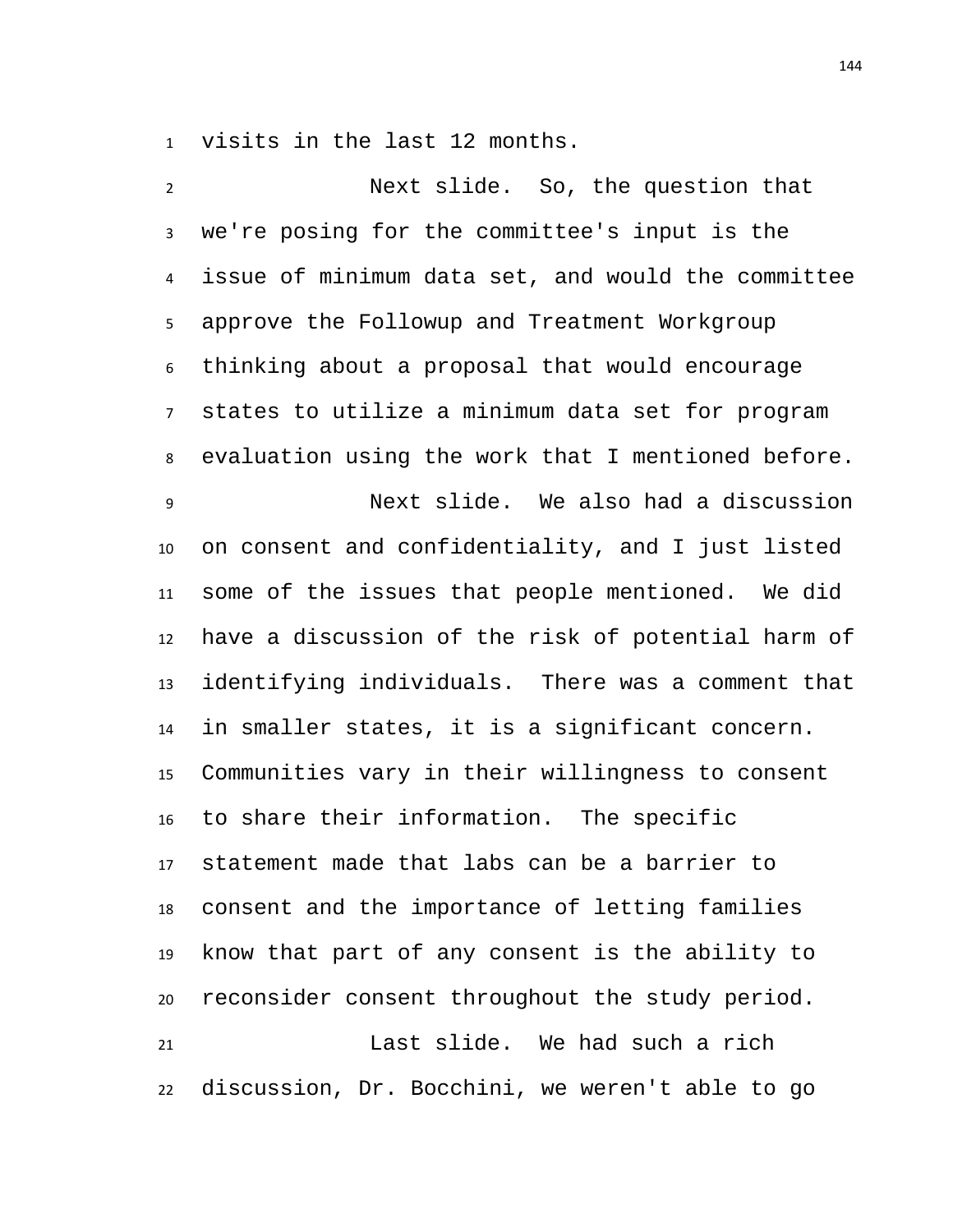over the input on key aspects of Dr. Kemper's presentation, but we intend to do that at our next workgroup call, and we also are going to follow up the discussion on the minimum data set based on this meeting. That's it.

 DR. JOSEPH BOCCHINI: Chris, thank you very much. That was a nice presentation that made very clear what -- what you've been working on. Let's go back a couple of slides to the question that Chris has raised for the committee and open the discussion from the committee -- thoughts, questions for Dr. Kus. Scott.

13 DR. SCOTT SHONE: Scott Shone. So, I'll just say quickly about the question, I mean, it seems to make a great deal of sense. To use a minimum data set, it's impressive to think about truncating down 2,500 questions to 4. So -- but - - so, I mean, I -- in terms of program evaluation, a minimum data set seems to make sense, and I think there's precedent. Chris talked about Marci's data presentation. Obviously, I wasn't there, but, I mean, I'm not familiar with the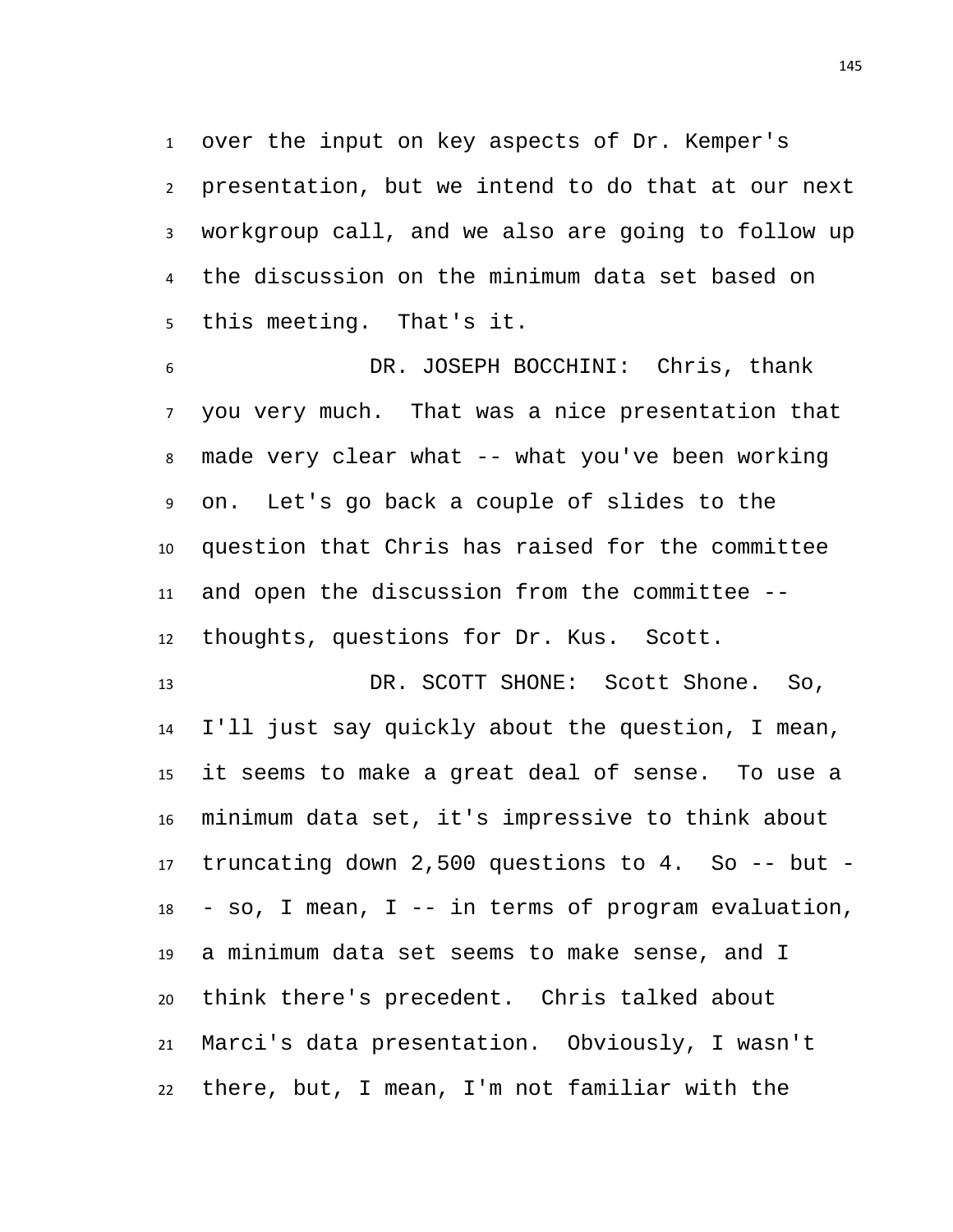data. So, it -- it seems to me to make a great deal of sense.

 I do have a question for Chris, though. You just threw out there that labs can be a barrier to consent, and I'd like you to elaborate a little bit on what that means. DR. CHRISTOPHER KUS: Thanks for the question, and I have the information right in front of me. Here -- here's what the statement that was made that labs can also be a barrier to consent. Now, I didn't necessarily make the statement, but somebody in our group did. Some labs see their data as so valuable that they don't want to allow others to have research opportunities. Other state labs are unnecessarily afraid of violating HIPAA. And one of the responses from our group was that we could offer to help educate state labs and the public that they can consent to share their data and be clear about, you know, HIPAA concerns.

 DR. SCOTT SHONE: Okay. I might suggest that it's not the labs themselves that are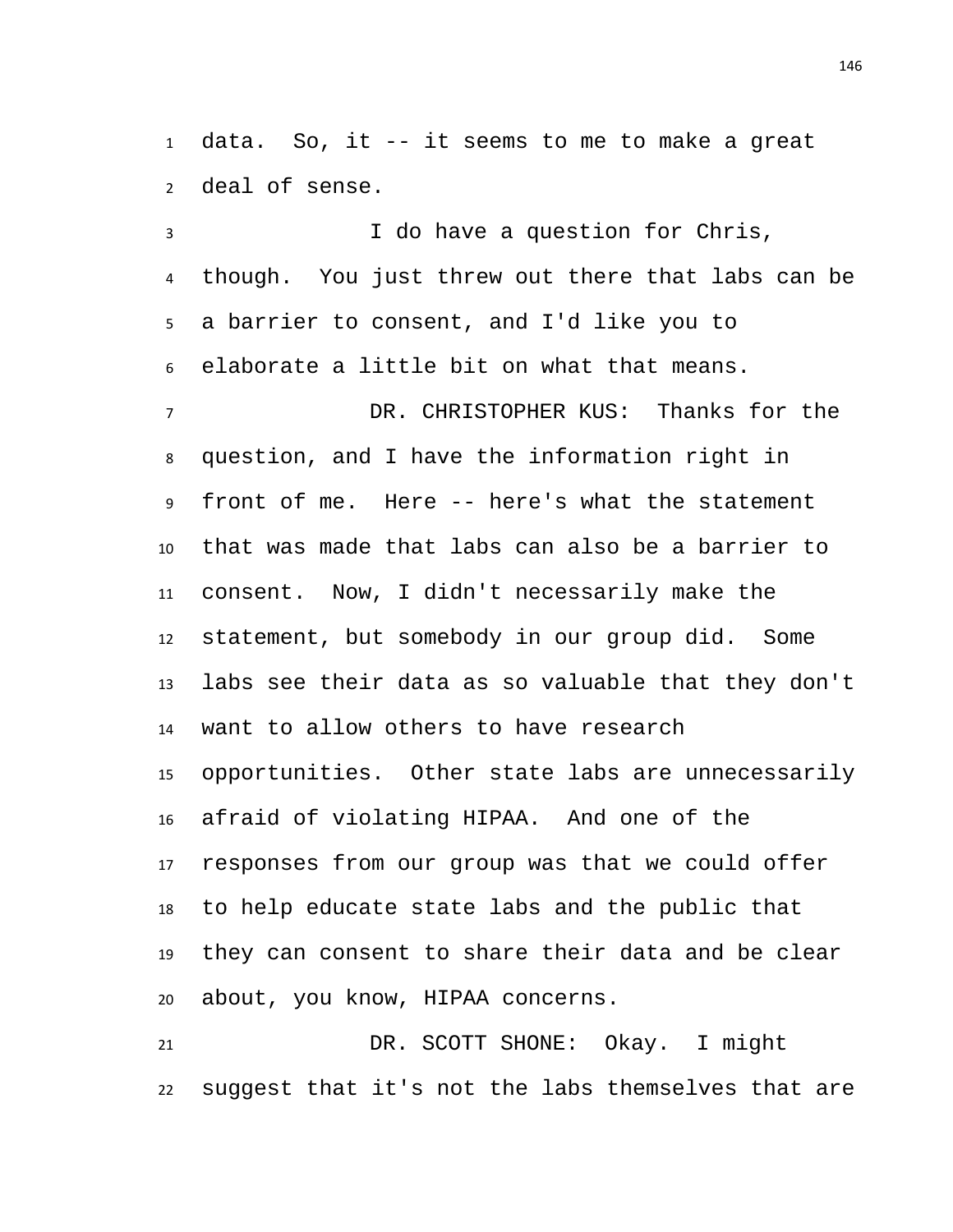the barrier to consent but perhaps the -- the -- the regulatory environment in which the individual lab is currently existing that has generated a concern of -- and I agree -- sort of a misappropriate concern around HIPAA or a violation of consent. And so, I would -- I appreciate you clarifying in terms of it's an opportunity to educate perhaps on the opportunities and the benefits of data sharing and perhaps frame it as a positive and what we could potentially do as opposed to the way it's phrased on your slide. Thank you.

13 And I don't think there's any laboratorians in your group, which is why I feel obligated to stand up for the laboratorians in the room.

17 DR. CHRISTOPHER KUS: I -- I appreciate that. Good comments. We had a rich discussion, and I think the -- I think the positive aspect of educating people, particularly, you know, as you mentioned, the idea of HIPAA. A lot of people's understanding are HIPAA are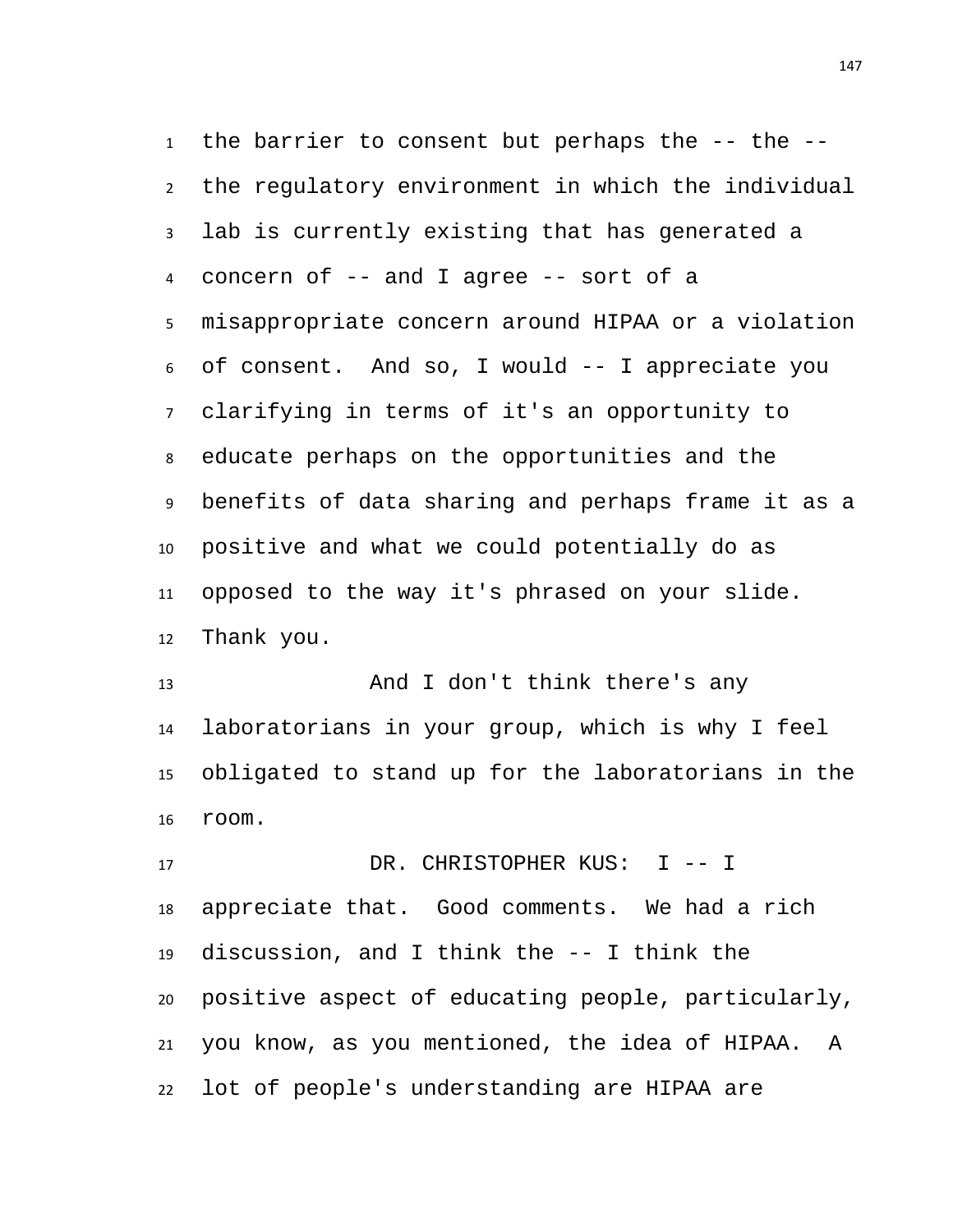incorrect.

 DR. JOSEPH BOCCHINI: Other questions or comments? Okay. So, Natasha.

 MS. NATASHA BONHOMME: Natasha Bonhomme, Genetic Alliance. Just to add to that, this was a topic in terms of what states can and can't do or how they relate to HIPAA. It came up quite a bit at our Newborn Screening Summit last year or two years ago -- our Education and Engagement Summit. So, we have some notes on the discussion that was there, and we had two HIPAA experts. So, we're happy to share that if that would be helpful with this workgroup or any others interested in that.

 DR. CHRISTOPHER KUS: Yeah, that would be great. Thanks.

 DR. JOSEPH BOCCHINI: Other questions or comments? So, I'm going to leave this question for Dr. Powell to chew on. And then, so that final decision can come from she and the committee going forward. So, Chris, thank you very much for your presentation, and I look forward to the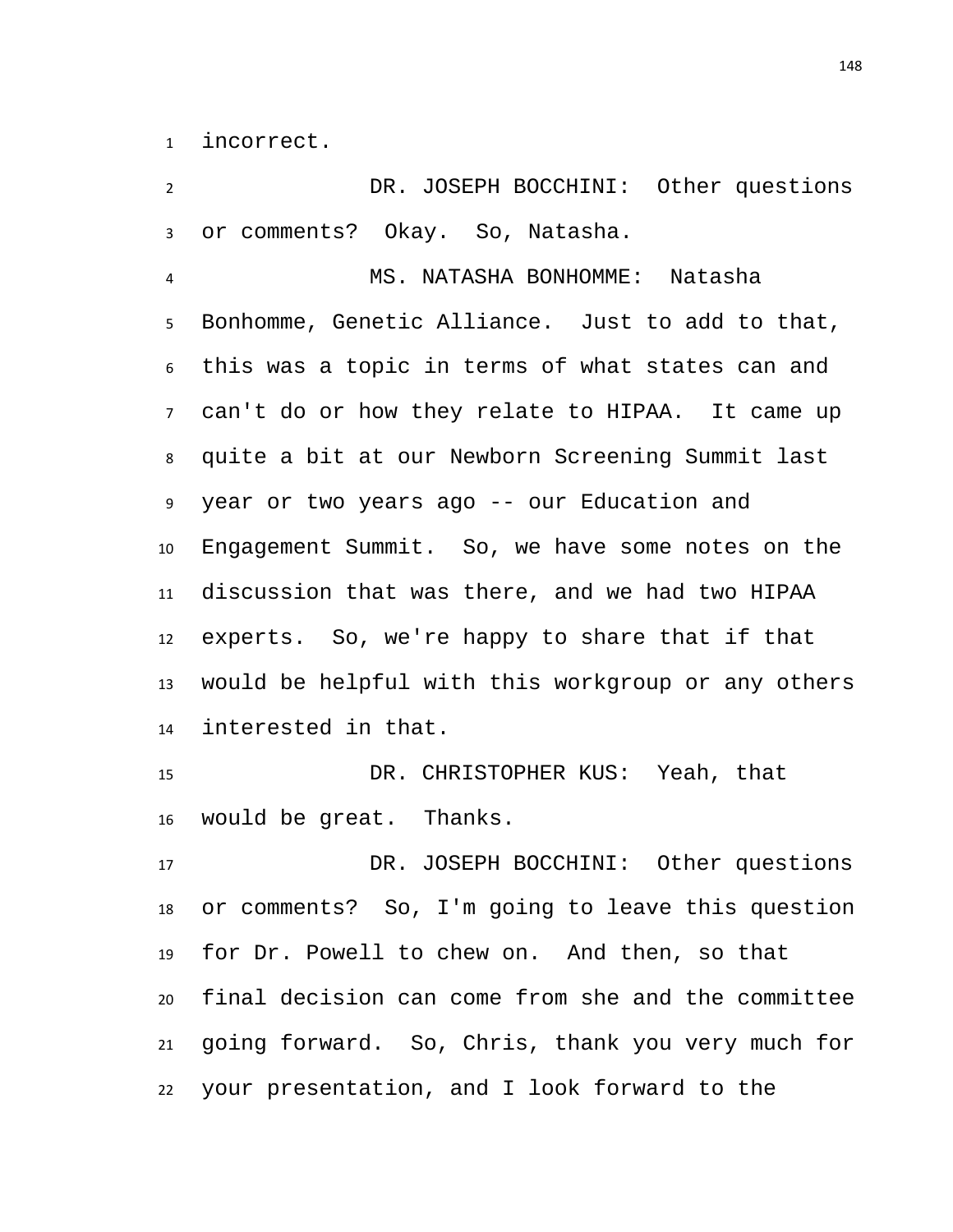continued work of this workgroup. Thank you.

 Next, we have the report from the Education and Training Workgroup. Dr. Tarini will provide us with the update.

 EDUCATION AND TRAINING WORKGROUP DR. BETH TARINI: Thank you, Dr. Bocchini. So, we also had new members. I also chose red to highlight them. And you see here we have Jane DeLuca, Sylvia Mann, Maa-Ohui Quarmyne, and Samantha Vergano, who we welcome to the committee. And I think I didn't get to the specific expertise here, but we have a very rich committee with the voices representative of a number of stakeholders across the Newborn Screening System.

 So, we started our discussion with current member activities, which were very informative. Natasha Bonhomme talked about the Newborn Screening Family Education project that she is working on and is nearing completion of a needs assessment of 500 parents regarding their health information preferences and their usage,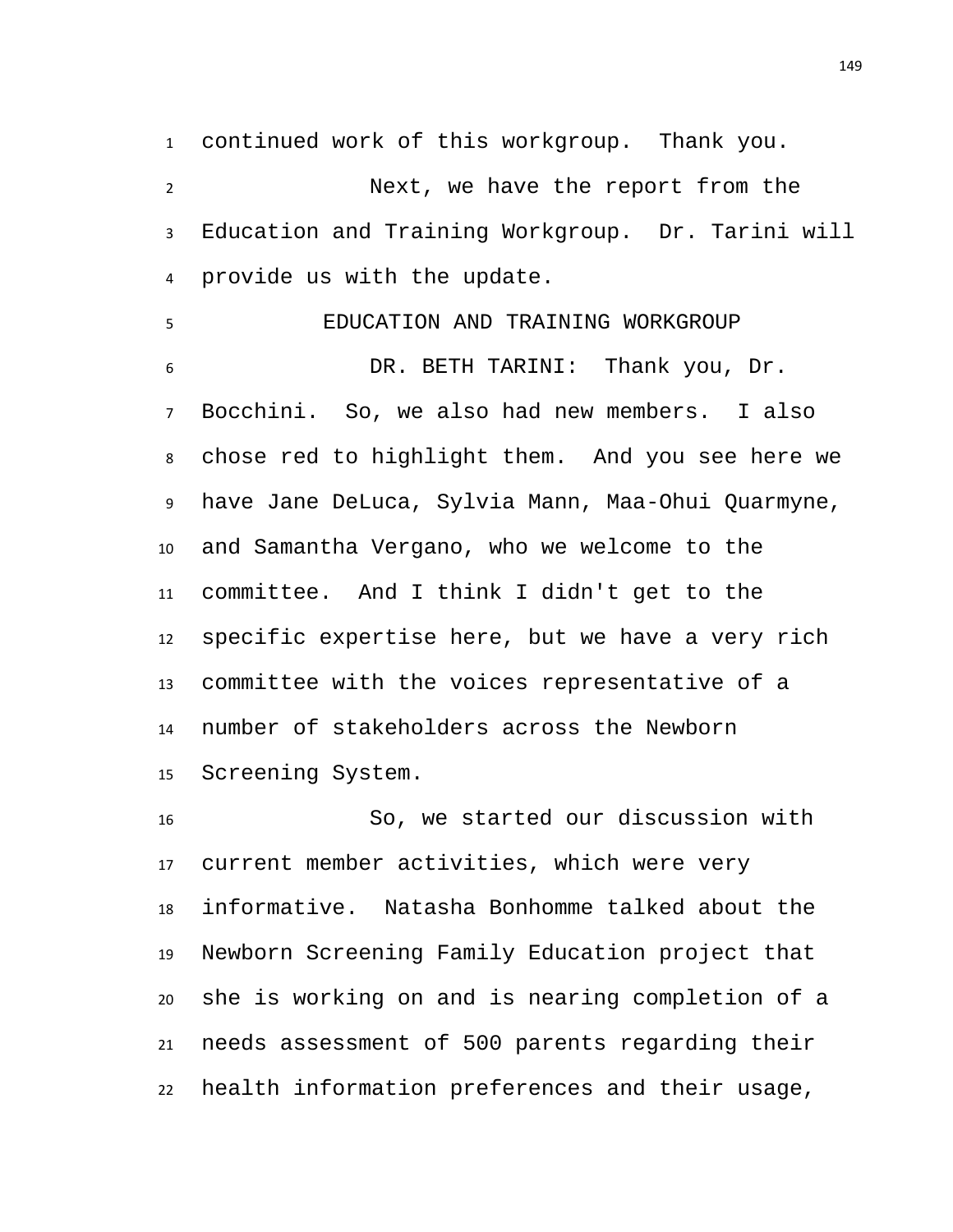and she anticipates completion of that project by the end of summer, I believe. And we've asked her to return to us with that as well.

 Aaron Goldenberg and Keri LeBlanc have chaired an initiative that developed an education best practices framework to help facilitate development of educational resources. You can find this framework on babysfirsttest.org. I have the link here, and I have two slide sets to give you a sense of what that is, particularly helping with guiding questions -- what, why, who, when, and how when preparing educational resources as well as an in-depth pathway taking you through what an example is, giving a newborn -- using newborn screening implementation pathway and examples. These are both on that website. And, I believe, Iowa and California were the two states - - is that right -- is that right?

 MS. NATASHA BONHOMME: Texas and New York.

 DR. BETH TARINI: And New York. I thought Iowa used this. I have Iowa on the brain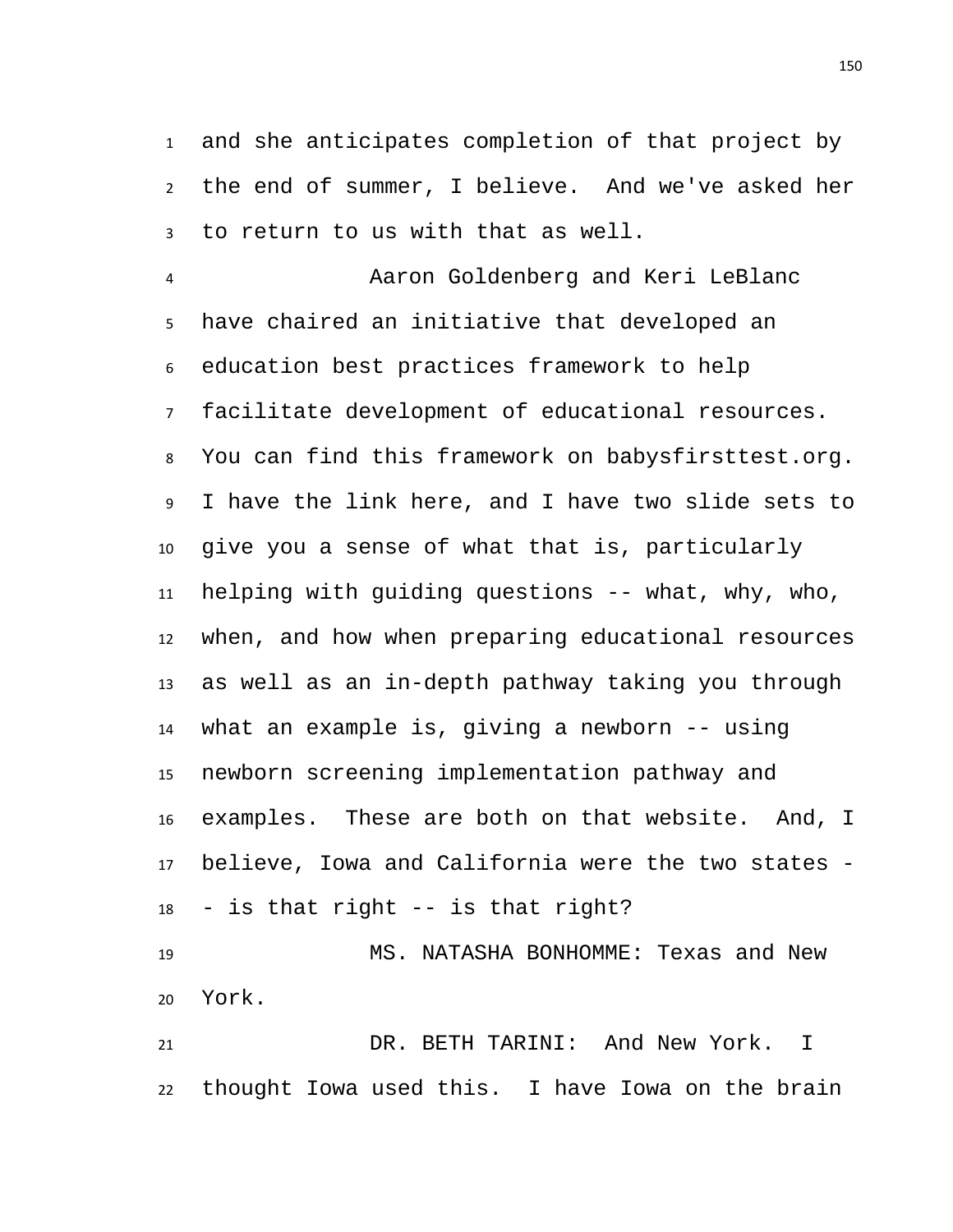-- it's still in Iowa. So, at any rate, those who would be interested in using it and providing feedback, please do so.

 Yvonne Kellar-Guenther from NewSTEPs discussed the video tutorial that she's working on with the group regarding midwife-client discussions about newborn screening and the expected completion for that is summer/fall. And Cate Walsh Vockley spoke with us about training programs for midwives in Pennsylvania, particularly around CCHD screening and donated pulse oximeters for all so there was full coverage for them.

 We then had a presentation Mary Kleyn, who is the Michigan Newborn Screening Program Manager regarding a general information sheet for parents following positive screen. She presented on this developing project. This is an in-development information sheet that PCPs would use and provide to parents following a strong positive screen. It would also accompany a disease-specific fact sheet that is already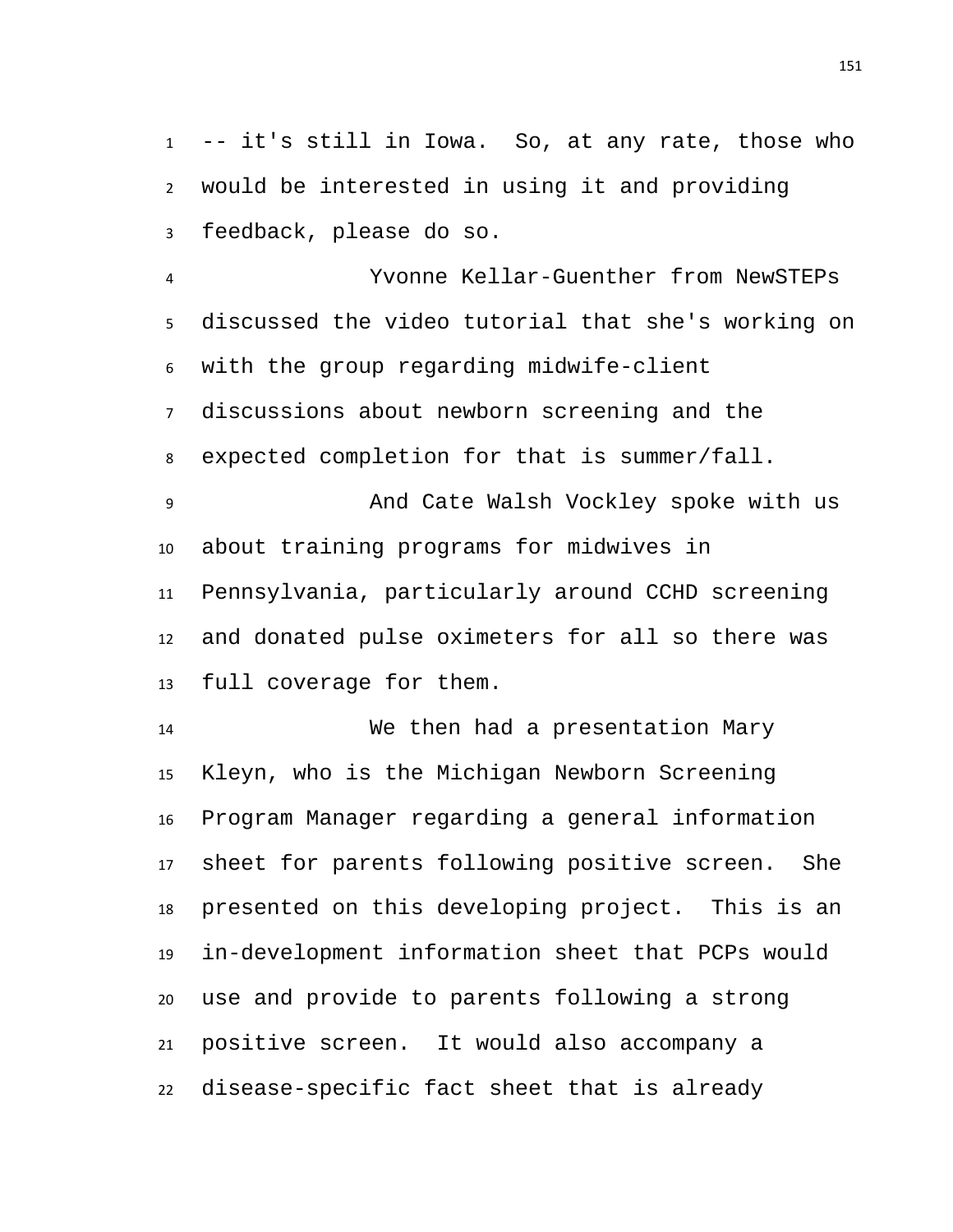provided. And this information sheet contains a resources area to direct parents to websites that would provide helpful information regarding the disorders, an area where families could write down questions to bring to their confirmatory appointment with the specialist, and information about public insurance programs for children that could be used to cover confirmatory testing costs if they arose.

 So, we had a rich discussion around this project and there were a number of potential collaborations in the room about how we can move this forward or help in any way. We also discussed the relevance of this project to the Ad- hoc Workgroup activities and if there were potential synergies that could be leveraged. And so, I have connected Dr. Kleyn -- I mean I've connected Dr. Baker with Mary Kleyn.

 We discussed and debriefed the condition nomination evidence review process discussion through the lens of education and training and our charge as such. The main focus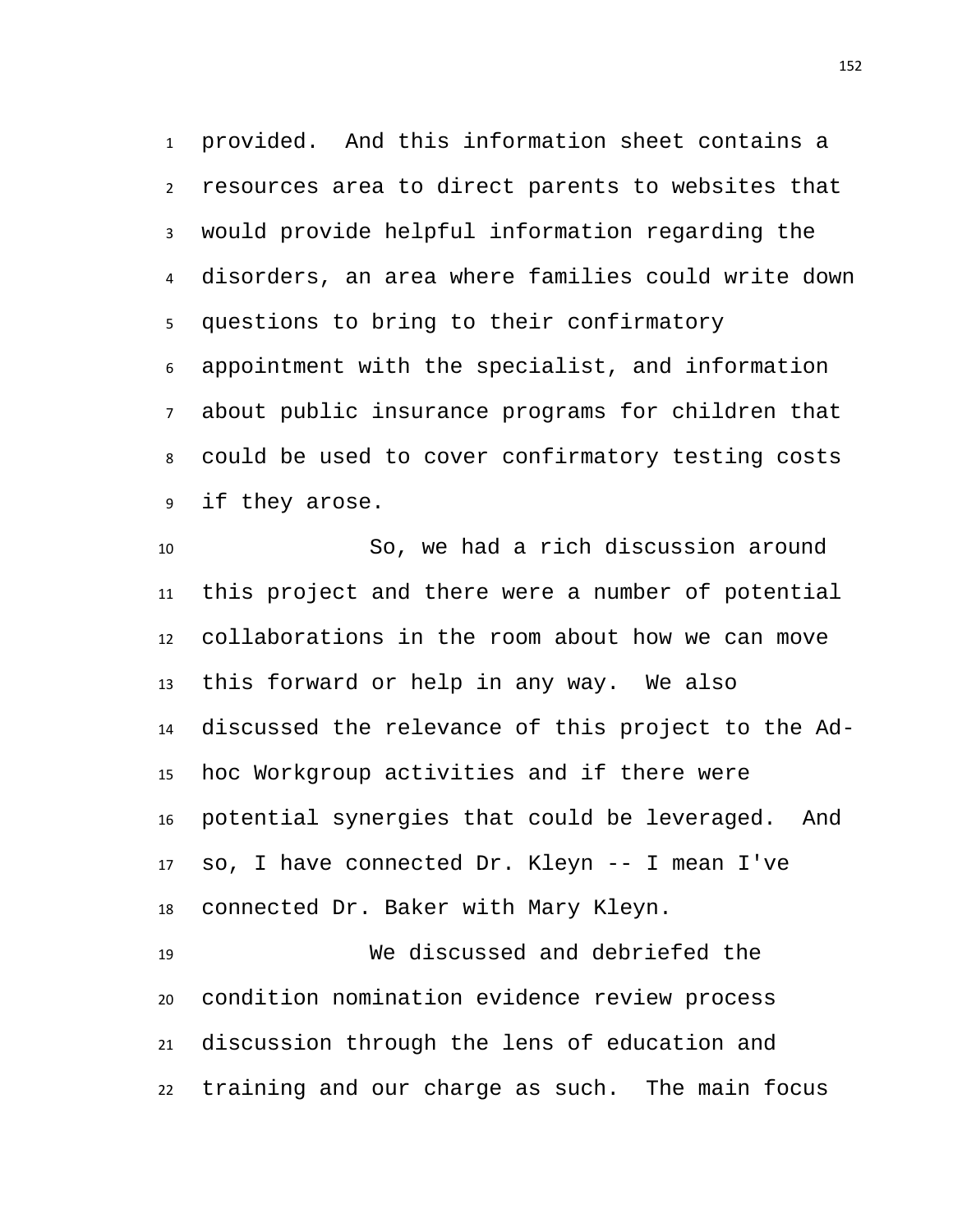of that discussion was on terminology, and the group felt that as far as educational efforts are concerned, that a shared and consistent terminology is the bedrock of any educational efforts around this process, and they echoed concerns about the use of target -- the term target to describe identification of unintended conditions, what we discussed yesterday during the committee.

 And finally, we also discussed the Ad-hoc Workgroup results and education briefly, and we discussed thoughts about borrowing from existing efforts -- I mentioned Mary Klyne's effort in Michigan, the CLSI Workgroup efforts, especially around terminology -- and the potential future value from this effort, not necessarily as an immediate result but long-term, particularly development of templates that could be used regarding these issues across newborn screening stakeholders.

 And finally, our specific projects have been completed -- our Education and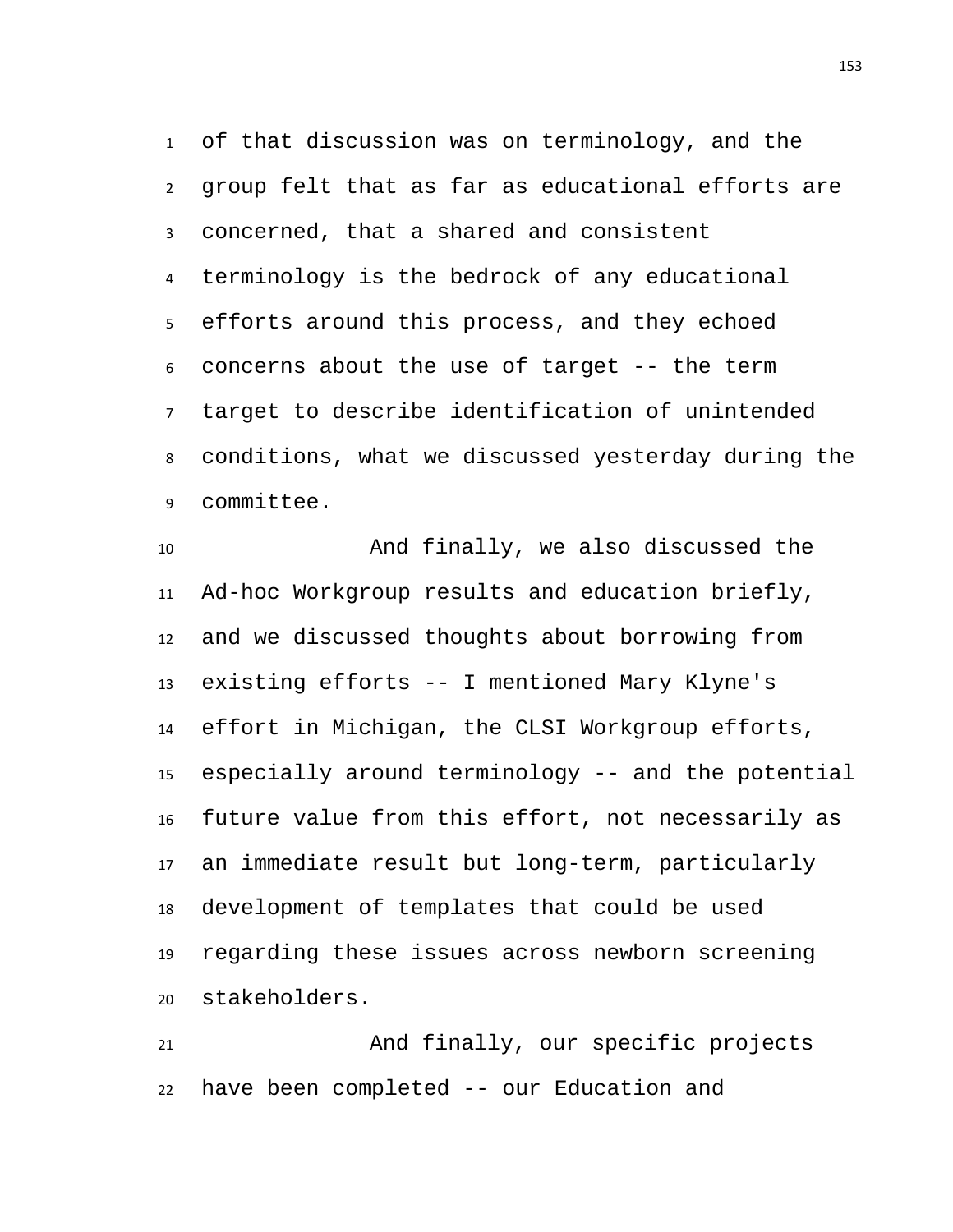Communication Guides -- and we are working to disseminate it to the channels that the numerous members have and their areas of expertise and contacts. We are off-cycle, if you will, in our projects, and so next steps, we will work with the committee and HRSA regarding new initiatives for our committee that would be most helpful for the community and the committee. Any questions? DR. JOSEPH BOCCHINI: Thank you, Beth. Let's open this for questions, comments, including those who are on the telephone. All right. Hearing none, thank you very much. I appreciate it.

 Next update is from the Laboratory Standards and Procedures Workgroup. Dr. Kellie Kelm will make this presentation.

 LABORATORY STANDARDS AND PROCEDURES WORKGROUP DR. KELLIE KELM: Do I do the slides? Yes? Good. So, we had a fantastic meeting yesterday. We also had some new members join, and I didn't choose red. So, Stan Berberich and George Dizikes have returned, gotten new terms on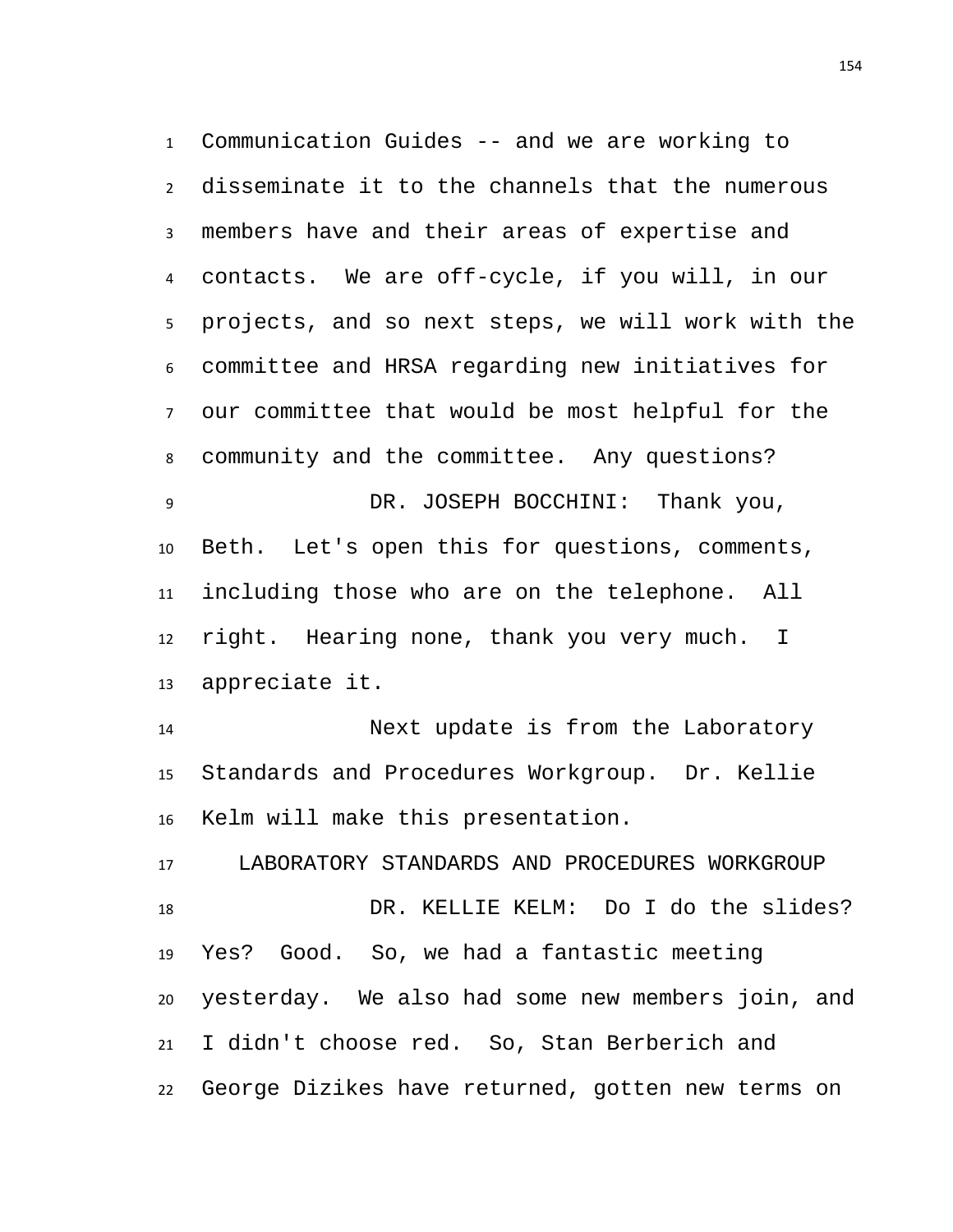a workgroup, and we had two new members, Nathalie Lepage from Ontario and Miriam Schachter. And so, they were able to join us by phone, and it was great to have those two new folks. So, I included all of our --

 So, one of our new projects that we had -- it's been recent -- was that the committee gave us was the impact of broad phenotypes in labs, i.e. share lessons, learn on identifying late-onset Pompe or SMA, et cetera. And so, we did have some -- number one, we had an update from APHL on the limitation of screening for new conditions, and then we had presentations from two states on screening for SMA and their experiences. So, briefly, APHL told us about their recent activities in the New Conditions Implementation update, so they have funded sixteen states for implementation projects and three states as Peer Network Resource Centers. So, the three Peer Network Resource Centers are three states that are early adopters for screening of the three conditions. That's sort of to help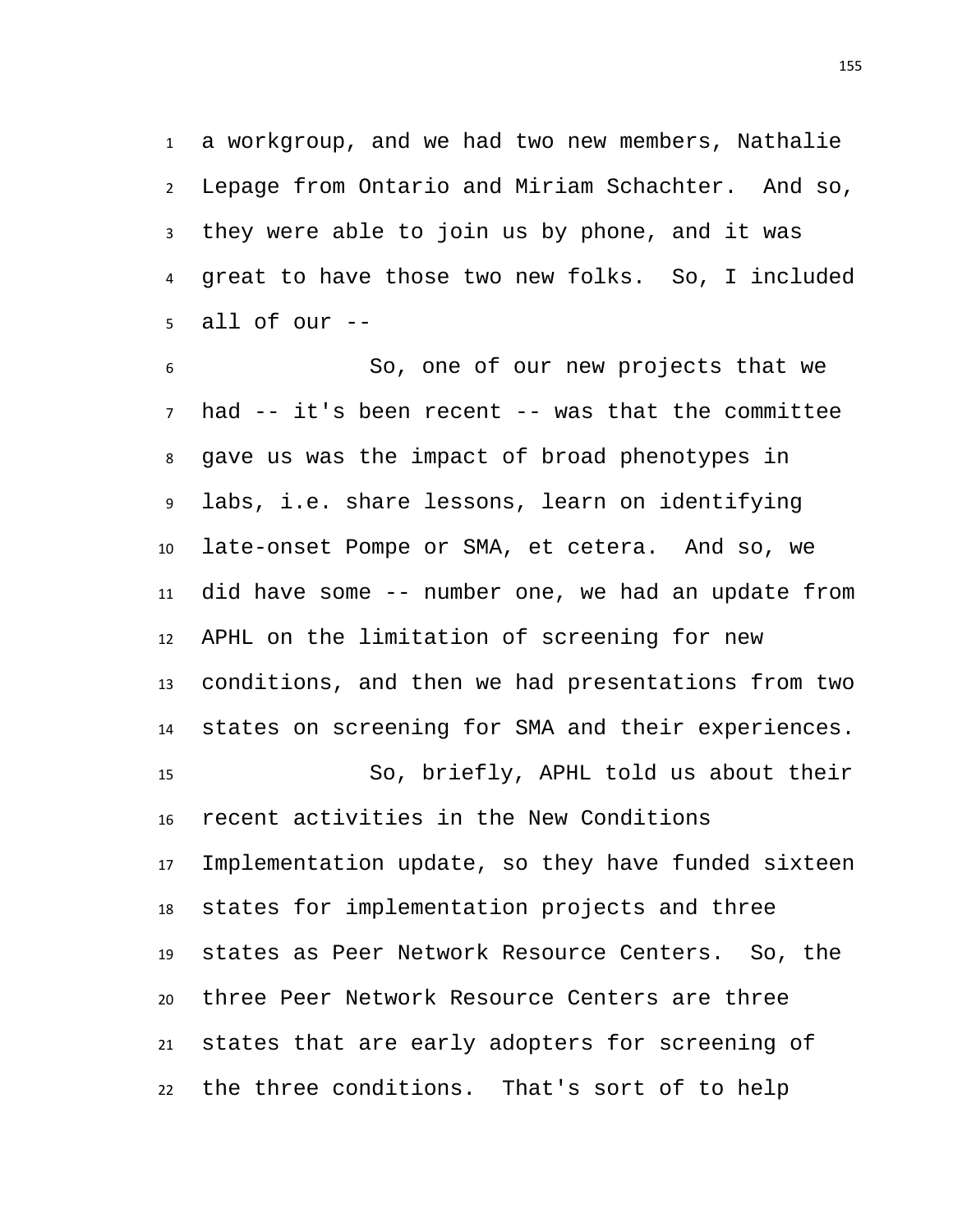other states with questions and technical assistance, and these states include both states that do mass spec for screening and use the digital microfluidics platform. So, the great idea is that if people are bringing on the different technologies, that they can get help from these three states for either of those.

 APHL also let us know that there would be a New Conditions Workgroup starting soon and that George Dizikes and Amy Gaviglio will be the co-Chairs, and they will be setting up webinars with topics of interest from the states as well as more technical assistance. APHL said that they've gotten additional funding for SMA and other disorders as they're added for the next five years. So, this type of help will be ongoing.

 So then, we heard from Anne Comeau, who gave us an update on adding SMA screening in Massachusetts, and so, she had a lot of details on their first- and second-tier tests, very detailed molecular details that I would not be able to explain them, both because I would need to do --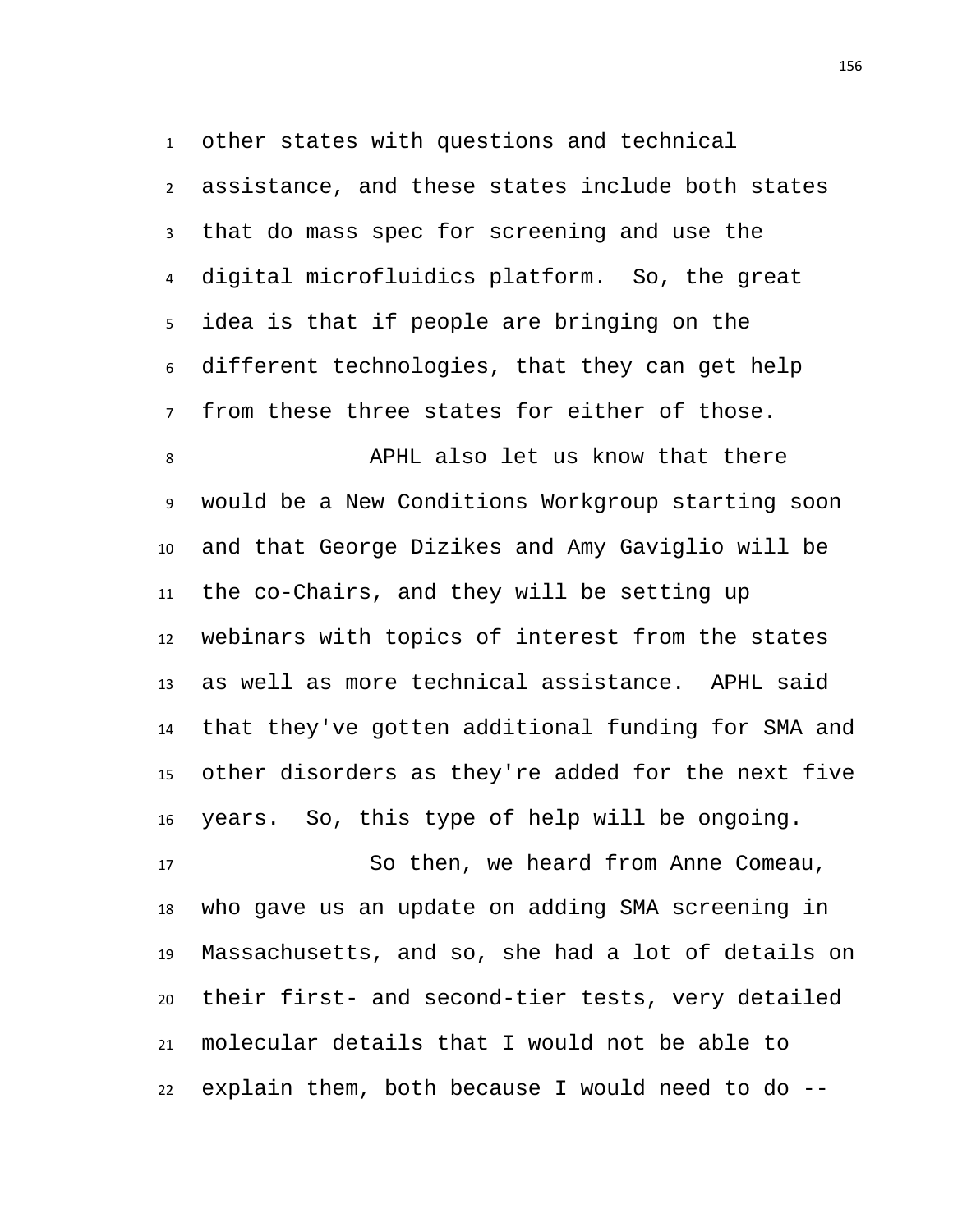have done some more homework last night to remind myself of molecular testing. But, obviously, I don't want to mess up any of the details that she shared. But if you have questions about their first- or second-tier tests, obviously, you can talk to Dr. Comeau. But they have an assay that they're doing just in Massachusetts. It is a single plex assay. They're doing it separately from SCID, and the only thing is that they are extracting the DNA before they are doing the molecular testing, and they're detecting homozygous absence of SMA1 exon 7, and they are not detecting carriers.

 So, this is their current screening algorithm. So, they have a process for detecting babies that have in-range results, but then indeterminant tests that would need retesting, either where they need to back and get a new specimen because after a second retest, it's obvious that they will not be able to get a valid test and then those where they have moved on on the right side to retesting tier 1 and then doing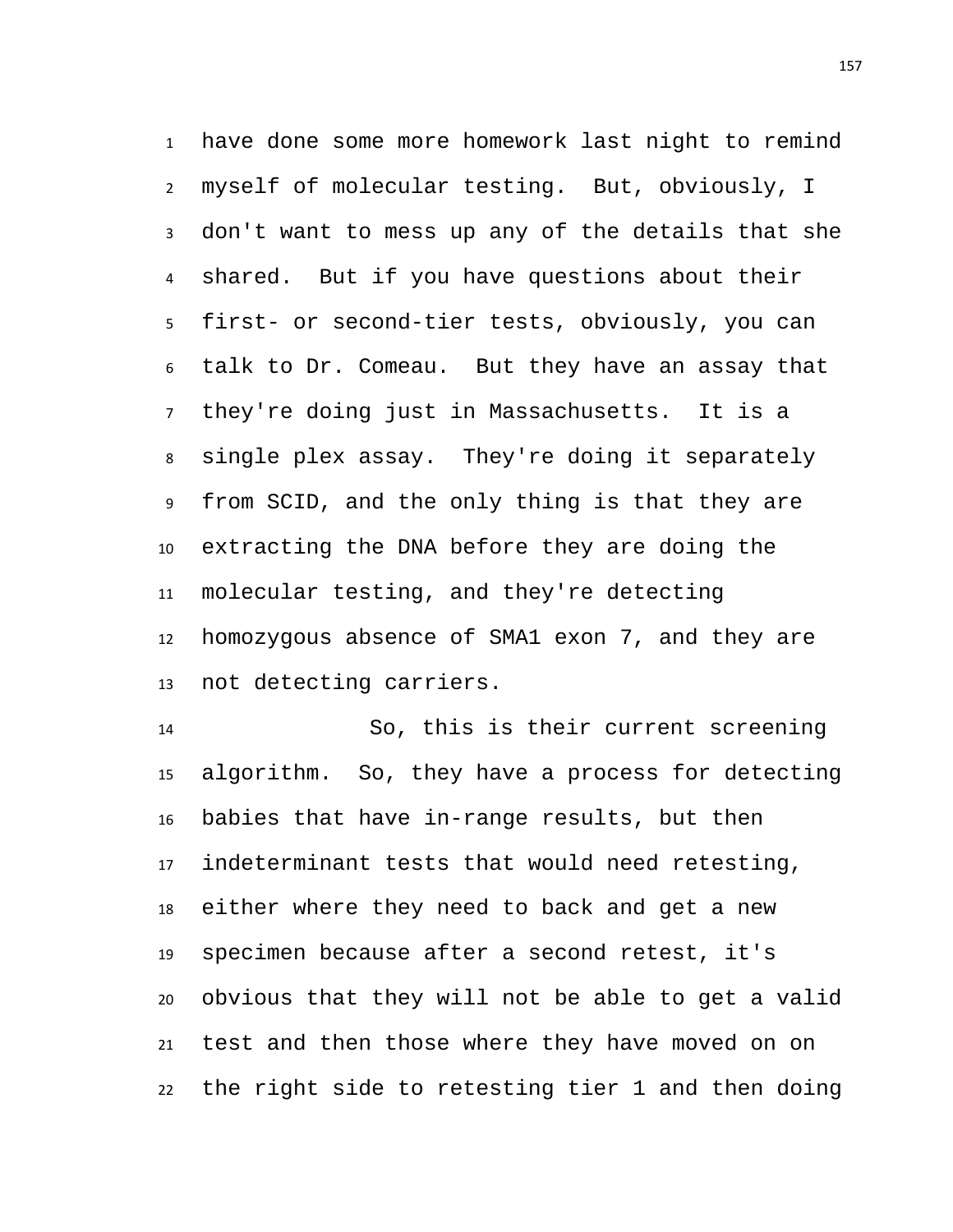their tier 2 test.

 And so, she provided a lot of details on some of the experiences and the results they've received, and I'm not going to go into that. But, as I said, you can talk to Dr. Comeau if you have any questions.

 So, as of April 16th, they've screened about 70,000 babies in Massachusetts, and this is just showing you that out of the 60,000 -- 70,000, they've had 90 that have gone on and needed -- where they have done tier 2 testing; 70 percent of those have actually been NICU babies, and they had 1 that they moved forward with confirmatory testing, and I can tell you that that one was a false positive, and it appears that the specimen contained an inhibitor, and they've been doing a lot of work with that specimen to show that. So, at this point, they don't have a true positive in their screening in the past year in Massachusetts.

 We then got an update from Utah. So, this is a little bit of detail on their assay.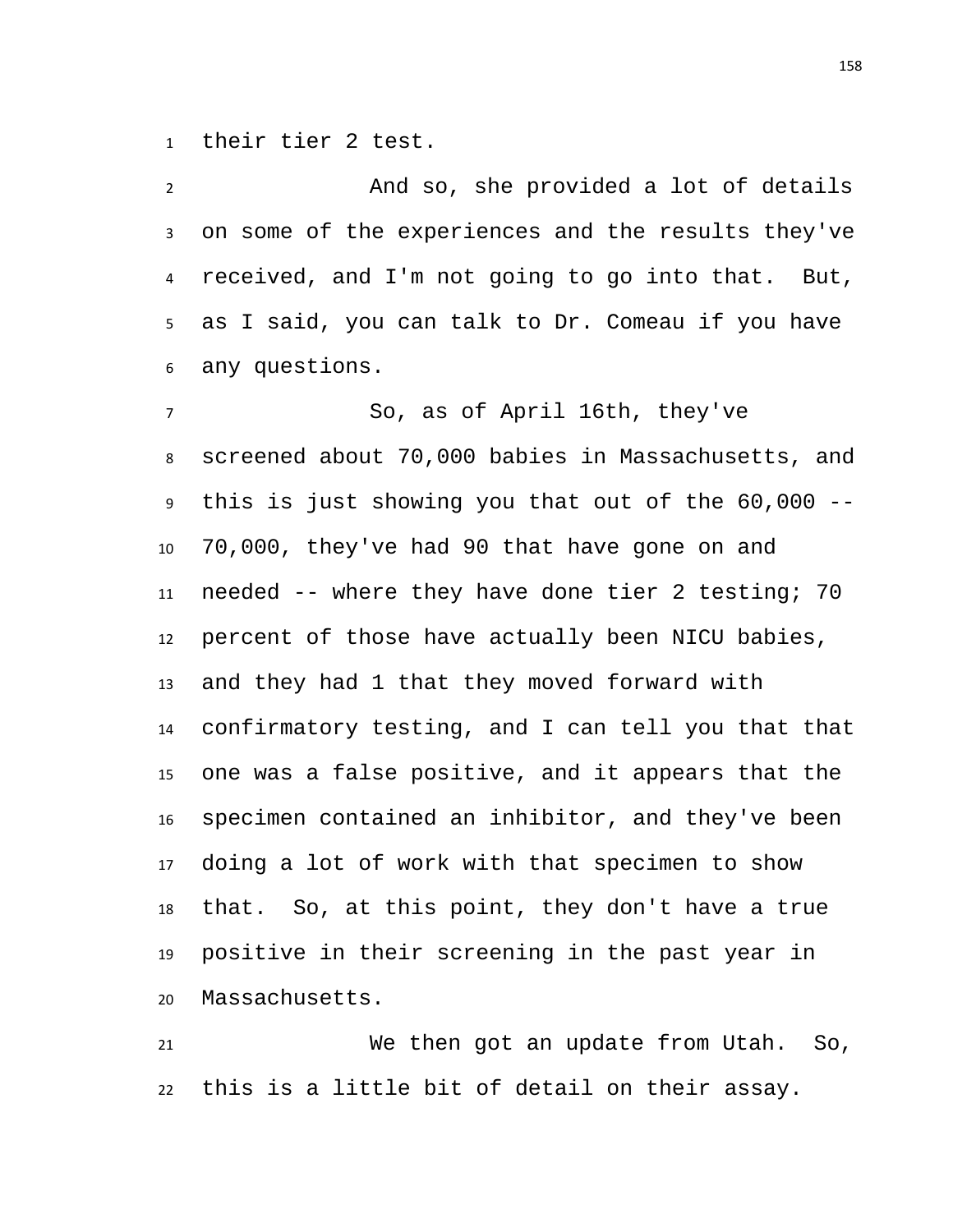So, they have multiplexed it with the SCID, and they -- they actually don't do a separate extraction, it's all in -- all together, and you can see that they have details here on using the Roche LightCycler and their 384 well format for testing. Let's see. So, at the beginning, their process for SMA screening and diagnostic workflow was the following. So, first screen, repeat screen, and then sending on for diagnostic testing after two abnormals. Let me see. And then SCID was similar in first screen, repeat screen, and then flow cytometry.

 So, at this point, they have identified two cases, and so both of these babies had three copies of SMN2 and they have information that both of these babies have opted for the gene therapy trial.

 So, here are the statistics they provided in terms of the number of repeats they've had to do. SCID was added to this -- they're giving the results just of this assay, and so the reason why SCID is less is because they added in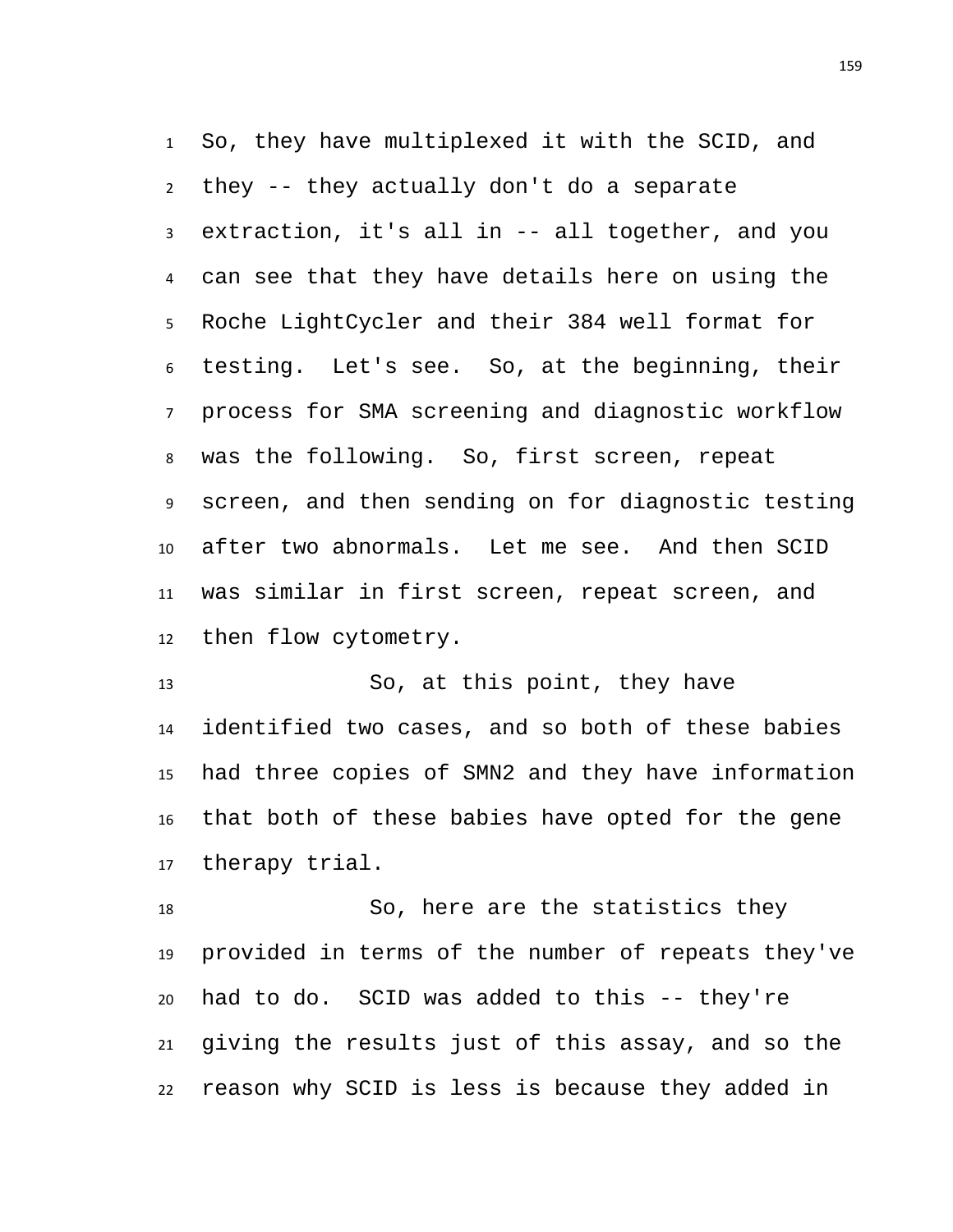SCID into this assay later than SMA.

 So, one of the things that he noted was they have had two false positive SCID cases. This is specifically with this new multiplexed assay. And the hypothesis is -- and apparently, they're not the only ones that have seen this -- is that now that they've multiplexed it with SMA is that it has changed the assay and that they have actually seen some issues with increased rate of false positives with the multiplexed assay. So, what they've done in Utah is they actually had also validated the PerkinElmer EnLite TREC assay, and so for SCID, they've actually added that if they have two abnormal screens, that they'll actually go to the PerkinElmer EnLite TREC assay before they move onto flow in order to reduce the false positives. So, that's what Utah has presented as their current screening algorithm for SCID with this multiplex assay.

 So, lastly, we did have a brief discussion about the discussion of the committee about the condition nomination evidence review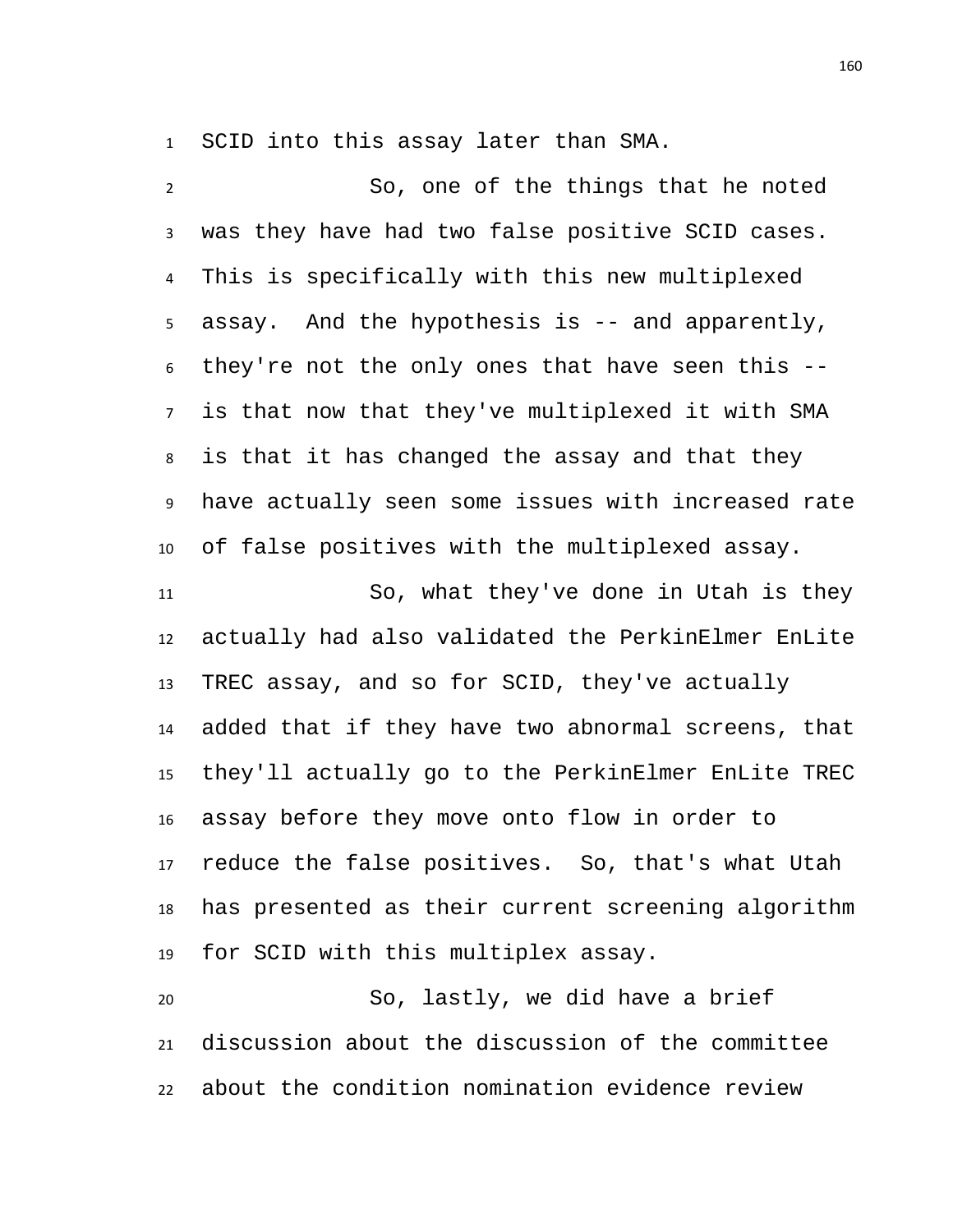process, and the top two bullets are pretty much exactly what Beth Tarini said in her own blurb. So, we agree on the need to define the terminology for the evidence review process and what came up from multiple folks was that they also dislike to use the word target. So, I think there was preference for, you know, using case definition or condition, and they also agree that we have to set the case definition for the condition under consideration because while Beth said it was essential for education, for us it's essential to know what the laboratory is supposed to find.

 Still having discussions about whether identifying carriers is a benefit or harm, and I know a lot of times, that really depends on your lab and your viewpoint. And what was also raised is that often we've had -- it's been very difficult to find published evidence of harm, but that doesn't mean that we shouldn't look for it. Other concerns from the workgroup is they'd like to see a better assessment of the

availability of the confirmatory test, turnaround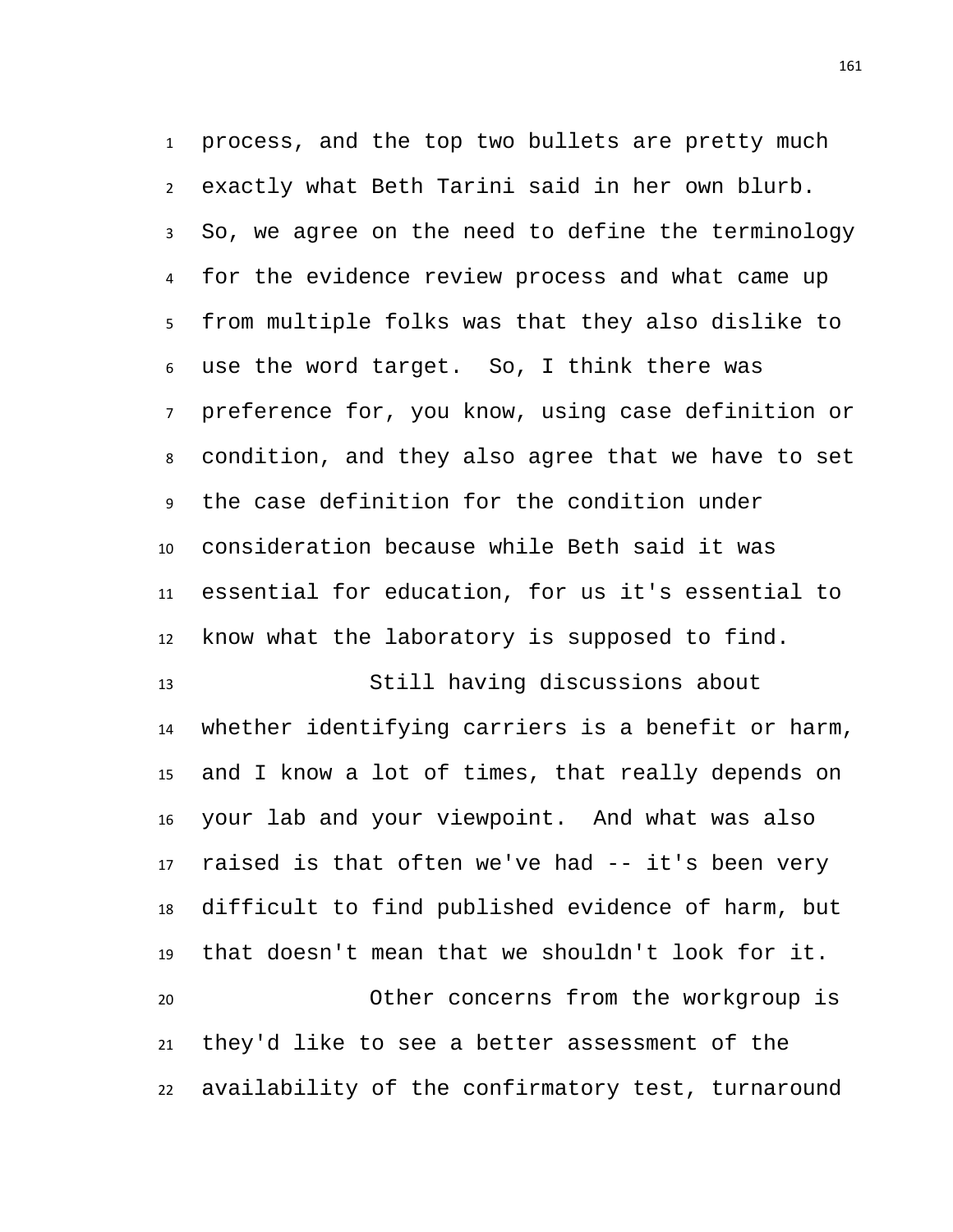time, and making sure that we're getting

 information on how well those tests perform. And then, more information, if possible, on specialty care availability, so will we actually have the clinical experts -- will we have information on them.

 And we did have one person share that you know, there are ways to measure family experiences, and it's something that we should consider, and the example given was Maslow's hierarchy of needs. And so, something to think about as we try to do an evidence review for new conditions.

 So, I think that's it from us. Anyway.

 DR. JOSEPH BOCCHINI: Thank you, Kellie. Questions, comments? Dr. Parisi.

 DR. MELISSA PARISI: Melissa Parisi. Kellie, I have a question, and maybe this is more toward -- for Anne Comeau. But I'm wondering about the false positive rate for SMA screening in premature infants and if there's an explanation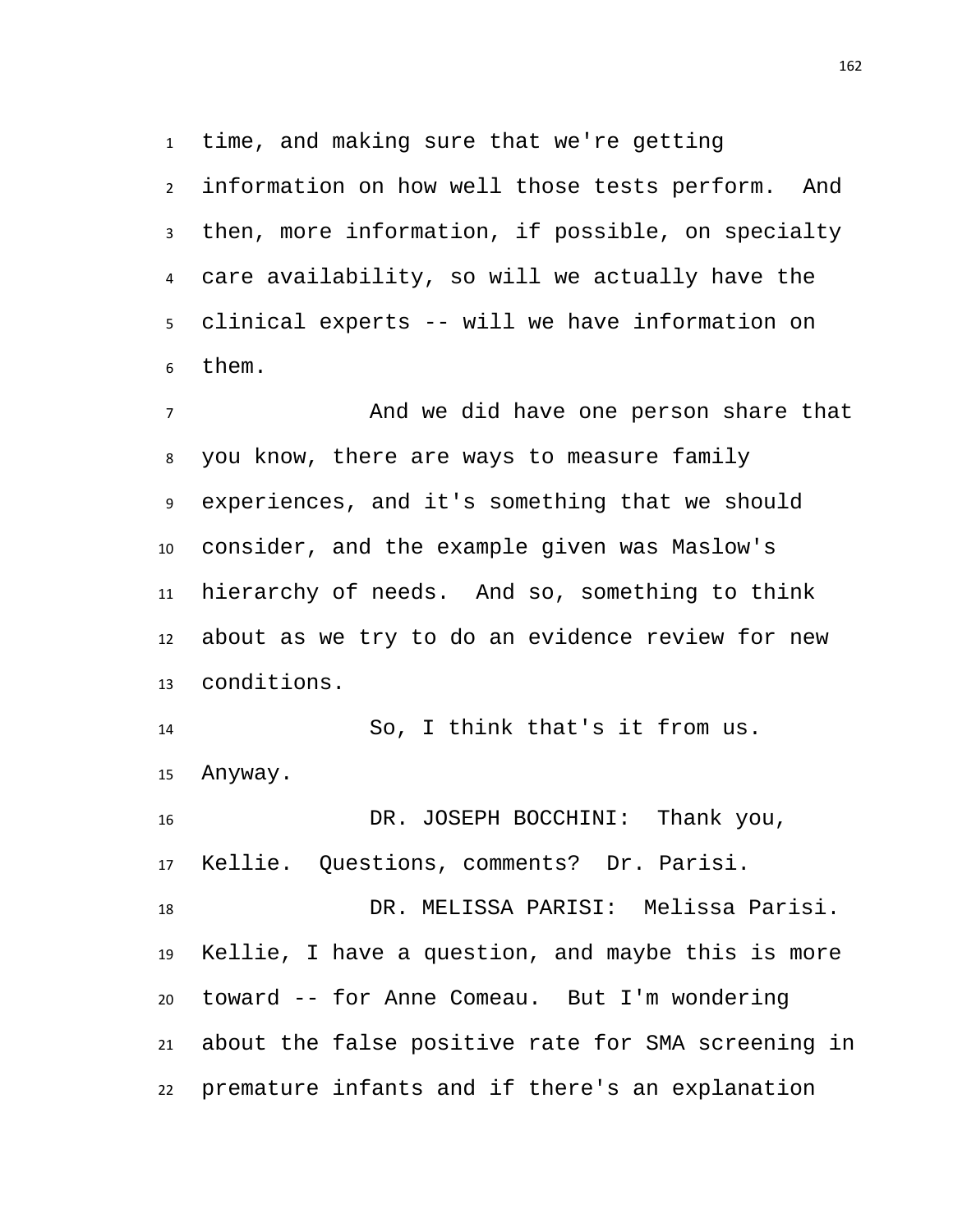for that. Is the source of blood coming from a central line, or something that might be contaminating or inhibiting the reaction? Do you have any thoughts? DR. CATHARINE RILEY: Dr. Comeau, would you introduce yourself please. DR. ANNE COMEAU: I'm sorry. Anne Comeau from Massachusetts. As noted, most of the false positives are from NICU babies, and we investigate whether or not anyone is using heparin. We are not using -- we are using an enzyme that would be more sensitive to heparin. Many people refuse -- they deny that they're using heparin. But in the one false positive that we did have, we actually were able to mix that specimen with other specimens, and we were able to dilute it out. This clearly was an inhibitor, most likely heparin. DR. BETH TARINI: This is Beth Tarini. When they take the NICU specimens, do

they take it from the heel, or do they take them

from the umbilical?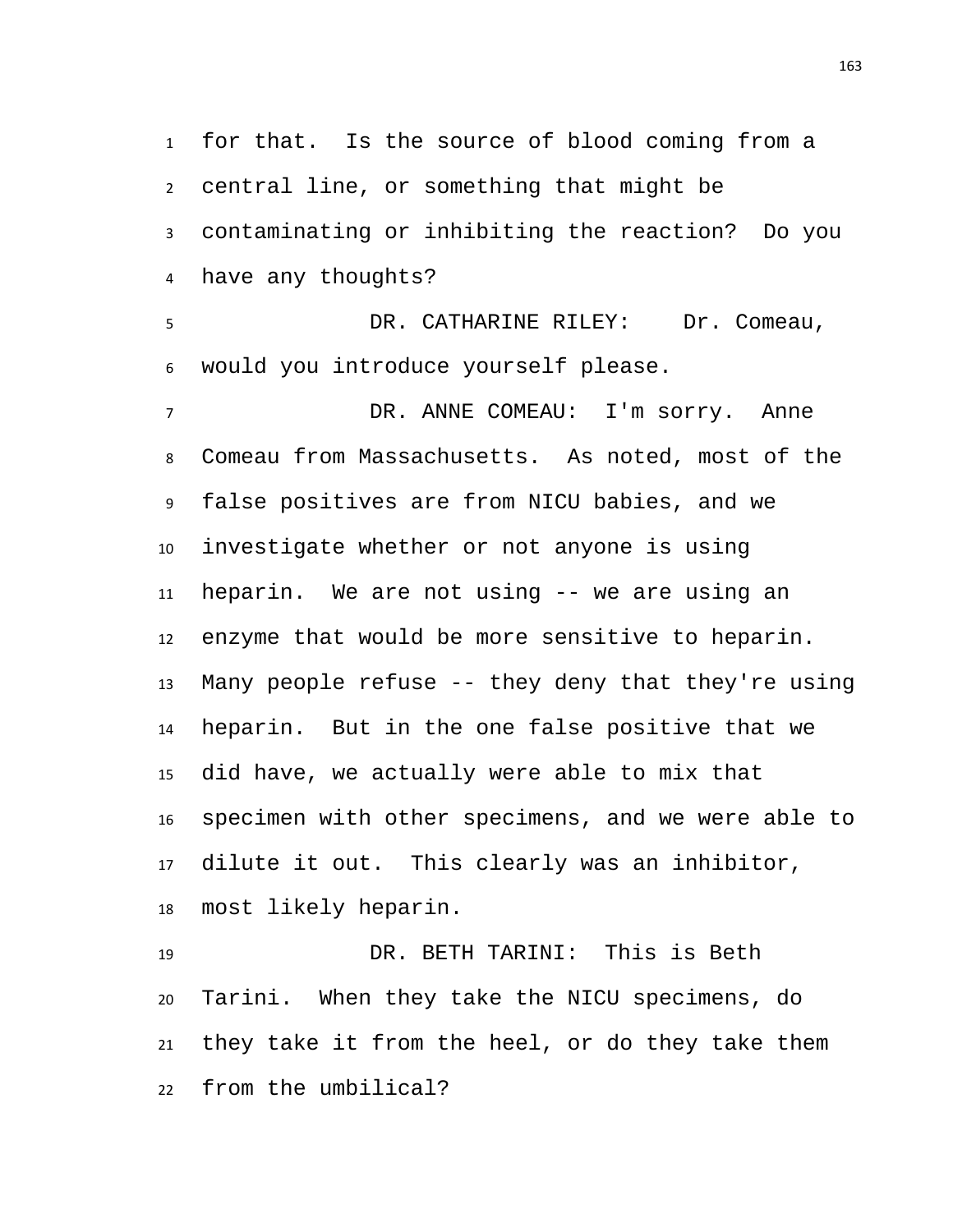1 DR. ANNE COMEAU: Well, they're supposed to take them from the heel. They're supposed to take them as a heel draw. That particular specimen when we called on it, they told us that no heparin, no heparin, but we used a capillary, and they were re-informed that they're not supposed to use capillaries for this. So, it's this ongoing education and, you know, everybody has a difficult thing to deal with. But, so one last thing is that we do have a very active SCID -- SMA Working Group. Our -- the surveillance is excellent. So, I'm pretty sure that we are not missing any, but I'll knock wood on that. DR. JOSEPH BOCCHINI: Dr. Baker. DR. MEI BAKER: I just have a followup, because you talked about SMA and NICU babies. What's your observation for SCID? DR. ANNE COMEAU: It's the same thing. I think it's not -- so we have -- we have our heavy-hitter hospitals that we have high suspicion use heparin quite a bit. And one SCID,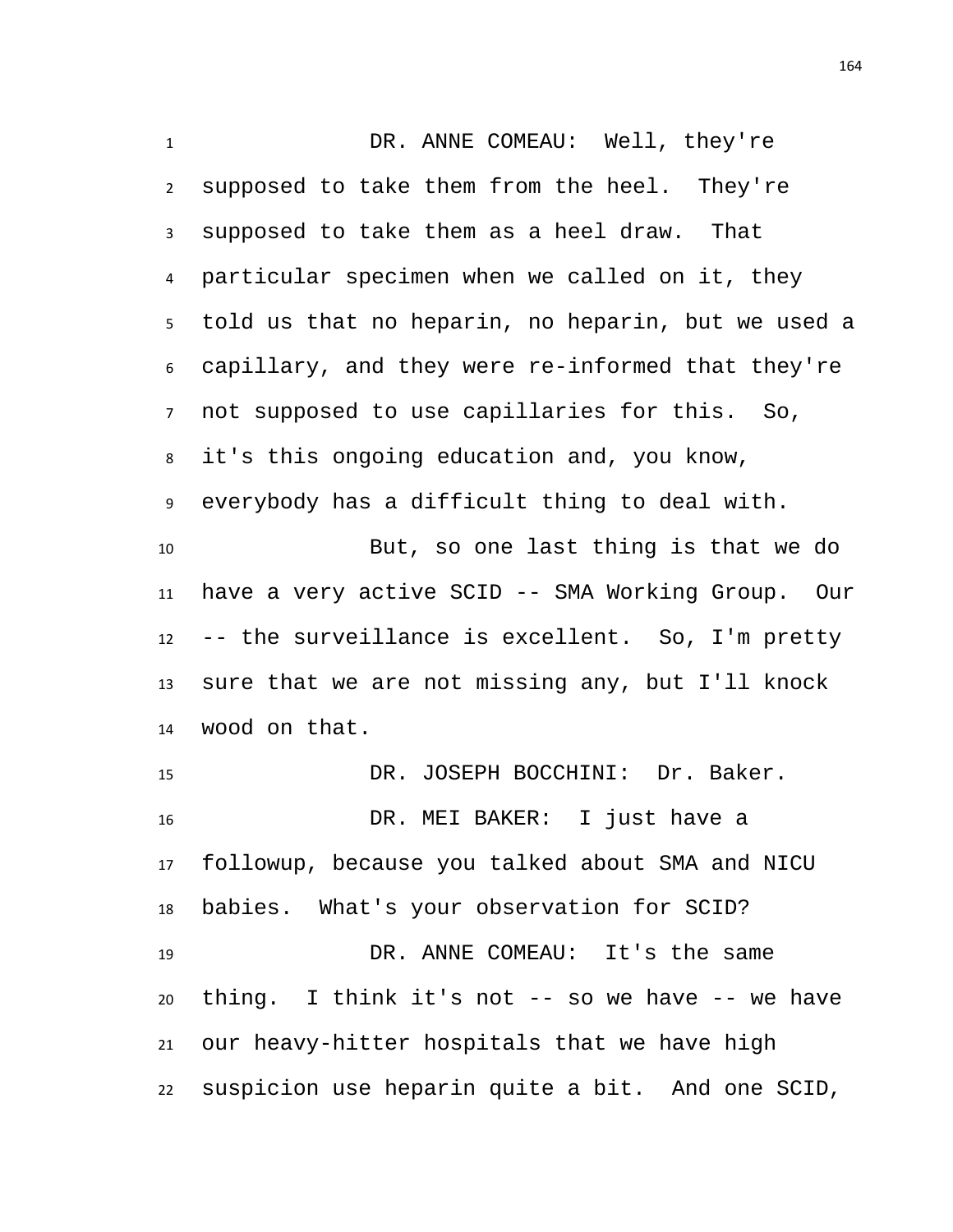there were more, and they -- they slowed down using heparin because we told them that we were just going to keep on calling them back and asking for repeat specimens until we got a satisfactory specimen, and they didn't like that. But, with SMA, the feeling was that the turnaround time was more important, so that makes it more difficult. 8 DR. DEBRA FREEDENBERG: Anne, how premature were these babies? Were they near term? Were they extreme like 23 or 24 weeks? 11 DR. ANNE COMEAU: A wide range. There were 90 babies. It was a wide range of gestational ages there. DR. SHAWN MCCANDLESS: Anne, while you're up there, maybe you could comment for people who've been looking at the map for the screening almost 70,000 babies for SMA and getting zero positives. DR. ANNE COMEAU: Getting zero, yes. I'm sorry, there was a question? DR. SHAWN MCCANDLESS: Yeah. What - - how does -- what was your expectation and what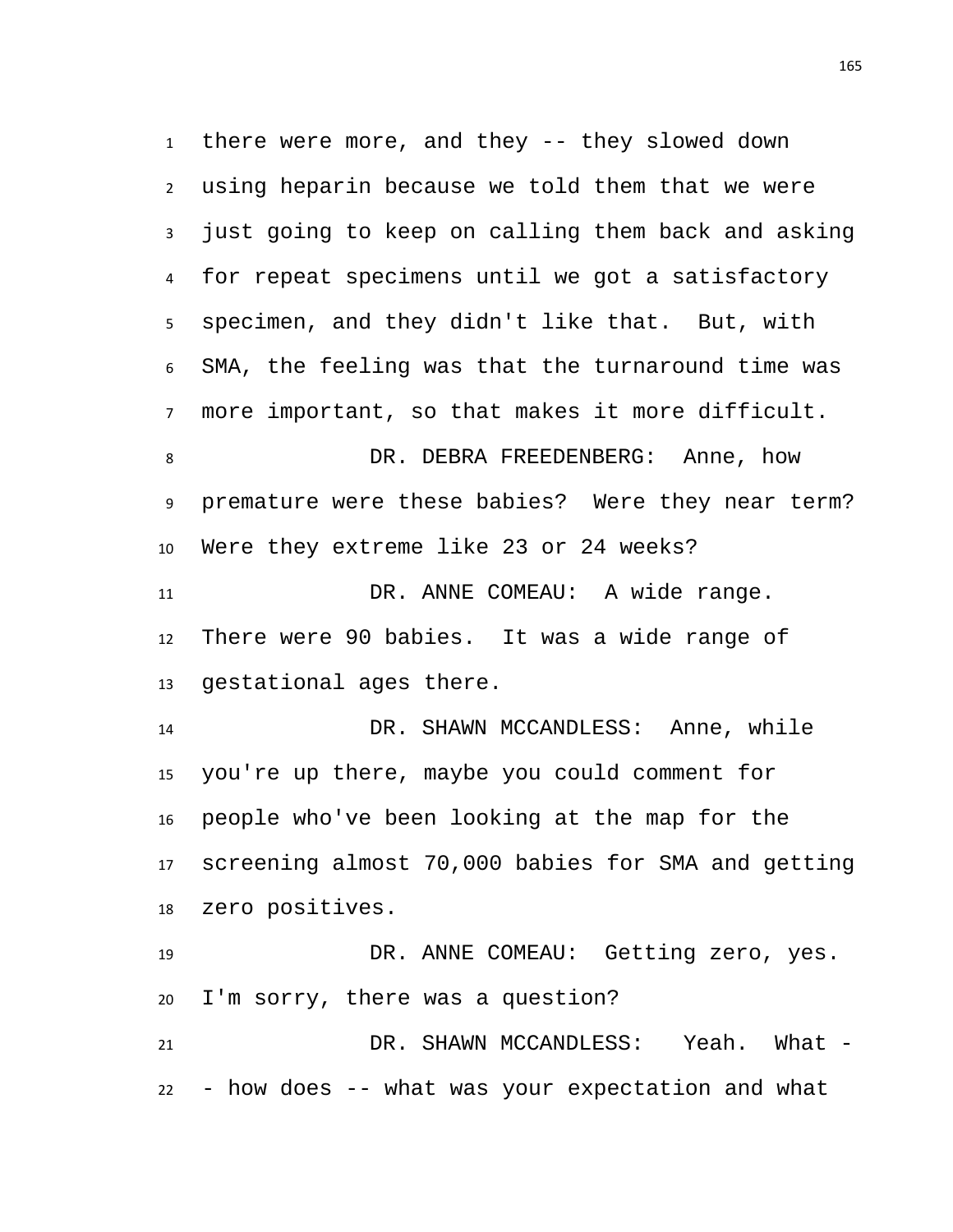do you think the -- what's the probability that you would screen 70,000 infants for a disease that's said to have a --

 DR. ANNE COMEAU: One in ten thousand.

 DR. SHAWN MCCANDLESS: One in ten thousand and not get any positives.

8 DR. ANNE COMEAU: Yeah, pretty low, and when we got to about 30,000, I started having nightmares. Every single one of those has been sequenced, so we know that every single one of the 90 presumptive positives that went on has been sequenced. My speculation with very limited evidence is that Massachusetts has a quite active prenatal and preconceptual offering of the Council Panel of Disorders and SMA and Pompe are on that Panel as I understand it MPS1 is not, and this year, we went forward with screening for four conditions, and the Pompe, which is lower anyway, but Pompe and SMA are way lower than the disorders that we think are not on those panels.

DR. SHAWN MCCANDLESS: That would be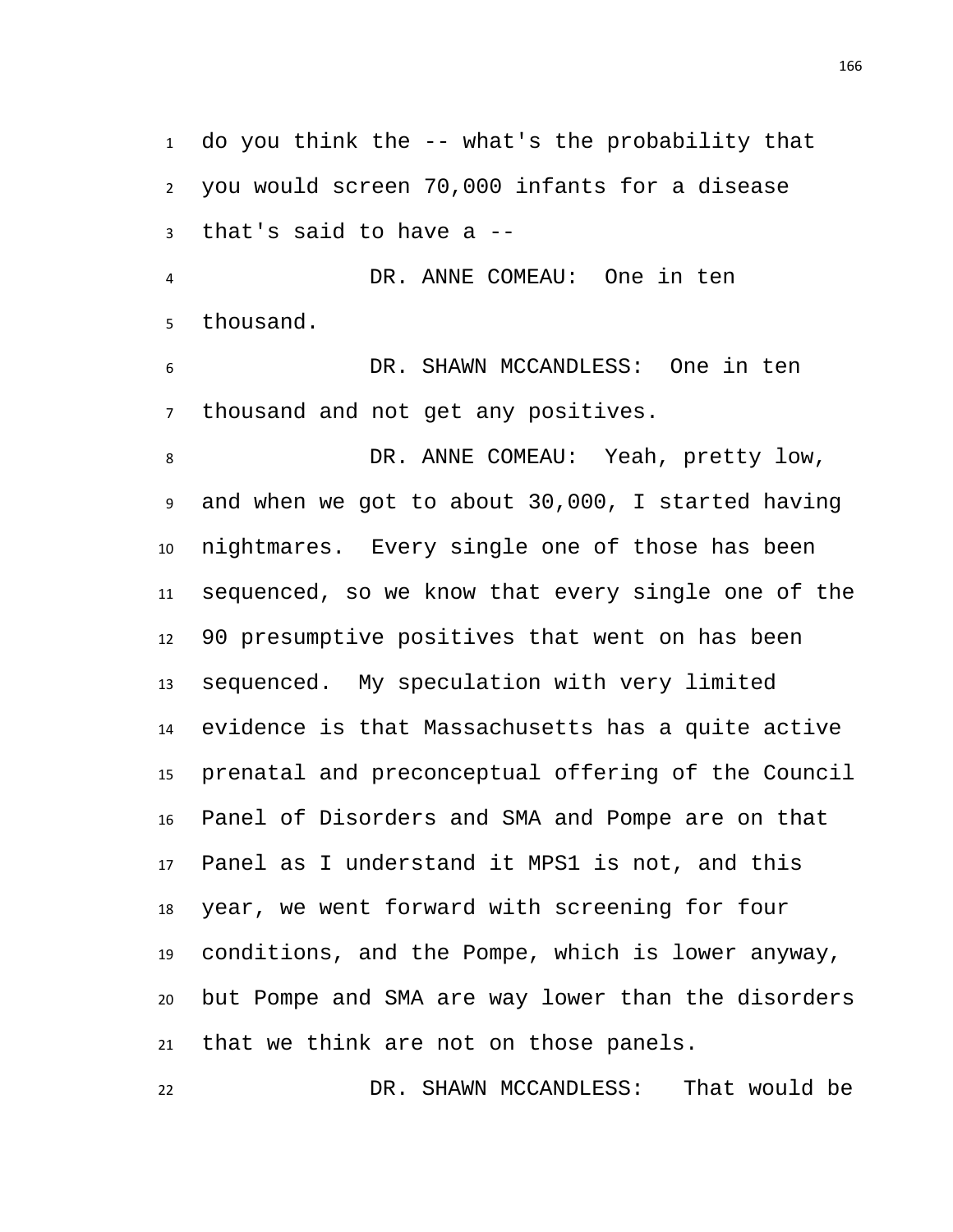a really nice publication if that's true to confirm.

 DR. ANNE COMEAU: Yeah, I have no way of proving it though.

 DR. SHAWN MCCANDLESS: To confirm the value of carrier screening, which many people suspect is not going to be an effective way of screening and really this would suggest it could be.

10 DR. ANNE COMEAU: It's very important. Thank you. It's very important. We actually saw this with CF when we -- we're on 20 years of screening for CF and when we first started, we were getting 30 babies a year, and right about the time that the -- the prenatal testing was offered, 30 babies dropped to 15 babies a year, and the 15 babies that were missing were the Delta 508 homozygotes. We published -- we published that. That was really good solid evidence-based information. I don't have the evidence base for the prenatal testing of this. It would be wonderful though and thanks.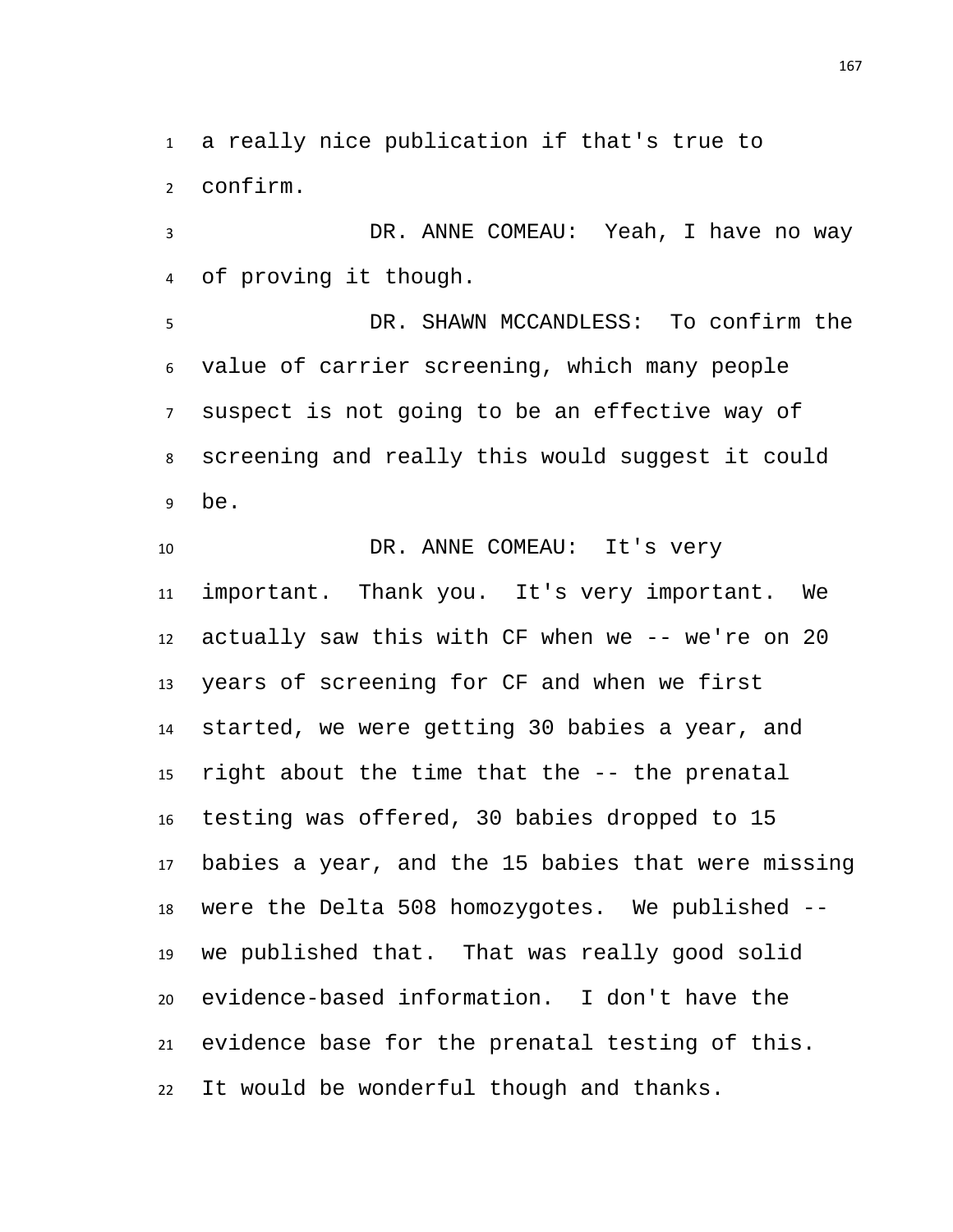DR. SHAWN MCCANDLESS: Thank you. DR. JOSEPH BOCCHINI: All right. Any additional questions or comments for Dr. Kelm? On the telephone? All right. Hearing none, thank you very much. Thank you. RUSP CONDITION NOMINATION AND EVIDENCE REVIEW PROCESS: FOLLOWUP DISCUSSION DR. JOSEPH BOCCHINI: All right. Next on the agenda we put a few minutes for any further discussion that the committee might have or organizational representatives related to Dr. Kemper's presentation yesterday and Dr. Powell's discussion, and then now, after the couple of workgroups have had the opportunity to really discuss some of the issues that were presented, is there further -- and you've all had a chance to think about this -- is there any -- are there any further comments, questions that -- that might be directed toward the review, and how to go forward with additional things? I think the two workgroups that had a chance to discuss some of what was presented have given back some feedback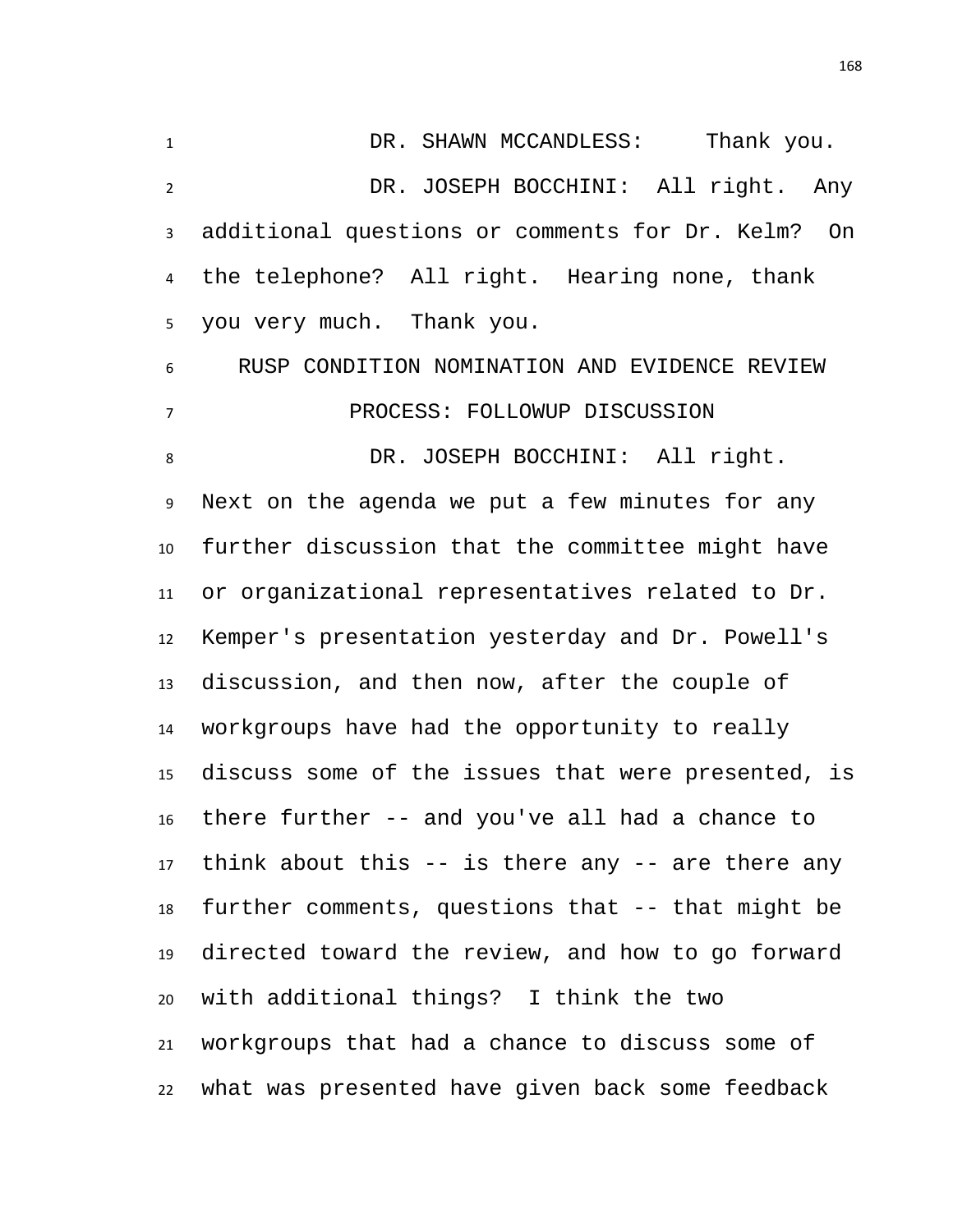that would be helpful to Dr. Kemper, and the -- his group. Any other comments or questions? Yes, Annamarie.

 MS. ANNAMARIE SAARINEN: I don't -- okay, now it's working. I'm just moving a little closer to it. What has been done historically either out of this committee or handed off to someone else with regard to newborn blood spot screening in the NICU? I am sorry that that spun out of that thing, but I'm just like, you've got to be kidding me that, you know, there's blood being taken from different sources and obviously, that's going to have an impact, and I can see spending a lot of time in NICUs, I can totally see how that would happen. But I just -- I don't -- I don't know what's -- what's been done so far, and I would really like to encourage those of us who are in that space to take -- I would be more than happy to dig into that a little bit with our NICU projects and try to learn more about what's happening and how the education resources may not be reaching them or there's something that's still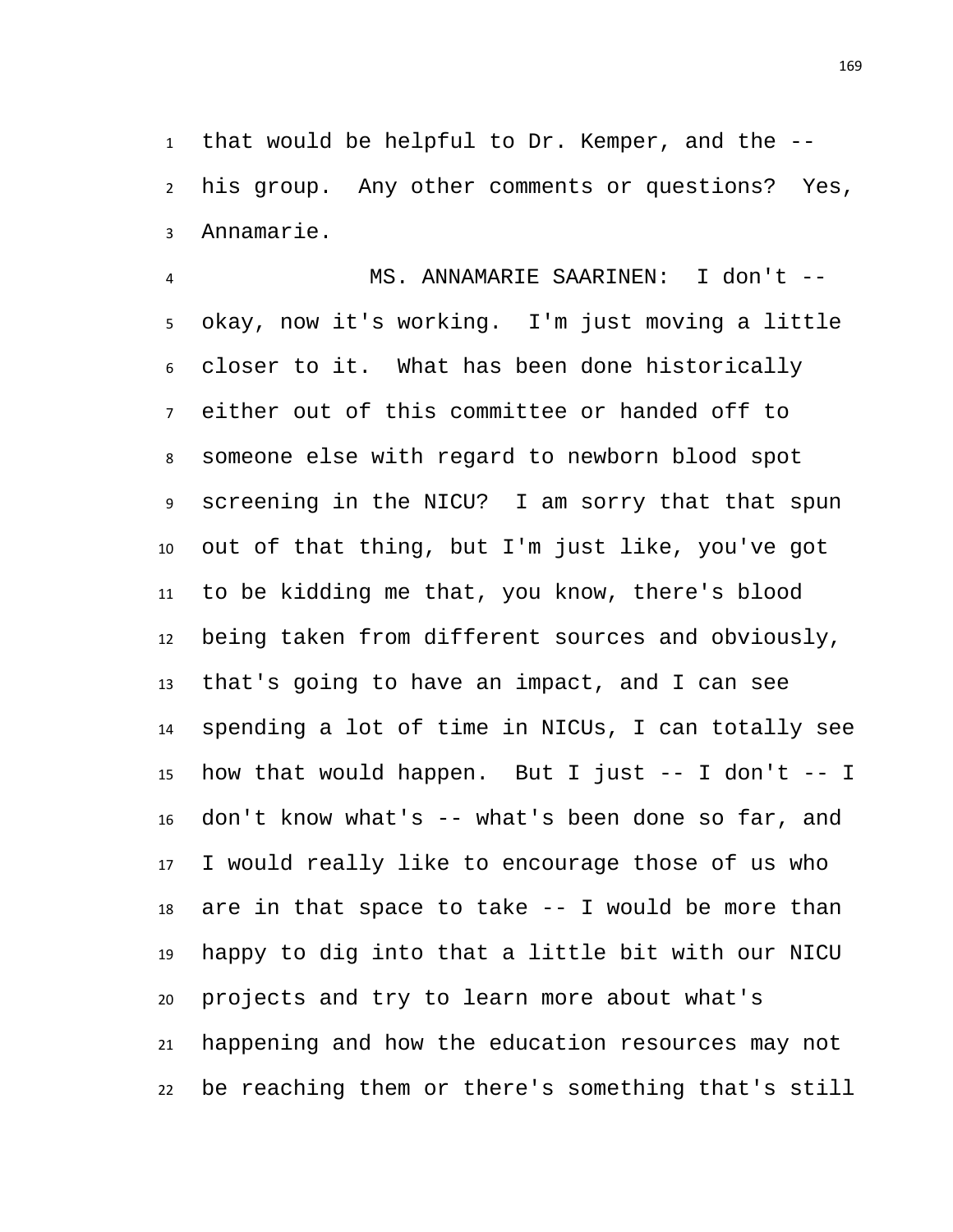needed.

 And then, while I have the microphone, since I didn't say thank you and congratulations yesterday, I will do that on the public record. Thank you for your leadership and your service. It's been a privilege. DR. JOSEPH BOCCHINI: Thank you, Annamarie. That is a really good question, and I'm not aware of what's been done or what the current status of that is, and that might be something that -- Kellie, you've got some information? DR. KELLIE KELM: Well, one of the things with timeliness is we did sort of talk about whether or not we can move forward, because that was something that we heard a lot was education of the nurses, a lot of turnover in the hospitals, you know, with unsatisfactory specimens, not even touching on the NICU. And so, then there was some discussion could we talk to the Joint Commission about adding a standard. We tried to reach out to them, and they weren't very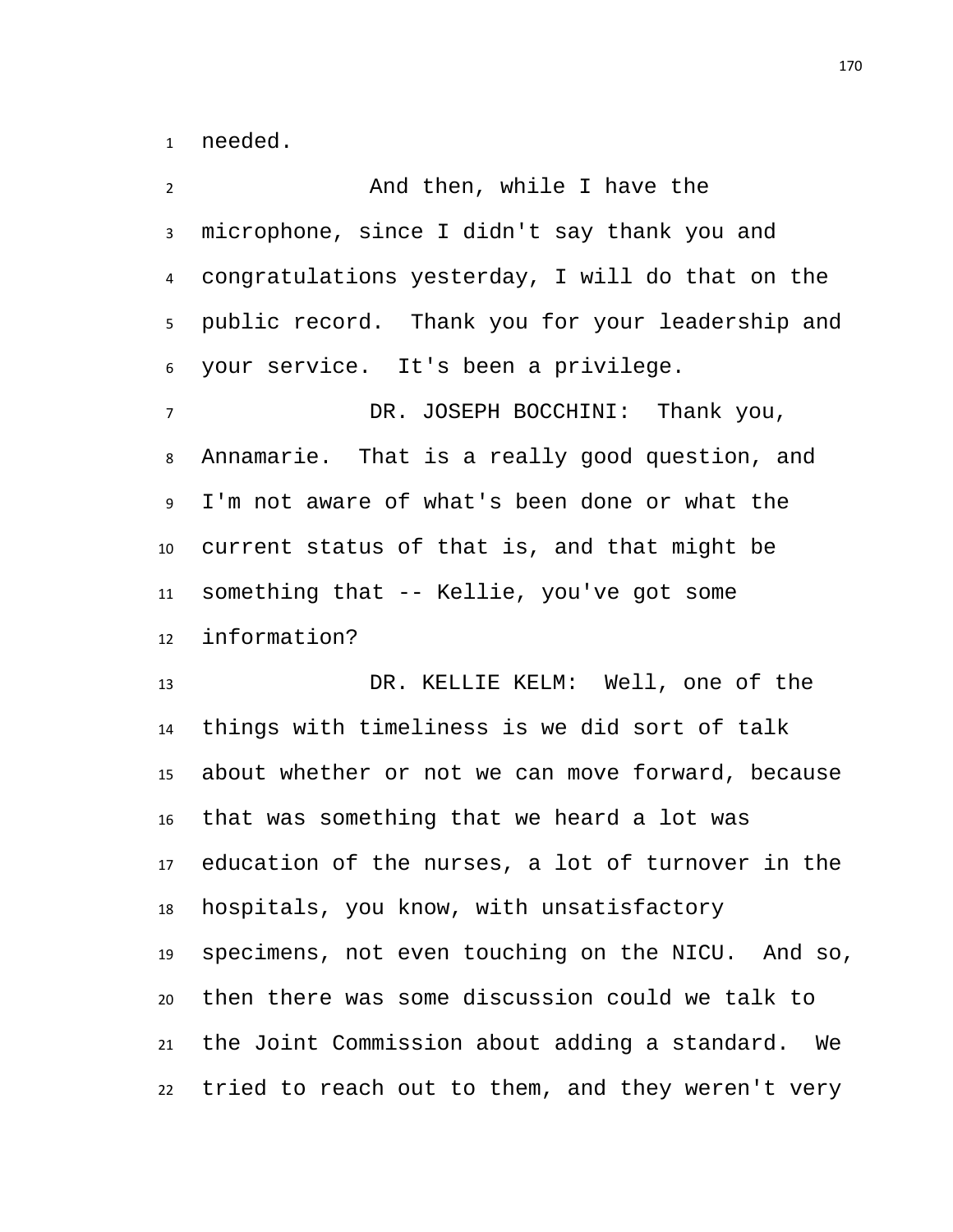receptive. And so, that is an issue.

 I'll also share that I know that having served on the CLSI document for, you know, blood collection, that has a lot of that information, and I know a lot of folks, it's one of their most purchased ones. They have videos, they have everything, you know, they're trying to work on so many different ways to provide all that information in a way that's even, you know, they talk about whether or not we can do it on apps or something like that. But, you know, what is a way, you know, and I think that's already information that's already being put together by experts that could be shared, and I think that's one of the questions. So, I'm not sure how we could do it better. I mean, we've had a lot of discussion about that and how we could -- we could do that, but I think that's been a struggle. And a question about time and effort of the committee and figuring out how best we could do that, so.

DR. JOSEPH BOCCHINI: And that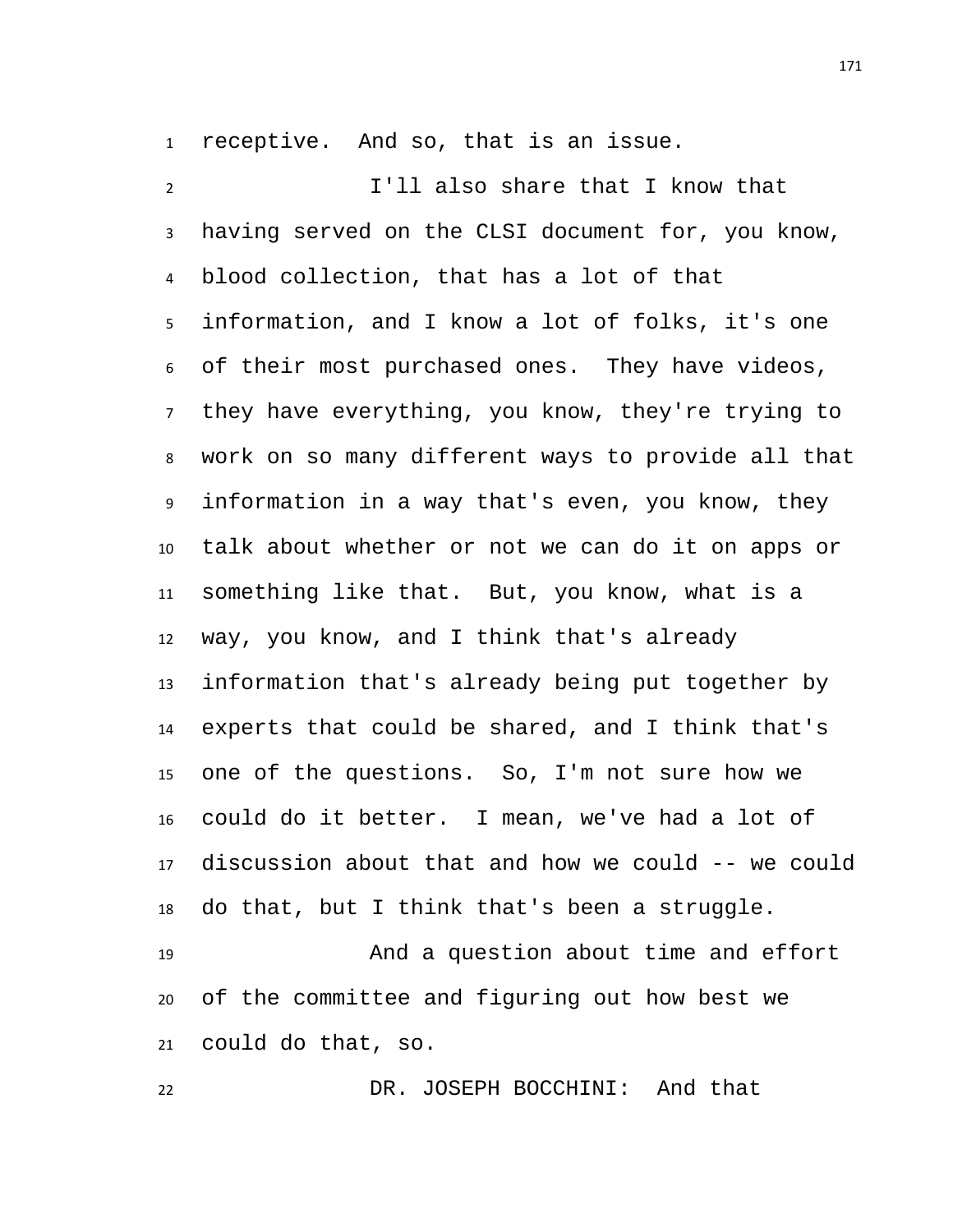certainly can be a topic that Dr. Powell considers going forward. I'm trying to be good. All right. Other questions or comments? Natasha.

 MS. NATASHA BONHOMME: Natasha Bonhomme, Genetic Alliance. I was just going to add to that. One thing that we saw, and this is not just in NICU but in working nurses in general, is sometimes even hearing what you're supposed to do is not as effective as hearing what happens when you don't do it right, like kind of what are the outcomes. So, I think even if -- and I haven't seen the CLSI materials -- but without that piece, then it's -- it makes a difference from someone thinking that oh, this is a preference to oh, if I do it this way, there's actual consequences that I may not see, but will affect this baby. So, that's just something else to be thinking about when thinking about the educational components. It's not just the methodology, but really highlighting why it's a no, like why we don't want to use a particular procedure.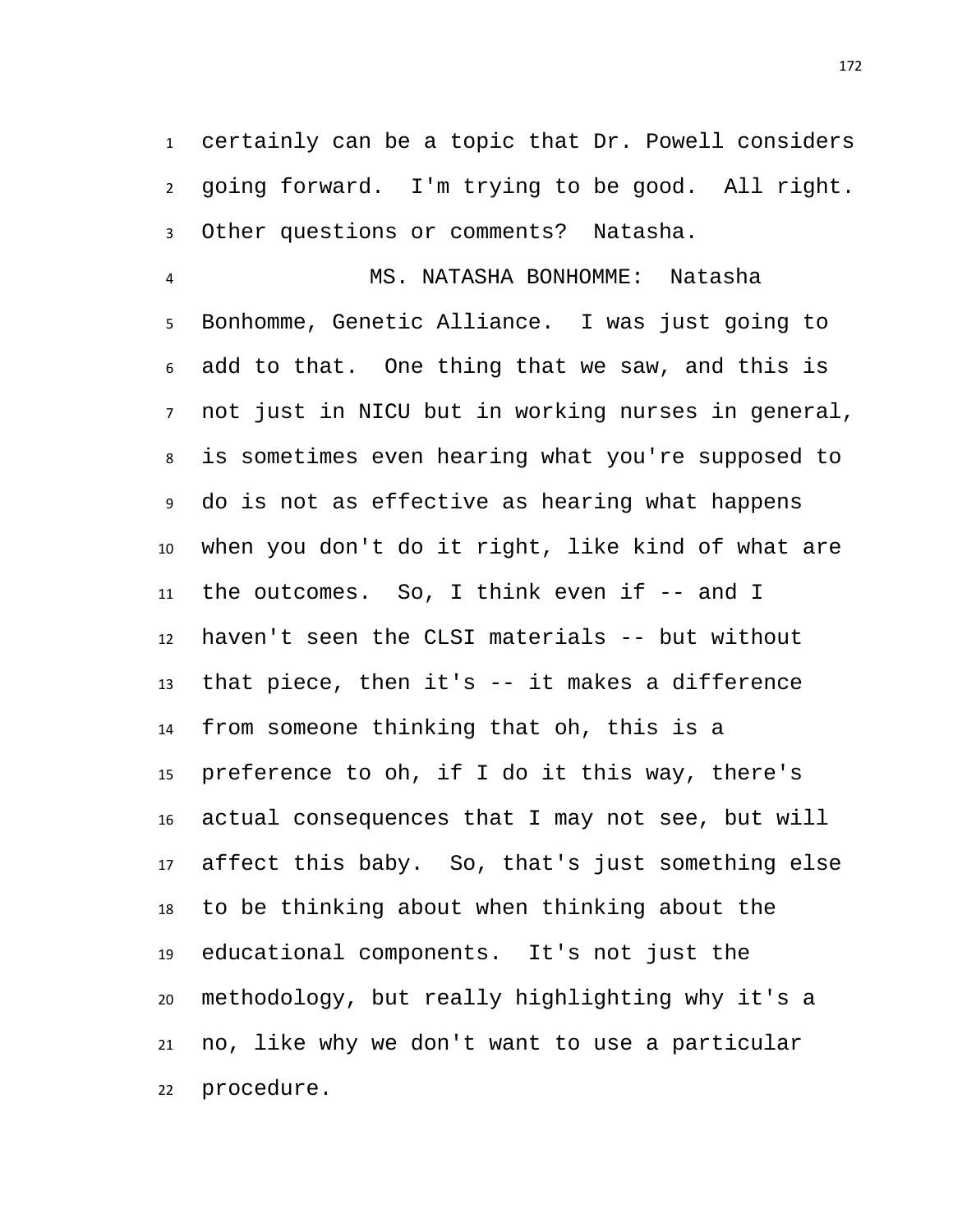DR. JOSEPH BOCCHINI: That's a good - - good point. Melissa.

 DR. MELISSA PARISI: Melissa Parisi, NIH. I just noticed from the comments made from the public commentary that some issues were raised about both homocystinuria and CAH, and I know in the past, we've had opportunities to sort of discuss issues that may arise with existing screening and potentially need for re-examining the methodology that's used, and so I just wanted to raise those two to the level of potential consideration for a future meeting. I know we did the same, I think, for succinyl acetone and tyrosinemia, and so this would be -- these two would be other examples. Thank you.

 DR. JOSEPH BOCCHINI: Perfect. Thank you. Mei.

 DR. MEI BAKER: Yeah, I just want to follow Melissa's comments, actually on CAH is making me thinking. The public comments mentioned that false positive and I think that a lot of states have second-tier -- use a sterile profile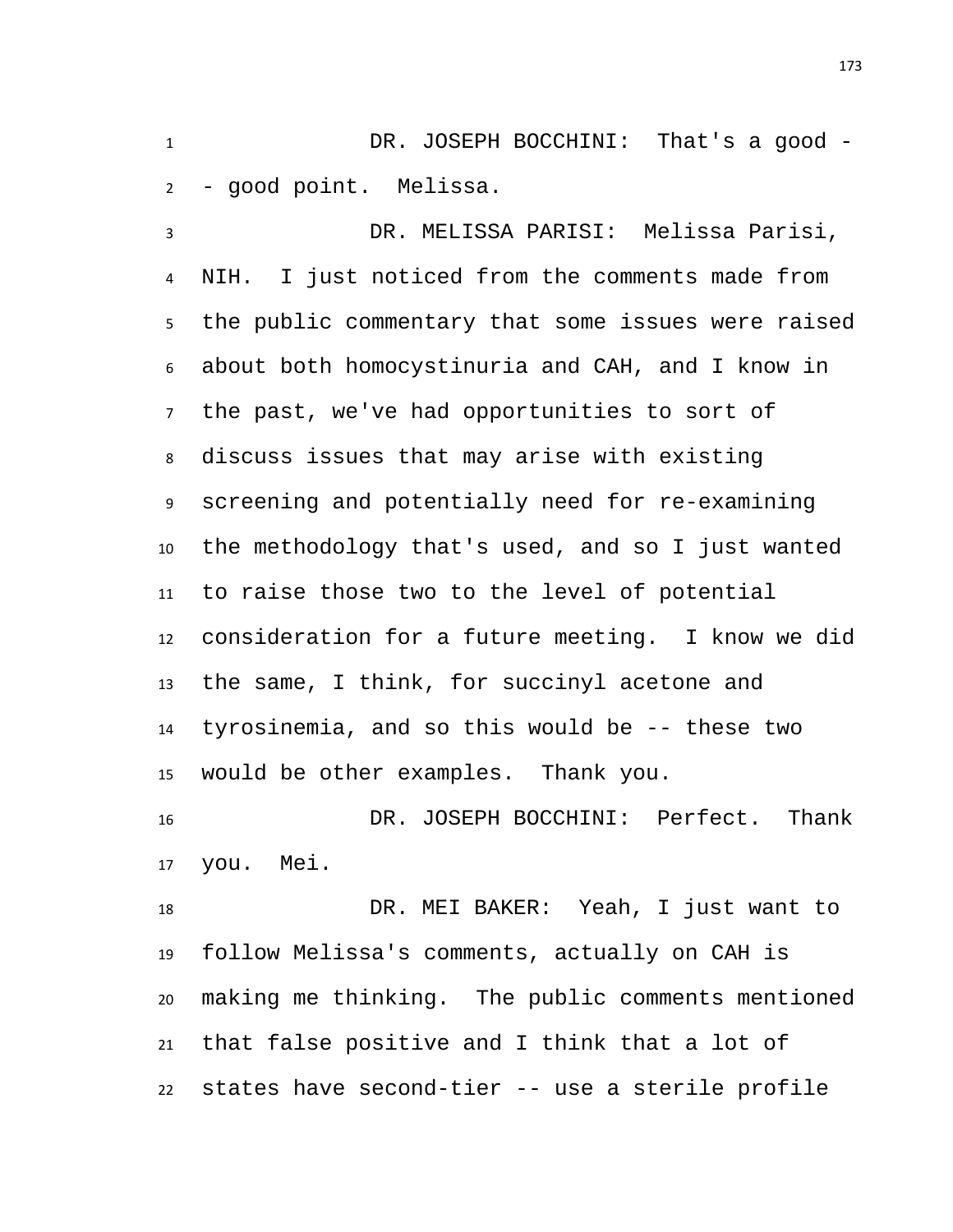for the second-tier, and that's helped with sorting out the 17-OHP elevation is truly a deficiency at all, because most of the NICU babies there have this stress. But I recently learned at an APHL meeting, Kiki from Minnesota did a very good presentation. Actually, CAH is challenging not only false positive but also false negative, and the false negative -- when you have both and you have a different way to dealing with it. Actually, personally I was looking more into CDC has done a very good job of working with Minnesota to develop an assay to do the more legal part, and that can -- that probably should be taken into consideration too.

 DR. JOSEPH BOCCHINI: Thank you. Other questions or comments? On the telephone? Okay. Thank you all very much for the input. So, as we're nearing the end of the second day of this meeting and we're in the middle of a Chair transition, Dr. Powell would like to come forward and talk about her vision for moving this committee forward. And so, we've given her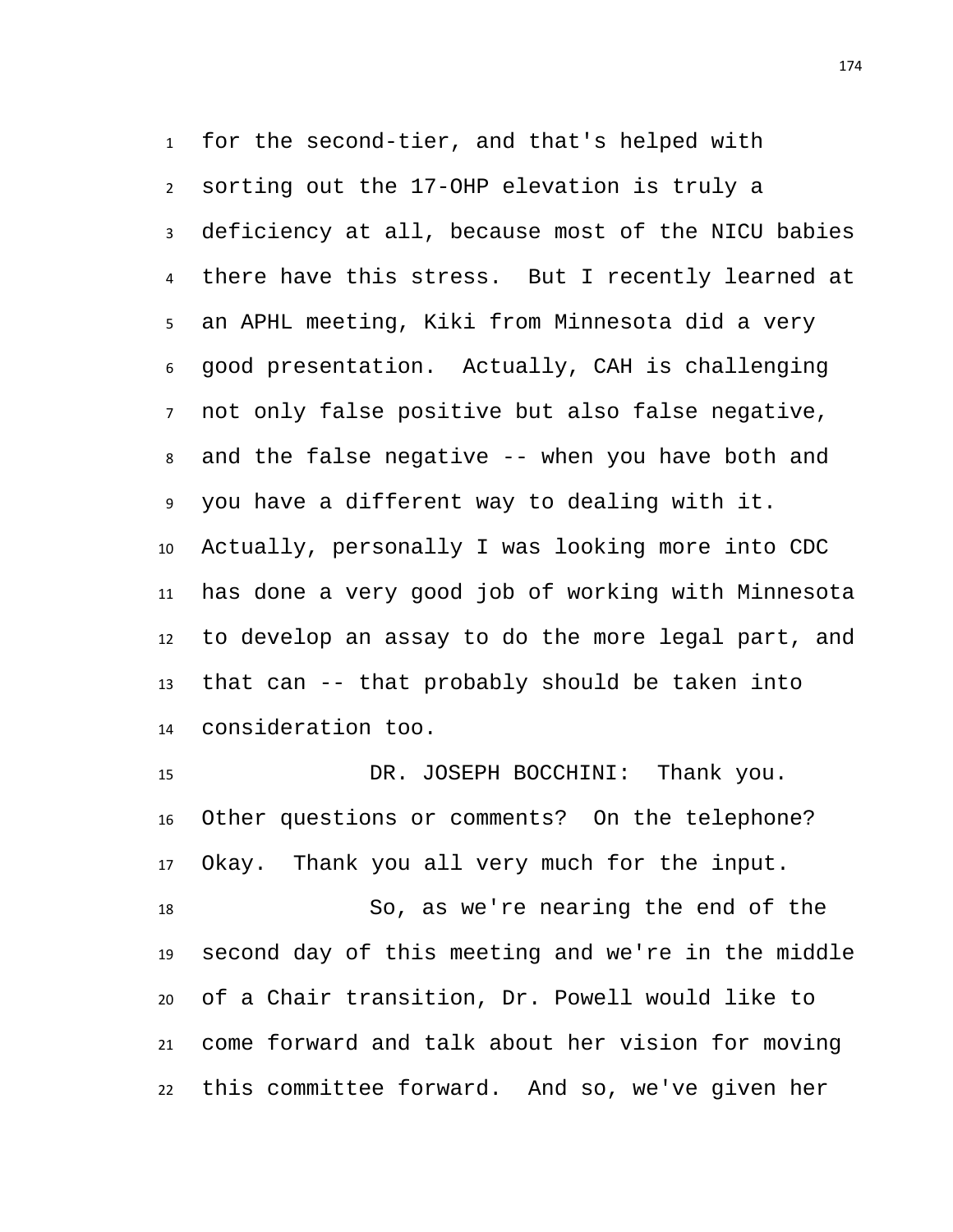time on the agenda, and she's titled her

presentation On the Horizon. Cindy.

 ON THE HORIZON DR. CYNTHIA POWELL: Thank you, Dr. Bocchini. So, I'd like to spend a little bit of time just reviewing the last charter for this committee, and forgive me for reading the objective and scope, but I think it's a helpful reminder for all of us of what our -- our objectives are.

 So, the committee provides advice, recommendations, and technical information about aspects of heritable disorders and newborn and childhood screening to the Secretary of HHS for the development of policies and priorities that will enhance the ability of the state and local health agencies to provide for such screening, counseling, and health care services for newborns and children having or at risk for heritable disorders.

 The duties include making a systematic evidence-based and peer-reviewed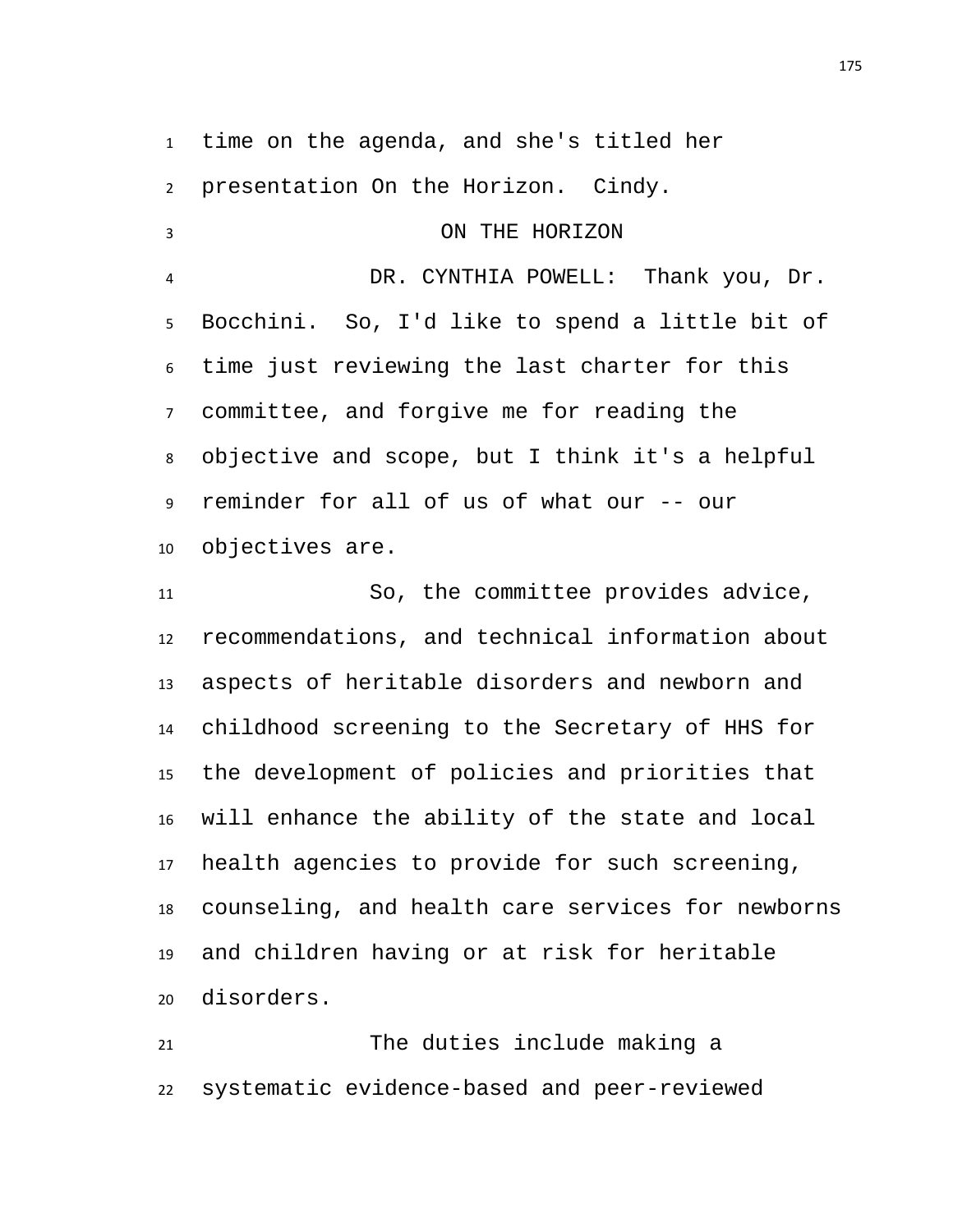recommendations, providing technical assistance to individuals and organizations regarding the submission of nominations to the Uniform Screening Panel, developing a model decision matrix for newborn screening expansion, including an evaluation of the potential public health impact, including the costs of such expansion, and periodically update the Recommended Uniform Screening Panel as appropriate based on such decision matrix.

11 And I think our current process, which will be ongoing of reviewing the nomination and evidence review is extremely important and how we can look at improving the process and helping those who wish to nominate conditions.

 We also consider ways to ensure that all states attain the capacity to screen for the conditions that are recommended to the RUSP and certainly the funding that comes from the -- the CDC and HRSA and NIH that can help with that is extremely important.

We provide recommendations, advice,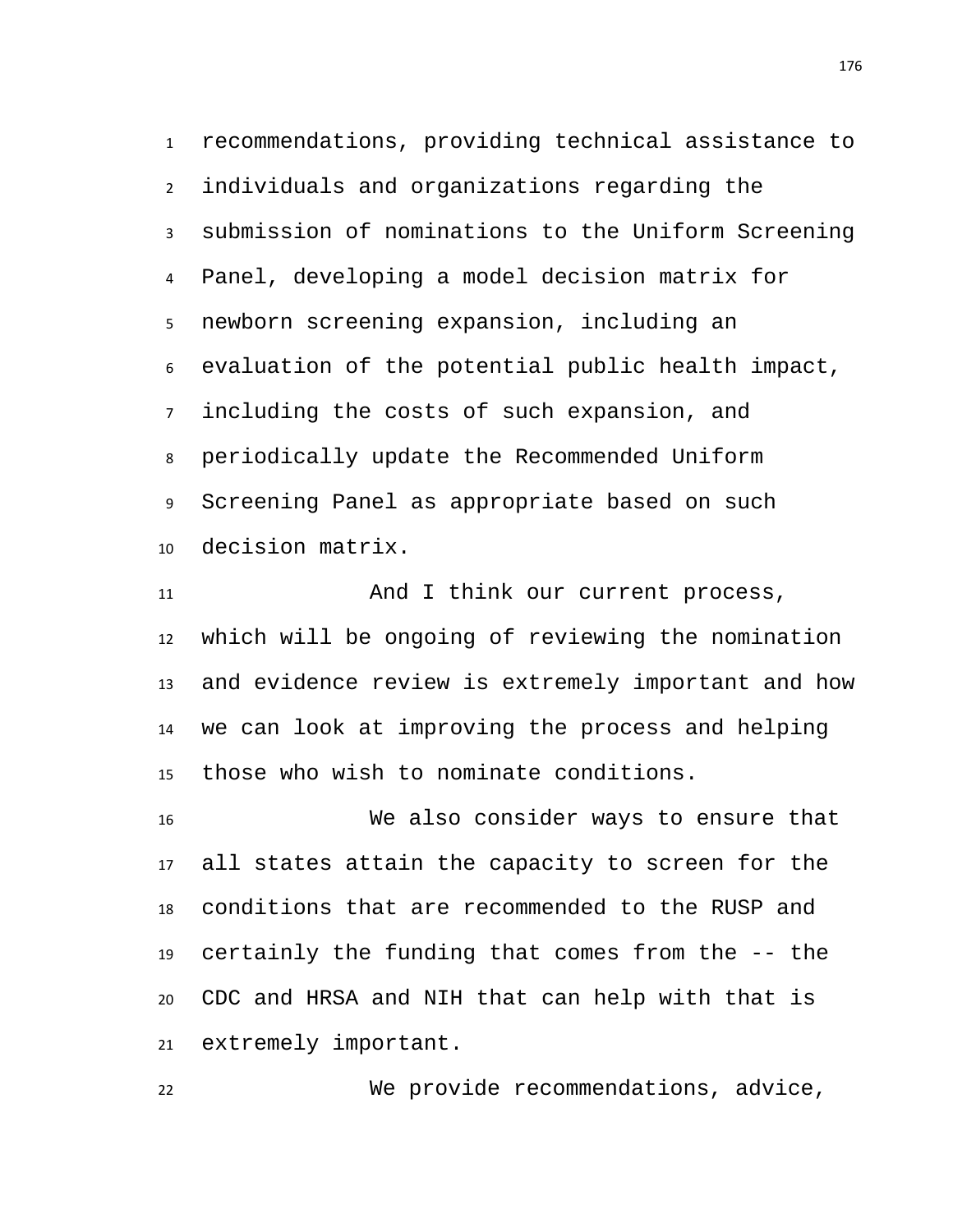or information as may be necessary to enhance, expand, or improve the ability of the Secretary to reduce the mortality or morbidity from heritable disorders.

 And, as you know, we have several standing workgroups whose Chairs or co-Chairs presented to us, and there are workgroup charges, and I thought looking briefly at what those charges are.

 For the education and training workgroup, they are to review existing educational and training resources and to identify gaps and make recommendations regarding the following five groups: health professionals, parents, screening program staff, hospital/birthing facility staff, and the public.

 For the Followup and Treatment workgroup, to identify barriers, to post screening implementation and short- and long-term followup, including treatment relevant to newborn screening results; to develop recommendations for overcoming identified barriers in order to improve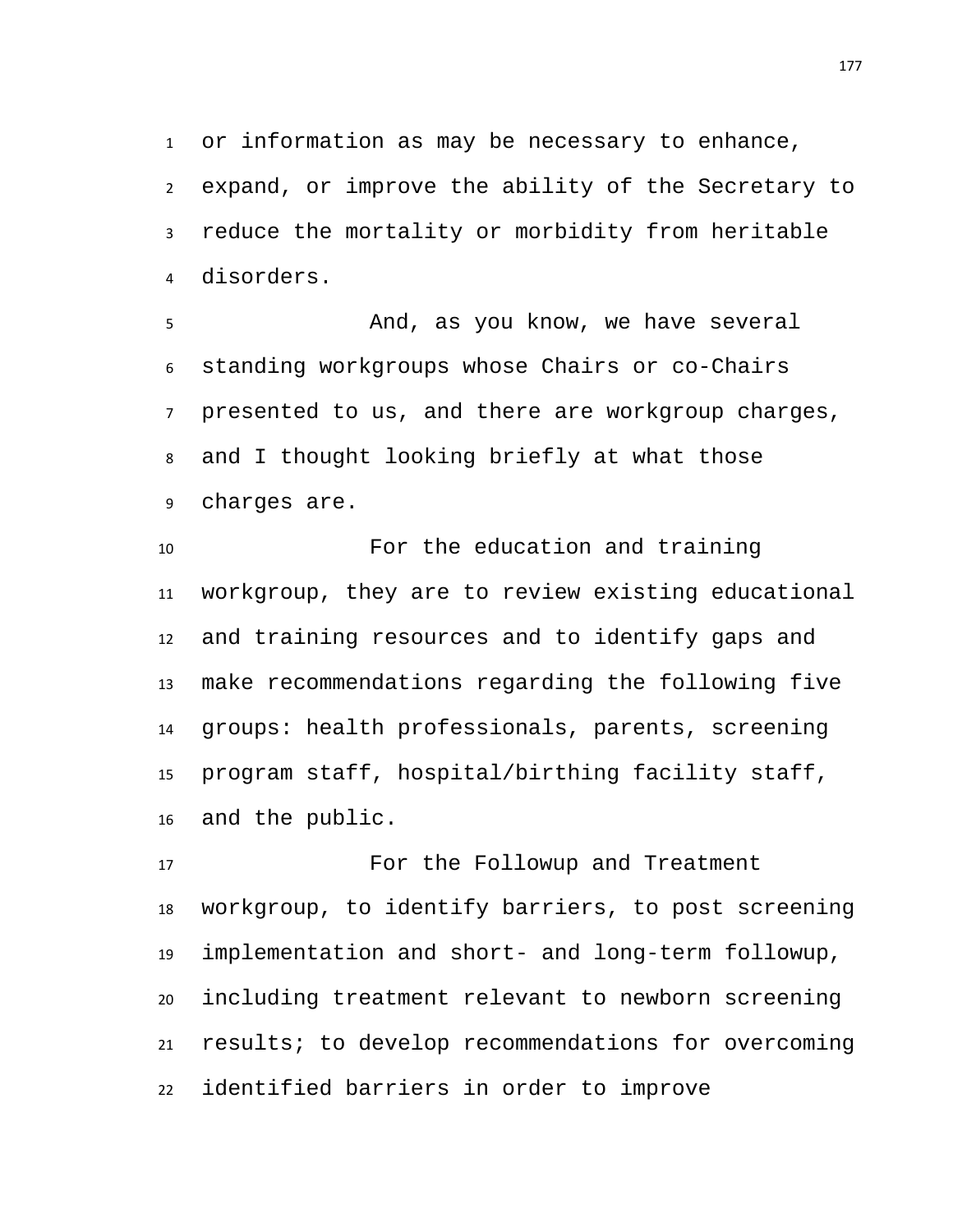implementation, and short- and long-term followup, including treatment relevant to newborn screening results; and to offer guidance on the responsibility for post-screening implementation and short- and long-term followup, including treatment relevant to newborn screening results. And finally for Laboratory Standards and Procedures, to define and implement a mechanism for the periodic review and assessment of the conditions including in the uniform panel; the infrastructure and services needed for effective and efficient screening of the conditions on the panel; and laboratory procedures utilized for effective and efficient testing of the conditions included in the uniform panel. So, as you know, we also have Ad-hoc Workgroups, currently the one interpreting newborn screening results led by Dr. Baker, and I think going forward, thinking about, you know, is the current charge and scope of the workgroups meeting the needs of the committee? Are they adequate to address current and future needs? And I think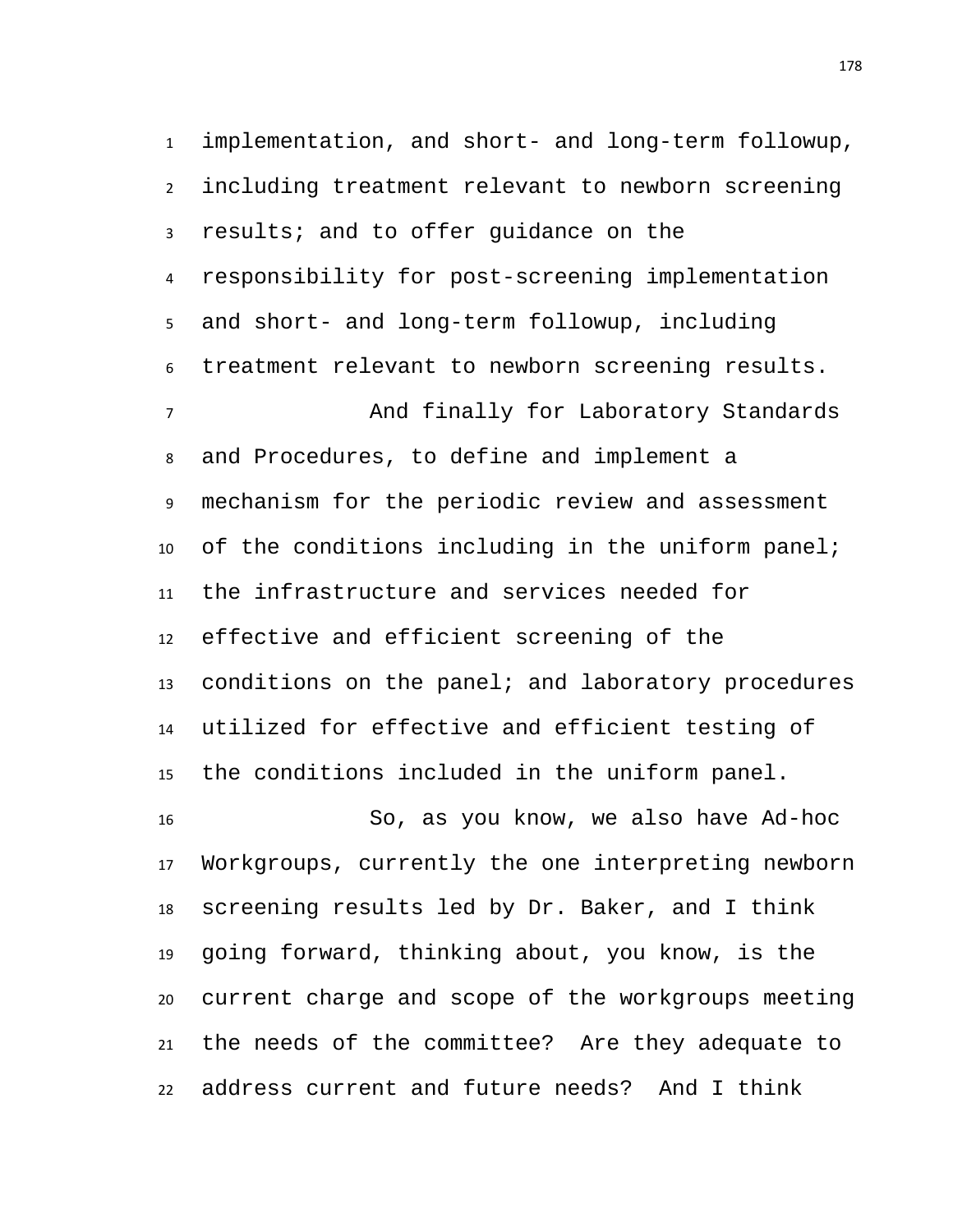going through a similar process that was done initially at the formation of the workgroups may be helpful to get information and feedback back from the workgroup members as well as the committee members in terms of are there other needs that aren't being addressed? Is there a need for any other Ad-hoc workgroups? Is expanding the scope of the current workgroups appropriate? Specifically, for the Education and Training Workgroup, which I've been serving on and Dr. Tarini told us today that, you know, we've completed products and are really ready to take on other initiatives and other, you know, procedures in order to go forward with that, so, an opportunity there.

 Transparency is certainly an important aspect of what we do. Based on the requirements of FACA, certainly transparency in terms of the public nature of the committee meetings and the opportunities available for the public to present their views, I think in the future if we can have more time perhaps for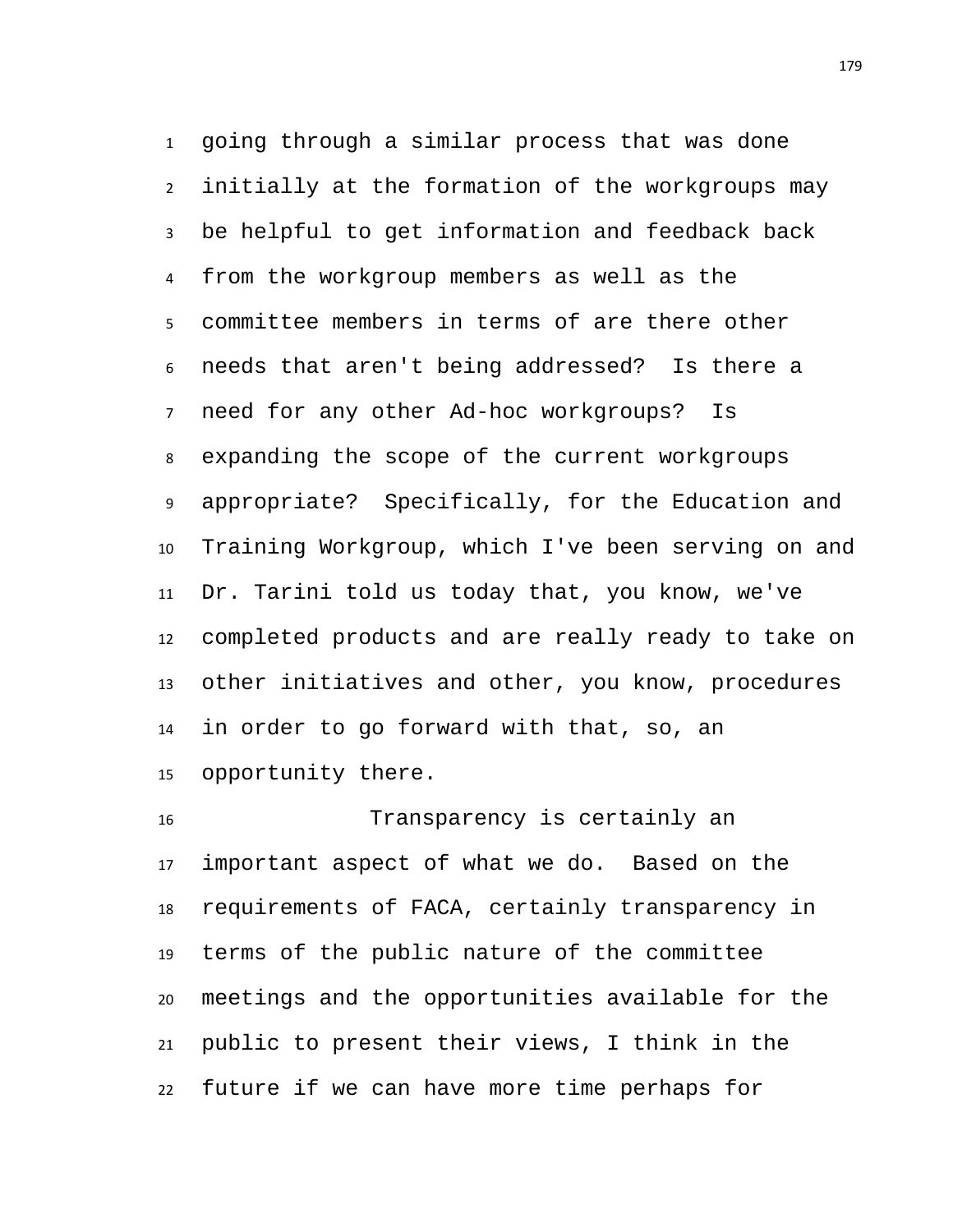additional comments from the public, you know, knowing that there are some time constraints with our meeting schedule, but that that would be helpful.

 And I also think that on the part of organizations and experts who are nominating conditions for us to consider, that improving the transparency would be very helpful and to have more information regarding outcomes instead of having to go through the -- the gray literature that's out there, ideally having more publications in peer-reviewed journals for us to consider when we're -- we're going through the evidence-based reviews would be extremely helpful.

 So, there's many challenges. As we heard at our -- our online meeting last month, there are 7,000 rare disorders out there. Only about 5 percent of them currently have treatments available. It's been estimated that there are about 450 medicines in development to treat rare disorders, and often pre-symptomatic treatment is superior. Early diagnosis is important, and, you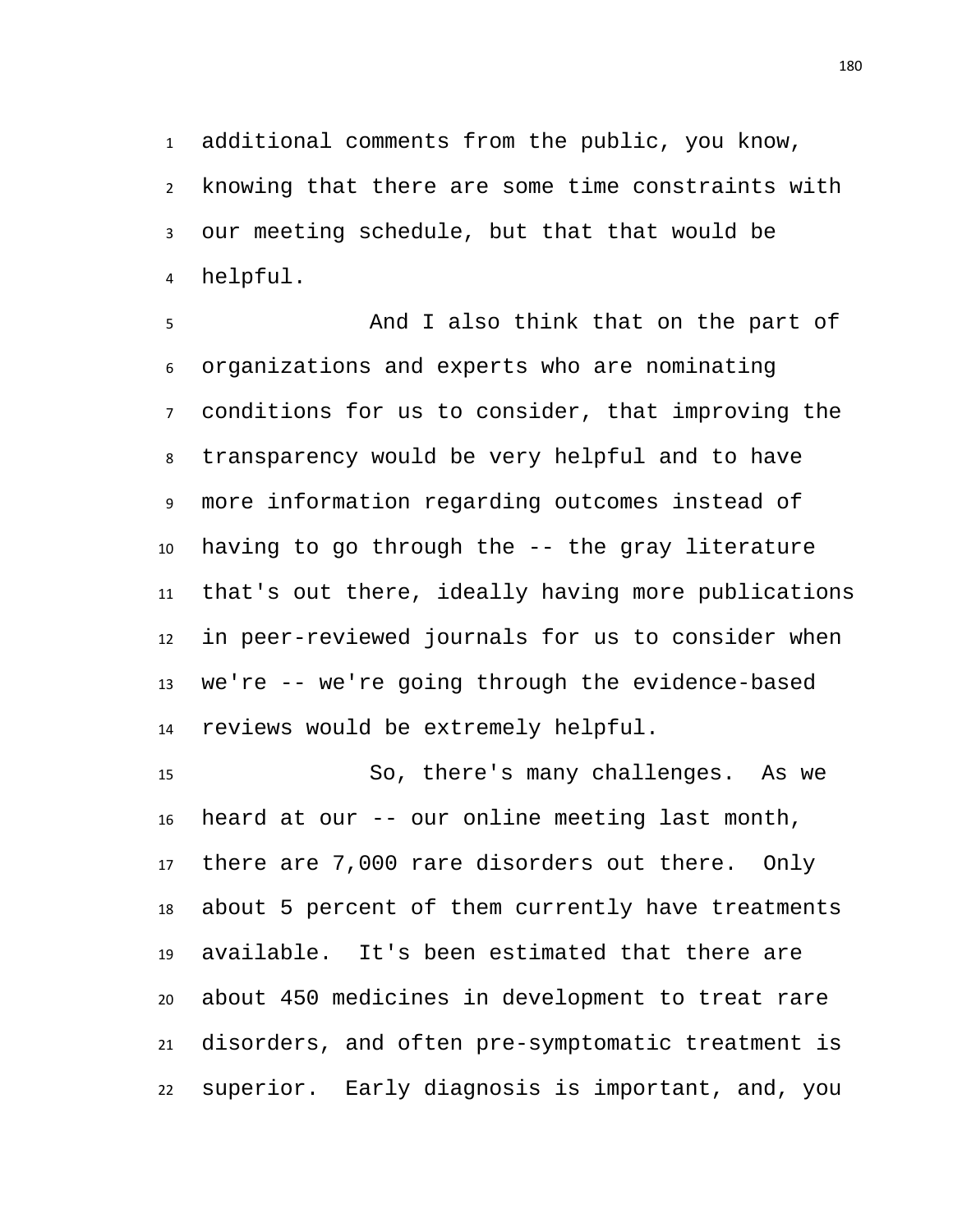know, I -- my belief is that there will be an accelerated pace of conditions that are submitted for nomination, and one of the challenges of our committee is how to keep up with the volume while maintaining a thorough evidence-based review and some ideas that have been suggested about that are to look at, you know, panels of conditions or groups of conditions versus individual conditions. So, will we -- I don't have an answer to this -- but will we need to have a high-throughput review process?

12 And, as we've heard today about registries and really, you know, excellent registries that are out there, but I think we're only going to be able to look at the long-term outcomes of newborn screening conditions in patients if we have registries that are easily accessible, that are maintained long-term, and, you know, if I had my ideal situation with all the resources available to have single registries that would -- a single registry that would include all rare conditions, especially those that we're doing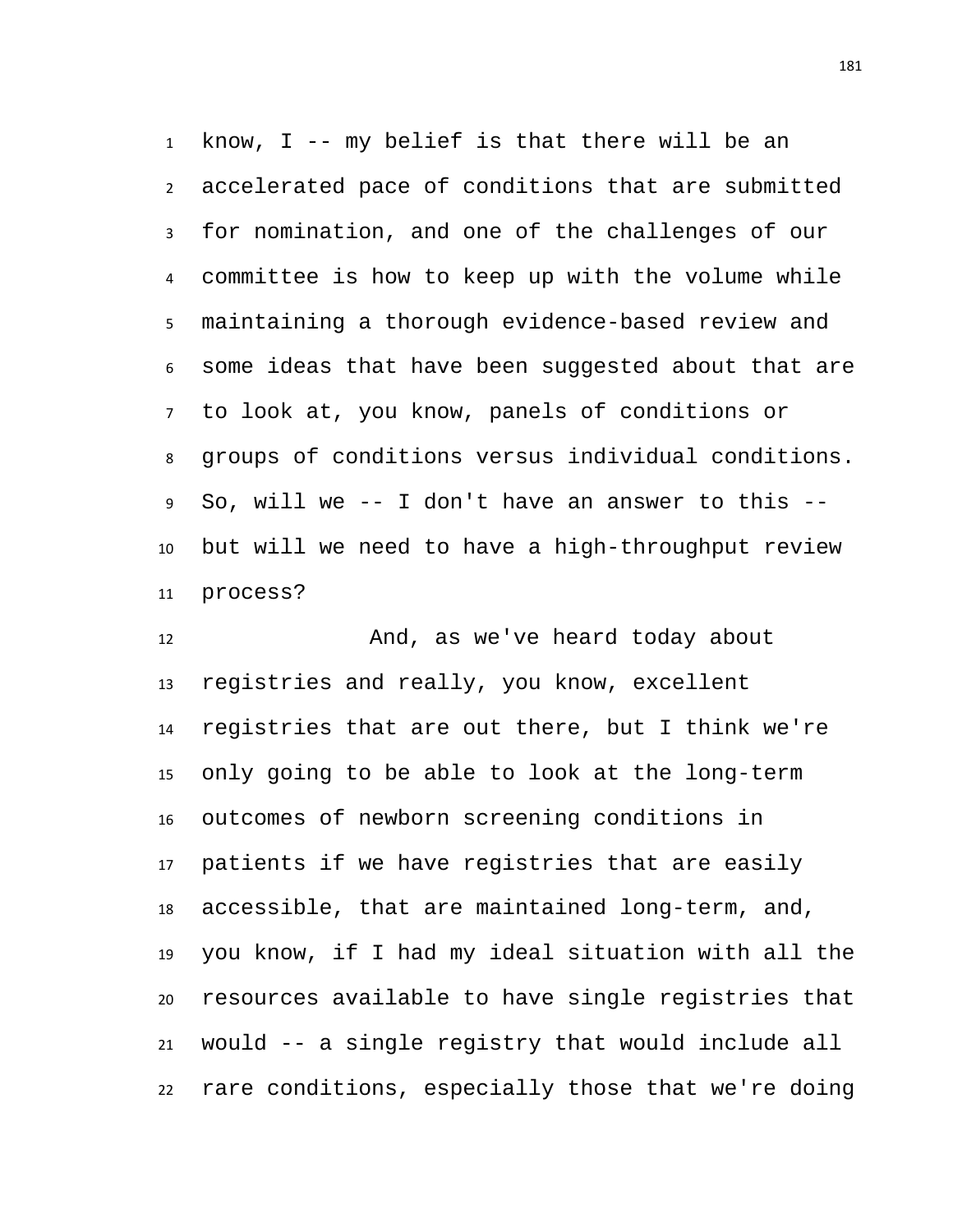newborn screening for, and long-term followup. So, to have input both from clinicians as well as families. We want as accurate clinical information as possible, but we also want to learn about family experiences, what they're going through with, you know, having a child who has screened positive, especially with more and more of the conditions that are included on the panel where the majority have late-onset and some may have, you know, no -- no onset of the disorder -- we know such as for X-ALD, for example. So, how do we provide appropriate long-term followup for these conditions, support families, keep track of families as they move from one state or region to another? So, these registries are very important in the work of this committee to investigate and hopefully make recommendations in the future about what we can do to have states be able to be supportive in their -- their registries.

 You know, we know that California has done an excellent job in following children for at least the first five years of life. And, you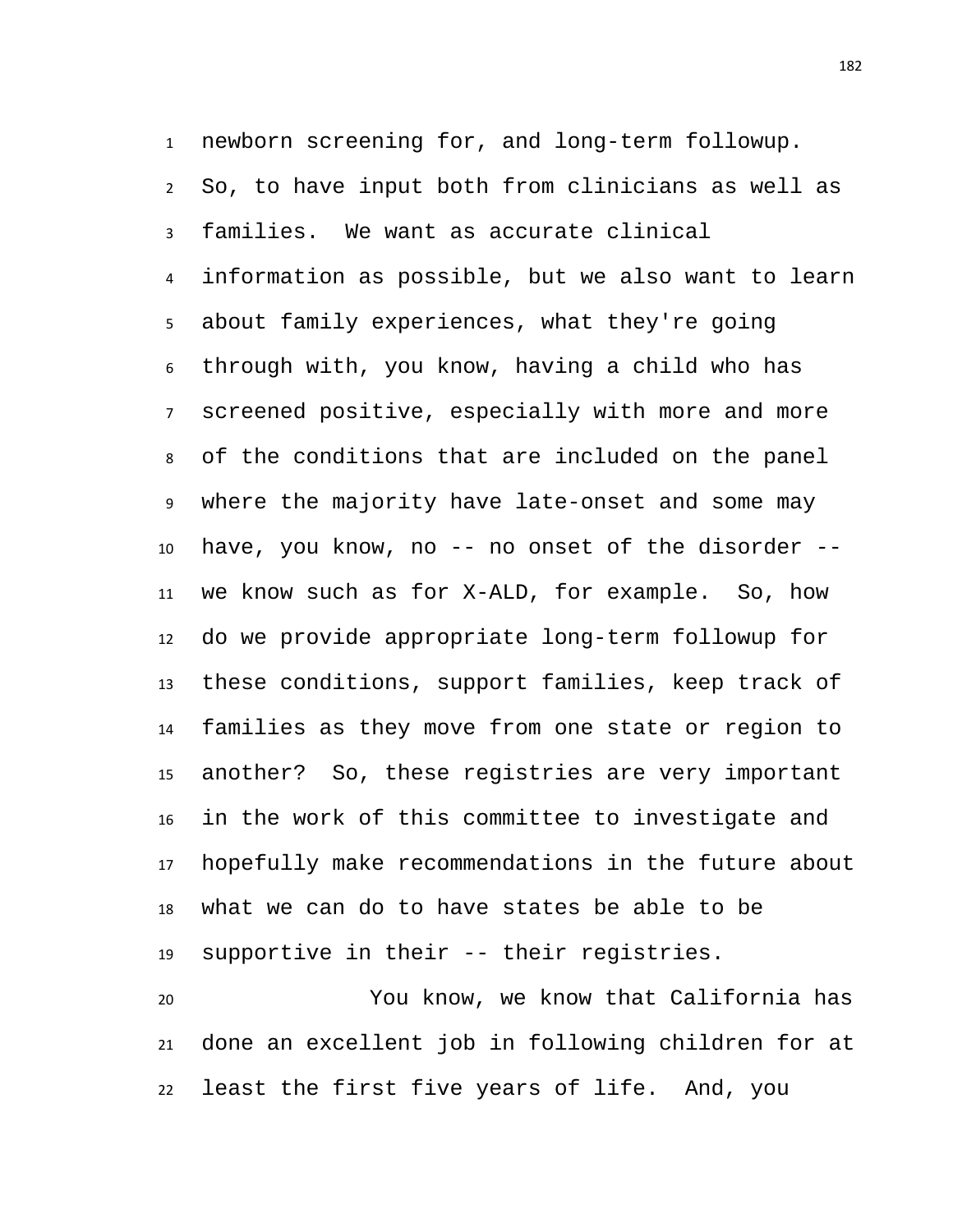know, we've seen the benefits from registries in terms of what's been done for childhood cancer, and it's only been from the data that they've been able to collect and share that the survival rate for childhood cancers has increased greatly in the last 20 to 30 years.

 So, I wanted to talk about timing, not in terms of timeliness of getting those dried blood spot cards into the state labs, but to think about timing of newborn screening. And, you know, we know that there are conditions with onset in the newborn period, for which our newborn screening results come too late. And would there be, you know, benefit in screening in the prenatal stage -- so, what I'm calling prenatal newborn screening. Examples of these conditions are urea cycle disorders, you know, we know that often with OTC deficiency, babies crash, you know, have severe metabolic crisis before the newborn screening results come in, even when they've, you know, collection has been timely, the laboratory reports them out quickly, but the hyperammonemia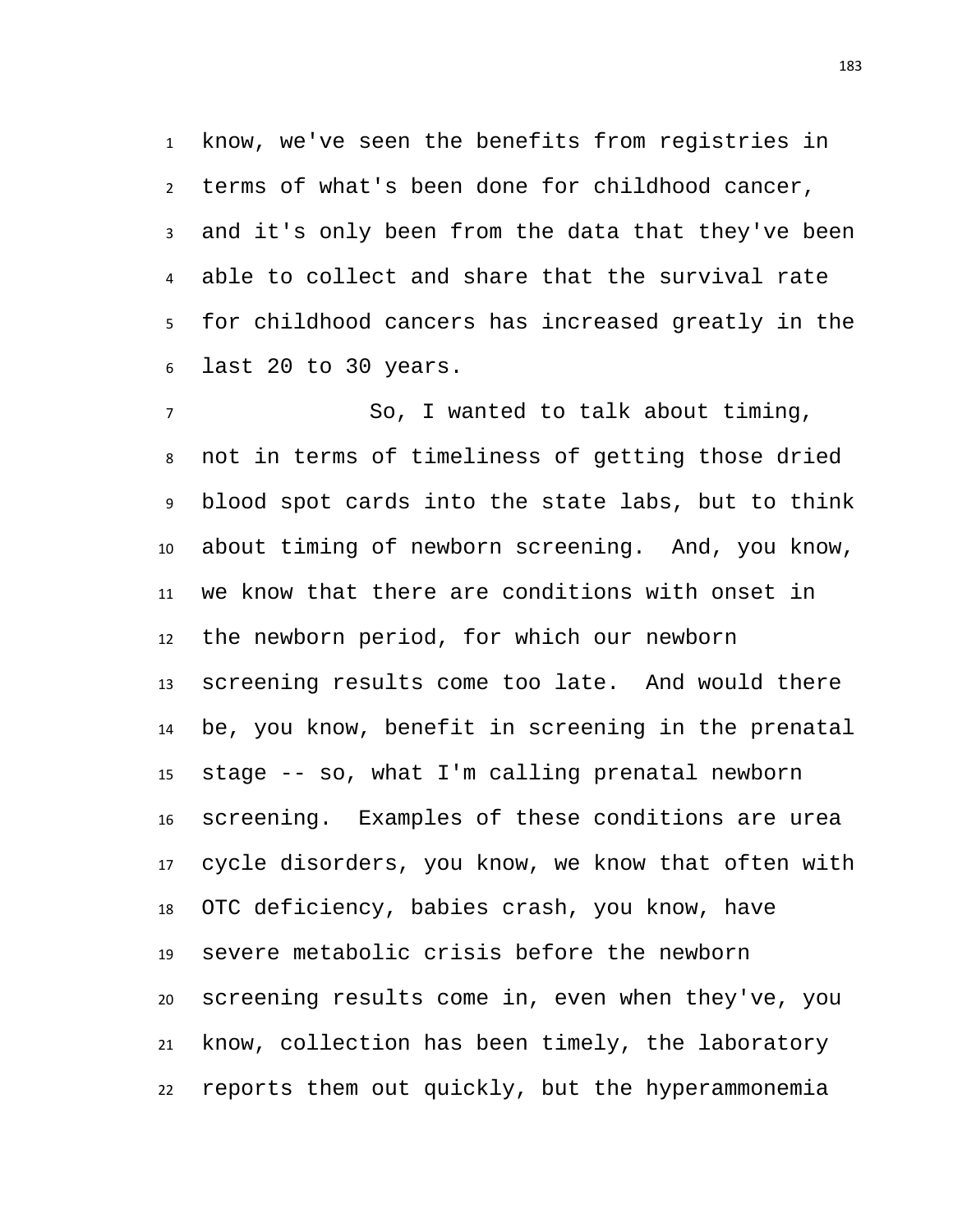comes on and it often causes severe brain damage before we, you know, know what the condition is from the newborn screen. That also can use examples of some of the organic acidemias, fatty acid oxidation disorders, that also can -- can present that way. We know that breastfed babies, often the first infant born to a mother who is breastfeeding, they're discharged at 24 to 48 hours, and, you know, they aren't getting enough intake, and have severe hypoglycemia, suffer brain damage before we get those newborn screen results.

 Also, we know that there are some conditions that likely already begin in utero. One of the reasons that's been hypothesized for the not-ideal-outcomes for children of Krabbe disease who are diagnosed through -- in some states through newborn screening is that the process starts in utero. Also, in the most severe form of spinal muscular atrophy or type 0, those motor neurons have begun to die prior to the infant being born.

22 And at the last ACMG meeting, there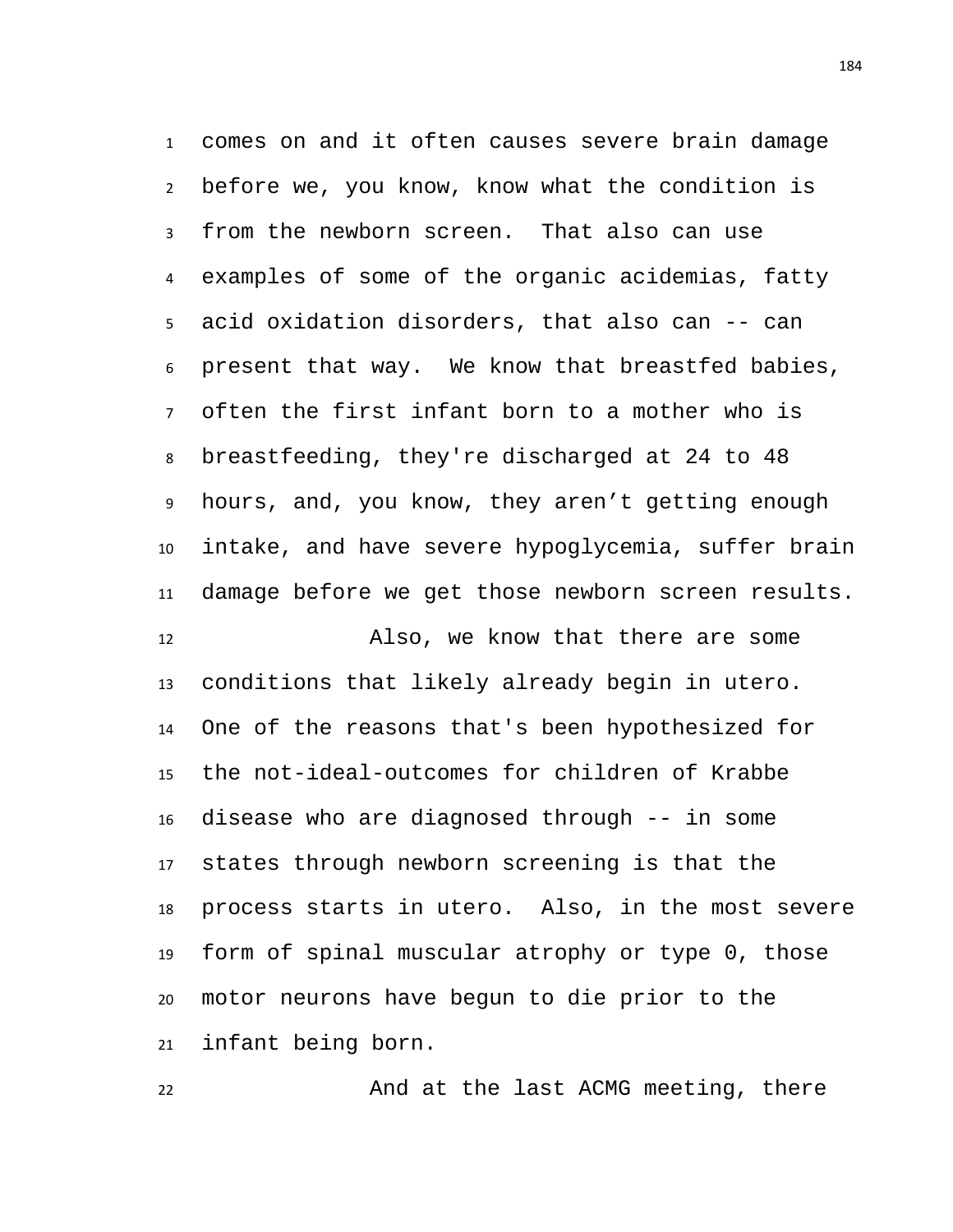was a session about prenatal treatment for genetic disorders and from the right side of the slide, using maternal stem cells to treat the fetus and do stem cell therapy in utero is still at an experimental stage but having some success. The engraftment is improved, and this is being done -- studies are ongoing for hemophilia A,

 immunodeficiency alpha thalassemia. There is certainly risk that has to be considered to the other, the fetus, or the fetal germline, but, you know, things are progressing in that area. So, another reason that doing screening on the -- the fetus at an earlier stage, prior to birth, may be something to consider.

 And then, in the upper left are two twin brothers who were treated in utero for X- linked hypohidrotic ectodermal dysplasia, a condition where children do not sweat, and so they can't be in a hot environment. They'll suffer heat stroke easily unless they're wearing a cooling vest. And anyway, these little boys were treated through using the protein product that's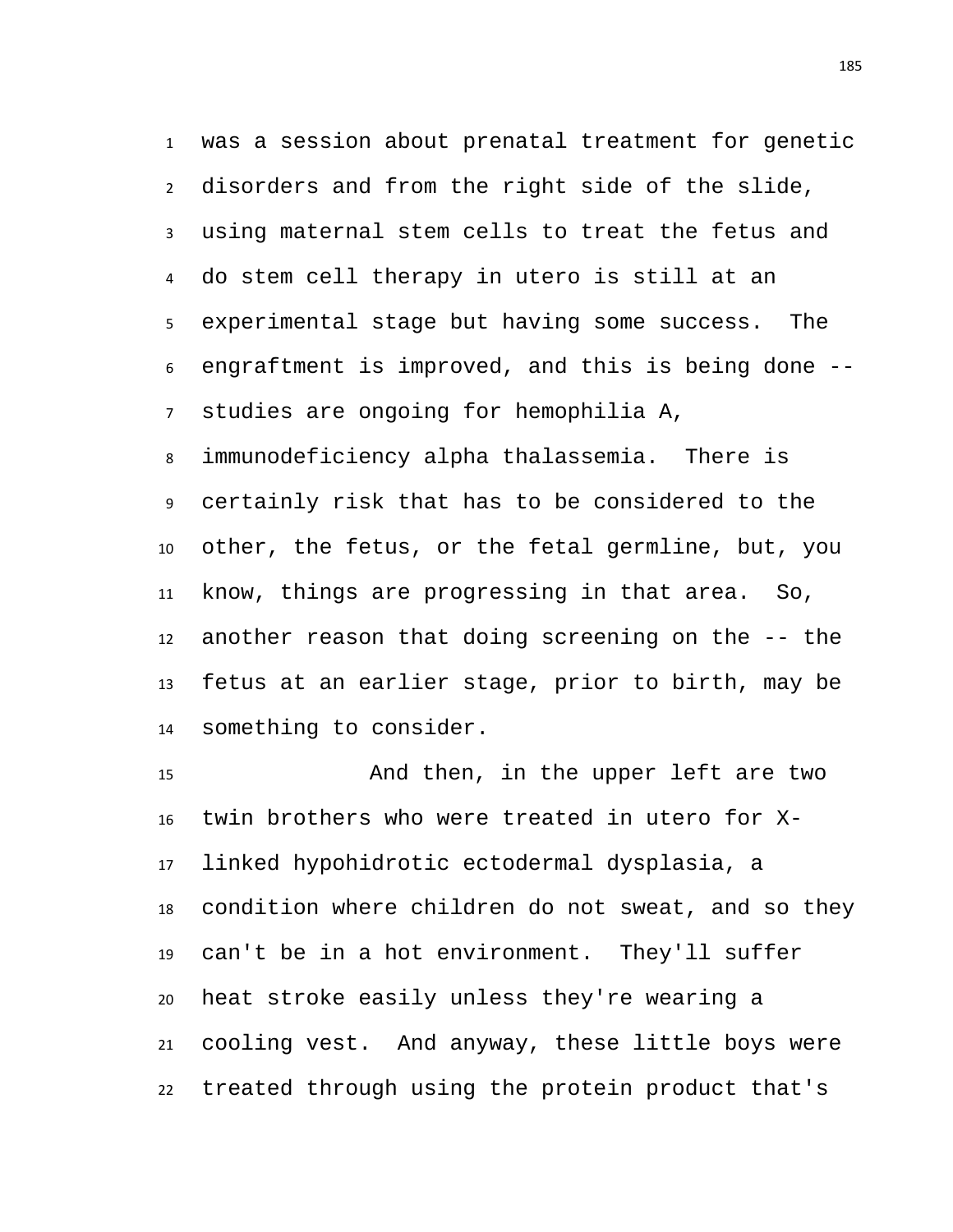deficient in this condition during the second and third trimesters of their mom's pregnancy with them, and they actually grew sweat glands and are now able to function quite normally outside, whereas their older brother who was not treated has severe classic type of ectodermal dysplasia, very heat-sensitive. It remains to be seen whether it's going to improve the dental development, which is also a problem, but not nearly as life-threatening a problem as the lack of sweating is.

 There are also conditions for which later detection may be sufficient and perhaps more appropriate. However, and I think this committee in the past has kind of looked at the possibility of a later-in-childhood screening, but I think the challenge of this is to make it accessible for everybody and to avoid health disparities. So, I've used this slide for many

 years in teaching our residents and other physicians about newborn screening, and I think I don't have to explain it much for most of you in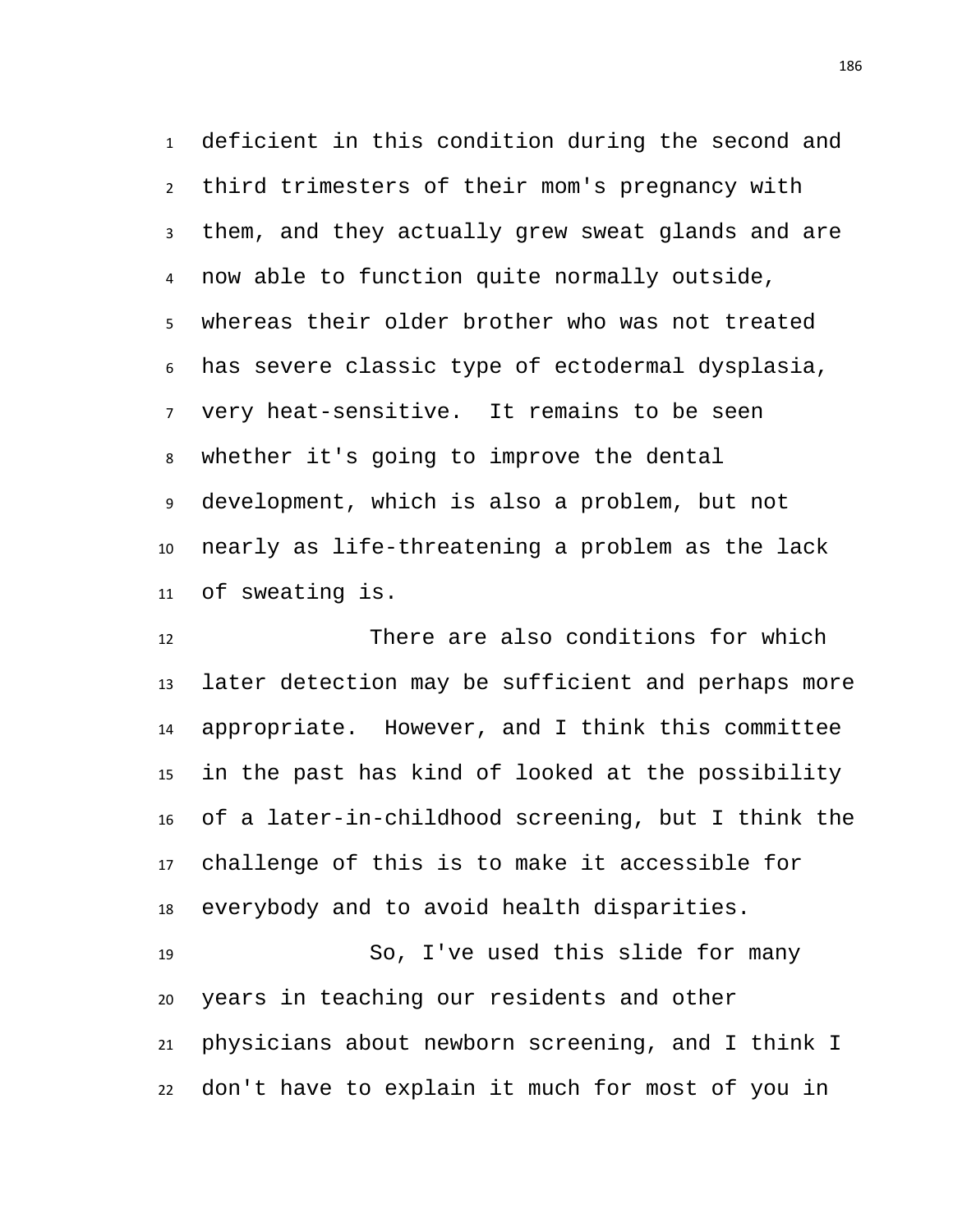here, who are aware of the short-term followup, but then the very long period of long-term followup that's needed for conditions that we screen for in newborns. So, when we, you know, have an infant who screens positive, we do confirmatory testing, we confirm the diagnosis, we institute therapy, and then it can be a lifetime - - decades of long-term followup. And as the doctor who started my Division of Genetics and Metabolism at UNC used to say, "If we don't provide treatment for women who are pregnant with PKU, all the newborn screening in the world is for naught." So, we have to think about that again with especially these conditions that have adult-onset.

 And the complex newborn screening system, it's not just the state laboratories -- although their critical -- but the need for a medical home, consideration of the family, the specialist medical services, as Dr. Watson mentioned earlier, the shortage of specialist providers, and it's not just in genetics. It's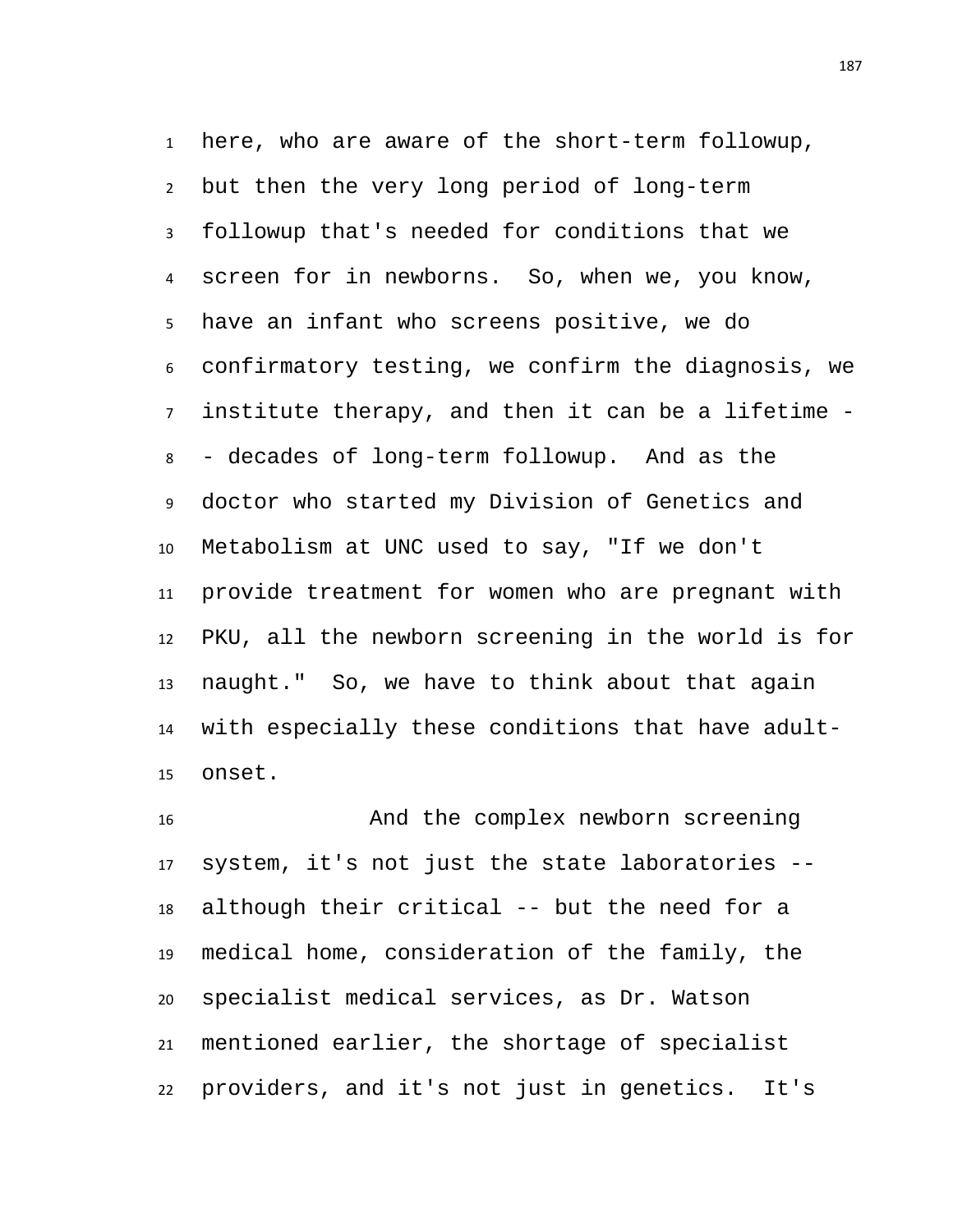also for pediatric neurologist and pediatric endocrinologists. There's a severe nationwide shortage of pediatric specialist providers. Thinking about the community resources available, therapy services, insurance and Medicaid coverage. In my state, Medicaid will not cover for any genetic testing, so that if we don't do that genetic testing as part of the newborn screening, we're not going to be able to order testing or my hospital won't be reimbursed -- it's not that we don't order it and try to slip under the radar so the hospital administration doesn't get on us for, you know, having these unreimbursed expenses -- but anyway, I think that's something we have to think about when so much of the second- and third- tier or confirmatory testing involves genetic testing, sequencing or even targeted genetic testing and how are we going to make sure that that gets done, available to everybody and paid for.

 And then, the others involved in the newborn screening process are genetic counselors,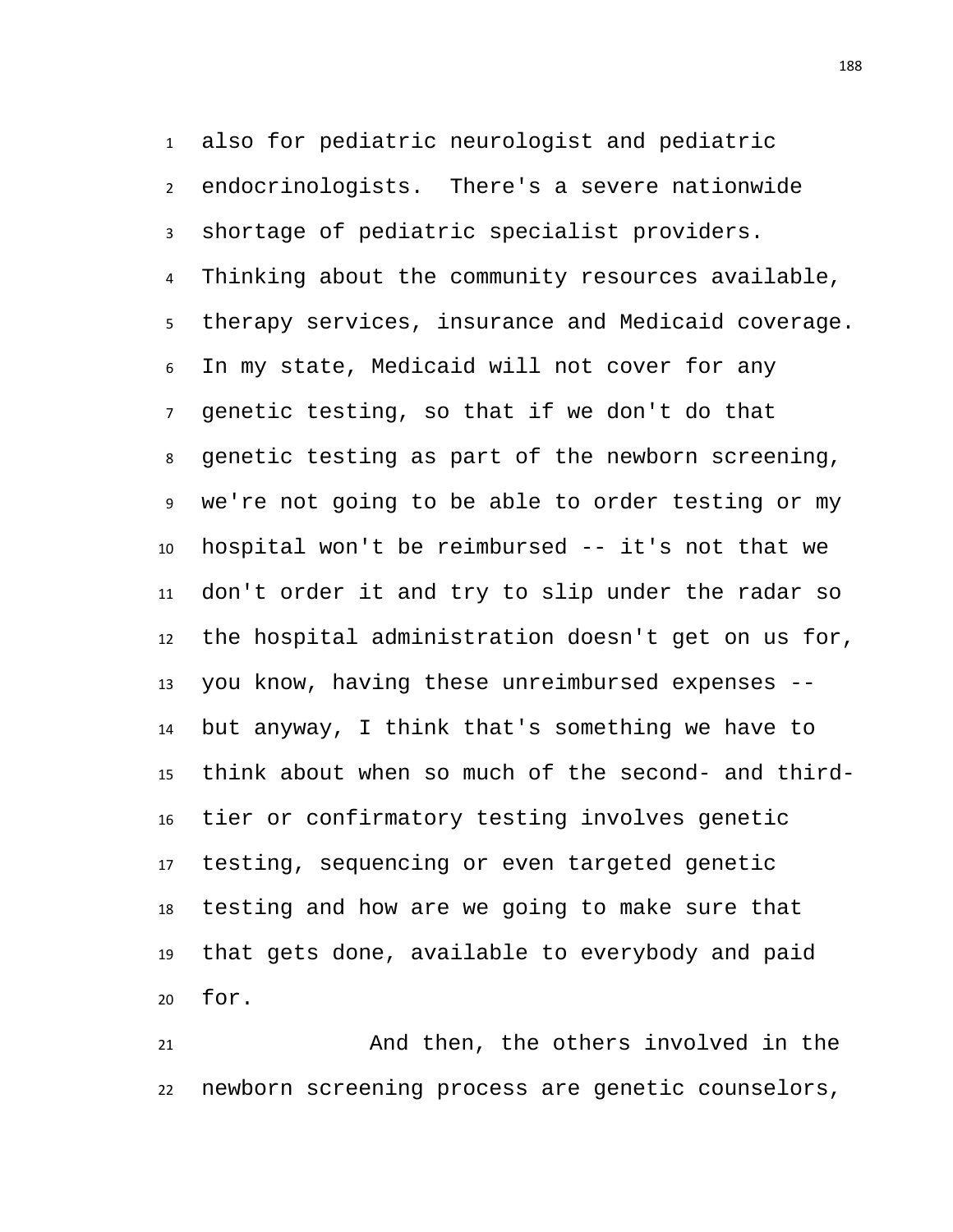metabolic dieticians and nurses, and then the complex therapeutics. It's much more than a specialized diet. We're now dealing with intrathecal therapy, very expensive therapies, stem cell therapies, gene therapy, et cetera. So, there's a lot of things to balance out in this, and we have our advocacy groups and new treatments, new conditions. Two or three times I get an alert about a new genetic cause that's been identified for a rear condition. We have new screening methods being developed. But we also have to consider the health care costs, the impact on the newborn screening system, the ethical issues involved, equal access to care, evidence-based reviews, pilot studies, data, long- term outcomes, and at the foundation is research, and not just basic science research but translational research and also funding for, you know, very important pilot studies, and as I've already talked about, for the registries. So, we're in the world of genomics. We hope to have another presentation in the future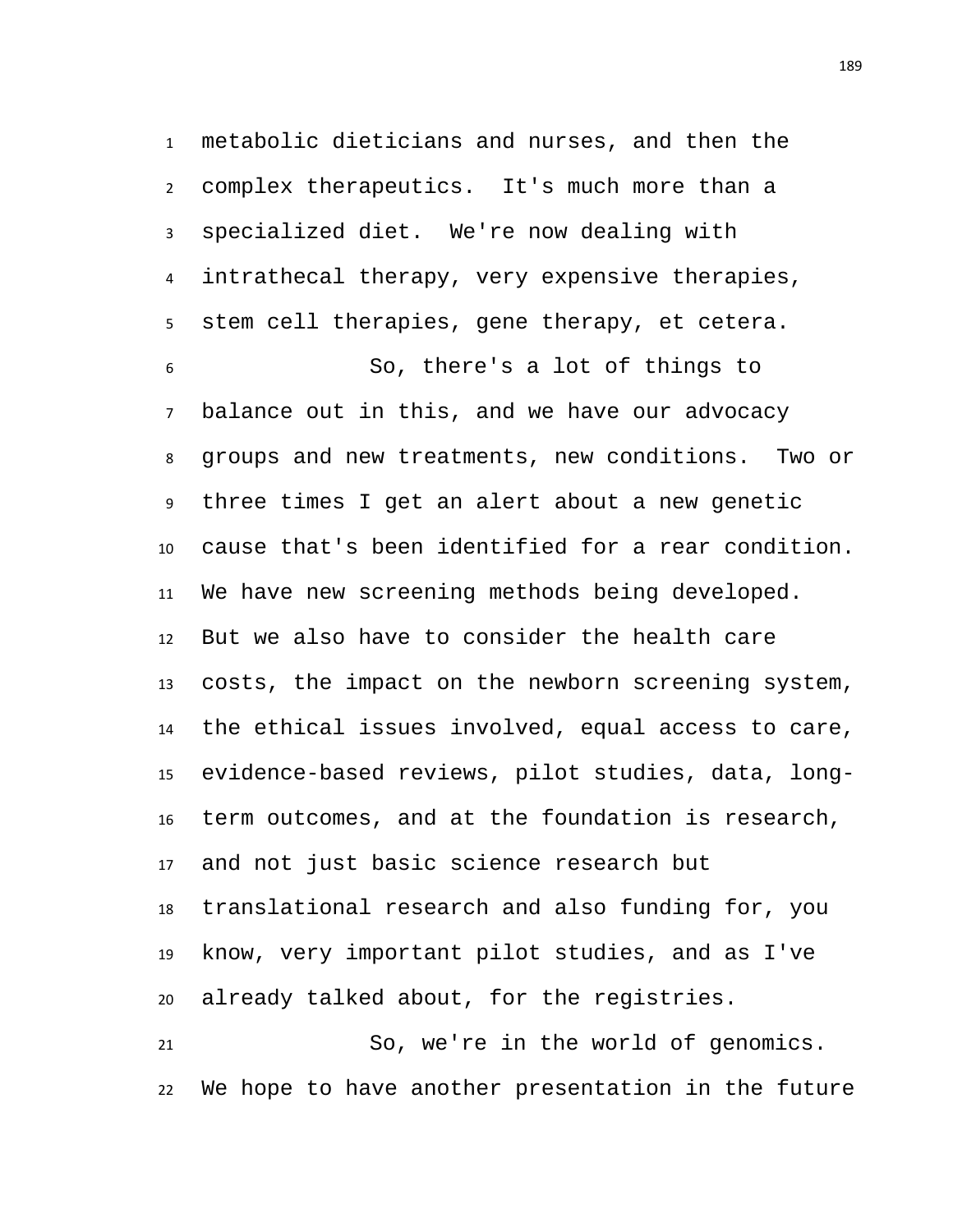from some of the EnSight Groups. We heard from those involved in the Ethical Studies of the EnSight projects, which we're looking at the utility of the use of genomic sequencing in newborns, and we hope in the future to hear about some of those projects that are now being completed.

 We have, you know, fascinating work being done for new treatments, new screening methods. I think at our last meeting, I think, it was Dr. Ostrander who brought up about direct-to- consumer testing, and that's something that's here now. I am reminded of the -- the work or the direct-to-consumer push that was done for tandem mass spec back when that was just getting started, and it was being offered to families. Often grandparents would purchase it for their -- their grandchildren to get the tandem mass spec. This was before the vast majority of states were offering it. I think it did move things forward, so maybe that is a way potentially, you know, to move this forward and to give us more data about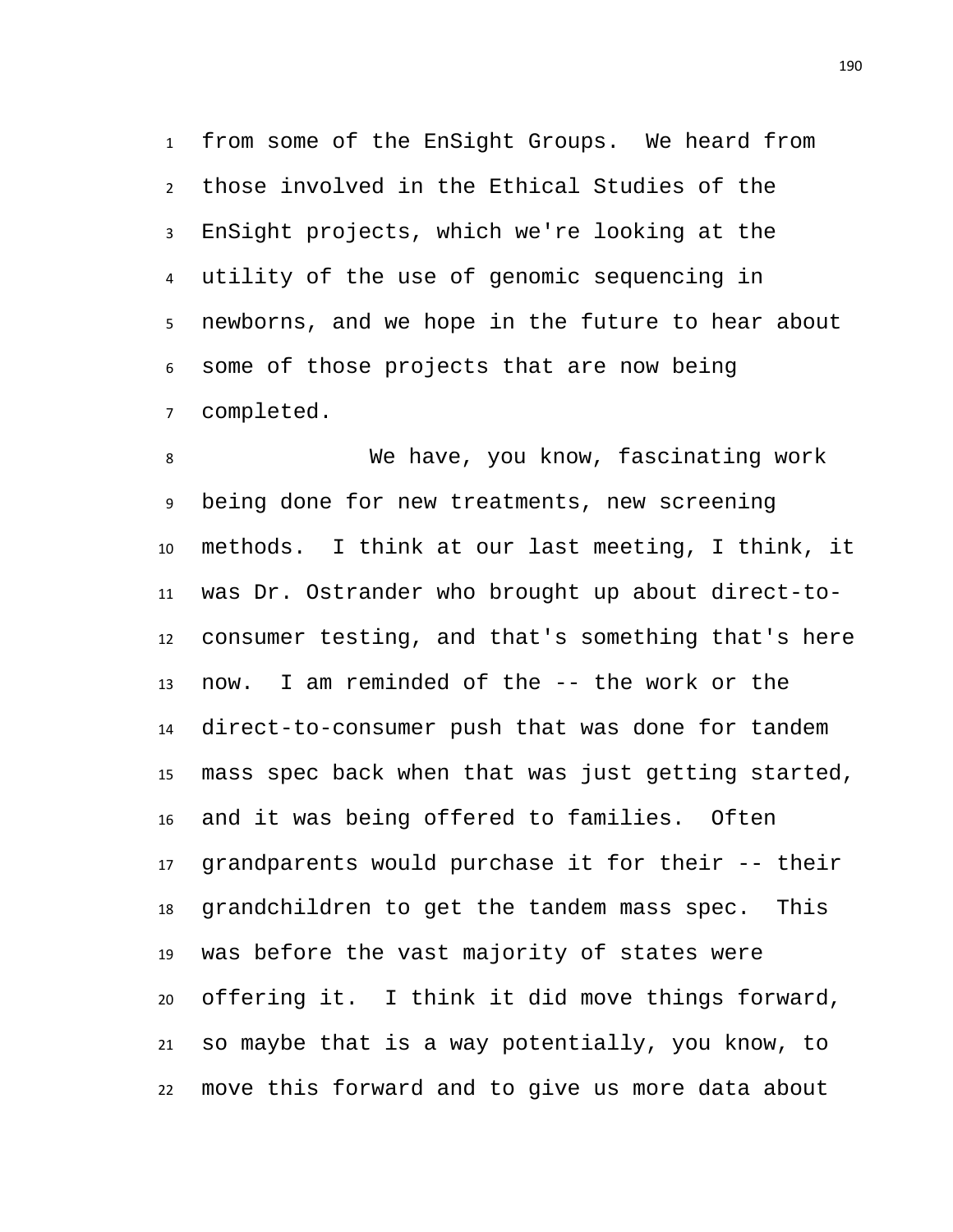the use of some genomic testing as part of an expanded newborn screening.

 So, I'm taking advice from my cousins in the UK and also from Hippocrates. So, keep calm, and first do no harm. So, I think on the horizon, the horizon is bright. There's a bright star on the horizon. It's an exciting time. It's very challenging. I will say that specifically for -- on the horizon, we do plan to have a presentation at the August meeting from the CDC about their work, looking at the challenges of homocystinuria newborn screening and, you know, looking at the high false-negative rate for homocystinuria and ways that that might be improved. We've asked Dr. Kelm and the Laboratory Workgroup to begin to look at this area and hopefully make some recommendations to the committee at an upcoming meeting.

 Finally, I'd must like to acknowledge again Dr. Bocchini and his, you know, just support and guidance to make this transition as smooth as possible, and again thank him for all he's done.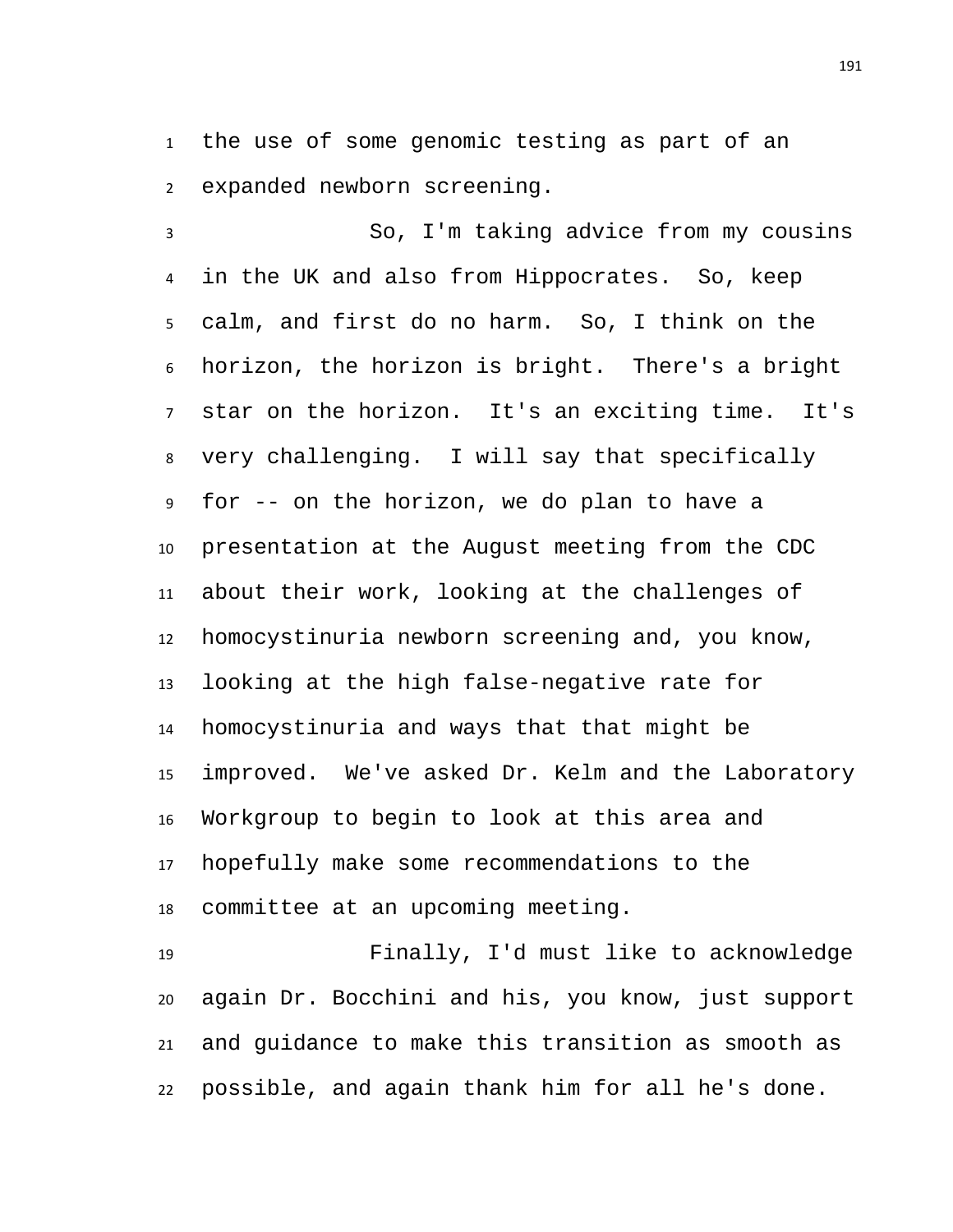To Dr. Howell, who has always been a source of historical information and support and guidance, and hopefully we'll continue to work together over the years. Dr. Dianne Frazier, who's now retired but one of my dear friends and colleagues who taught me a great deal about newborn screening in North Carolina. And Dr. Kirkman, who I mentioned earlier, who helped get newborn screening started

 Dr. Don Bailey is the -- he's a mentor of mine, somebody I've worked with for many years on various projects and has been a member of this committee in the past. Thank him for his support.

in North Carolina and started our division.

 To my fellow committee members, our organizational representatives, our workgroup members, the HRSA administration and staff, Dr. Warren, Joan Scott, Dr. Catharine Riley, Debi Sarkar, Alaina Harris, and Jill Shugar, who I've known since I was a genetic counselor at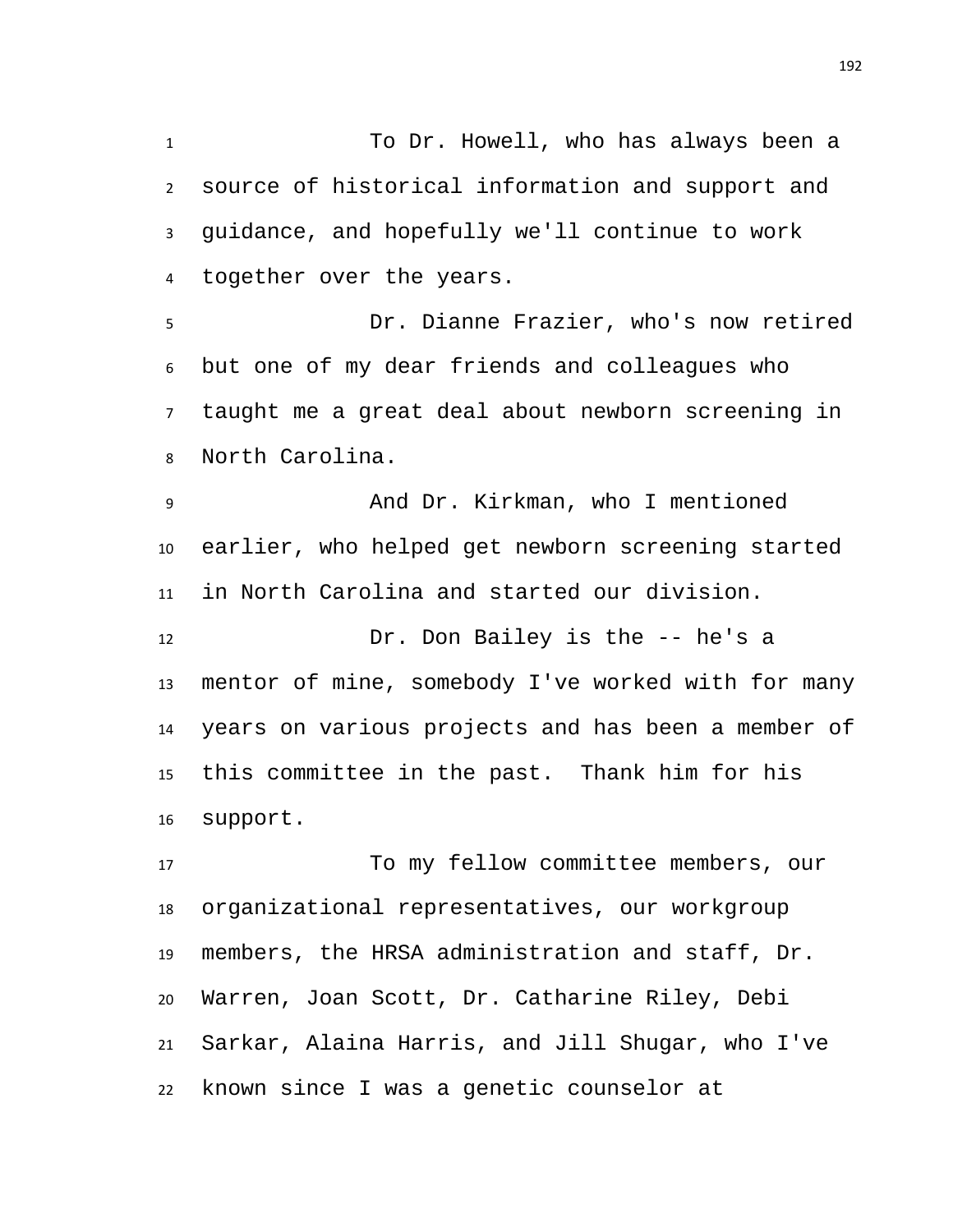Children's National, and Jill was in charge of the DC Newborn Screening Program. I won't tell you how many years ago that was. But anyway, I think Jill was the first person, who a few years ago said to me, you should -- you should put in an application to serve on that committee. So, I do still thank Jill for that. And I'd also like to thank NIH. So, thank you all.

 DR. JOSEPH BOCCHINI: So, it's very clear that this committee will be in excellent hands as we make the transition. So, thank you Cindy. I think it's very clear from your presentation that you have the skills and the commitment to make this committee move forward in an excellent way. And I think you're very well positioned. I think we have two new excellent members on the committee. Each of the workgroups welcome a series of new participants, new members of each of the workgroups that were added at this meeting, and in August, you're going to have two new organizations that will have representatives here at this meeting. All these will strengthen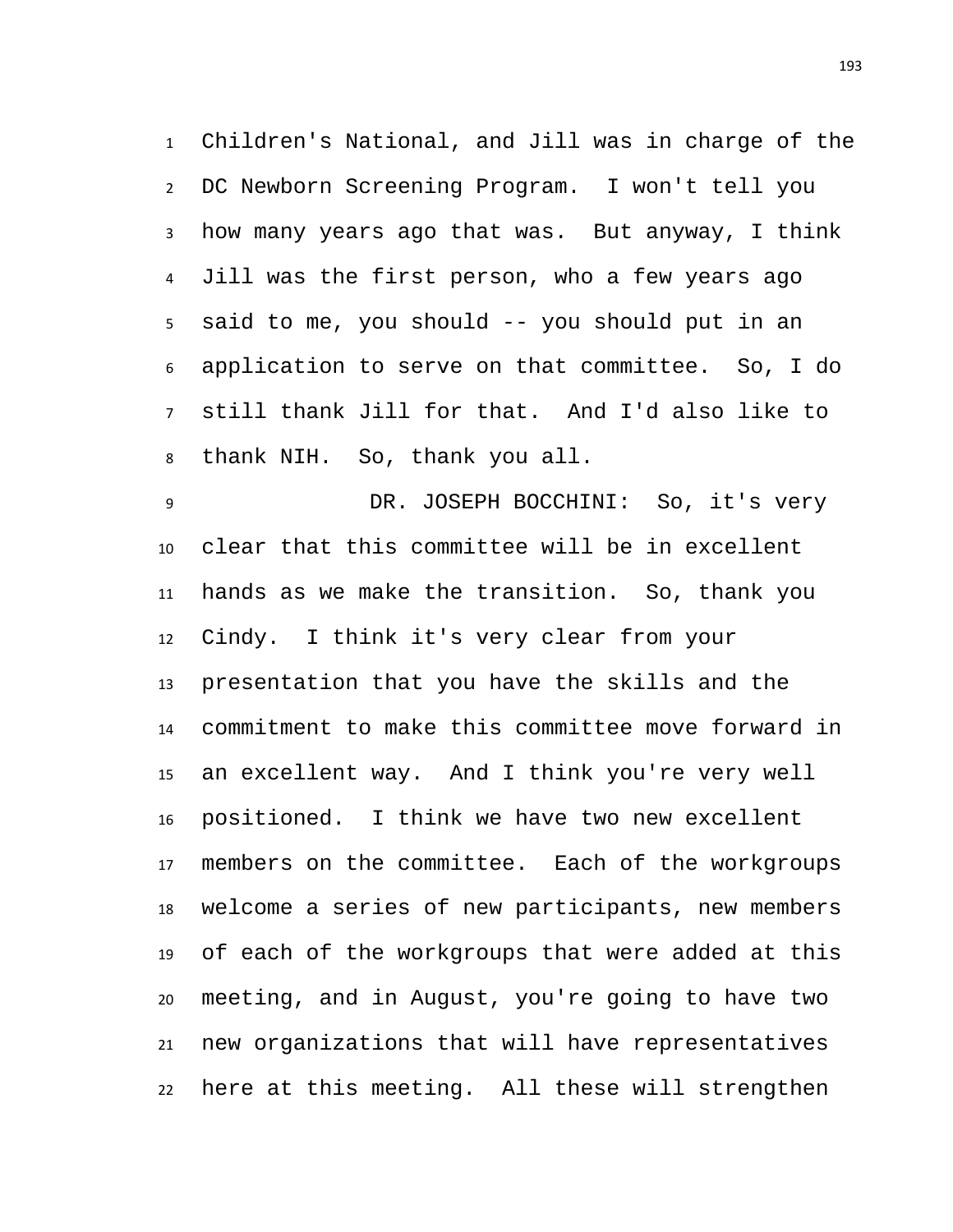the activities of the committee and make you have the opportunity to continue the success that the success that this committee has had.

 I said all of my thank you's yesterday. I just want to repeat what an incredible experience this has been for me and what an opportunity you've all given me to participate in what I think is one of the finest committees in terms of what we all do to help infants and children in the United States and it's very clear from some of the presentations even today how successful the recommendations of this committee have been to improve the outcomes for infants and children and their families. So, I'm very pleased to have had a small part in that. So, as Dr. Powell presented to me as

 we made the transition a virtual gavel, I will do the same to Dr. Powell. I will give to you [speaking off mic]. That's two microphones down, so I -- or maybe that's a sign from HRSA, I don't know. It's time for everybody to leave. So, I want to thank HRSA particularly. You all know